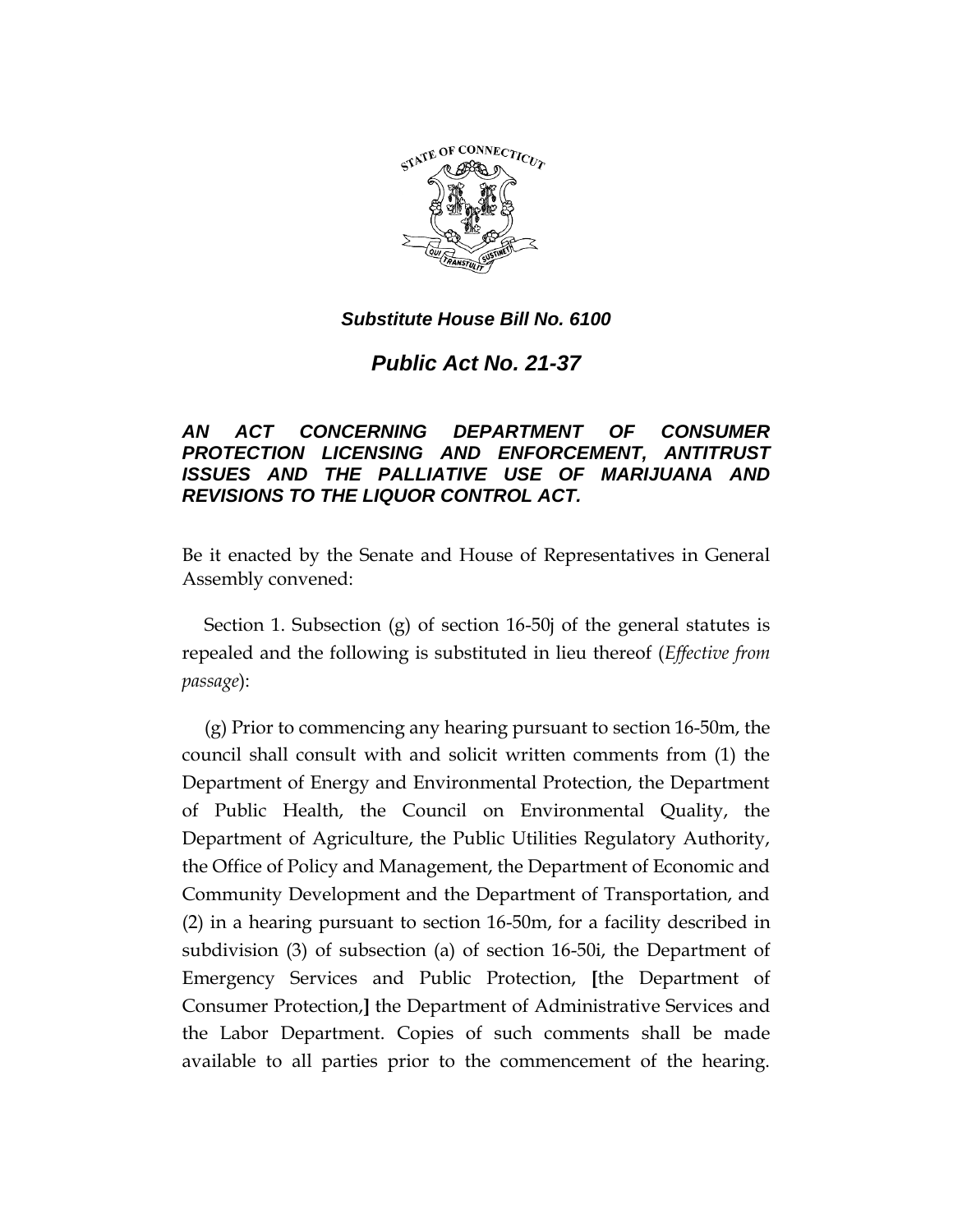Subsequent to the commencement of the hearing, said departments and council may file additional written comments with the council within such period of time as the council designates. All such written comments shall be made part of the record provided by section 16-50o. Said departments and council shall not enter any contract or agreement with any party to the proceedings or hearings described in this section or section 16-50p that requires said departments or council to withhold or retract comments, refrain from participating in or withdraw from said proceedings or hearings.

Sec. 2. Section 20-500 of the general statutes is repealed and the following is substituted in lieu thereof (*Effective July 1, 2021*):

As used in sections 20-500 to 20-529e, inclusive, unless the context otherwise requires:

(1) "Appraisal" means the practice of developing an opinion of the value of real property, in conformance with the USPAP.

(2) "Appraisal Foundation" means the not-for-profit corporation referred to in Section 1121 of Title XI of FIRREA.

(3) "Appraisal management company" means any person, partnership, association, limited liability company or corporation that performs appraisal management services. "Appraisal management company" does not include:

(A) An appraiser that enters into a written or oral agreement with another appraiser for the performance of an appraisal, which is signed by both appraisers upon completion;

(B) An appraisal management company that **[**(i) is wholly owned by a financial institution subject to regulation by an agency or department of the United States government or an agency of this state, and (ii) only receives appraisal requests from an employee of such financial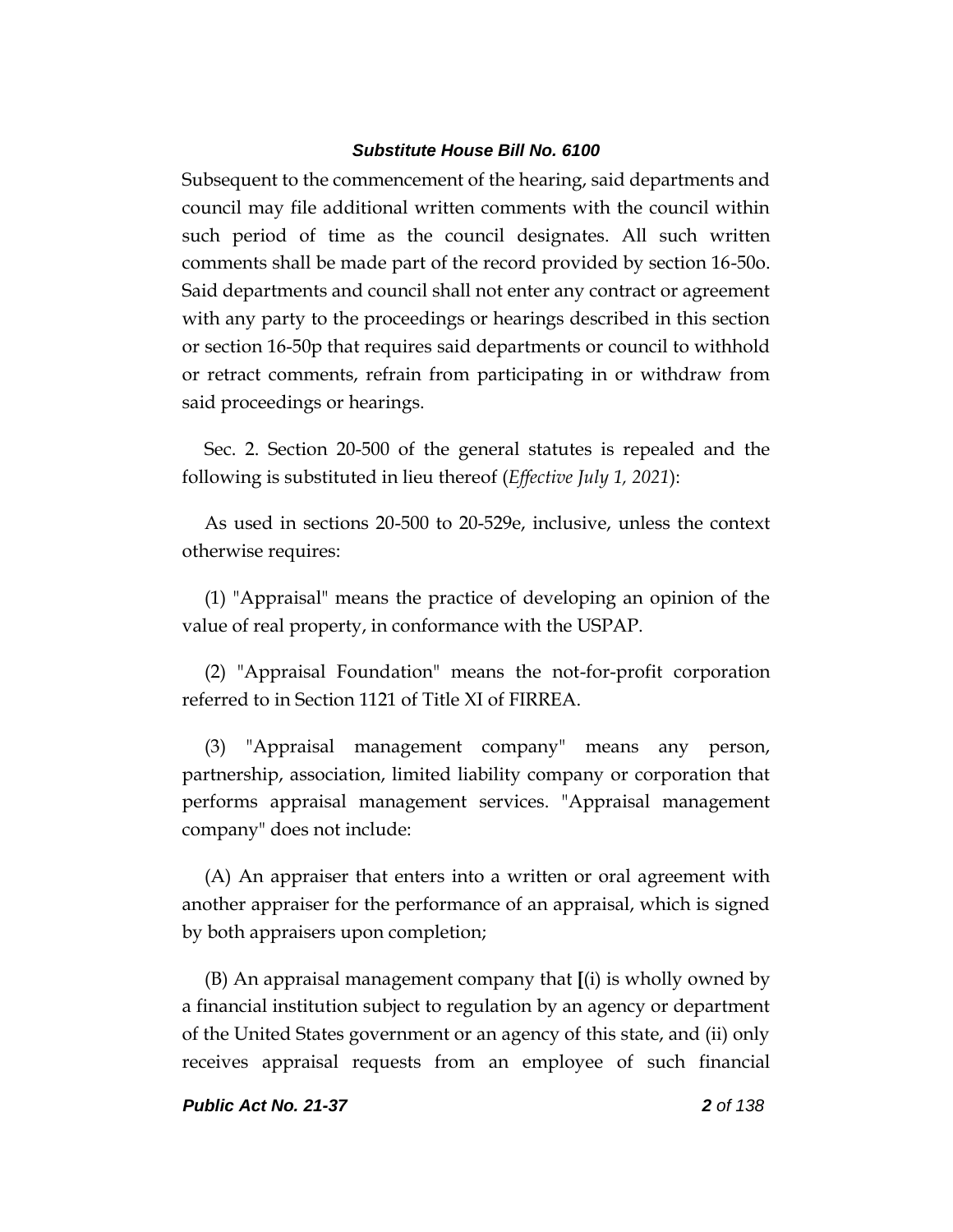institution**]** is a subsidiary owned and controlled by a financial institution regulated by a federal financial institution regulatory agency. For the purposes of this subdivision, "financial institution" means a bank, as defined in section 36a-2, an out-of-state bank, as defined in section 36a-2, an institutional lender, any subsidiary or affiliate of such bank, out-of-state bank or institutional lender, or other lender licensed by the Department of Banking;

(C) A department or unit of a financial institution subject to regulation by an agency or department of the United States government or an agency of this state that only receives appraisal requests from an employee of such financial institution; or

- (D) Any local, state or federal agency or department thereof.
- (4) "Appraisal management services" means any of the following:
- (A) The administration of an appraiser panel;

(B) The recruitment of certified appraisers to be part of an appraiser panel, including, but not limited to, the negotiation of fees to be paid to, and services to be provided by, such appraisers for their participation on such panel; or

(C) The receipt of an appraisal request or order or an appraisal review request or order and the delivery of such request or order to an appraiser panel.

(5)"Appraiser panel" means a network of appraisers who are certified in accordance with the requirements established by the commission by regulation, who are independent contractors of an appraisal management company and who have:

(A) Responded to an invitation, request or solicitation from an appraisal management company to perform appraisals (i) requested or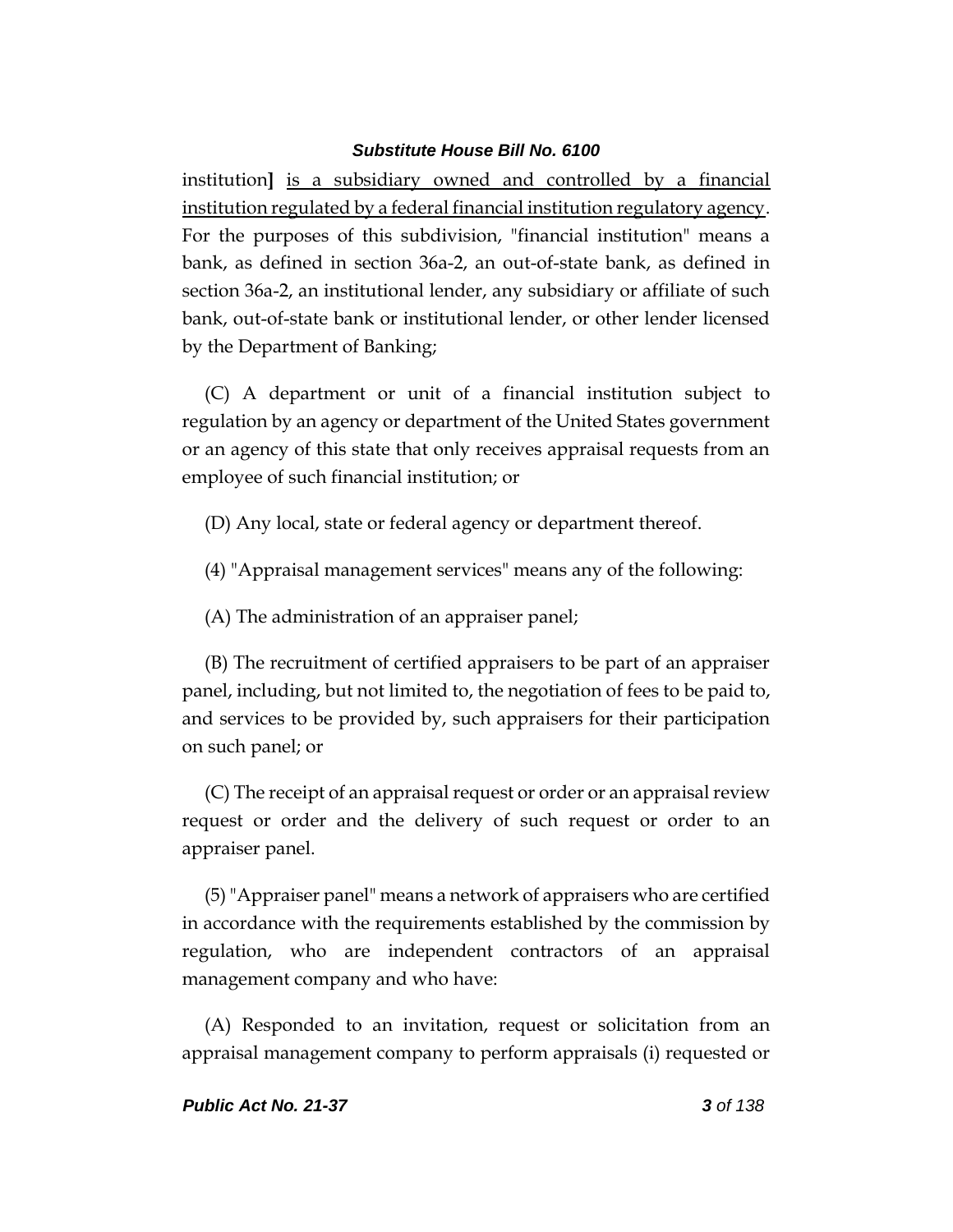ordered through such company, or (ii) directly for such company on a periodic basis as assigned by the company; and

(B) Been selected and approved by such company.

(6) "Certified appraiser" means a person who has satisfied the minimum requirements for a category of certification established by the commission by regulation. Such minimum requirements shall be consistent with guidelines established by the Appraisal Qualification Board of the Appraisal Foundation. The categories of certification shall include, but may be modified by the commission thereafter, one category denoted as "certified residential appraiser" and another denoted as "certified general appraiser".

(7) "Commission" means the Connecticut Real Estate Appraisal Commission appointed under the provisions of section 20-502.

(8) "Commissioner" means the Commissioner of Consumer Protection.

(9) "Compliance manager" means a person who holds an appraiser certification in at least one state and who is responsible for overseeing the implementation of, and compliance with, procedures for an appraisal management company to:

(A) Verify that a person being added to the appraiser panel of the company holds a license in good standing in accordance with section 20-509;

(B) Maintain detailed records of each appraisal request or order the company receives and of the appraiser who performs such appraisal; and

(C) Review on a periodic basis the work of all appraisers performing appraisals for the company to ensure that such appraisals are being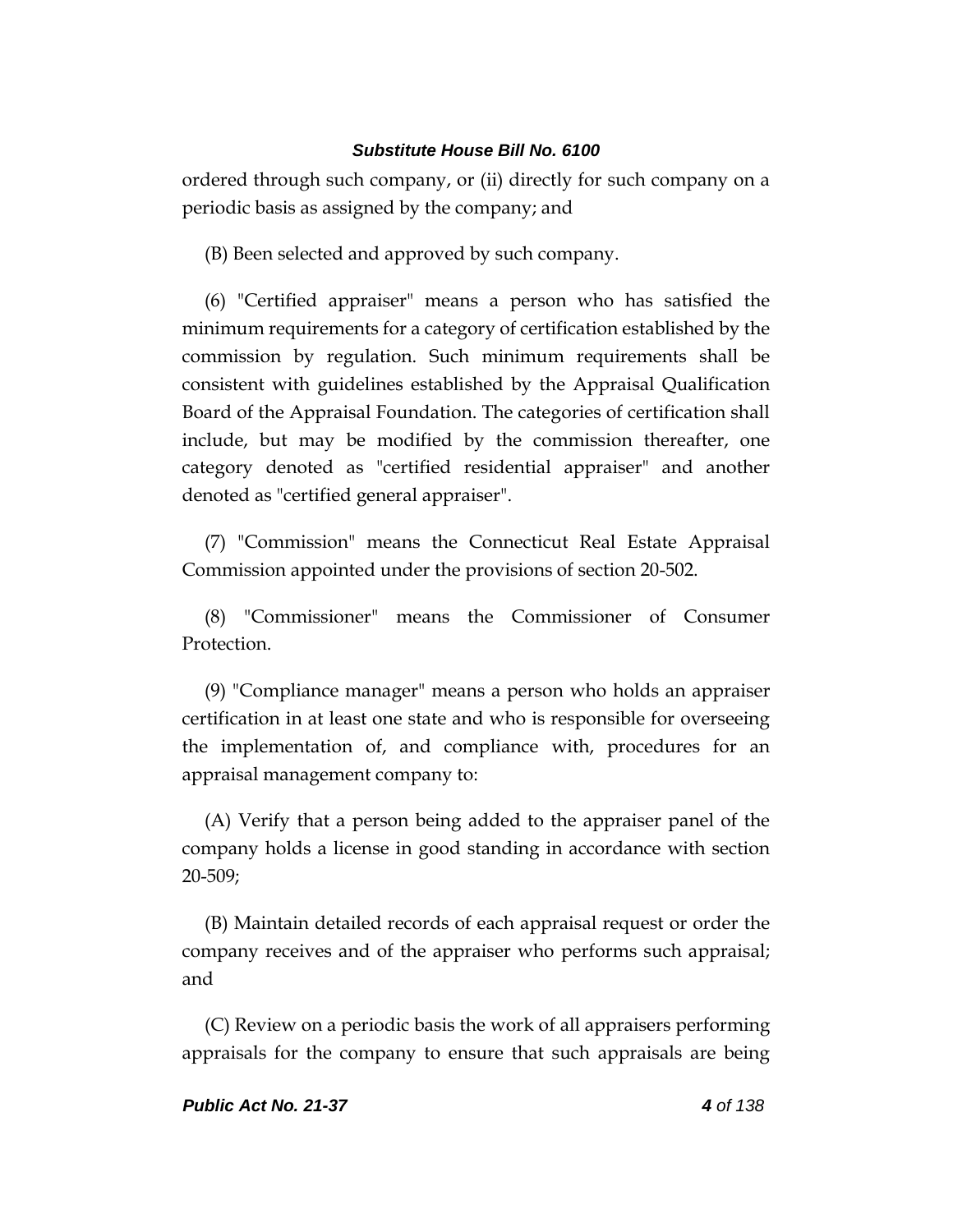conducted in accordance with the USPAP.

(10) "Controlling person" means a person who has not had an appraiser license or a similar license or appraiser certificate denied, refused to be renewed, suspended or revoked in any state and who:

(A) Is an owner, officer or director of a partnership, association, limited liability company or corporation offering or seeking to offer appraisal management services in this state;

(B) Is employed by an appraisal management company and has the authority to enter into contracts or agreements for the performance of appraisal management services or appraisals, or is appointed or authorized by such company to enter into such contracts or agreements; or

(C) May exercise authority over or direct the management or policies of an appraisal management company.

(11) "Engaging in the real estate appraisal business" means the act or process of estimating the value of real estate for a fee or other valuable consideration.

(12) "FIRREA" means the Financial Institutions, Reform, Recovery and Enforcement Act of 1989, P.L. 101-73, 103 Stat. 183.

(13) "Person" means an individual.

(14) "Provisional appraiser" means a person engaged in the business of estimating the value of real estate for a fee or other valuable consideration under the supervision of a certified real estate appraiser and who meets the minimum requirements, if any, established by the commission by regulation for provisional appraiser status.

(15) "Provisional license" means a license issued to a provisional appraiser.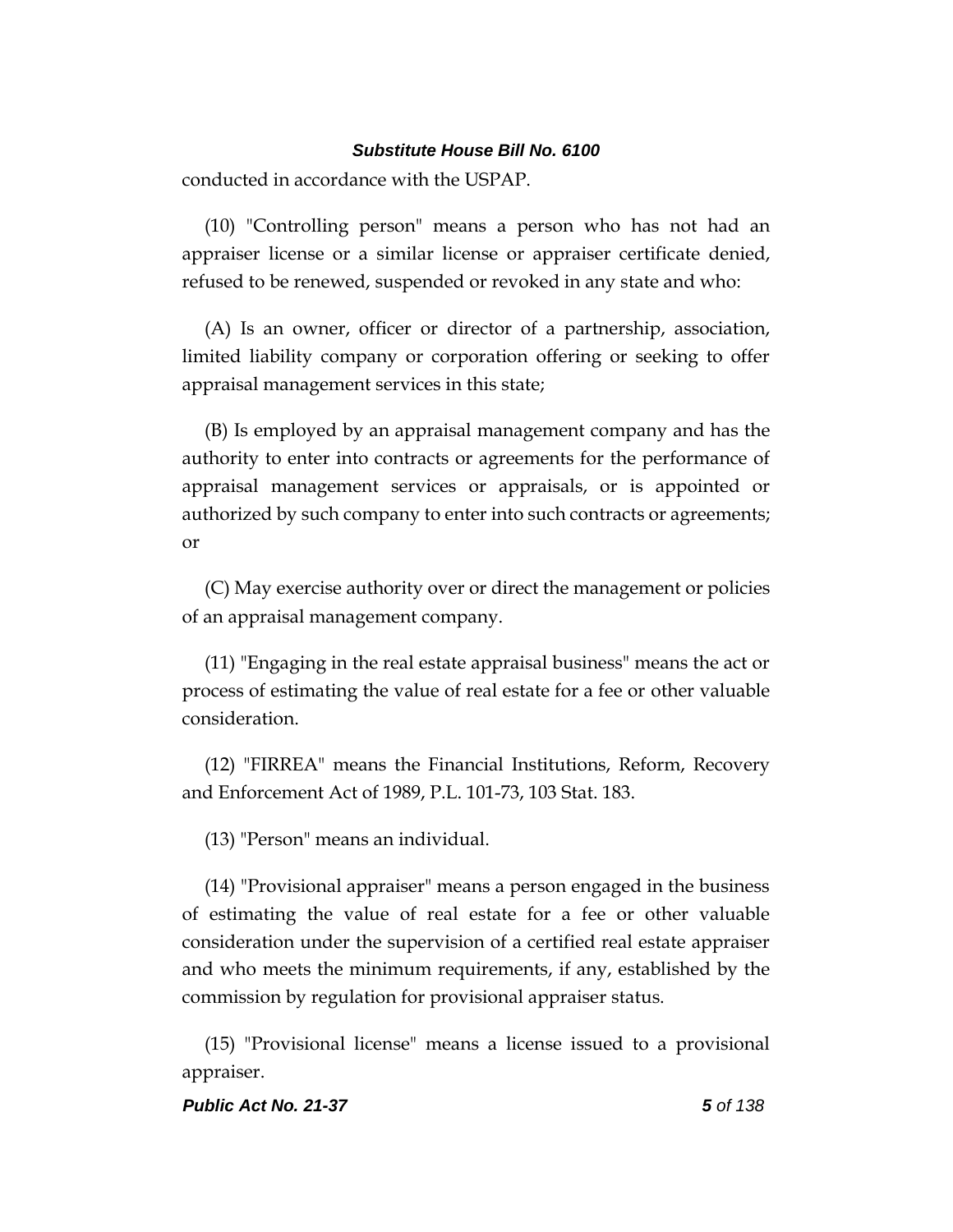(16) "Real estate appraiser" or "appraiser" means a person engaged in the business of estimating the value of real estate for a fee or other valuable consideration.

(17) "USPAP" means the Uniform Standards of Professional Appraisal Practice issued by the Appraisal Standards Board of the Appraisal Foundation pursuant to Title XI of FIRREA.

Sec. 3. Subsections (b) and (c) of section 20-529 of the general statutes are repealed and the following is substituted in lieu thereof (*Effective July 1, 2021*):

(b) Each appraisal management company shall apply to the Commissioner of Consumer Protection, in writing, on a form provided by the commissioner. The application shall include (1) the company's name, business address and telephone number; (2) if such company is domiciled in another state, the name, address and telephone number of the company's agent for service of process in this state, and the Uniform Consent to Service of Process form to be completed by the company; (3) the name, address and telephone number of any person or business entity owning **[**ten per cent or more of**]** an equity interest, or the equivalent, of the company; (4) a certification by the company that no person or business entity named in subdivision (3) of this subsection has had an appraiser license or certificate denied, refused to be renewed, suspended or revoked in any state; (5) the name, address and telephone number of a controlling person of the company who will serve as the main contact for communications between the commissioner and the appraisal management company; (6) the name, address and telephone number of a compliance manager of the company; and (7) any other information the commissioner may require. Each such application shall be accompanied by a fee of one thousand dollars.

(c) Before issuing or renewing a certificate of registration, the commissioner may: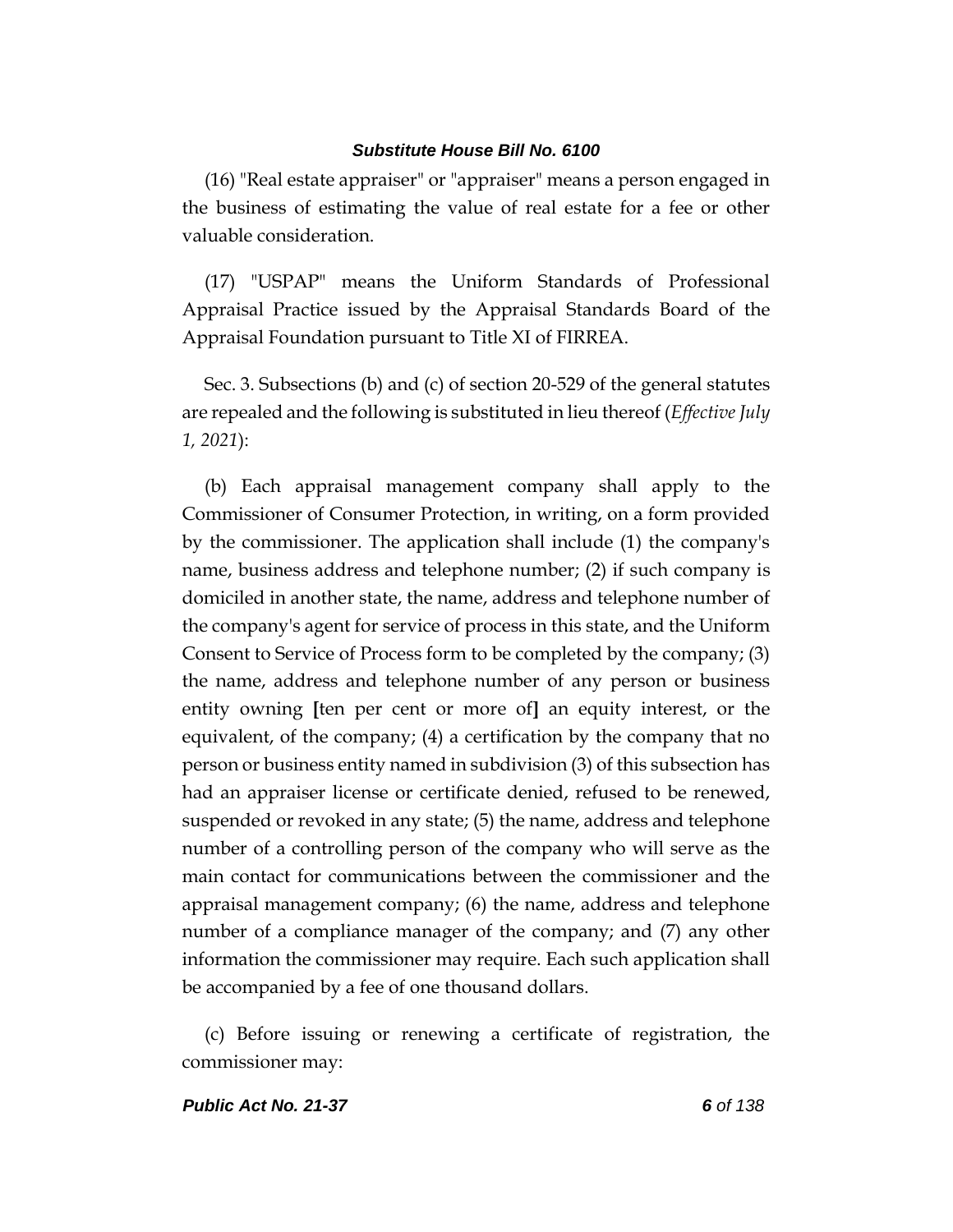(1) Certify that each appraisal management company applying for a certificate of registration has procedures in place to (A) verify that a person being added to the appraiser panel of the company holds a certificate in good standing in accordance with section 20-509, (B) maintain detailed records of each appraisal request or order it receives and of the appraiser who performs such appraisal, and (C) review on a periodic basis the work of all appraisers performing appraisals for the company, to ensure that such appraisals are being conducted in accordance with the USPAP;

(2) Determine to the commissioner's satisfaction that each person owning **[**more than ten per cent of**]** an interest in an appraisal management company is of good moral character and such person has submitted to a background investigation, as deemed necessary by the commissioner;

(3) Determine to the commissioner's satisfaction that the controlling person (A) has never had an appraiser license or certificate denied, refused to be renewed, suspended or revoked in any state, (B) is of good moral character, and (C) has submitted to a background investigation, as deemed necessary by the commissioner; and

(4) Determine to the commissioner's satisfaction that each appraisal management company compensates appraisers in compliance with the federal Truth-in-Lending Act, 15 USC Section 1639e(i), as amended from time to time.

Sec. 4. Subsection (a) of section 20-529b of the general statutes is repealed and the following is substituted in lieu thereof (*Effective July 1, 2021*):

(a) No appraisal management company applying for a certificate of registration shall:

*Public Act No. 21-37 7 of 138* (1) Be owned by any person who has had an appraiser license or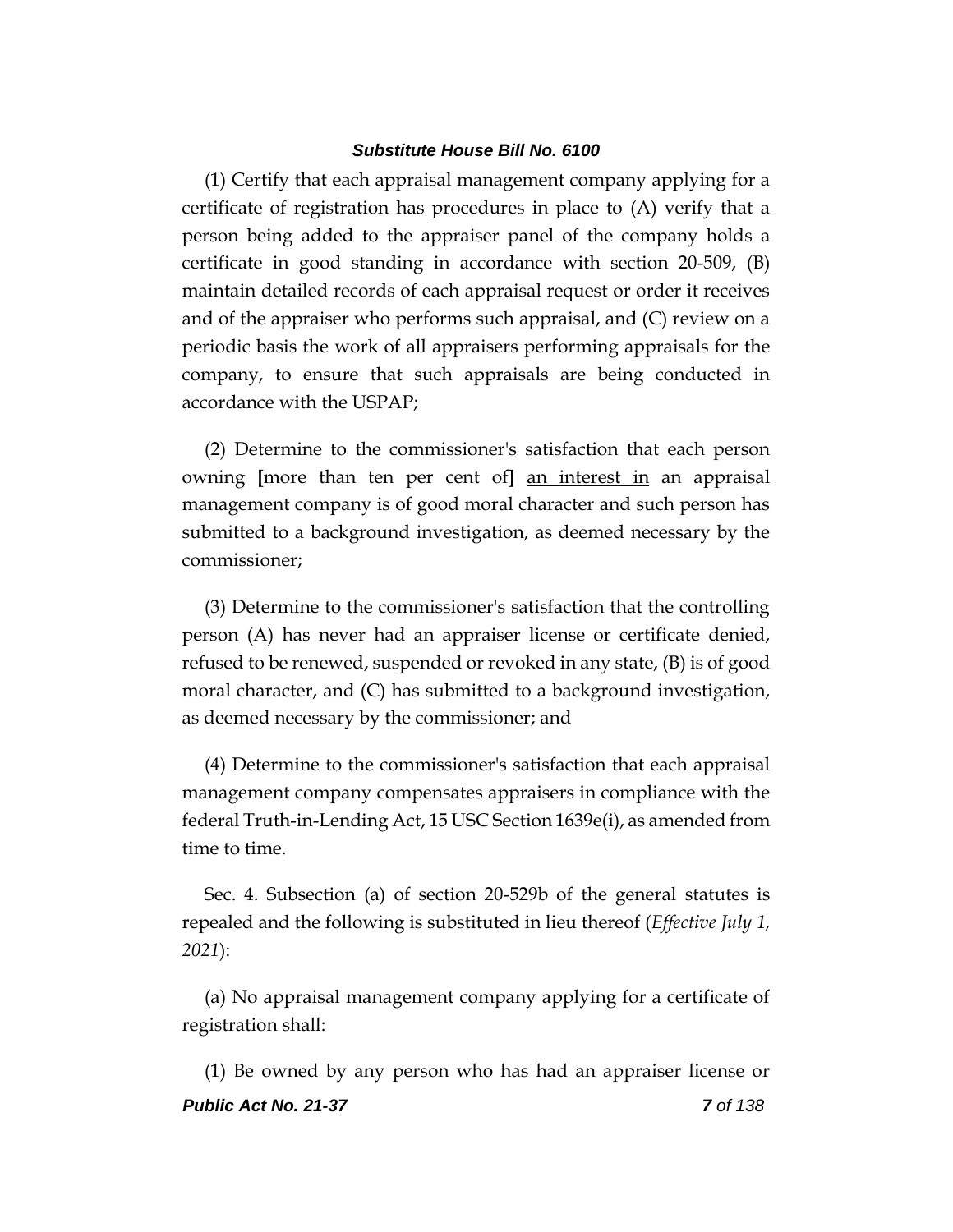certificate denied, refused to be renewed, suspended or revoked in any state;

(2) Be owned by any partnership, association, limited liability company or corporation **[**that is more than ten per cent owned by**]** in which an ownership interest is held by any person who has had an appraiser license or certificate denied, refused to be renewed, suspended or revoked in any state;

(3) Employ any person to perform job functions related to the ordering, preparation, performance or review of appraisals who has had an appraiser license or certificate denied, refused to be renewed, suspended or revoked; or

(4) Enter into any contract, agreement or other business arrangement, written or oral, for the procurement of appraisal services in this state, with (A) any person who has had an appraiser license or certificate denied, refused to be renewed, suspended or revoked, or (B) any partnership, association, limited liability company or corporation that employs or has entered into any contract, agreement or other business arrangement, whether oral, written or any other form, with any person who has had an appraiser license or certificate denied, refused to be renewed, suspended or revoked.

Sec. 5. Subsection (c) of section 20-517 of the general statutes is repealed and the following is substituted in lieu thereof (*Effective July 1, 2021*):

(c) Persons certified or provisionally licensed in accordance with the provisions of sections 20-500 to 20-528, inclusive, as amended by this act, shall fulfill a continuing education requirement. Applicants for an annual renewal certification or provisional license shall, in addition to the other requirements imposed by the provisions of said sections, biennially within any even-numbered year submit proof of compliance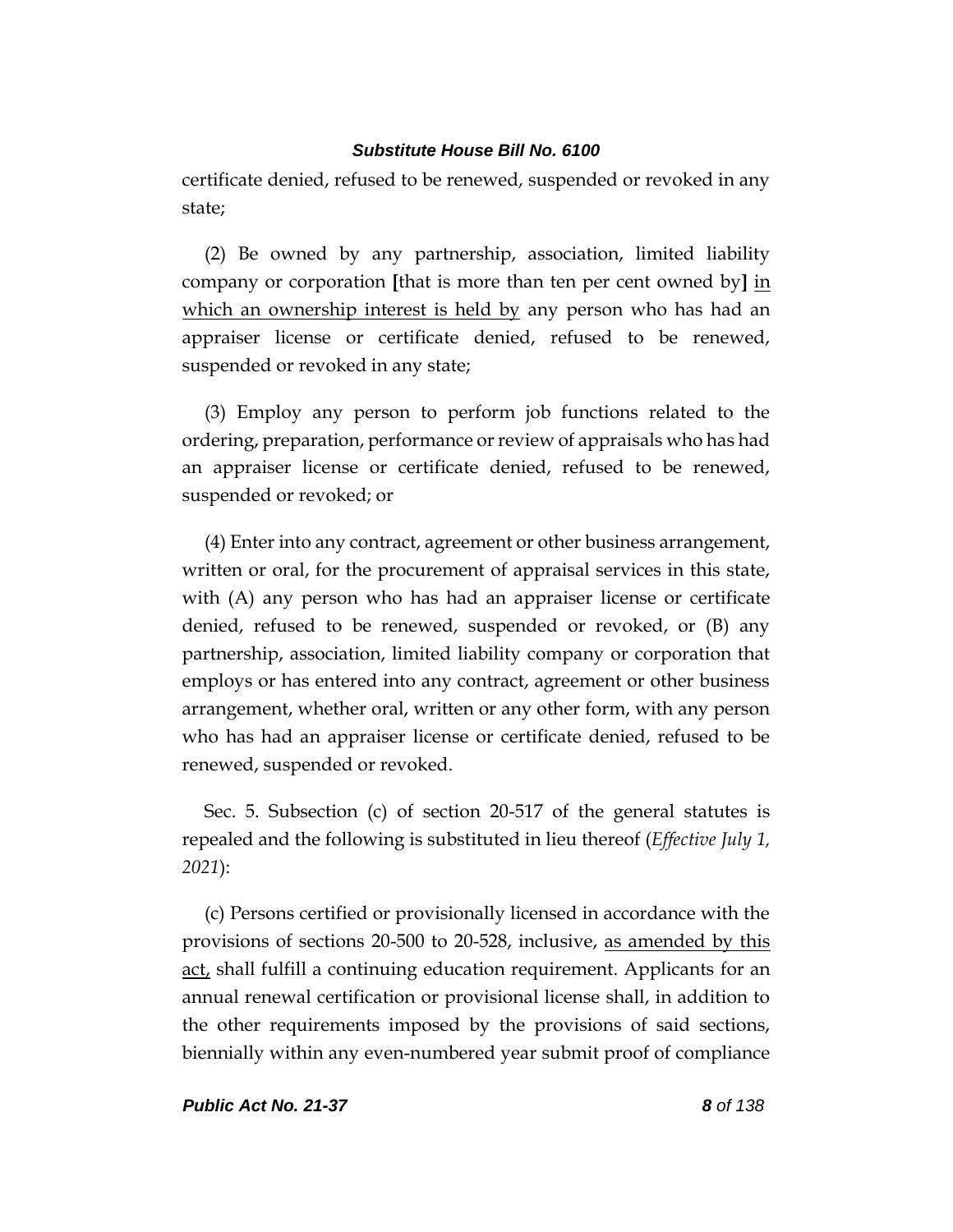with the continuing education requirements of this subsection, if any, to the commission. **[**, accompanied by a sixteen-dollar processing fee**]** Each such applicant shall pay an eight-dollar continuing education processing fee annually to cover the costs associated with the review and auditing of continuing education submissions under this section.

Sec. 6. Section 20-295b of the general statutes is repealed and the following is substituted in lieu thereof (*Effective July 1, 2021*):

(a) Any person who, on October 1, 1969, holds a certificate of authority or renewal issued pursuant to sections 20-295 and 20-295a of the general statutes, revised to 1968, shall be entered on the roster of licensed architects and shall thereafter be authorized and entitled to practice architecture in accordance with the provisions of this chapter.

(b) An architect licensed in this state may perform the work of an interior designer, as prescribed in chapter 396a.

Sec. 7. Section 20-292 of the general statutes is repealed and the following is substituted in lieu thereof (*Effective July 1, 2021*):

(a) Each licensed architect shall renew his or her license annually. Pursuant to section 20-289, a licensee shall pay to the department the professional services fee for class F, as defined in section 33-182*l* and shall submit proof of, or attest to, completion of continuing education requirements.

(b) Each corporation holding a certificate of authorization for the practice of architecture shall renew its certificate of authorization for the practice of architecture each year and pay to the department a renewal fee of two hundred twenty dollars.

(c) An applicant for examination or reexamination under this chapter shall pay a nonrefundable fee of seventy-two dollars and an amount sufficient to meet the cost of conducting each portion of the examination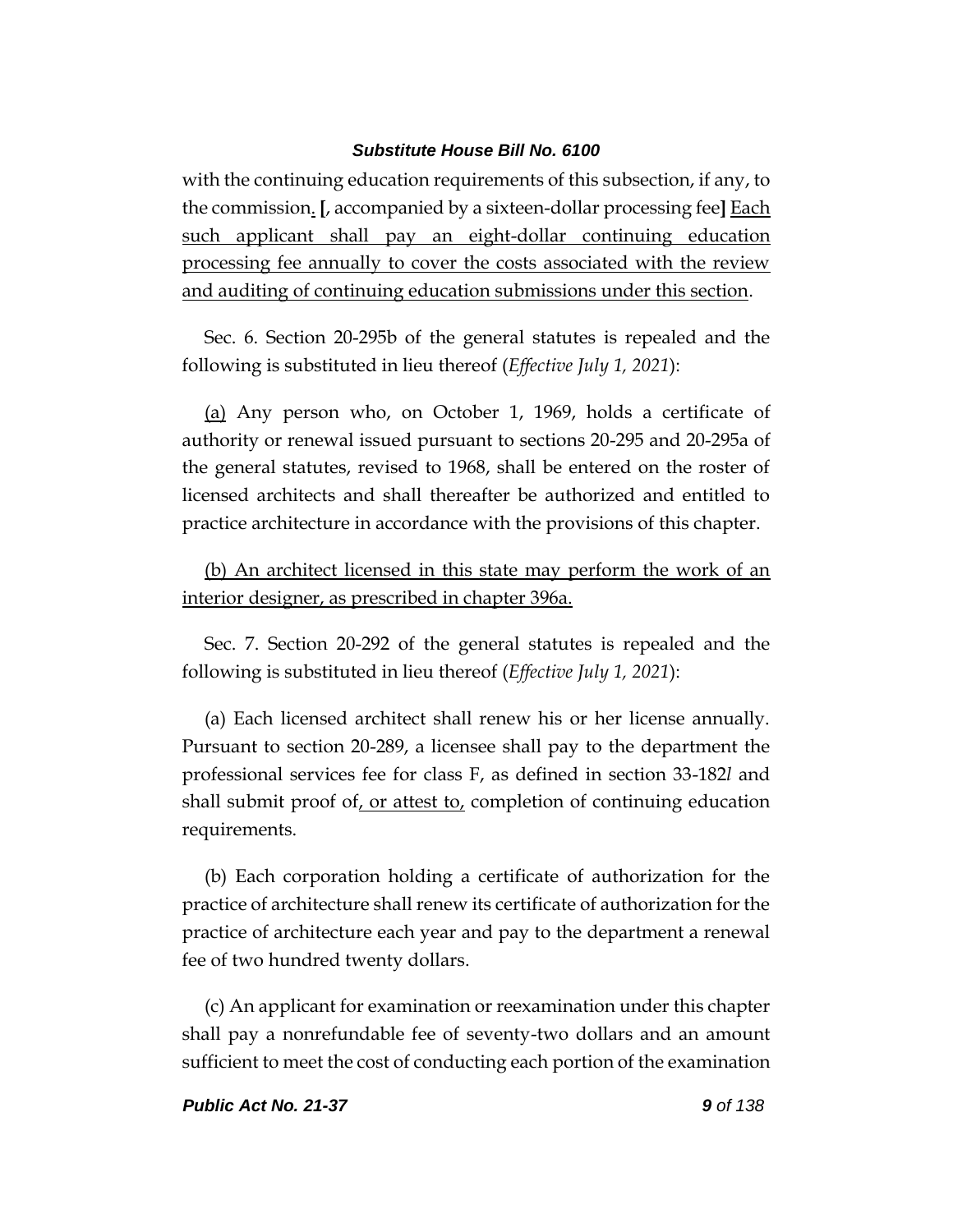taken by such applicant. The fee for an applicant who qualifies for a license, other than by examination, in accordance with the provisions of section 20-291, shall be one hundred dollars.

(d) Pursuant to section 20-289, an architect who is retired and not practicing any aspect of architecture and who is (1) sixty-five years of age or older, or (2) has been licensed for a minimum of ten years in this state, may apply for registration as an Architect Emeritus. The fee for such registration shall be ten dollars. An Architect Emeritus may not engage in the practice of architecture without applying for and receiving an architect license.

(e) For renewal of a license under this section, other than under subsection (d) of this section, an applicant shall submit proof or attest that he or she has completed twelve hours of continuing professional education during the continuing professional education period. The continuing professional education period shall commence three calendar months prior to the license expiration date and shall run for a period of twelve months from the date of commencement.

(f) (1) For renewal of a license under this section, the department shall charge the following fees for failure to earn continuing professional education credits by the end of the continuing professional education period:

(A) Three hundred fifteen dollars for reporting on a renewal application that any of the minimum of twelve hours of continuing professional education was earned up to thirteen weeks following the end of the continuing professional education period; and

(B) Six hundred twenty-five dollars for reporting on a renewal application that any of the minimum of twelve hours of continuing professional education was earned for more than thirteen weeks and up to twenty-six weeks following the end of the continuing professional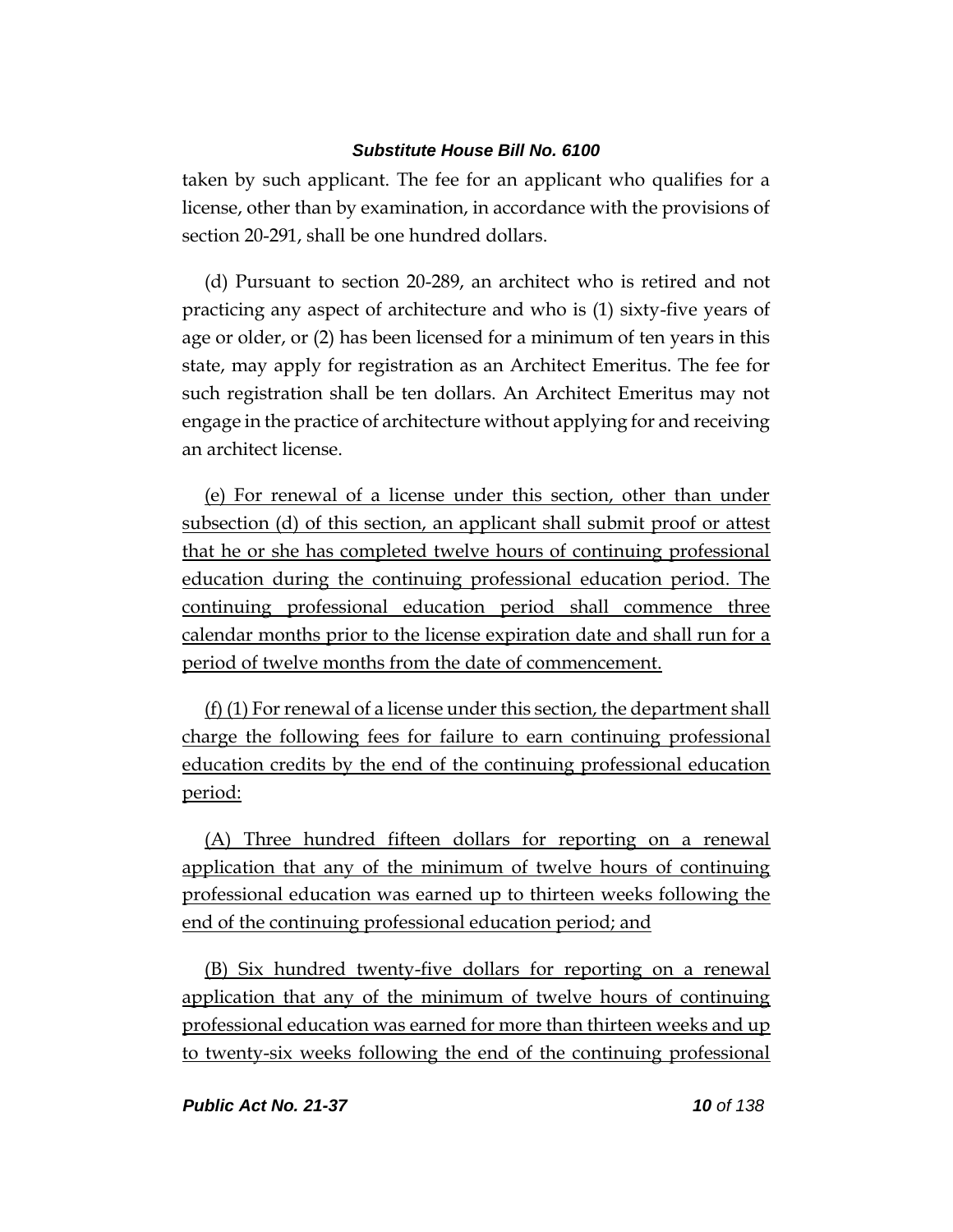education period.

(2) Failure, on the part of a licensee under this section to comply with the continuing professional education requirements for more than twenty-six weeks beyond the continuing professional education period may result in the suspension, revocation or refusal to renew the license by the board or department, following an administrative hearing held pursuant to chapter 54.

Sec. 8. Subsection (a) of section 20-452 of the general statutes is repealed and the following is substituted in lieu thereof (*Effective from passage*):

(a) Any person seeking a certificate of registration as a community association manager or as a community association manager trainee shall apply to the department in writing, on a form provided by the department. Such application shall include the applicant's name, residence address, business address, business telephone number, a question as to whether the applicant has been convicted of a felony in any state or jurisdiction and such other information as the department may require. Except for a community association manager trainee, any person seeking an initial certificate of registration shall submit to a request by the commissioner for a state and national criminal history records check, conducted in accordance with the provisions of section 29-17a. No registration as a community association manager shall be issued unless the commissioner has received the results of such records check.

Sec. 9. Section 20-453 of the general statutes is repealed and the following is substituted in lieu thereof (*Effective from passage*):

(a) Upon receipt of a completed application and the appropriate fees, the department, upon authorization of the commission, shall: (1) Issue and deliver to the applicant a certificate of registration; or (2) refuse to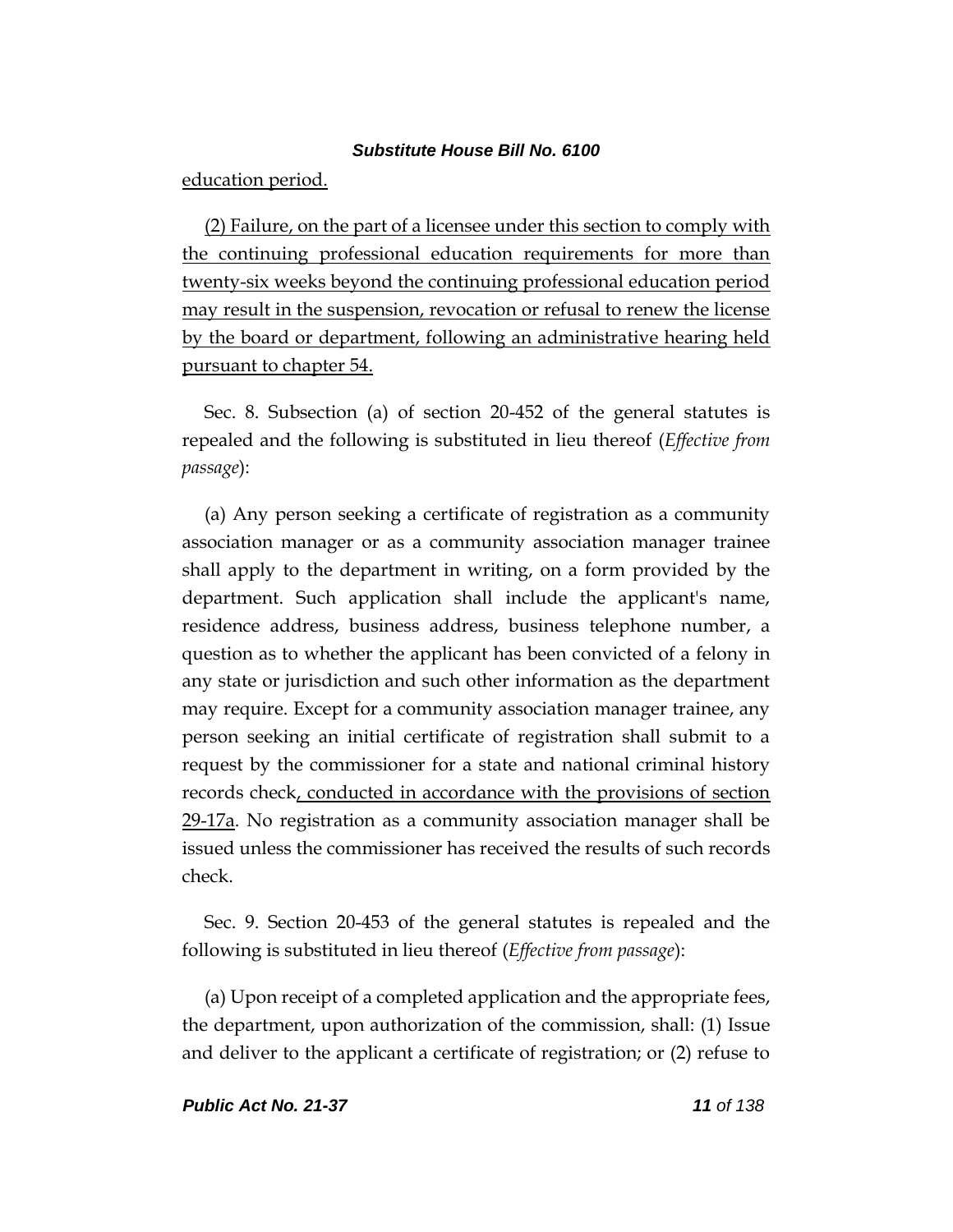issue the certificate. The commission may suspend, revoke or refuse to issue or renew any certificate issued under sections 20-450 to 20-462, inclusive, or may place a registrant on probation or issue a letter of reprimand for any of the reasons stated in section 20-456. No application for the reinstatement of a certificate which has been revoked shall be accepted by the department within one year after the date of such revocation.

(b) Any person issued an initial certificate of registration as a community association manager prior to October 1, 2019, shall, not later than one year following the date of issuance of such certificate, successfully complete a nationally recognized course on community association management and pass the National Board of Certification for Community Association Managers' Certified Manager of Community Associations examination, or a similar examination as may be prescribed by the Commissioner of Consumer Protection in regulations adopted pursuant to subsection **[**(c)**]** (d) of this section.

(c) Any person applying for an initial certificate of registration as a community association manager shall successfully complete a nationally recognized course on community association management and pass the National Board of Certification for Community Association Managers' Certified Manager of Community Associations examination, or a similar examination as may be prescribed by the Commissioner of Consumer Protection in regulations adopted pursuant to subsection (d) of this section, prior to being issued such certificate.

**[**(c)**]** (d) The department, with the advice and assistance of the commission, shall adopt regulations, in accordance with chapter 54, concerning any examination required for certification under this chapter and the approval of schools, institutions or organizations offering courses in current practices and laws concerning community association management and the content of such courses. Such regulations shall include, but not be limited to: (1) Specifications for meeting the

*Public Act No. 21-37 12 of 138*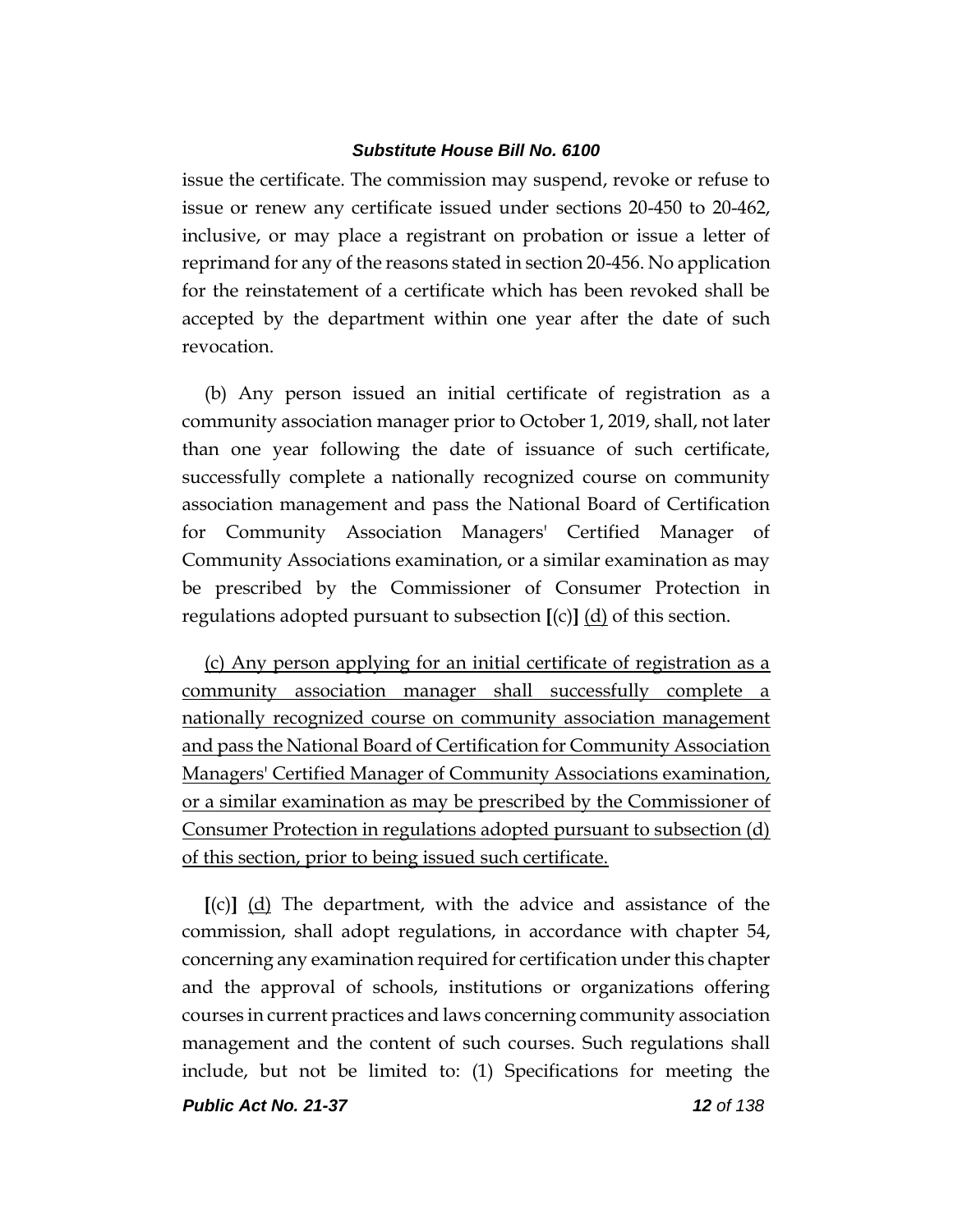educational requirements prescribed in this section; and (2) exemptions from the educational requirements for reasons of health or instances of individual hardship. In adopting such regulations, the department may not disapprove a school, institution or organization that offers an examination or courses in current practices and laws concerning community association management solely because its examination or courses are offered or taught by electronic means, nor may the department disapprove an examination or course solely because it is offered or taught by electronic means.

**[**(d)**]** (e) An applicant for renewal of registration as a community association manager shall, in addition to the other requirements imposed by the provisions of this chapter, complete sixteen hours of continuing education over the course of the two-year period, retain proof of completion, and, upon request, provide such proof to the department. Continuing education shall consist of a course or courses, offered by the Connecticut Chapter of the Community Associations Institute, in community association management techniques and common interest community law, or similar courses as may be prescribed by the Commissioner of Consumer Protection in regulations adopted pursuant to this chapter.

Sec. 10. Section 20-457 of the general statutes is repealed and the following is substituted in lieu thereof (*Effective from passage*):

(a) Each community association manager shall (1) exhibit his or her certificate of registration upon request by any interested party, (2) state in any advertisement the fact that he or she is registered, and (3) include his or her registration number in any advertisement. In the case of a business entity, the advertisement shall identify at least one principal, officer or director of the entity that is a community association manager and shall include the registration number of such principal, officer or director.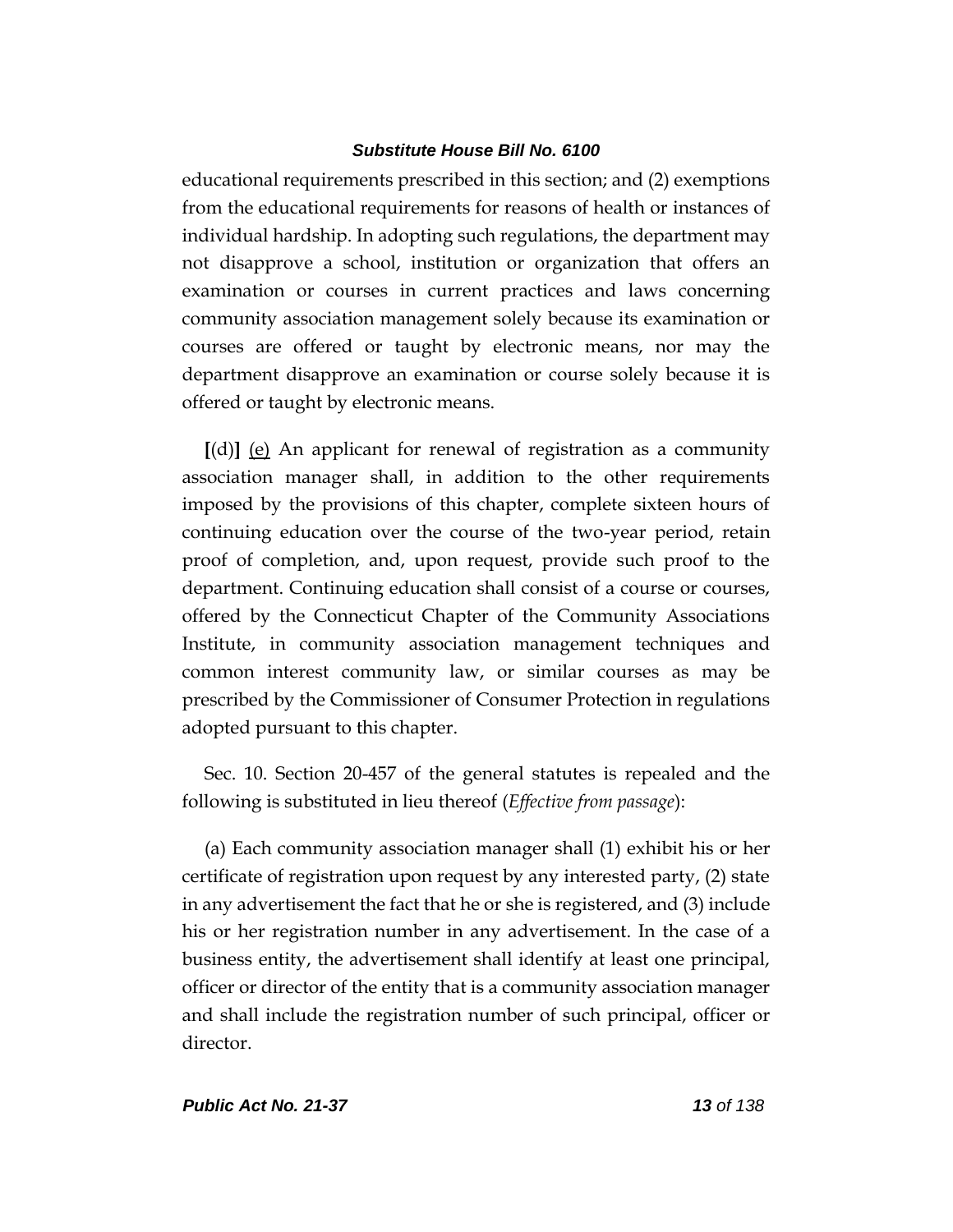(b) No person shall: (1) Present or attempt to present, as his or her own, the certificate of another, (2) knowingly give false evidence of a material nature to the commission or department for the purpose of procuring a certificate, (3) represent himself or herself falsely as, or impersonate, a registered community association manager, (4) use or attempt to use a certificate which has expired or which has been suspended or revoked, (5) offer to provide association management services without having a current certificate of registration under sections 20-450 to 20-462, inclusive,  $or(6)$  represent in any manner that his or her registration constitutes an endorsement of the quality of his or her services or of his or her competency by the commission or department. In addition to any other remedy provided for in sections 20-450 to 20-462, inclusive, any person who violates any provision of this subsection shall, after an administrative hearing, be fined not more than one thousand dollars, or shall be imprisoned for not more than one year or be both fined and imprisoned. A violation of any of the provisions of sections 20-450 to 20-462, inclusive, shall be deemed an unfair or deceptive trade practice under subsection (a) of section 42- 110b.

(c) Certificates issued to community association managers shall not be transferable or assignable.

(d) All certificates issued to community association managers under the provisions of sections 20-450 to 20-462, inclusive, shall expire annually on the thirty-first day of January. A holder of a certificate of registration who seeks to renew his or her certificate shall, when filing an application for renewal of the certificate, submit documentation to the department which establishes that he or she has passed any examination and completed any educational coursework, as the case may be, required for certification under this chapter. The fee for renewal of a certificate shall be two hundred dollars.

*Public Act No. 21-37 14 of 138* **[**(e) A community association manager whose certificate has expired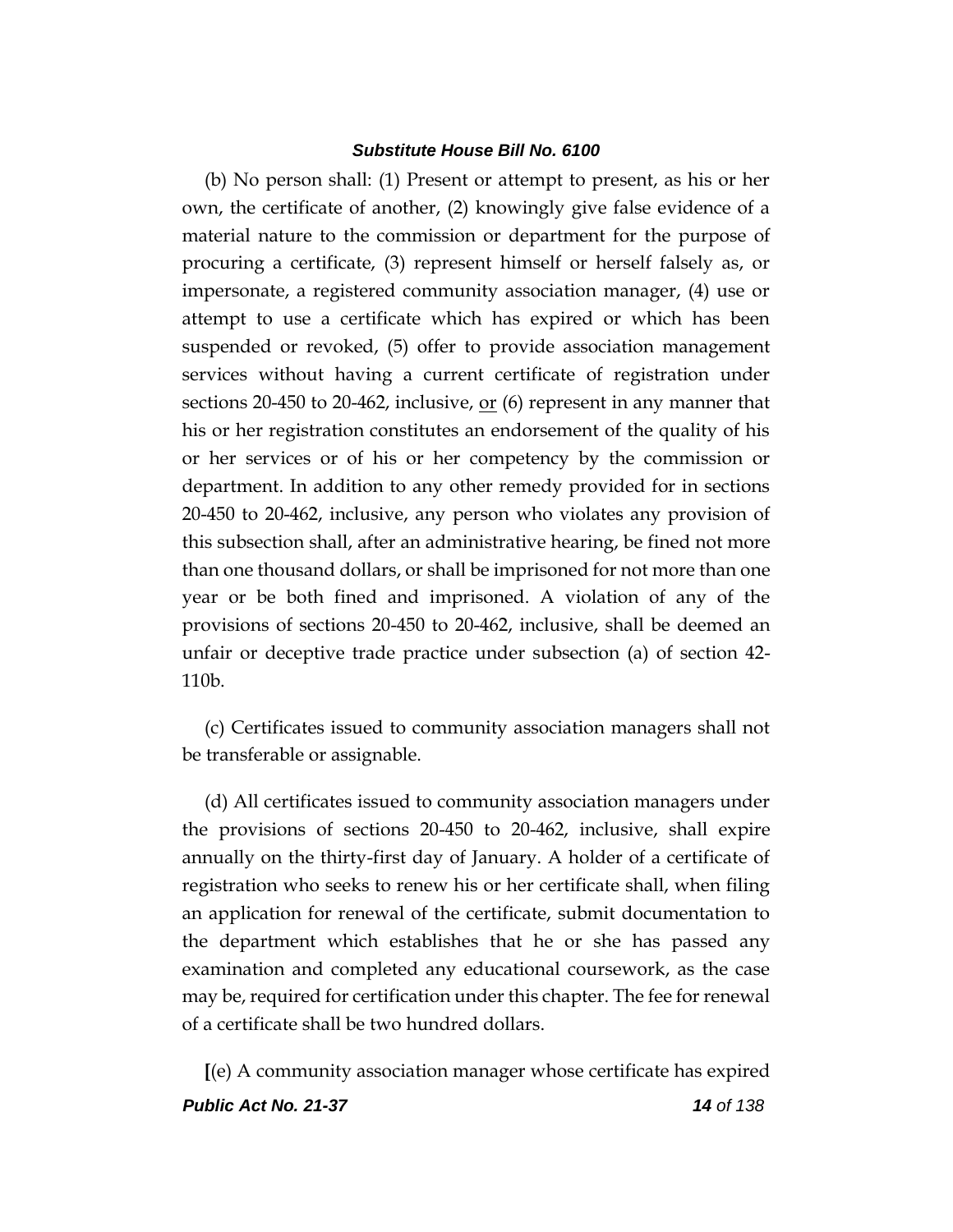more than one month before his or her application for renewal is made shall have his or her registration restored upon payment of a fee of fifty dollars in addition to his or her renewal fee. Restoration of a registration shall be effective upon approval of the application for renewal by the commission or department.

(f) A certificate shall not be restored unless it is renewed not later than one year after its expiration.**]**

**[**(g)**]** (e) Failure to receive a notice of expiration or a renewal application shall not exempt a community association manager from the obligation to renew.

**[**(h)**]** (f) All certificates issued to community association manager trainees under the provisions of sections 20-450 to 20-462, inclusive, shall expire six months from the date of issuance and shall not be renewable.

Sec. 11. Section 21a-190*l* of the general statutes is repealed and the following is substituted in lieu thereof (*Effective from passage*):

(a) The commissioner may deny, suspend or revoke the registration of any charitable organization, fund-raising counsel or paid solicitor which has violated any provision of this section and sections 21a-190a to **[**21a-190*l***]** 21a-190k, inclusive. **[**The commissioner may accept a written assurance of compliance when said commissioner determines that a violation of said sections is such that the public interest would not be served by a denial, suspension or revocation of such registration.**]**

(b) The Attorney General, at the request of the commissioner, may apply to the Superior Court for, and the court may grant, a temporary injunction or a permanent injunction to restrain violations of <u>this section</u> and sections 21a-190a to **[**21a-190*l***]** 21a-190k, inclusive, the appointment of a receiver, an order of restitution, an accounting and such other relief as may be appropriate to ensure the due application of charitable funds.

*Public Act No. 21-37 15 of 138*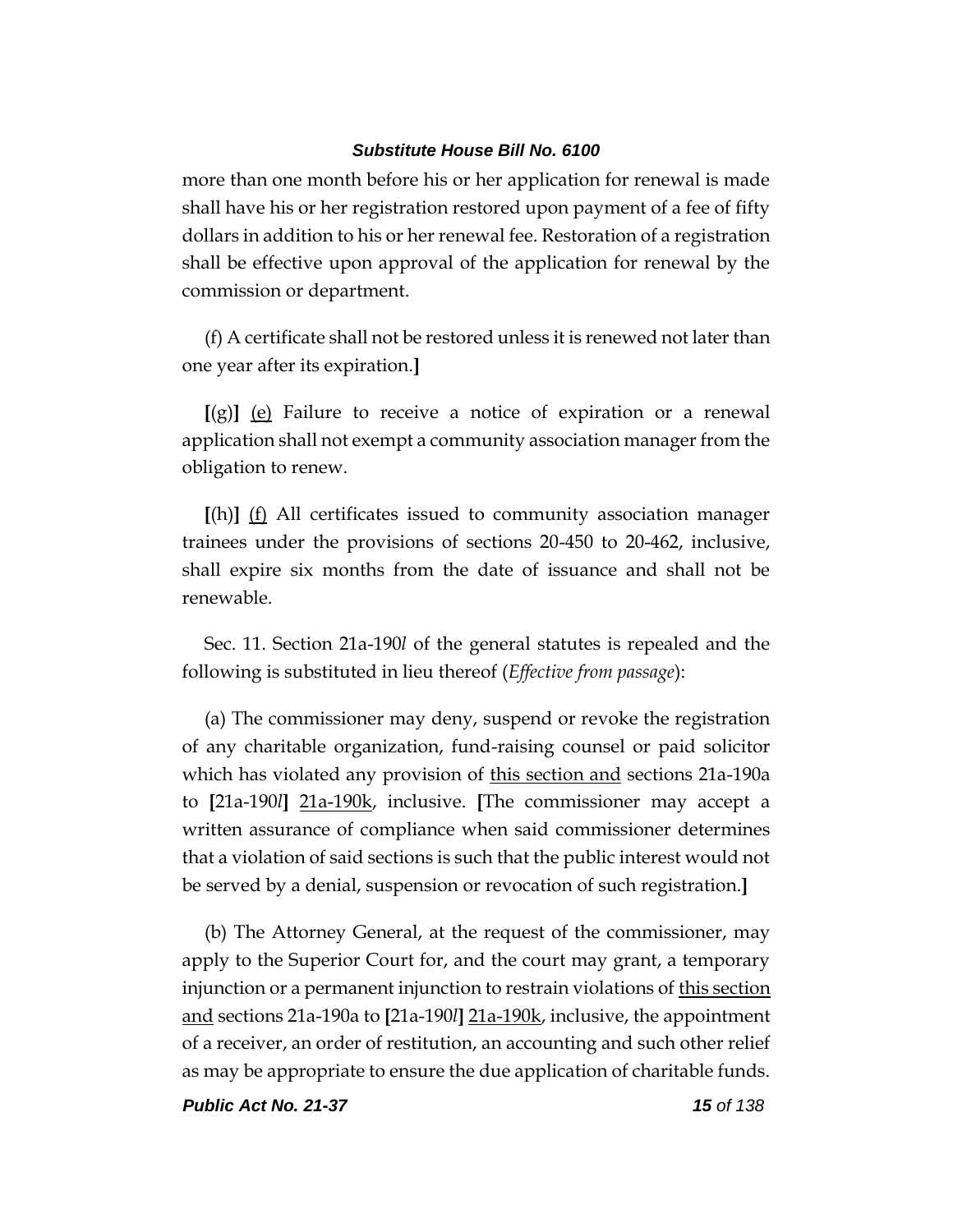Proceedings thereon shall be brought in the name of the state.

(c) Any person who knowingly violates any provision of this section and sections 21a-190a to **[**21a-190*l***]** 21a-190k, inclusive, shall be fined not more than five thousand dollars or imprisoned not more than one year, or both.

(d) In any action brought under subsection (b) of this section, if the court finds that a person has wilfully engaged in conduct prohibited by section 21a-190h, the Attorney General, upon petition to the court, may recover, on behalf of the state, a civil penalty of not more than two thousand five hundred dollars for each violation. For purposes of this subsection, a wilful violation occurs when the party committing the violation knew or should have known that such conduct was prohibited by section 21a-190h.

Sec. 12. Section 43-8a of the general statutes is repealed and the following is substituted in lieu thereof (*Effective from passage*):

The Commissioner of Weights and Measures shall adopt regulations, in accordance with chapter 54, **[**incorporating, by reference, the voluntary version of the Uniform Open Dating Regulation, as adopted and as amended from time to time, by the National Conference on Weights and Measures and published in the National Institute of Standards and Technology Handbook 130, or subsequent corresponding handbook of the United States Department of Commerce**]** to prescribe uniform date labeling for foods. Dairy foods required to be marked with a last sale date pursuant to section 22-197b shall be exempt from the provisions of this section.

Sec. 13. Section 21a-2 of the general statutes is repealed and the following is substituted in lieu thereof (*Effective from passage*):

(a) A toll-free telephone line, available to consumers throughout the state, shall be established in the Department of Consumer Protection for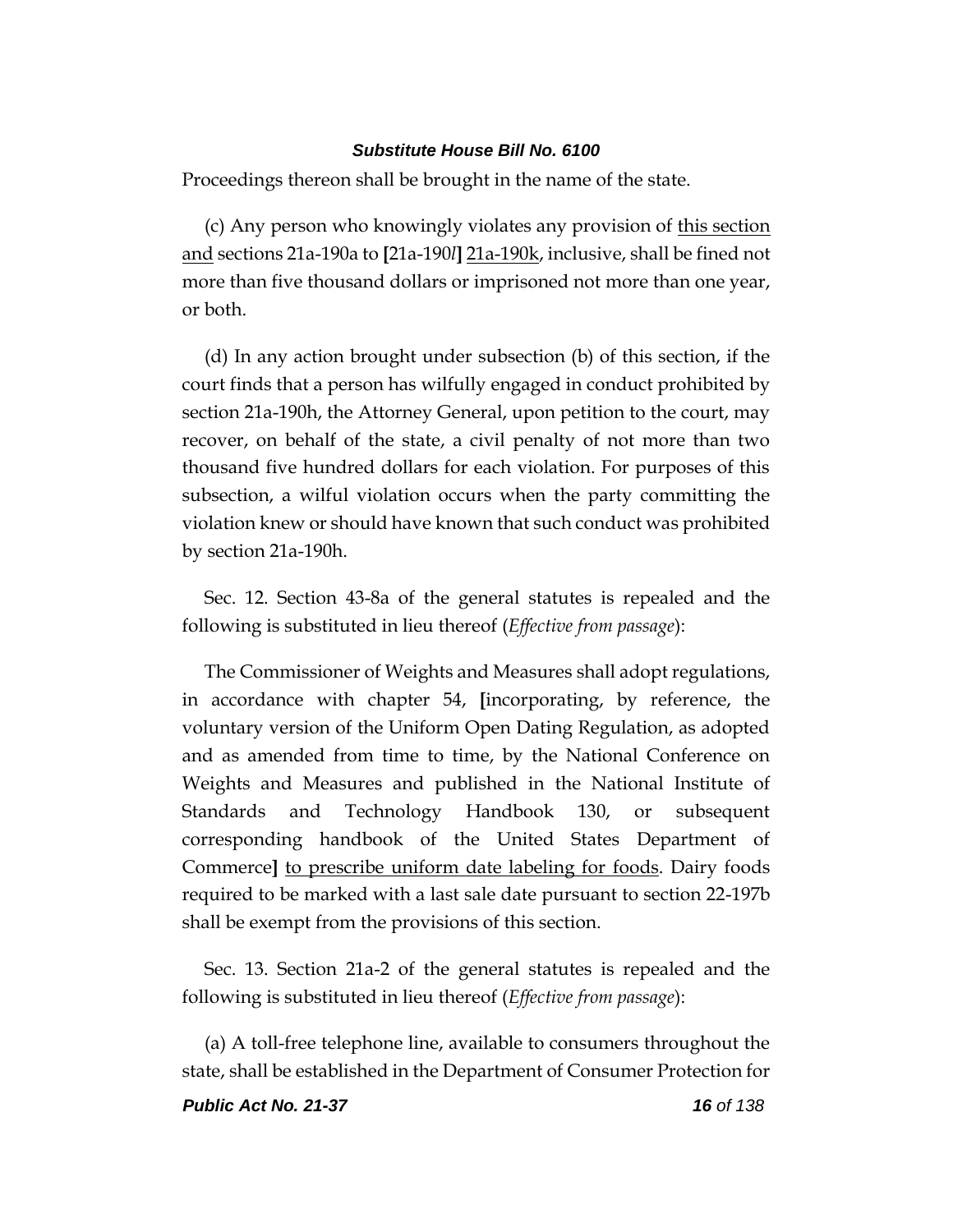the handling of consumer inquiries and complaints concerning consumer goods or services in the state or any other matter within the jurisdiction of the department and its licensing and regulatory boards. The line shall be in operation from 8:30 a.m. to 4:30 p.m. Monday through Friday each week, exclusive of those legal holidays on which state offices are closed, and shall be restricted to incoming calls.

(b) The Department of Consumer Protection shall process the intake of consumer complaints concerning consumer goods or services in the state and any other matter within the jurisdiction of the department. In order to assist in the resolution of consumer complaints, the department may notify, in writing, the respondent against whom a complaint was received of the allegations against them and require a written response be provided to the department not later than thirty days of receipt of such notice.

(c) For purposes of this section, "credential holder" means a person certified, licensed, permitted or registered with the Department of Consumer Protection. In the event the department provides written notice to a respondent who is not a credential holder that a complaint has been filed against him or her, and said respondent fails to respond after receipt of such notice, the respondent may be fined not more than two hundred fifty dollars for failure to respond to the department. Written notice for purposes of this section shall include notice sent by registered or certified mail or hand-delivered to a respondent.

(d) All notices of administrative enforcement actions, including compliance meetings and hearings, shall be in writing and shall comply with the provisions of subsections (a) and (b) of section 4-177 and subsection (c) of section 4-182. A notice of administrative enforcement action shall be delivered to all designated parties and intervenors who are not credential holders, or their authorized representative: (1) Personally, (2) by United States mail, with delivery tracking or via certified mail, or (3) via electronic mail with tracking and delivery

*Public Act No. 21-37 17 of 138*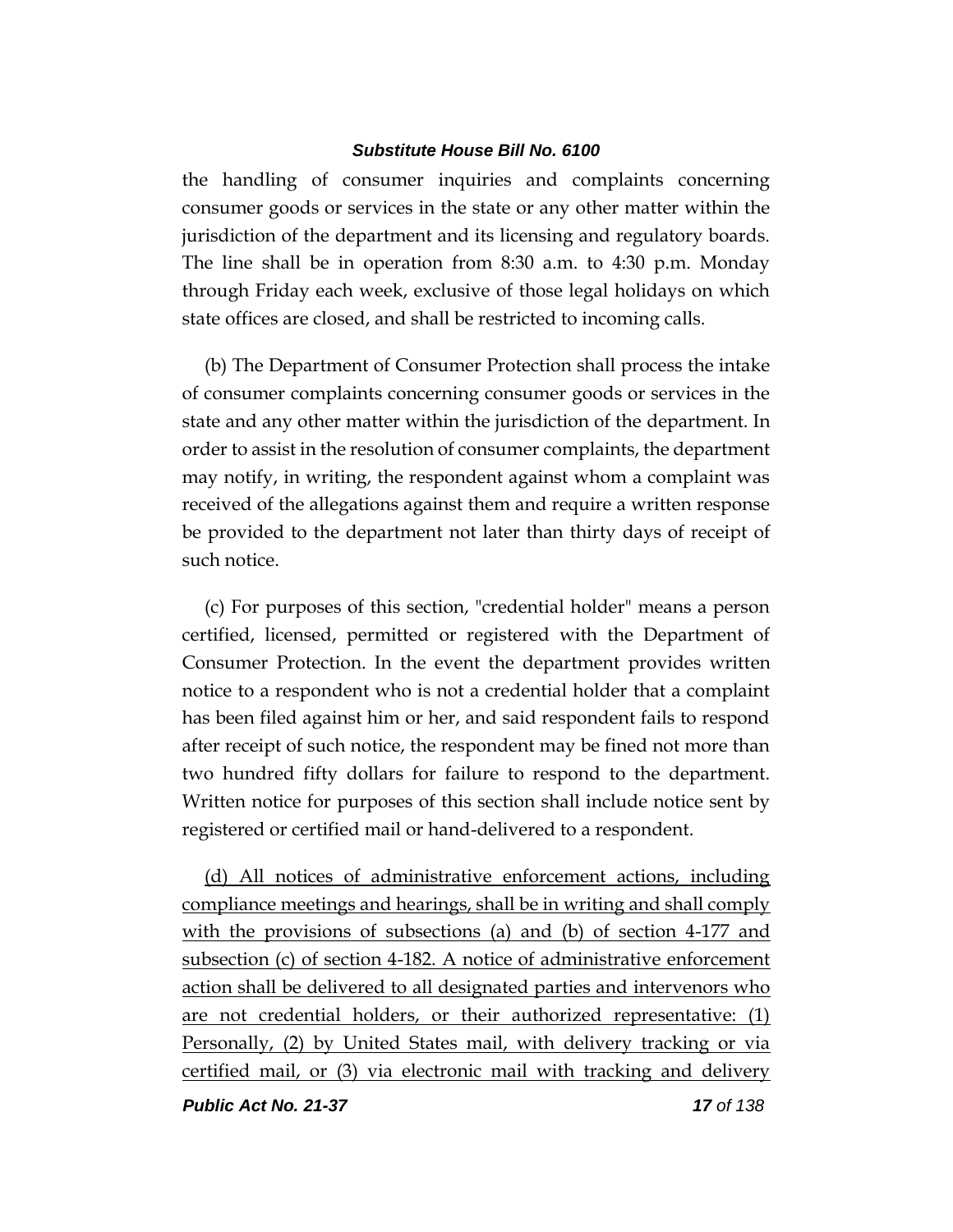confirmation. Delivery of administrative enforcement action notices shall be deemed effective notice if delivered or sent to a credential holder's last known address or electronic mail address of record on file with the department. If the party is not a credential holder, service shall be deemed sufficient, provided the department has made reasonable efforts to effectuate notice, including, but not limited to, by verifying the mailing address with the Secretary of the State or the Department of Motor Vehicles.

Sec. 14. Subsection (a) of section 21a-7 of the general statutes is repealed and the following is substituted in lieu thereof (*Effective from passage*):

(a) Each board or commission within the Department of Consumer Protection under section 21a-6 shall have the following powers and duties:

(1) Each board or commission shall exercise its statutory functions, including licensing, certification, registration, accreditation of schools and the rendering of findings, orders and adjudications. With the exception of the Liquor Control Commission, any exercise of such functions by such a board or commission that is adverse to a party shall be a proposed decision and subject to approval, modification or rejection by the commissioner.

(2) Each board or commission may, in its discretion, issue (A) an appropriate order to any person found to be violating an applicable statute or regulation providing for the immediate discontinuance of the violation, (B) an order requiring the violator to make restitution for any damage caused by the violation, or (C) both. Each board or commission may, through the Attorney General, petition the superior court for the judicial district wherein the violation occurred, or wherein the person committing the violation resides or transacts business, for the enforcement of any order issued by it and for appropriate temporary

*Public Act No. 21-37 18 of 138*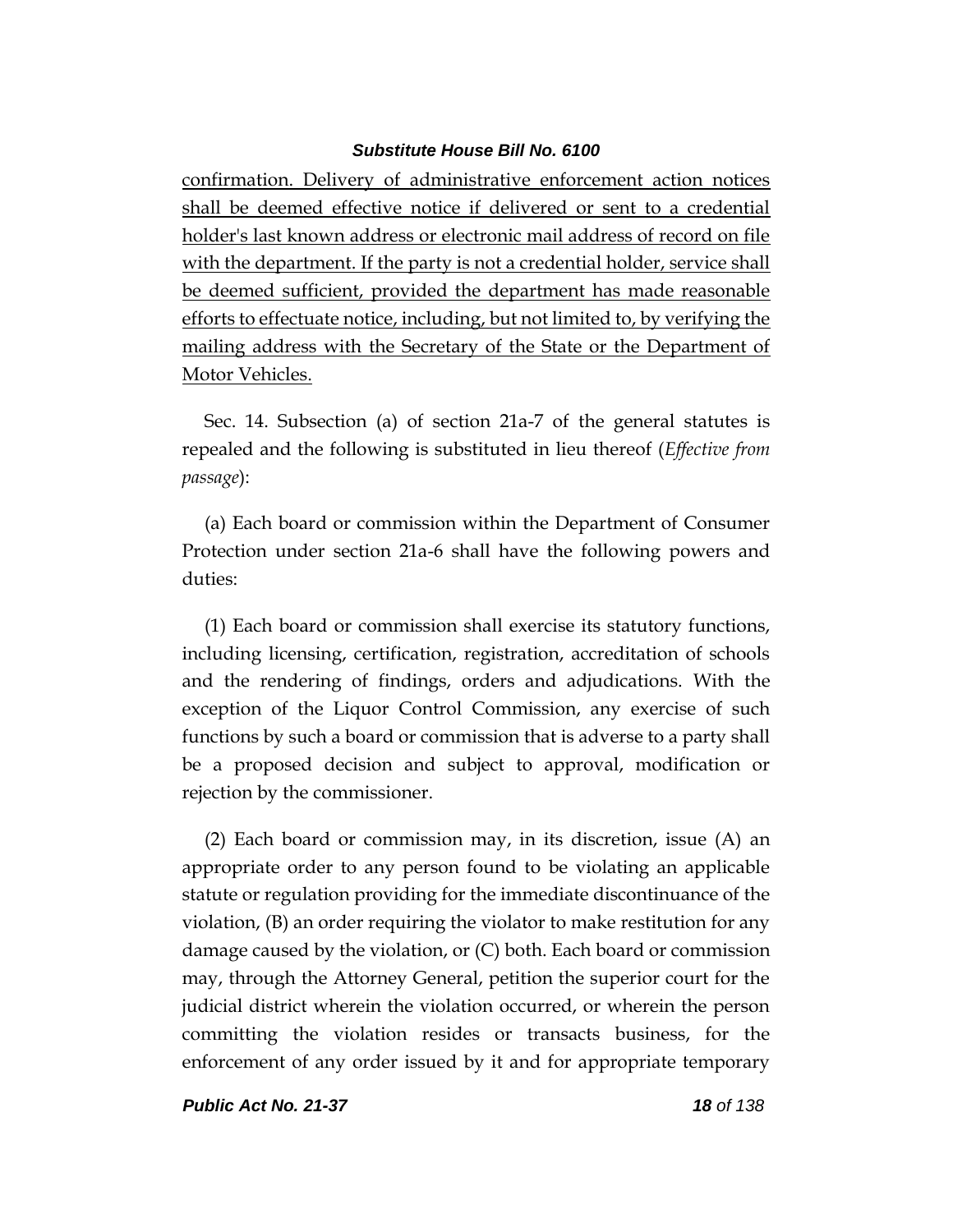relief or a restraining order and shall certify and file in the court a transcript of the entire record of the hearing or hearings, including all testimony upon which such order was made and the findings and orders made by the board or commission. The court may grant such relief by injunction or otherwise, including temporary relief, as it deems equitable and may make and enter a decree enforcing, modifying and enforcing as so modified, or setting aside, in whole or in part, any order of a board or commission.

(3) Each board or commission may conduct hearings on any matter within its statutory jurisdiction. Such hearings shall be conducted in accordance with chapter 54 and the regulations established pursuant to subsection (a) of section 21a-9. In connection with any such hearing, the board or commission may administer oaths, issue subpoenas, compel testimony and order the production of books, records and documents. If any person refuses to appear, testify or produce any book, record or document when so ordered, a judge of the Superior Court may make such order as may be appropriate to aid in the enforcement of this section.

(4) Each board or commission may request the Commissioner of Consumer Protection to conduct an investigation and to make findings and recommendations regarding any matter within the statutory jurisdiction of the board or commission.

(5) Each board or commission may recommend rules and regulations for adoption by the Commissioner of Consumer Protection and may review and comment upon proposed rules and regulations prior to their adoption by said commissioner.

(6) Each board or commission shall meet at least once in each quarter of a calendar year and at such other times as the chairperson or the Commissioner of Consumer Protection deems necessary. A majority of the members shall constitute a quorum, except that for any examining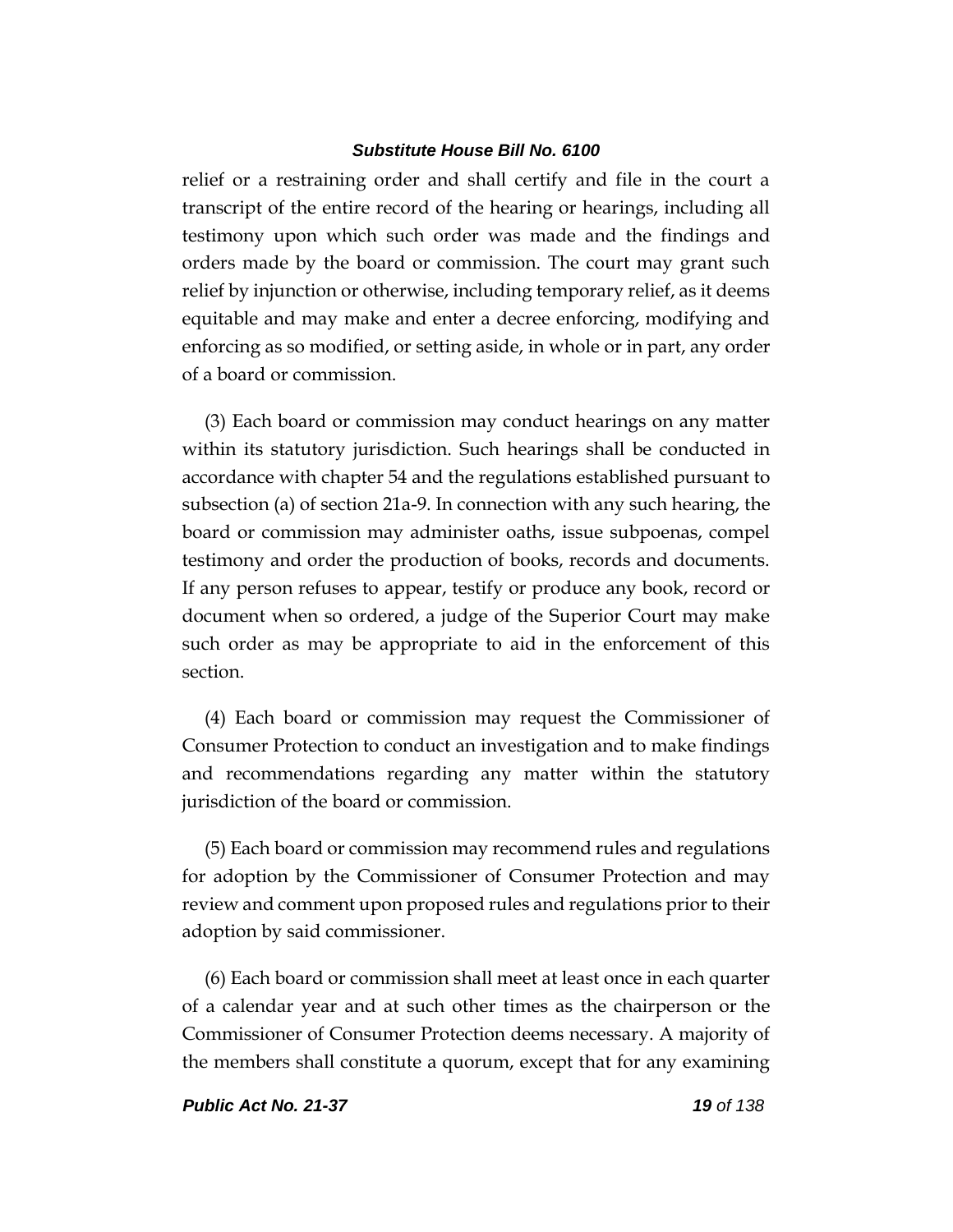board, forty per cent of the members shall constitute a quorum. Any member who fails to attend three consecutive meetings or who fails to attend fifty per cent of all meetings during any calendar year shall be deemed to have resigned from office. Members of boards or commissions shall not serve for more than two consecutive full terms which commence on or after July 1, 1982, except that if no successor has been appointed or approved, such member shall continue to serve until a successor is appointed or approved. Members shall not be compensated for their services but shall be reimbursed for necessary expenses incurred in the performance of their duties.

(7) In addition to any other action permitted under the general statutes, each board or commission may, upon a finding of any cause specified in subsection (c) of section 21a-9: (A) Revoke, place conditions upon or suspend a license, registration or certificate; (B) issue a letter of reprimand to a practitioner and send a copy of such letter to a complainant or to a state or local official; (C) place a practitioner on probationary status and require the practitioner to (i) report regularly to the <u>department</u>, board or commission on the matter which is the basis for probation, (ii) limit the practitioner's practice to areas prescribed by the board or commission, or (iii) continue or renew the practitioner's education until the practitioner has attained a satisfactory level of competence in any area which is the basis for probation; or  $(D)$  impose a fine not exceeding one thousand dollars per violation. Each board or commission may discontinue, suspend or rescind any action taken under this subsection.

(8) Each examining board within the Department of Consumer Protection or the Commissioner of Consumer Protection shall conduct any hearing or other action required for an application submitted pursuant to section 20-333 and any completed renewal application submitted pursuant to section 20-335 not later than (A) thirty days after the date of submission for such application or completed renewal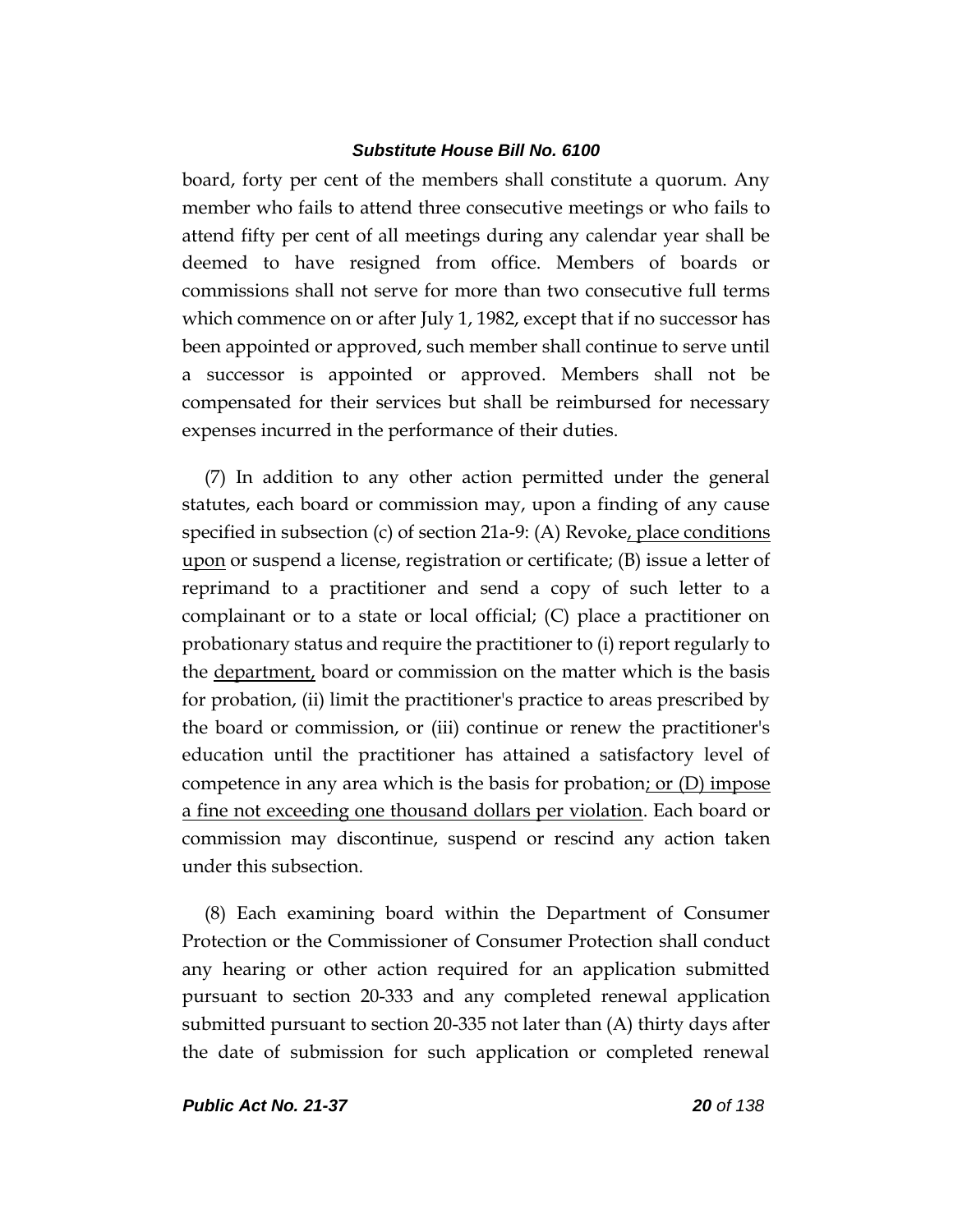application, as applicable, or (B) a period of time deemed appropriate by the Commissioner of Consumer Protection, but not to exceed sixty days after such date of submission.

Sec. 15. Subsection (c) of section 21a-8 of the general statutes is repealed and the following is substituted in lieu thereof (*Effective from passage*):

(c) The Commissioner of Consumer Protection shall have the following powers and duties with regard to each board or commission within the Department of Consumer Protection under section 21a-6:

(1) The commissioner shall, in consultation with each board or commission, exercise the functions of licensing, certification, registration, accreditation of schools and the rendering of findings, orders and adjudications.

(2) The commissioner may, in the commissioner's discretion, issue an appropriate order to any person found to be violating any statute or regulation within the jurisdiction of such board or commission providing for the immediate discontinuance of the violation or requiring the violator to make restitution for any damage caused by the violation, or both. The commissioner may, through the Attorney General, petition the superior court for the judicial district in which the violation occurred, or in which the person committing the violation resides or transacts business, for the enforcement of any order issued by the commissioner under this subdivision and for appropriate temporary relief or a restraining order. The commissioner shall certify and file in the court a transcript of the entire record of the hearing or hearings, including all testimony upon which such order was made and the findings and orders made by the commissioner. The court may grant such relief by injunction or otherwise, including temporary relief, as the court deems equitable and may make and enter a decree enforcing, modifying and enforcing as so modified, or setting aside, in whole or in

*Public Act No. 21-37 21 of 138*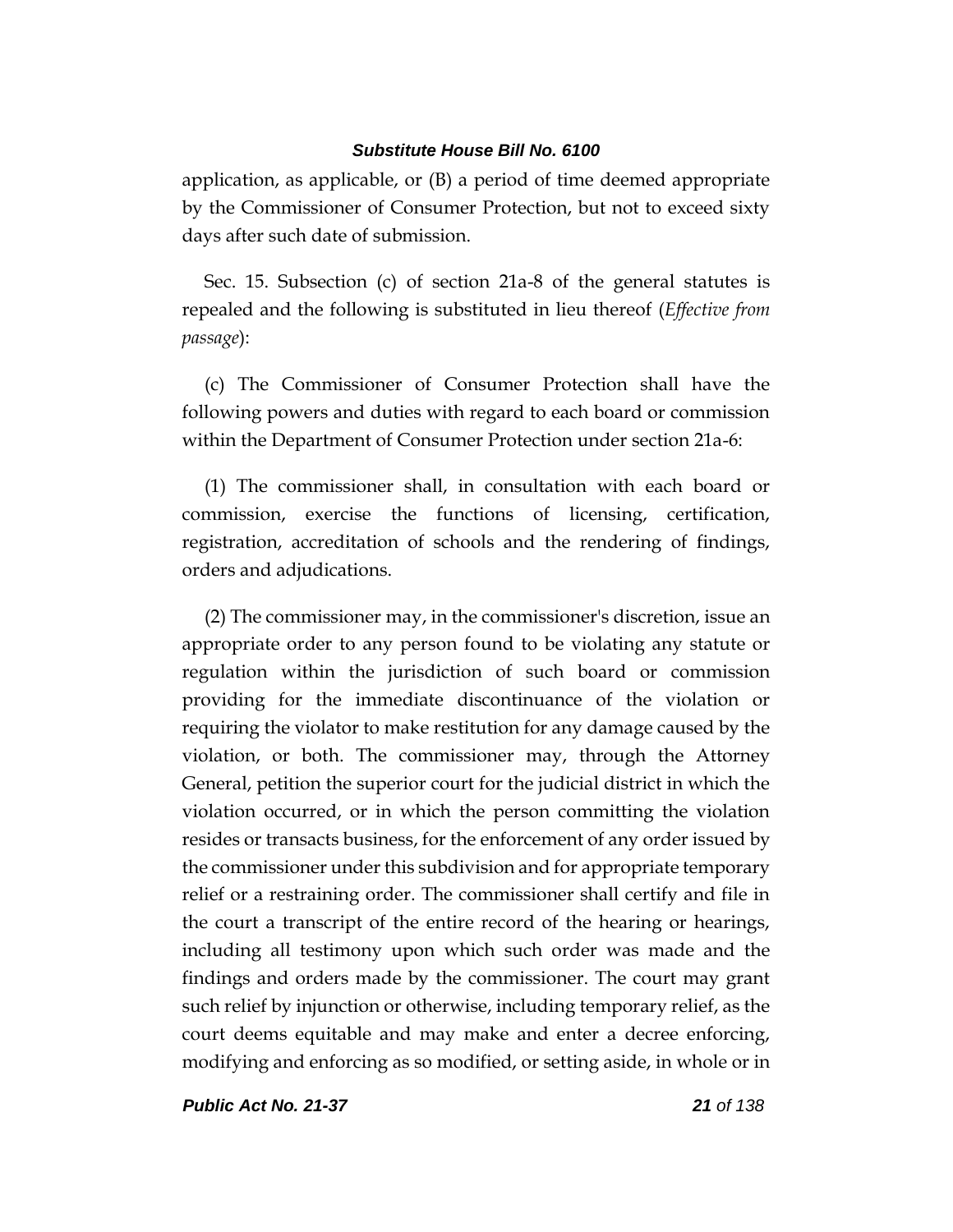part, any order of the commissioner issued under this subdivision.

(3) The commissioner may conduct hearings on any matter within the statutory jurisdiction of such board or commission. Such hearings shall be conducted in accordance with chapter 54 and the regulations adopted pursuant to subsection (a) of section 21a-9. In connection with any such hearing, the commissioner may administer oaths, issue subpoenas, compel testimony and order the production of books, records and documents. If any person refuses to appear, testify or produce any book, record or document when so ordered, a judge of the Superior Court may make such order as may be appropriate to aid in the enforcement of this subdivision.

(4) In addition to any other action permitted under the general statutes, the commissioner may, upon a finding of any cause specified in subsection (c) of section 21a-9: (A) Revoke, place conditions upon or suspend a license, registration or certificate; (B) issue a letter of reprimand to a practitioner and send a copy of such letter to a complainant or to a state or local official; (C) place a practitioner on probationary status and require the practitioner to (i) report regularly to the commissioner on the matter which is the basis for probation, (ii) limit the practitioner's practice to areas prescribed by the commissioner, or (iii) continue or renew the practitioner's education until the practitioner has attained a satisfactory level of competence in any area which is the basis for probation; or (D) impose a fine not exceeding one thousand dollars per violation. The commissioner may discontinue, suspend or rescind any action taken under this subdivision. If a license, registration or certificate is voluntarily surrendered or is not renewed, the commissioner shall not be prohibited from suspending, revoking or imposing other penalties permitted by law on any such license, registration or certificate.

Sec. 16. Section 21a-10 of the general statutes is repealed and the following is substituted in lieu thereof (*Effective October 1, 2021*):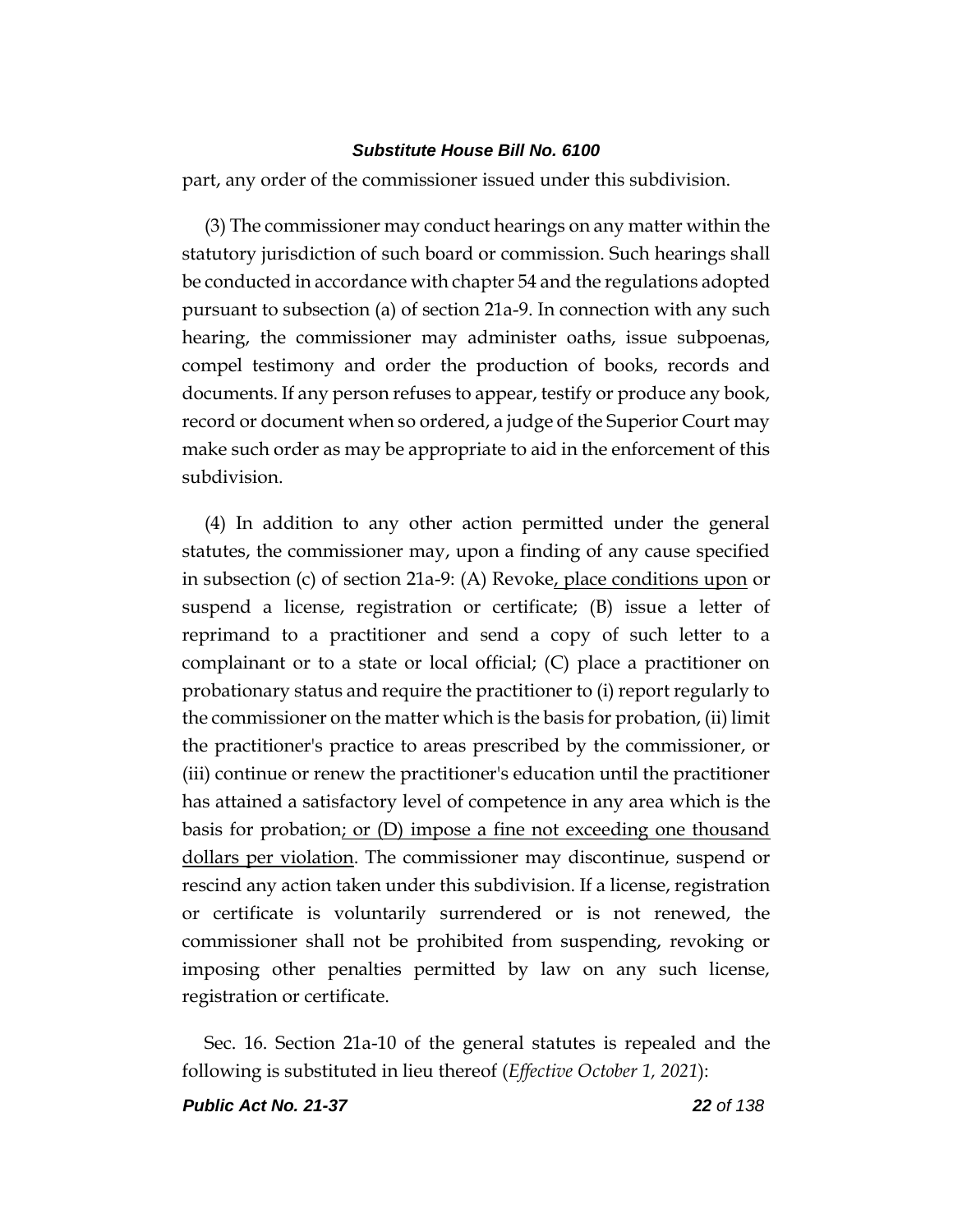(a) The Commissioner of Consumer Protection may establish, combine or abolish divisions, sections or other units within the Department of Consumer Protection and allocate powers, duties and functions among such units, but no function vested by statute in any officer, division, board, agency or other unit within the department shall be removed from the jurisdiction of such officer, division, board, agency or other unit under the provisions of this section.

(b) The Commissioner of Consumer Protection shall adopt regulations, in accordance with chapter 54, to designate a staggered schedule for the renewal of all licenses, certificates, registrations and permits issued by said department. If such designation of a staggered schedule results in the expiration of any license, certificate, registration or permit for a period of less than or more than one year, said commissioner may charge a prorated amount for such license, certificate, registration or permit. For any new license, certificate, registration or permit that is issued and for any guaranty fund fee that is imposed on or after January 1, 1995, the commissioner may charge a one-time prorated amount for such newly issued license, certificate, registration, permit or guaranty fund fee.

(c) For any Department of Consumer Protection license, certificate, registration or permit that requires the holder to complete continuing education requirements, the continuing education requirements shall be completed within the annual or biannual period that begins and ends three months prior to the renewal date for the applicable license, certificate, registration or permit, except for licenses issued pursuant to chapter 400j.

Sec. 17. Section 21a-11 of the general statutes is repealed and the following is substituted in lieu thereof (*Effective from passage*):

(a) The Commissioner of Consumer Protection may, subject to the provisions of chapter 67, employ such agents and assistants as are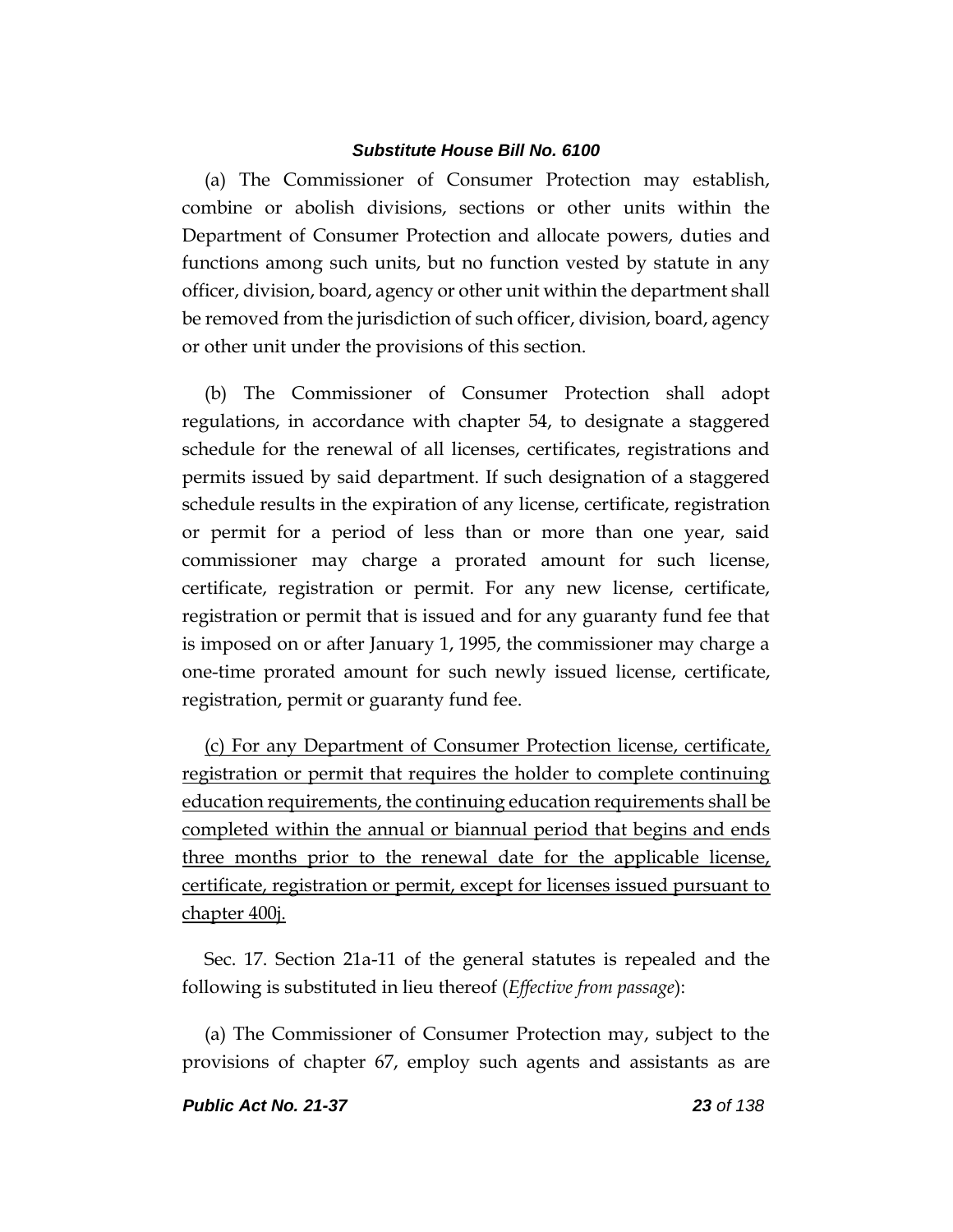necessary to enforce the provisions of the general statutes wherein said commissioner is empowered to carry out the duties and responsibilities assigned to him or his department. For the purpose of inquiring into any suspected violation of such provisions, the commissioner and his deputy and assistants shall have free access, at all reasonable hours, to all places and premises, homes and apartments of private families keeping no boarders excepted. The commissioner and his or her deputy or assistants shall have the authority to issue citations pursuant to section 51-164n, as amended by this act, for violations for the purpose of enforcing such provisions. The commissioner may delegate his or her authority to render a final decision in a contested case to a hearing officer employed by, or contracted with, the department.

(b) On the tender of the market price, the commissioner or his deputy may take from any person, firm or corporation samples of any article which he suspects is sold, offered for sale, kept with intent to sell, made or manufactured contrary to any provision of this chapter or related chapters under the jurisdiction of said commissioner. He may analyze such samples or have them analyzed by a state chemist or by an experiment station or by the laboratories of the Department of Public Health, and a sworn or affirmed certificate by such analyst shall be prima facie evidence of the ingredients and constituents of the samples analyzed. If such analysis shows that any such sample does not conform to the requirements of law, and gives the commissioner or his deputy reasonable grounds for believing that any provision of this chapter or related chapters under his jurisdiction has been violated, he shall cause such violator to be prosecuted. Any person who refuses the access provided for herein to the commissioner, his deputy or assistants, or who refuses to sell the samples provided for herein, shall be guilty of a class D misdemeanor. Evidence of violation of any provision of this section shall be prima facie evidence of wilful violation.

(c) The commissioner may, subject to the provisions of chapter 54,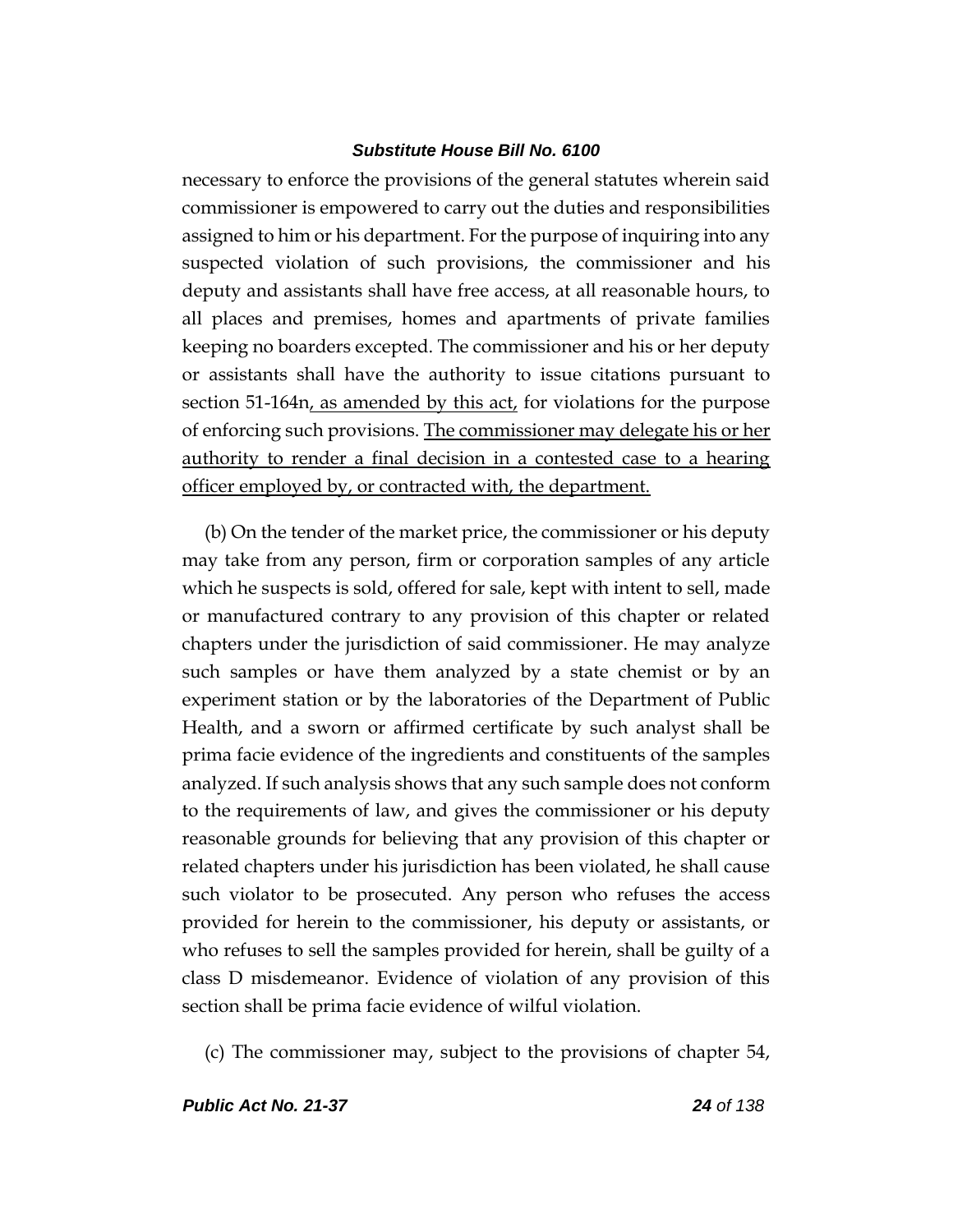revoke, suspend, **[**or**]** place conditions upon, deny or impose a fine not exceeding one thousand dollars per violation with regard to any license or registration issued by the department in the event that such licensee or registrant, including, but not limited to, an owner of any business entity holding such license or registration, owes moneys to any guaranty fund or account maintained or used by the department, including, but not limited to, the Home Improvement Guaranty Fund established pursuant to section 20-432, the New Home Construction Guaranty Fund established pursuant to section 20-417i, the Connecticut Health Club Guaranty Fund established pursuant to section 21a-226, the Real Estate Guaranty Fund established pursuant to section 20-324a and the privacy protection guaranty and enforcement account established pursuant to section 42-472a.

(d) In addition to any other action permitted under the general statutes, the commissioner may, upon a finding of a violation: (1) Revoke, place conditions upon or suspend a license, registration or certificate; (2) issue a letter of reprimand to the holder of a license, registration or certificate and send a copy of such letter to a complainant or to a state or local official; (3) place the holder of a license, registration or certificate on probationary status and require the holder to (A) report regularly to the commissioner on the matter which is the basis for probation, (B) limit the holder's practice to areas prescribed by the commissioner, or (C) continue or renew the holder's education until the holder of a license, registration or certificate has attained a satisfactory level of competence in any area which is the basis for probation; or (4) impose a fine not exceeding one thousand dollars per violation. The commissioner may discontinue, suspend or rescind any action taken under this subsection. If a license, registration or certificate is voluntarily surrendered or is not renewed, the commissioner shall not be prohibited from suspending, revoking or imposing other penalties permitted by law on any such license, registration or certificate.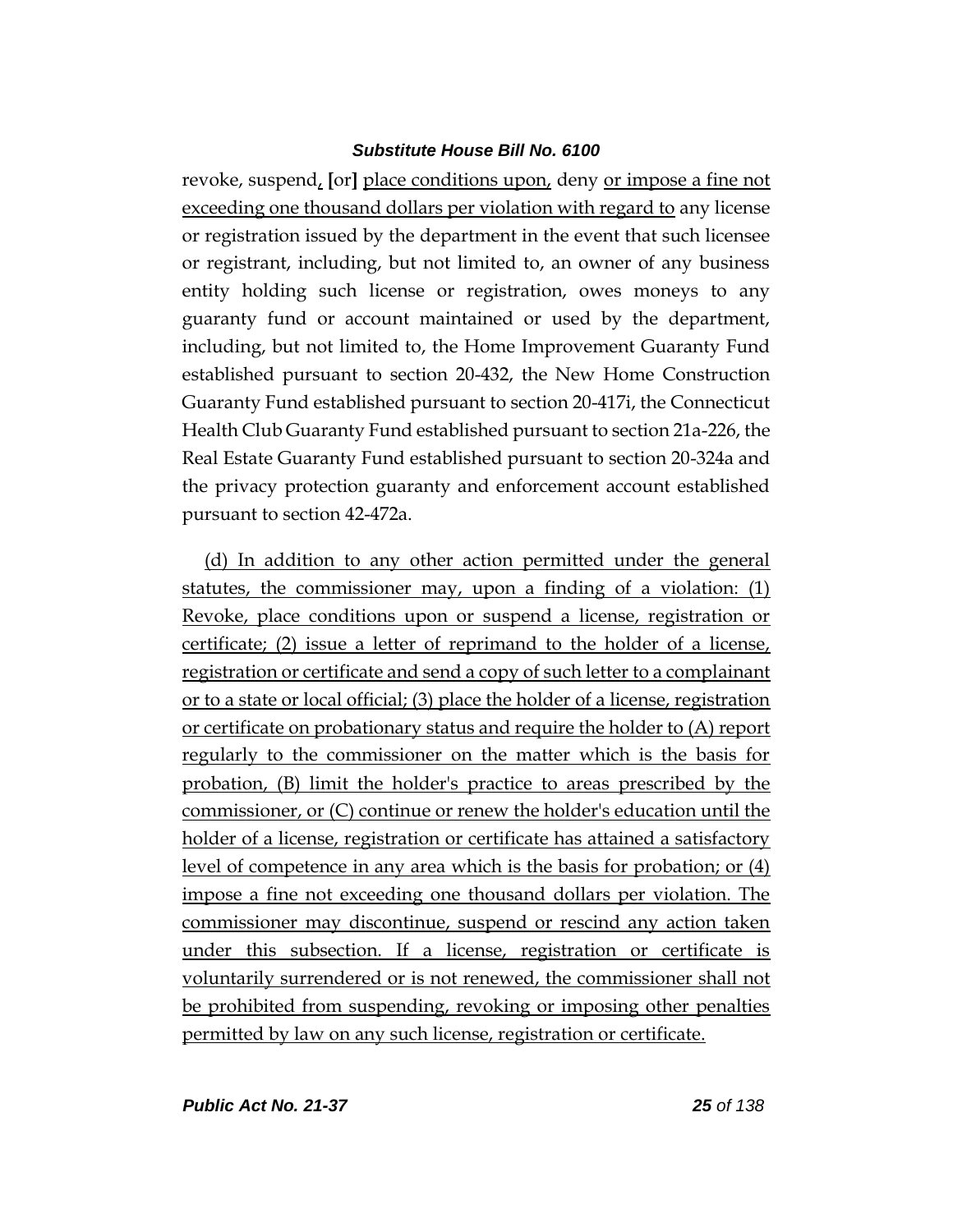Sec. 18. Subsection (b) of section 51-164n of the general statutes is repealed and the following is substituted in lieu thereof (*Effective from passage*):

(b) Notwithstanding any provision of the general statutes, any person who is alleged to have committed (1) a violation under the provisions of section 1-9, 1-10, 1-11, 4b-13, 7-13, 7-14, 7-35, 7-41, 7-83, 7-283, 7-325, 7- 393, 8-12, 8-25, 8-27, 9-63, 9-322, 9-350, 10-193, 10-197, 10-198, 10-230, 10- 251, 10-254, 12-52, 12-170aa, 12-292, 12-314b or 12-326g, subdivision (4) of section 12-408, subdivision (3), (5) or (6) of section 12-411, section 12- 435c, 12-476a, 12-476b, 12-487, 13a-71, 13a-107, 13a-113, 13a-114, 13a-115, 13a-117b, 13a-123, 13a-124, 13a-139, 13a-140, 13a-143b, 13a-247 or 13a-253, subsection (f) of section 13b-42, section 13b-90, 13b-221, 13b-292, 13b-336, 13b-337, 13b-338, 13b-410a, 13b-410b or 13b-410c, subsection  $(a)$ ,  $(b)$  or  $(c)$  of section 13b-412, section 13b-414, subsection  $(d)$  of section 14-12, section 14-20a or 14-27a, subsection (f) of section 14-34a, subsection (d) of section 14-35, section 14-43, 14-49, 14-50a or 14-58, subsection (b) of section 14-66, section 14-66a or 14-67a, subsection (g) of section 14-80, subsection (f) of section 14-80h, section 14-97a, 14-100b, 14-103a, 14-106a, 14-106c, 14-146, 14-152, 14-153 or 14-163b, a first violation as specified in subsection (f) of section 14-164i, section 14-219 as specified in subsection (e) of said section, subdivision (1) of section 14-223a, section 14-240, 14-250 or 14-253a, subsection (a) of section 14- 261a, section 14-262, 14-264, 14-267a, 14-269, 14-270, 14-275a, 14-278 or 14-279, subsection (e) or (h) of section 14-283, section 14-291, 14-293b, 14- 296aa, 14-300, 14-300d, 14-319, 14-320, 14-321, 14-325a, 14-326, 14-330 or 14-332a, subdivision (1), (2) or (3) of section 14-386a, section 15-25 or 15- 33, subdivision (1) of section 15-97, subsection (a) of section 15-115, section 16-44, 16-256e, 16a-15 or 16a-22, subsection (a) or (b) of section 16a-22h, section 17a-24, 17a-145, 17a-149, 17a-152, 17a-465, 17b-124, 17b-131, 17b-137, 19a-30, 19a-33, 19a-39 or 19a-87, subsection (b) of section 19a-87a, section 19a-91, 19a-105, 19a-107, 19a-113, 19a-215, 19a-219, 19a-222, 19a-224, 19a-286, 19a-287, 19a-297, 19a-301, 19a-309, 19a-335, 19a-

*Public Act No. 21-37 26 of 138*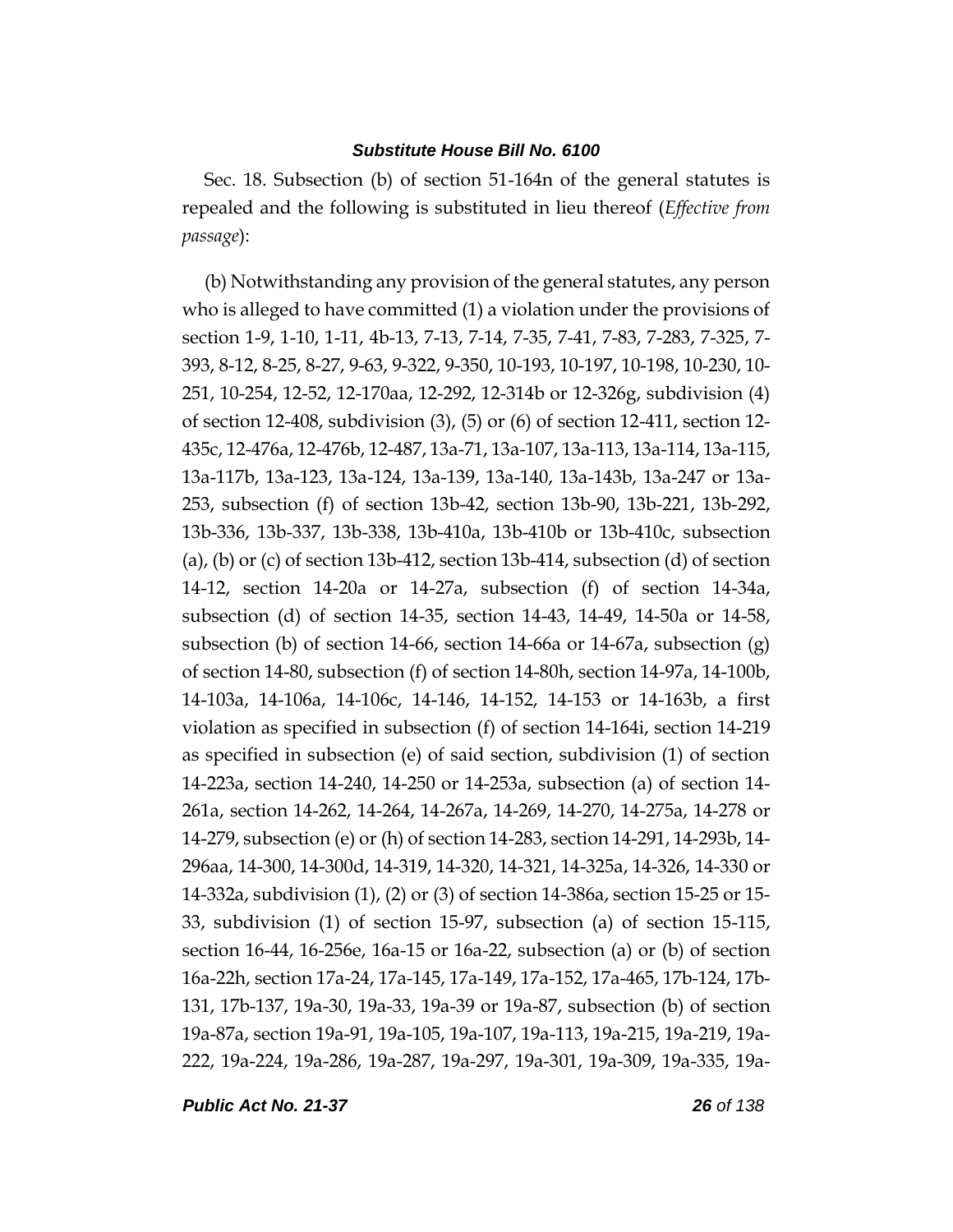336, 19a-338, 19a-339, 19a-340, 19a-425, 19a-502, 20-7a, 20-14, 20-158, 20- 231, 20-249, 20-257, 20-265, 20-324e, subsection (b) of section 20-334, section 20-341*l*, 20-366, 20-597, 20-608, 20-610, 21-1, 21-38, 21-39, 21-43, 21-47, 21-48, 21-63, subsection (d) of section 21-71, as amended by this act, or section 21-76a, subsection (c) of section 21a-2, as amended by this act, subdivision (1) of section 21a-19, section 21a-21, subdivision (1) of subsection (b) of section 21a-25, section 21a-26 or 21a-30, subsection (a) of section 21a-37, section 21a-46, 21a-61, 21a-63 or 21a-77, subsection (b) of section 21a-79, section 21a-85 or 21a-154, subdivision (1) of subsection (a) of section 21a-159, subsection (a) of section 21a-279a, section 22-12b, 22-13, 22-14, 22-15, 22-16, 22-26g, 22-29, 22-34, 22-35, 22-36, 22-38, 22-39, 22-39a, 22-39b, 22-39c, 22-39d, 22-39e, 22-49 or 22-54, subsection (f) of section 22-61m, subsection (d) of section 22-84, section 22-89, 22-90, 22- 98, 22-99, 22-100, 22-111o, 22-167, 22-279, 22-280a, 22-318a, 22-320h, 22- 324a, 22-326 or 22-342, subsection (b), (e) or (f) of section 22-344, section 22-359, 22-366, 22-391, 22-413, 22-414, 22-415, 22a-66a or 22a-246, subsection (a) of section 22a-250, subsection (e) of section 22a-256h, section 22a-363 or 22a-381d, subsections (c) and (d) of section 22a-381e, section 22a-449, 22a-461, 23-38, 23-46 or 23-61b, subsection (a) or subdivision (1) of subsection (c) of section 23-65, section 25-37 or 25-40, subsection (a) of section 25-43, section 25-43d, 25-135, 26-18, 26-19, 26- 21, 26-31, 26-40, 26-40a, 26-42, 26-49, 26-54, 26-55, 26-56, 26-58 or 26-59, subdivision (1) of subsection (d) of section 26-61, section 26-64, subdivision (1) of section 26-76, section 26-79, 26-87, 26-89, 26-91, 26-94, 26-97, 26-98, 26-104, 26-105, 26-107, 26-117, 26-128, 26-131, 26-132, 26-138 or 26-141, subdivision (1) of section 26-186, section 26-207, 26-215, 26- 217 or 26-224a, subdivision (1) of section 26-226, section 26-227, 26-230, 26-232, 26-244, 26-257a, 26-260, 26-276, 26-284, 26-285, 26-286, 26-288, 26- 294, 28-13, 29-6a, 29-25, 29-143o, 29-143z or 29-156a, subsection (b), (d), (e) or (g) of section 29-161q, section 29-161y or 29-161z, subdivision  $(1)$ of section 29-198, section 29-210, 29-243 or 29-277, subsection (c) of section 29-291c, section 29-316, 29-318, 29-381, 30-48a, 30-86a, 31-3, 31- 10, 31-11, 31-12, 31-13, 31-14, 31-15, 31-16, 31-18, 31-23, 31-24, 31-25, 31-

*Public Act No. 21-37 27 of 138*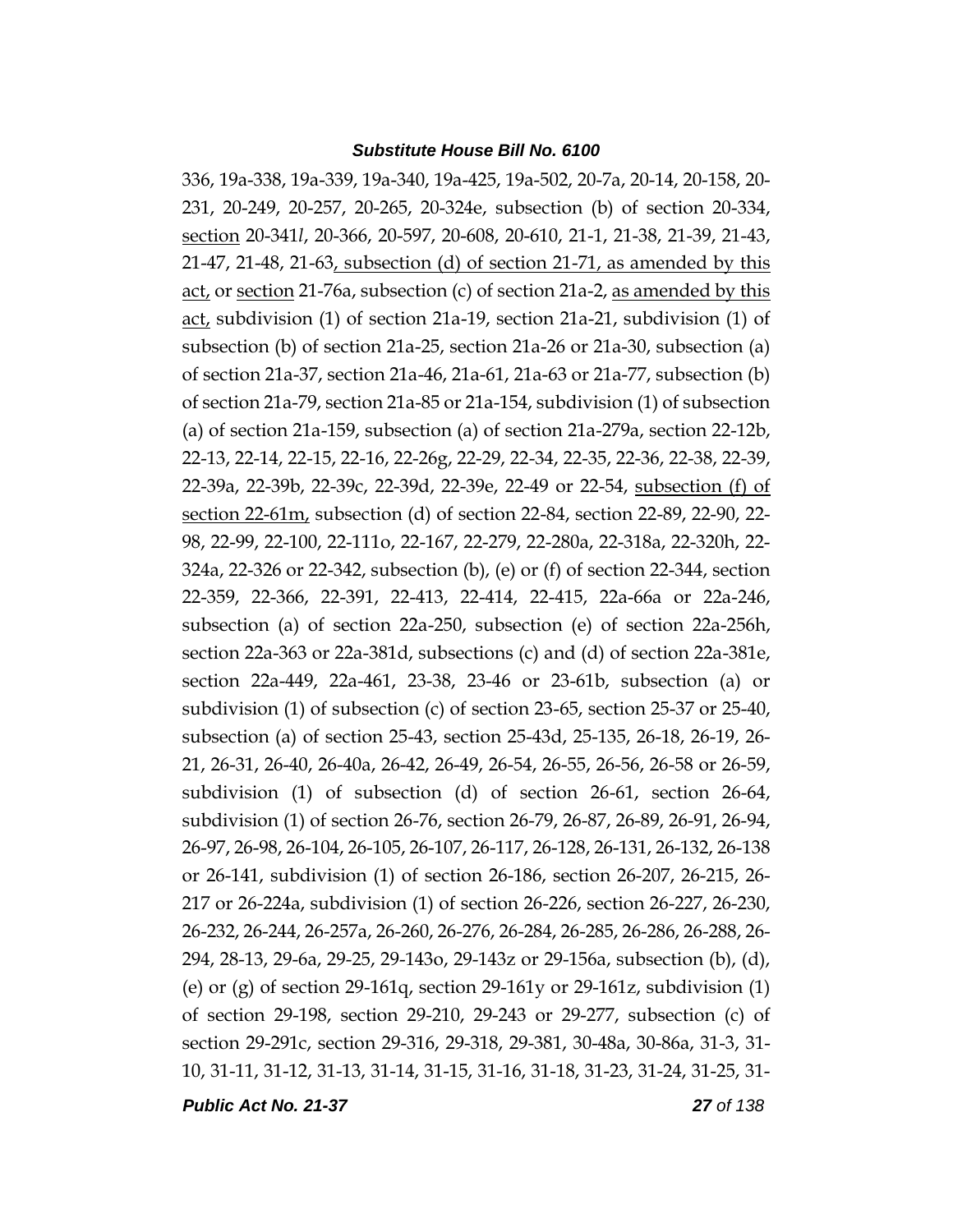32, 31-36, 31-38, 31-40, 31-44, 31-47, 31-48, 31-51, 31-52, 31-52a or 31-54, subsection (a) or (c) of section 31-69, section 31-70, 31-74, 31-75, 31-76, 31-76a, 31-89b or 31-134, subsection (i) of section 31-273, section 31-288, subdivision (1) of section 35-20, section 36a-787, 42-230, 45a-283, 45a-450, 45a-634 or 45a-658, subdivision (13) or (14) of section 46a-54, section 46a-59, 46b-22, 46b-24, 46b-34, 47-34a, 47-47, 49-8a, 49-16, 53-133, 53-199, 53-212a, 53-249a, 53-252, 53-264, 53-280, 53-302a, 53-303e, 53-311a, 53- 321, 53-322, 53-323, 53-331 or 53-344, subsection (c) of section 53-344b, or section 53-450, or (2) a violation under the provisions of chapter 268, or (3) a violation of any regulation adopted in accordance with the provisions of section 12-484, 12-487 or 13b-410, or (4) a violation of any ordinance, regulation or bylaw of any town, city or borough, except violations of building codes and the health code, for which the penalty exceeds ninety dollars but does not exceed two hundred fifty dollars, unless such town, city or borough has established a payment and hearing procedure for such violation pursuant to section 7-152c, shall follow the procedures set forth in this section.

Sec. 19. Subdivision (5) of section 20-670 of the general statutes is repealed and the following is substituted in lieu thereof (*Effective January 1, 2022*):

(5) "Comprehensive background check" means a background investigation of a prospective employee performed by a homemakercompanion agency, that includes: (A) A review of any application materials prepared or requested by the agency and completed by the prospective employee; (B) an in-person or video-conference interview of the prospective employee; (C) verification of the prospective employee's Social Security number; (D) if the position applied for within the agency requires licensure on the part of the prospective employee, verification that the required license is in good standing; (E) a check of the registry established and maintained pursuant to section 54-257; (F) **[**a review of criminal conviction information obtained through a search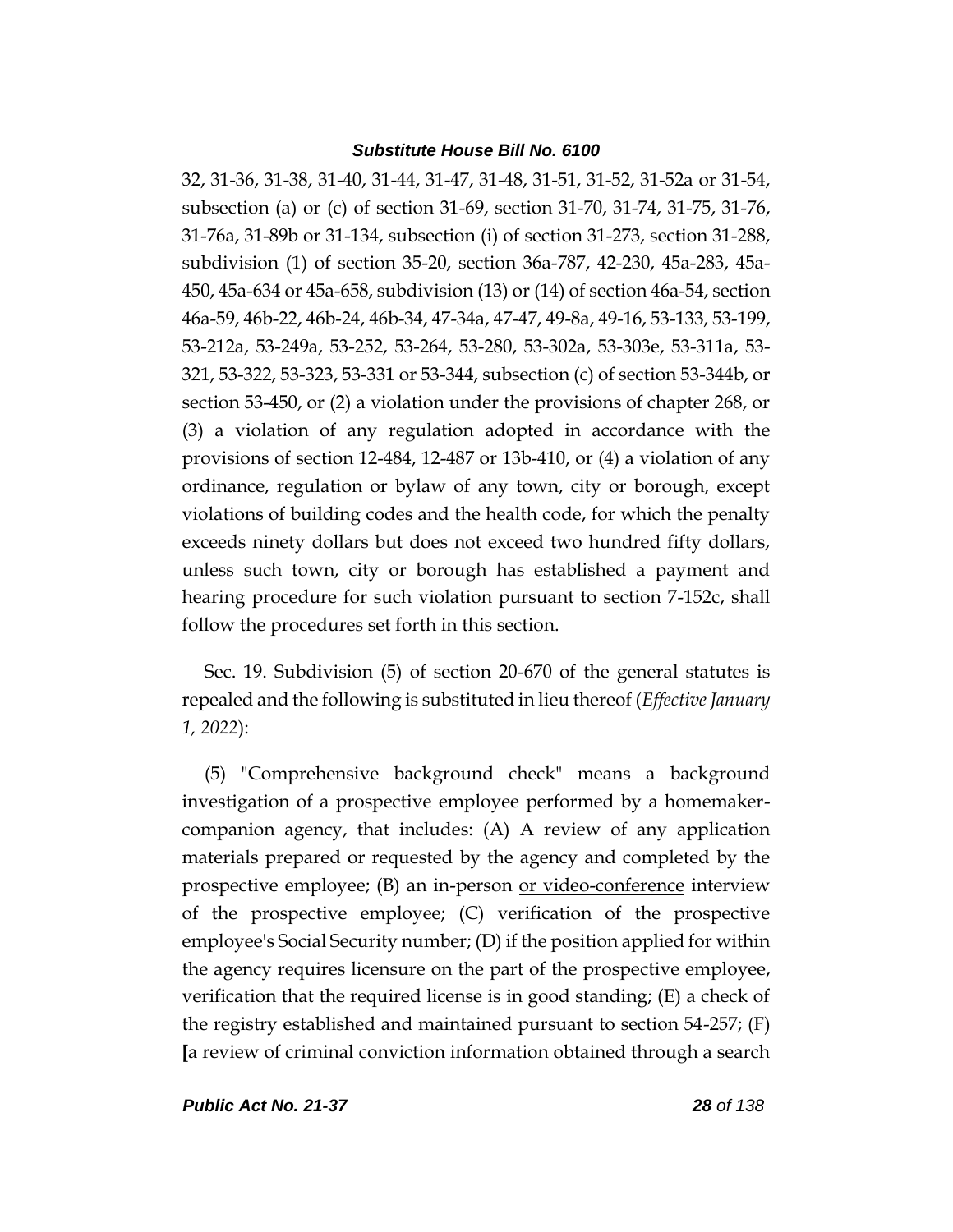of current criminal matters of public record in this state based on the prospective employee's name and date of birth**]** a local and national criminal background check of criminal matters of public record based on the prospective employee's name and date of birth that includes a search of a multistate and multijurisdiction criminal record locator or other similar commercial nationwide database with validation, and a search of the United States Department of Justice National Sex Offender Public Website, conducted by a third-party consumer reporting agency or background screening company that is accredited by the Professional Background Screening Association and in compliance with the federal Fair Credit Reporting Act; (G) if the prospective employee has resided in this state less than three years prior to the date of the application with the agency, a review of criminal conviction information from the state or states where such prospective employee resided during such threeyear period; and (H) a review of any other information that the agency deems necessary in order to evaluate the suitability of the prospective employee for the position.

Sec. 20. Section 20-672 of the general statutes is repealed and the following is substituted in lieu thereof (*Effective from passage*):

(a) Any person seeking a certificate of registration as a homemakercompanion agency shall apply to the Commissioner of Consumer Protection, in writing, on a form provided by the commissioner. The application shall include the applicant's name, residence address, business address, business telephone number and such other information as the commissioner may require. An applicant shall also be required to submit to state and national criminal history records checks in accordance with section 29-17a and to certify under oath to the commissioner that: (1) Such agency complies with the requirements of section 20-678, as amended by this act, concerning employee comprehensive background checks, (2) such agency provides all persons receiving homemaker or companion services with a written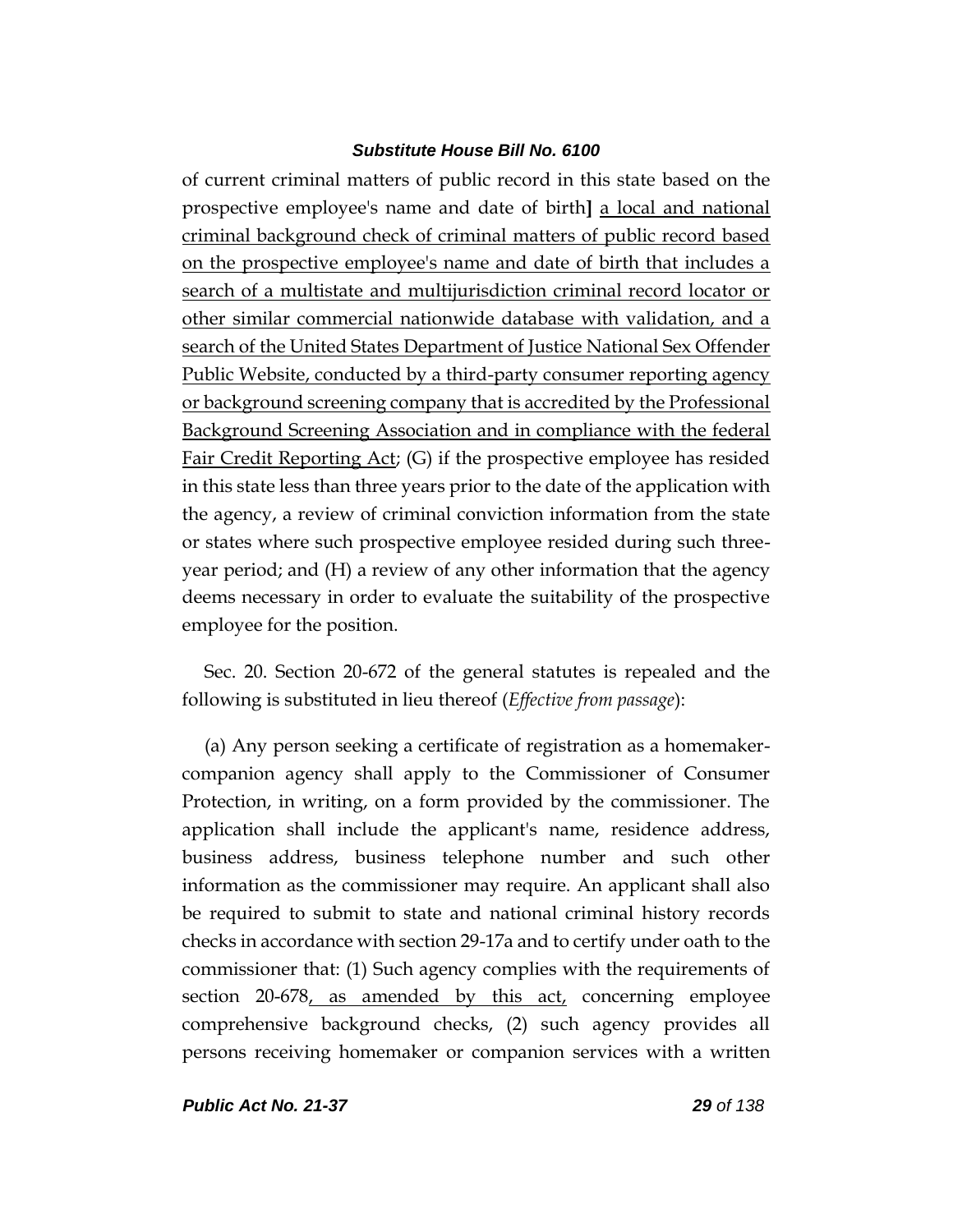individualized contract or service plan that specifically identifies the anticipated scope, type, frequency and duration of homemaker or companion services provided by the agency to the person, (3) such agency maintains a surety bond or an insurance policy in an amount of not less than ten thousand dollars coverage, which coverage shall include theft by an employee of such agency from a person for whom homemaker or companion services are provided by the agency, and (4) all records maintained by such agency shall be open, at all reasonable hours, for inspection, copying or audit by the commissioner.

(b) Each application for a certificate of registration as a homemakercompanion agency shall be accompanied by a fee of three **[**seventy-five**]** hundred seventy-five dollars.

(c) Upon the failure by a homemaker-companion agency to comply with the registration provisions of this section, the Attorney General, at the request of the Commissioner of Consumer Protection, is authorized to apply in the name of the state of Connecticut to the Superior Court for an order temporarily or permanently restraining and enjoining a homemaker-companion agency from continuing to do business in the state.

Sec. 21. Section 20-678 of the general statutes is repealed and the following is substituted in lieu thereof (*Effective January 1, 2022*):

**[**On or after January 1, 2012, each**]** (a) Each homemaker-companion agency, prior to extending an offer of employment or entering into a contract with a prospective employee who may provide companion services or homemaker services, shall require such prospective employee to submit to a comprehensive background check. No homemaker-companion agency shall extend an offer of employment or enter into a contract with a prospective employee (1) whose name appears on the list of excluded individuals or entities posted in the federal online database maintained by the United States Department of

*Public Act No. 21-37 30 of 138*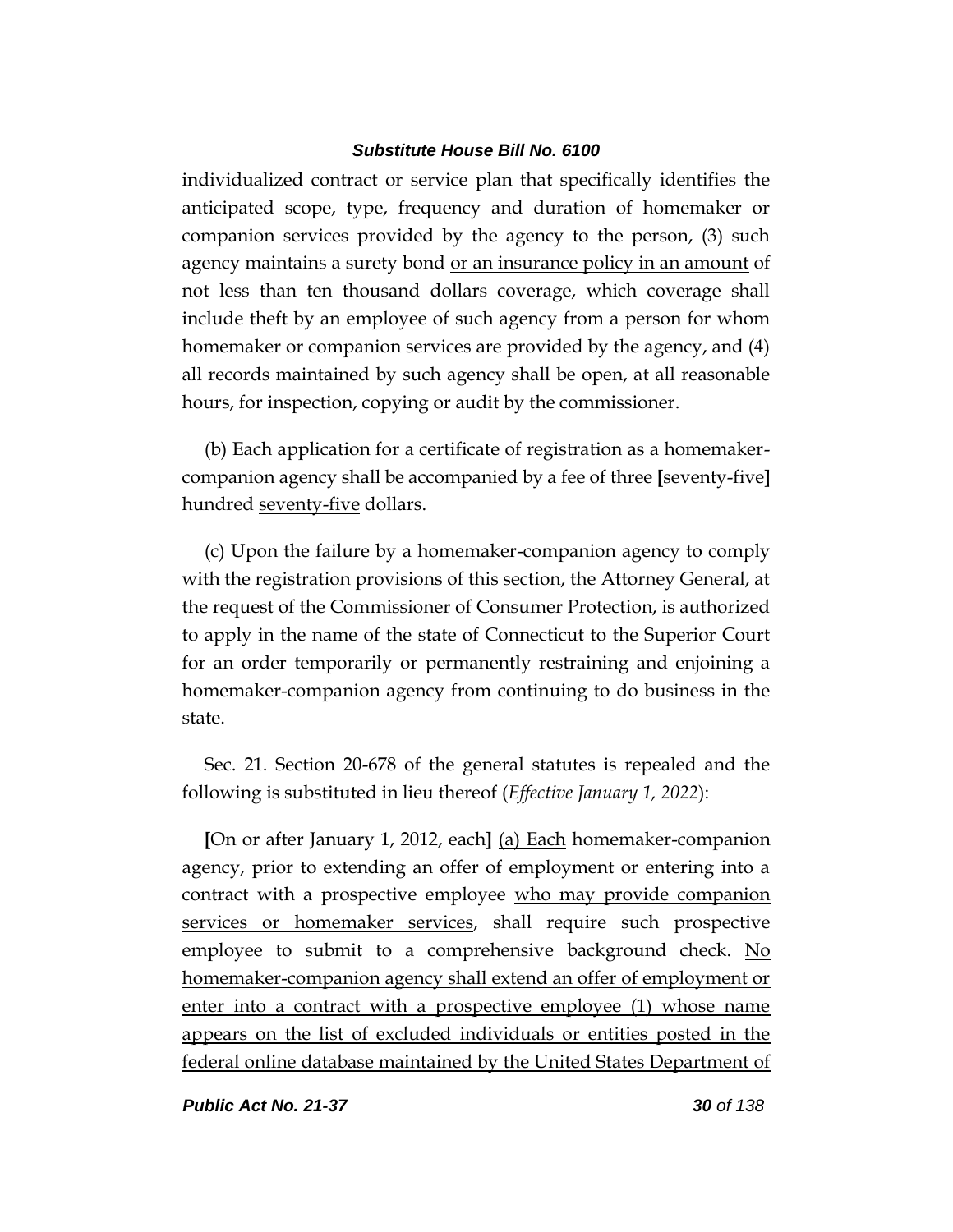Health and Human Services Office of Inspector General for a conviction that has occurred during the preceding five years, or (2) who, during the preceding five years, has been: (A) Convicted or released from incarceration for a criminal offense related to the delivery of an item or service under any state health care program, as defined in 42 USC 1320a-7(h); (B) under federal or state law, convicted or released from incarceration for a criminal offense relating to neglect or abuse of patients in connection with the delivery of a health care item or service; (C) convicted or released from incarceration for a felony relating to fraud, theft, embezzlement, breach of fiduciary responsibility or other financial misconduct, in connection with the delivery of a health care item or service or with respect to any act or omission in a health care program operated by or financed, in whole or in part, by any federal, state or local government agency; (D) under federal or state law, convicted or released from incarceration for a felony relating to the unlawful manufacture, distribution, prescription or dispensing of a controlled substance; or (E) subject to a substantiated finding of neglect, abuse, physical harm or misappropriation of property, the value of which exceeds two thousand dollars, by the administrative proceeding of a state or federal agency.

(b) **[**In addition, each**]** Each homemaker-companion agency shall require that **[**such**]** a prospective employee complete and sign a form which contains questions as to whether the prospective employee was convicted of a crime involving violence or dishonesty in a state court or federal court in any state; or was subject to any decision imposing disciplinary action by a licensing agency in any state, the District of Columbia, a United States possession or territory or a foreign jurisdiction. Any prospective employee who makes a false written statement regarding such prior criminal convictions or disciplinary action shall be guilty of a class A misdemeanor.

(c) Each homemaker-companion agency shall require any employee,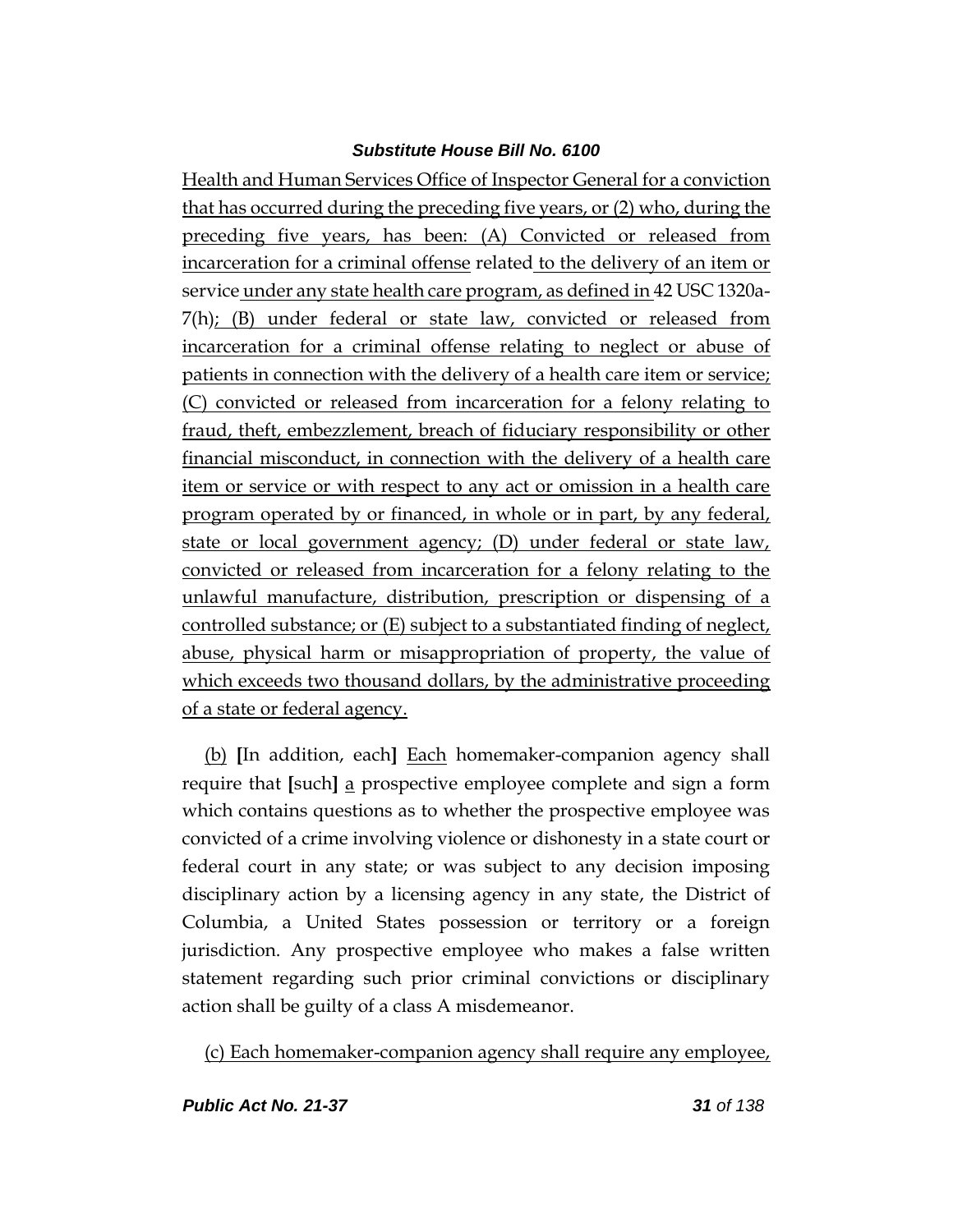after accepting an offer of employment or execution of a contract with such agency to perform services for such agency, to submit a completed and verified United States Citizenship and Immigration Services Form I-9 to the homemaker-companion agency.

(d) Each homemaker-companion agency shall maintain a paper or electronic copy of any materials obtained during the comprehensive background check and shall make such records available for inspection upon request of the Department of Consumer Protection. Each homemaker-companion agency shall notify, in writing, all individuals receiving services of the agency's comprehensive background check policy and cite to the provisions of this section.

Sec. 22. Section 20-330 of the general statutes is repealed and the following is substituted in lieu thereof (*Effective from passage*):

# As used in this chapter:

(1) "Contractor" means any person regularly offering to the general public services of such person or such person's employees in the field of electrical work, plumbing and piping work, solar work, heating, piping, cooling and sheet metal work, fire protection sprinkler systems work, elevator installation, repair and maintenance work, irrigation work, automotive glass work or flat glass work, as defined in this section;

(2) "Electrical work" means the installation, erection, maintenance, inspection, testing, alteration or repair of any wire, cable, conduit, busway, raceway, support, insulator, conductor, appliance, apparatus, fixture or equipment that generates, transforms, transmits or uses electrical energy for light, heat, power or other purposes, but does not include low voltage wiring, not exceeding twenty-four volts, used within a lawn sprinkler system;

(3) "Plumbing and piping work" means the installation, repair, replacement, alteration, maintenance, inspection or testing of gas, water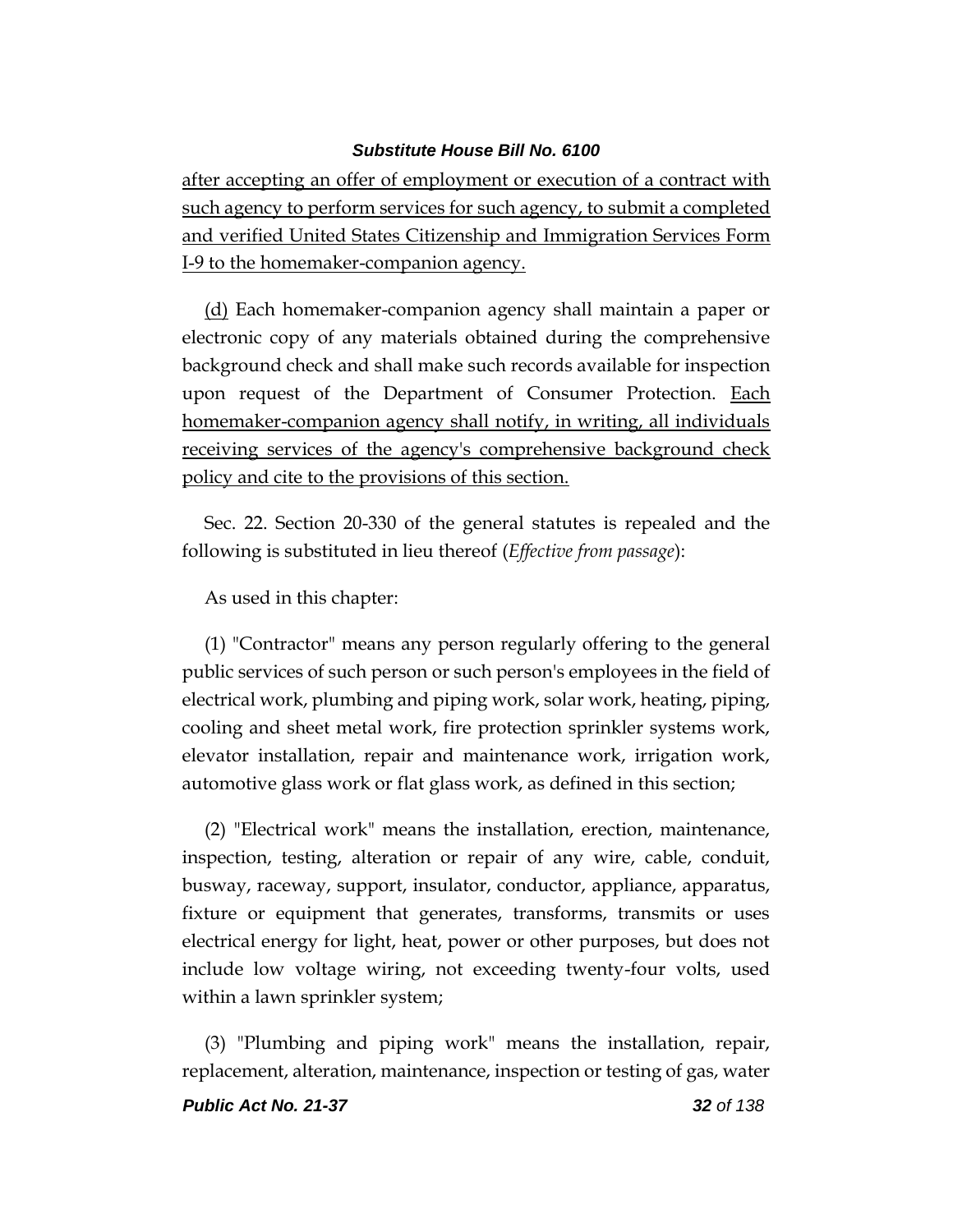and associated fixtures, tubing and piping mains and branch lines up to and including the closest valve to a machine or equipment used in the manufacturing process, laboratory equipment, sanitary equipment, other than subsurface sewage disposal systems, fire prevention apparatus, all water systems for human usage, sewage treatment facilities and all associated fittings within a building and includes lateral storm and sanitary lines from buildings to the mains, process piping, swimming pools and pumping equipment, and includes making connections to back flow prevention devices, and includes low voltage wiring, not exceeding twenty-four volts, used within a lawn sprinkler system, but does not include (A) solar thermal work performed pursuant to a certificate held as provided in section 20-334g, except for the repair of those portions of a solar hot water heating system that include the basic domestic hot water tank and the tie-in to the potable water system, (B) the installation, repair, replacement, alteration, maintenance, inspection or testing of fire prevention apparatus within a structure, except for standpipes that are not connected to sprinkler systems, (C) medical gas and vacuum systems work, and (D) millwright work. For the purposes of this subdivision, "process piping" means piping or tubing that conveys liquid or gas that is used directly in the production of a chemical or a product for human consumption;

(4) "Solar thermal work" means the installation, erection, repair, replacement, alteration, maintenance, inspection or testing of active, passive and hybrid solar systems that directly convert ambient energy into heat or convey, store or distribute such ambient energy;

(5) "Heating, piping and cooling work" means (A) the installation, repair, replacement, maintenance, inspection, testing or alteration of any apparatus for piping, appliances, devices or accessories for heating systems, including sheet metal work, (B) the installation, repair, replacement, maintenance, inspection, testing or alteration of air conditioning and refrigeration systems, boilers, including apparatus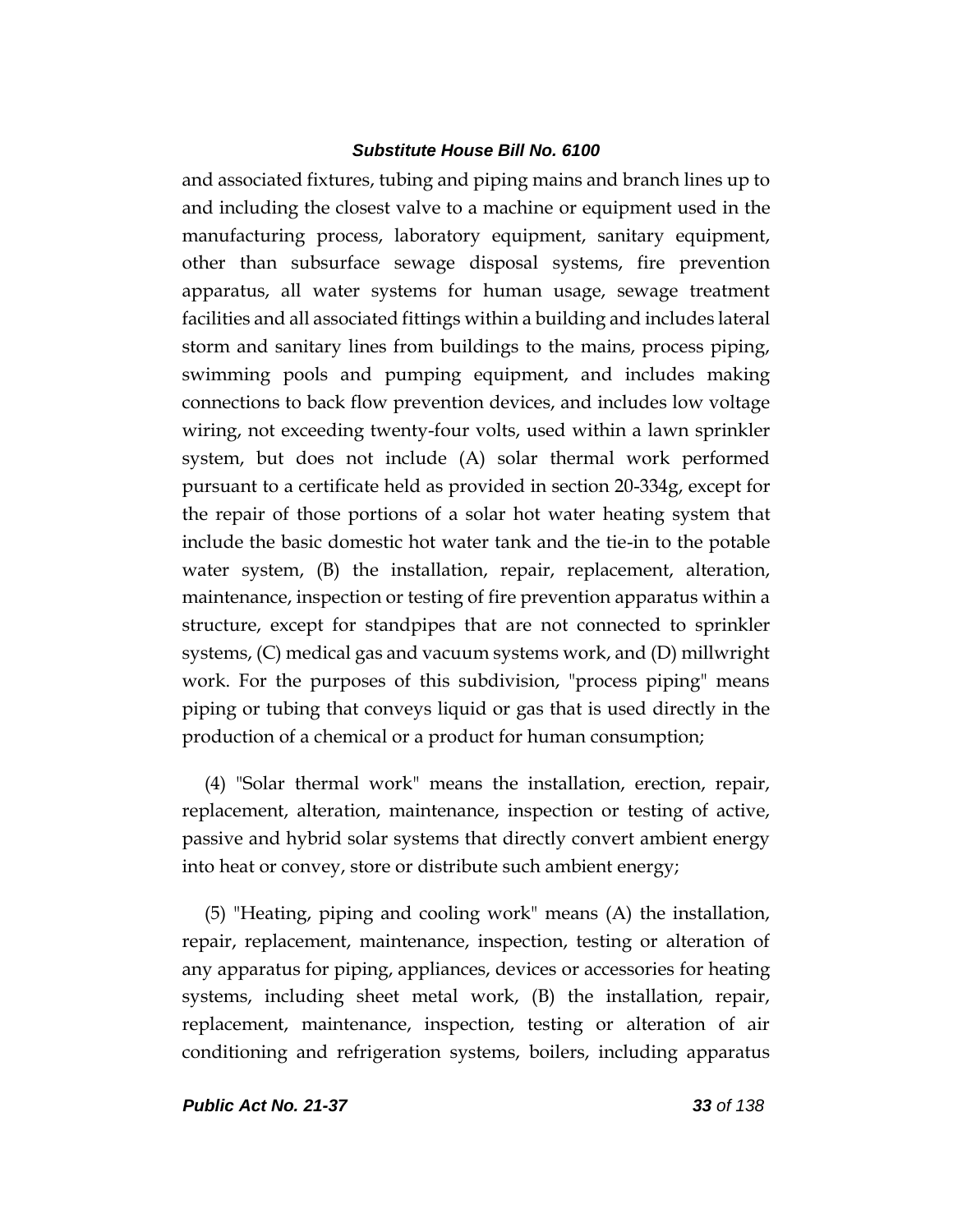and piping for the generation or conveyance of steam and associated pumping equipment and process piping and the installation of tubing and piping mains and branch lines up to and including the closest valve to a machine or equipment used in the manufacturing process and onsite testing and balancing of hydronic, steam and combustion air, but excluding millwright work, and (C) on-site operation, by manipulating, adjusting or controlling, with sufficient technical knowledge, as determined by the commissioner, (i) heating systems with a steam or water boiler maximum operating pressure of fifteen pounds per square inch gauge or greater, or (ii) air conditioning or refrigeration systems with an aggregate of more than fifty horsepower or kilowatt equivalency of fifty horsepower or of two hundred pounds of refrigerant. Heating, piping and cooling work does not include solar thermal work performed pursuant to a certificate held as provided in section 20-334g, or medical gas and vacuum systems work or the passive monitoring of heating, air conditioning or refrigeration systems. For the purposes of this subdivision, "process piping" means piping or tubing that conveys liquid or gas that is used directly in the production of a chemical or a product for human consumption;

(6) "Apprentice" means any person registered with the Labor Department for the purpose of learning a skilled trade;

(7) "Elevator installation, repair and maintenance work" means the installation, erection, maintenance, inspection, testing and repair of all types of elevators, dumb waiters, escalators, and moving walks and all mechanical equipment, fittings, associated piping and wiring from a source of supply brought to the equipment room by an unlimited electrical contractor for all types of machines used to hoist or convey persons or materials, but does not include temporary hoisting machines used for hoisting materials in connection with any construction job or project, provided "elevator inspection" includes the visual examination of an elevator system or portion of a system, with or without the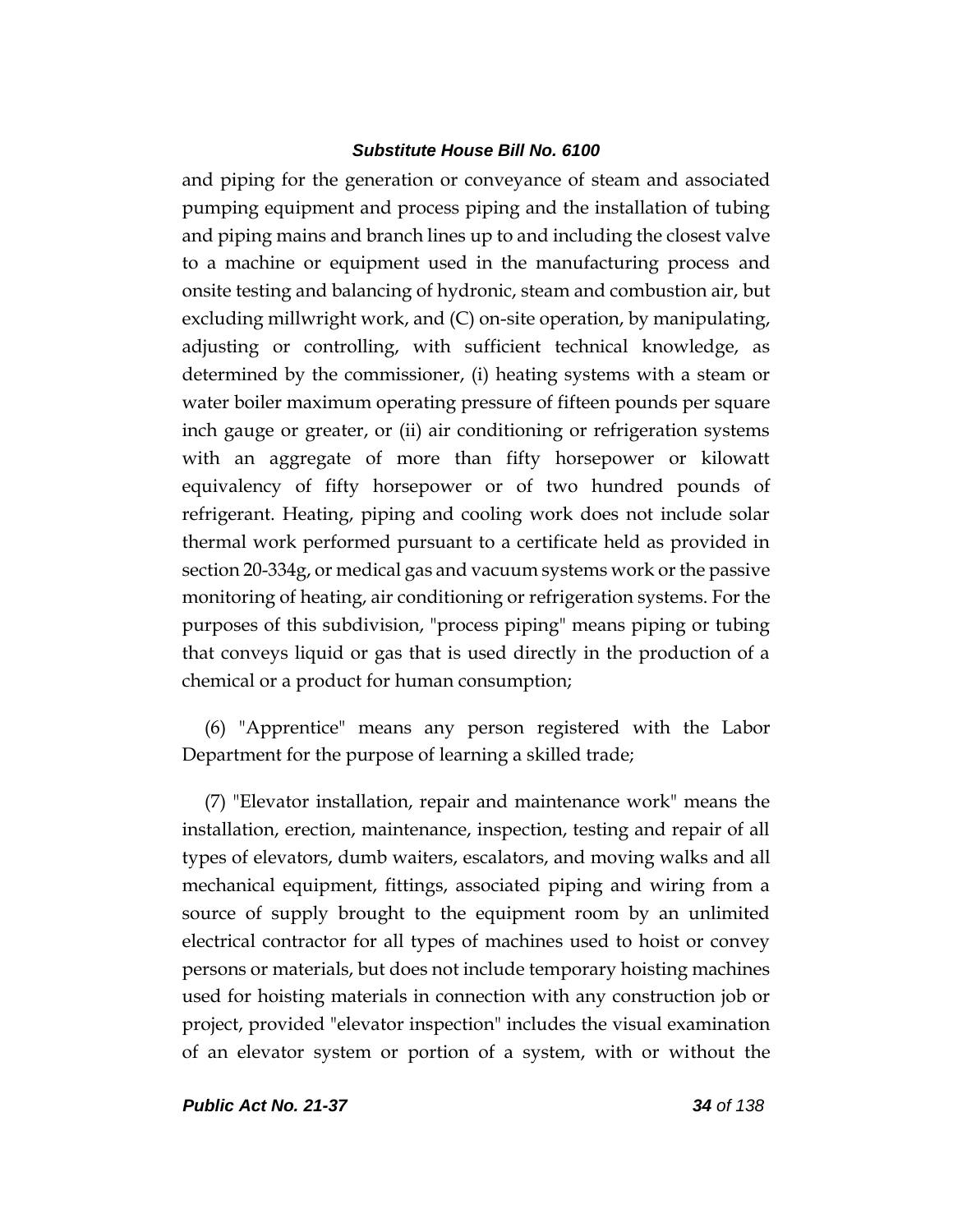disassembly or removal of component parts;

(8) "Elevator maintenance" means the lubrication, inspection, testing and replacement of controls, **[**hoistway**]** hoist way and car parts;

(9) "Fire protection sprinkler systems work" means the layout, on-site fabrication, installation, alteration, maintenance, inspection, testing or repair of any automatic or manual sprinkler system designed for the protection of the interior or exterior of a building or structure from fire, or any piping or tubing and appurtenances and equipment pertaining to such system including overhead and underground water mains, fire hydrants and hydrant mains, standpipes and hose connections to sprinkler systems, sprinkler tank heaters excluding electrical wiring, air lines and thermal systems used in connection with sprinkler and alarm systems connected thereto, foam extinguishing systems or special hazard systems including water spray, foam, carbon dioxide or dry chemical systems, halon and other liquid or gas fire suppression systems, but does not include (A) any engineering design work connected with the layout of fire protection sprinkler systems, or (B) any work performed by employees of or contractors hired by a public water system, as defined in subsection (a) of section 25-33d;

(10) "State Fire Marshal" means the State Fire Marshal appointed by the Commissioner of Administrative Services;

(11) "Journeyman sprinkler fitter" means a specialized pipe fitter craftsman, experienced and skilled in the installation, alteration, maintenance and repair of fire protection sprinkler systems;

(12) "Irrigation work" means making the connections to and the inspection and testing of back flow prevention devices, and low voltage wiring, not exceeding twenty-four volts, used within a lawn sprinkler system;

*Public Act No. 21-37 35 of 138* (13)"Sheet metal work" means the onsite layout, installation, erection,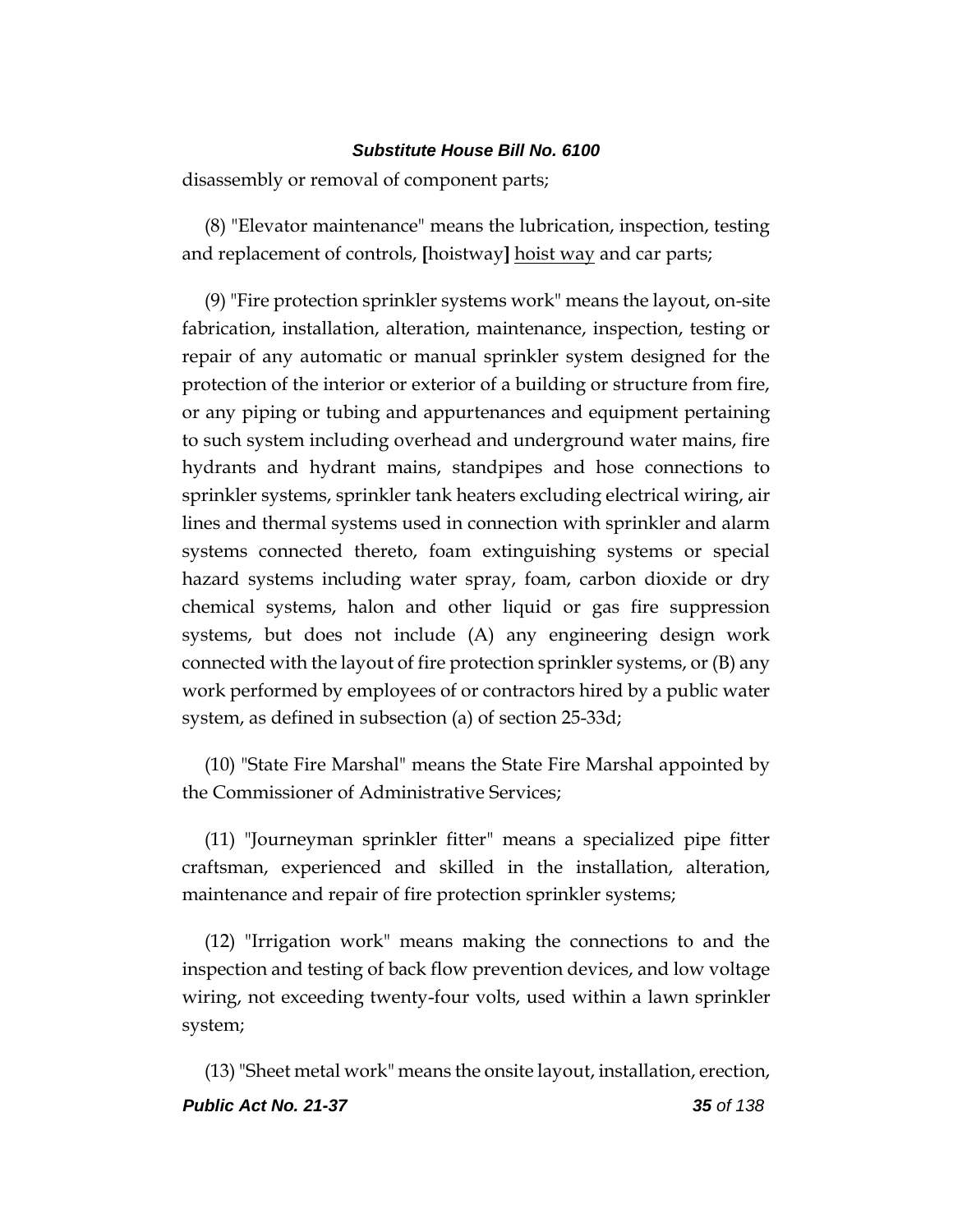replacement, repair or alteration, including, but not limited to, onsite testing and balancing of related life safety components, environmental air, heating, ventilating and air conditioning systems by manipulating, adjusting or controlling such systems for optimum balance performance of any duct work system, ferrous, nonferrous or other material for ductwork systems, components, devices, air louvers or accessories, in accordance with the State Building Code;

(14) "Journeyman sheet metal worker" means an experienced craftsman skilled in the installation, erection, replacement, repair or alteration of duct work systems, both ferrous and nonferrous;

(15) "Automotive glass work" means installing, maintaining or repairing fixed glass in motor vehicles;

(16) "Flat glass work" means installing, maintaining or repairing glass in residential or commercial structures;

(17) "Medical gas and vacuum systems work" means the work and practice, materials, instrumentation and fixtures used in the construction, installation, alteration, extension, removal, repair, maintenance, inspection, testing or renovation of gas and vacuum systems and equipment used solely to transport gases for medical purposes and to remove liquids, air-gases or solids from such systems;

(18) "Solar electricity work" means the installation, erection, repair, replacement, alteration, maintenance, inspection and testing of photovoltaic or wind generation equipment used to distribute or store ambient energy for heat, light, power or other purposes to a point immediately inside any structure or adjacent to an end use;

(19)"Active solar system" means a system that uses an external source of energy to power a motor-driven fan or pump to force the circulation of a fluid through solar heat collectors and which removes the sun's heat from the collectors and transports such heat to a location where it may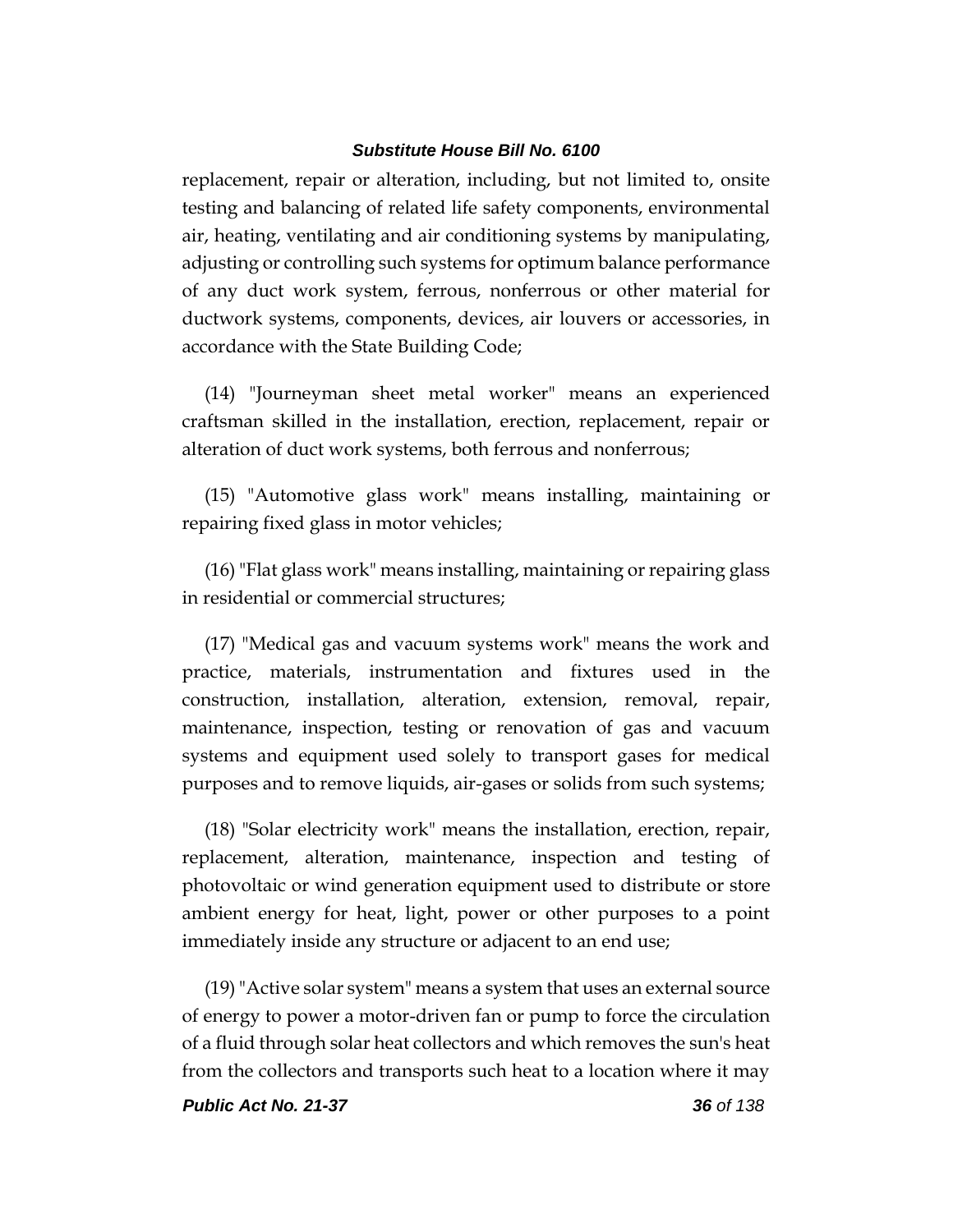be used or stored;

(20) "Passive solar system" means a system that is capable of collecting or storing the sun's energy as heat without the use of a motordriven fan or pump;

(21) "Hybrid solar system" means a system that contains components of both an active solar system and a passive solar system;

(22) "Gas hearth product work" means the installation, service, inspection, testing or repair of a propane or natural gas fired fireplace, fireplace insert, stove or log set and associated venting and piping that simulates a flame of a solid fuel fire. "Gas hearth product work" does not include (A) fuel piping work,  $(B)$  the servicing of fuel piping, or  $(C)$ work associated with pressure regulating devices, except for appliances gas valves;

(23) "Millwright work" means the installation, repair, replacement, maintenance or alteration, including the inspection and testing, of  $(A)$ power generation machinery, or (B) industrial machinery, including the related interconnection of piping and tubing used in the manufacturing process, but does not include the performance of any action for which licensure is required under this chapter;

(24) "Inspection" means the examination of a system or portion of a system, involving the disassembly or removal of component parts of the system; **[**and**]**

(25) "Testing" means to determine the status of a system as intended for its use, with or without the disassembly of component parts of the system, by the use of testing and measurement instruments; **[**.**]**

(26) "Owner" means a person who owns or resides in a residential property and includes any agent thereof, including, but not limited to, a condominium association. An owner of a residential property is not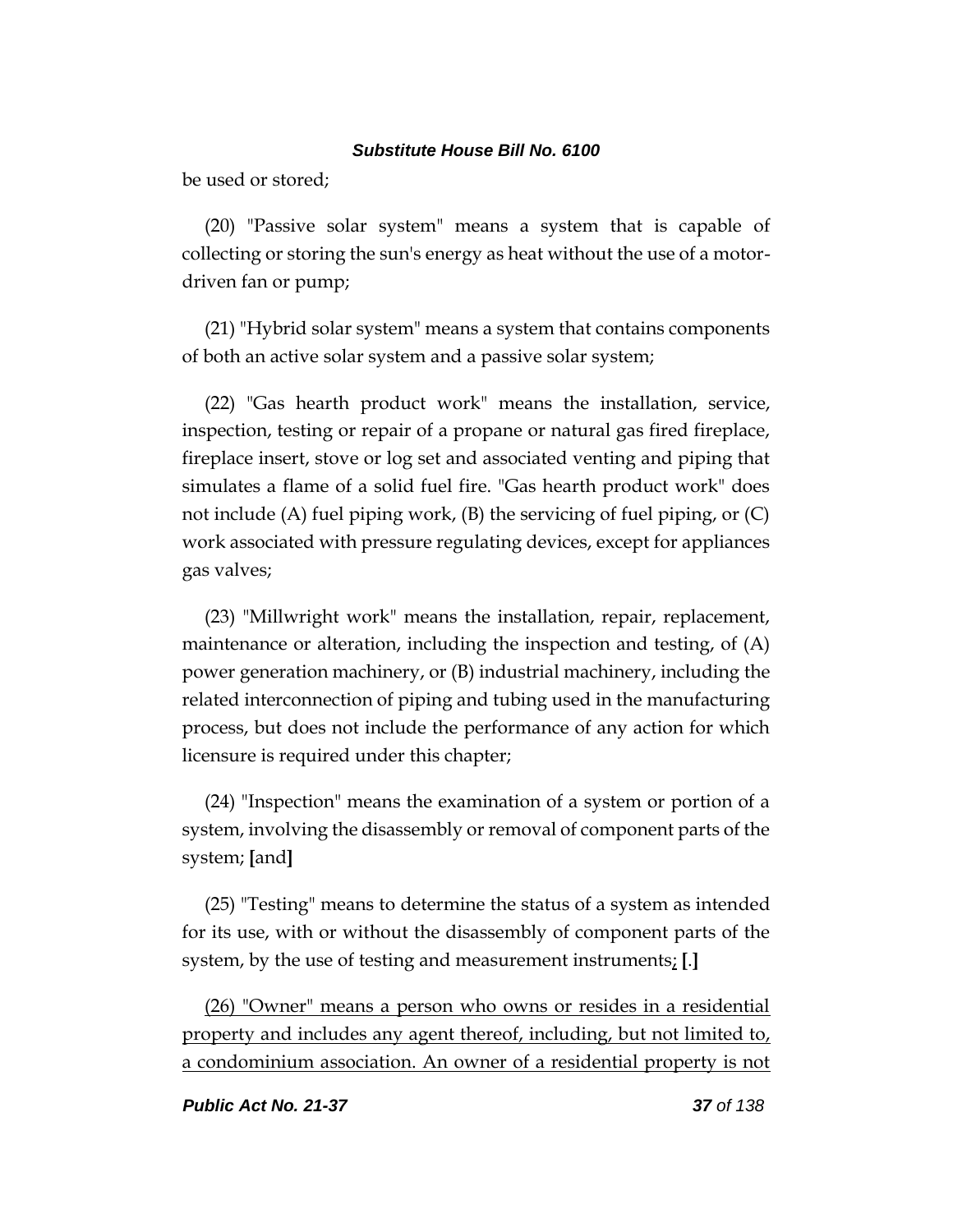required to reside in such residential property to be deemed an owner under this subdivision;

(27) "Person" means an individual, partnership, limited liability company or corporation; and

(28) "Residential property" means a single family dwelling, a multifamily dwelling consisting of not more than six units, or a unit, common element or limited common element in a condominium, as defined in section 47-68a, or in a common interest community, as defined in section 47-202, or any number of condominium units for which a condominium association acts as an agent for the unit owners.

Sec. 23. (NEW) (*Effective January 1, 2022*) (a) No contract to perform work on a private residence, as defined in section 20-419 of the general statutes, by a contractor licensed pursuant to chapter 393 of the general statutes or any person who owns or controls a business engaged to provide the work or services licensed under the provisions of said chapter by persons licensed for such work, shall be valid or enforceable against an owner, as defined in section 20-419 of the general statutes, unless it: (1) Is in writing; (2) is signed by the owner and the contractor or business; (3) contains the entire agreement between the owner and the contractor or business; (4) contains the date of the transaction; (5) contains the name and address of the contractor and the contractor's license number or, in the case of a business, the name of the business owner, partner or limited liability member and the phone number and address of the business, partnership or limited liability company; (6) contains the name and license number of any licensees performing the work, provided the name and the license number of a licensee may be amended in writing during the term of the contract; (7) contains a notice of the owner's cancellation rights in accordance with the provisions of chapter 740 of the general statutes; and (8) contains a starting date and completion date.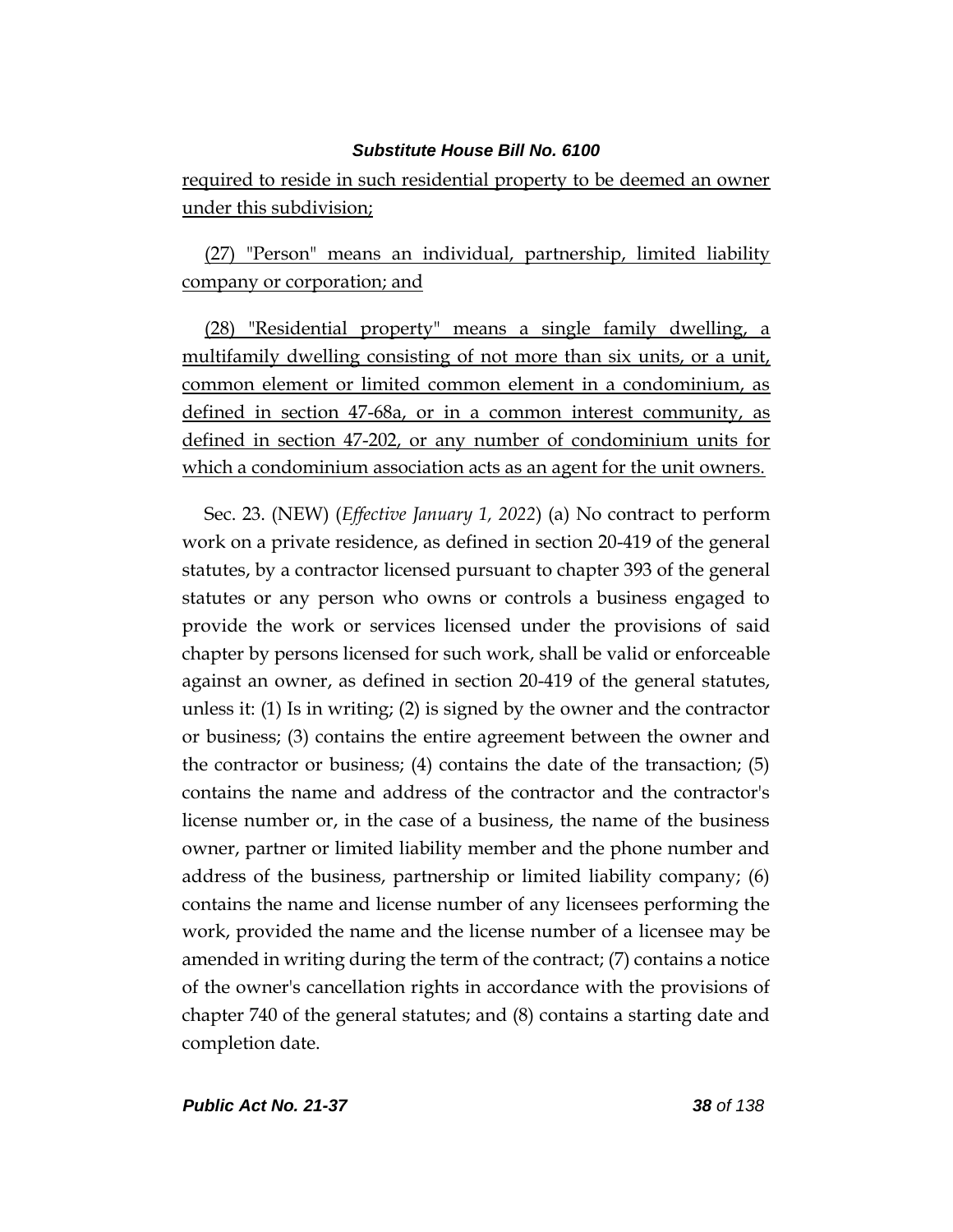(b) Each change in the terms and conditions of a contract specified in subsection (a) of this section shall be in writing and shall be signed by the owner and contractor or business, except that the commissioner may, by regulations adopted pursuant to chapter 54 of the general statutes, dispense with the necessity for complying with such requirement.

Sec. 24. Subsection (c) of section 20-334 of the general statutes is repealed and the following is substituted in lieu thereof (*Effective from passage*):

(c) The Commissioner of Consumer Protection and each board established under section 20-331 may suspend or revoke any license or certificate granted or issued by it under this chapter if the holder of such license or certificate is convicted of a felony, is grossly incompetent, engages in malpractice or unethical conduct or knowingly makes false, misleading or deceptive representations regarding his work or violates the regulations adopted under this chapter. Before any such license is suspended or revoked, such holder shall be given notice and opportunity for hearing as provided in regulations adopted by the Commissioner of Consumer Protection. Any person whose license has been suspended or revoked may, after ninety days but not more than one hundred eighty days after such suspension or revocation, apply to the board demonstrating good cause to have such license reinstated. Any such suspension or revocation of a license or certification by the board shall be a proposed final decision and submitted to the commissioner in accordance with the provisions of subsection (b) of section 21a-7.

Sec. 25. Subsection (a) of section 20-306 of the general statutes is repealed and the following is substituted in lieu thereof (*Effective from passage*):

(a) (1) The Department of Consumer Protection shall notify each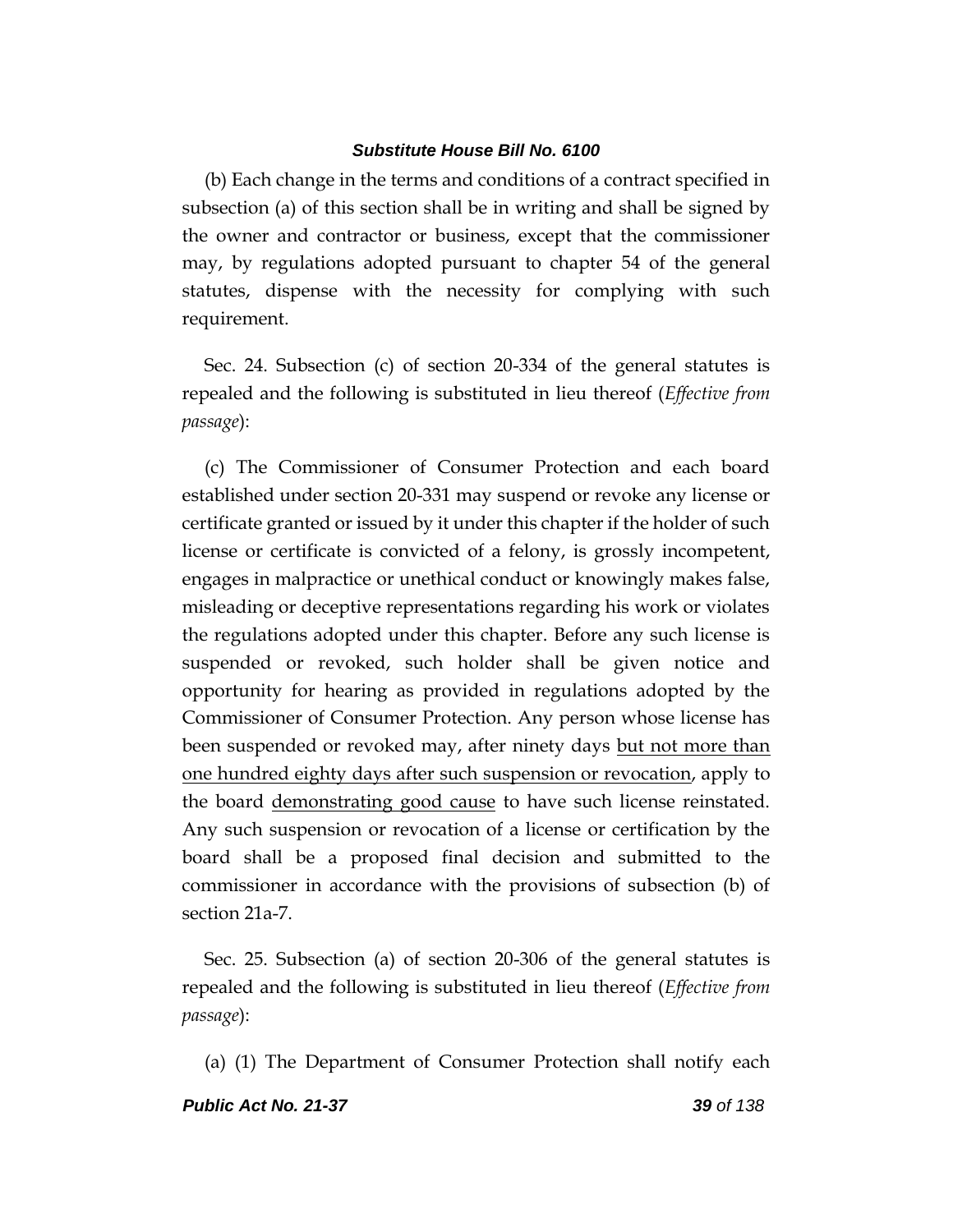person licensed under this chapter of the date of the expiration of such license and the amount of the fee required for its renewal for one year. Such license renewals shall be accompanied by the payment of the professional services fee for class G, as defined in section 33-182*l*, in the case of a professional engineer license, a professional engineer and land surveyor combined license, or a land surveyor license. The license shall be considered lapsed if not renewed **[**within thirty days following the normal**]** on or before the expiration date.

(2) Annual renewal of an engineer-in-training license or a surveyorin-training license shall not be required. Any such license shall remain valid for a period of ten years from the date of its original issuance and, during this time, it shall meet in part the requirements for licensure as a professional engineer or land surveyor. It shall not be the duty of the department to notify the holder of an engineer-in-training license or a surveyor-in-training license of the date of expiration of such license other than to publish it annually in the roster.

(3) Renewal of any license under this chapter or payment of renewal fees shall not be required of any licensee serving in the armed forces of the United States until the next renewal period immediately following the termination of such service or the renewal period following the fifth year after such licensee's entry into such service, whichever occurs first. The status of such licensees shall be indicated in the annual roster of professional engineers and land surveyors.

Sec. 26. Subsection (f) of section 20-314 of the general statutes is repealed and the following is substituted in lieu thereof (*Effective from passage*):

(f) All licenses issued under the provisions of this chapter shall expire annually. At the time of application for a real estate broker's license, there shall be paid to the commission, for each individual applicant and for each proposed active member or officer of a firm, partnership,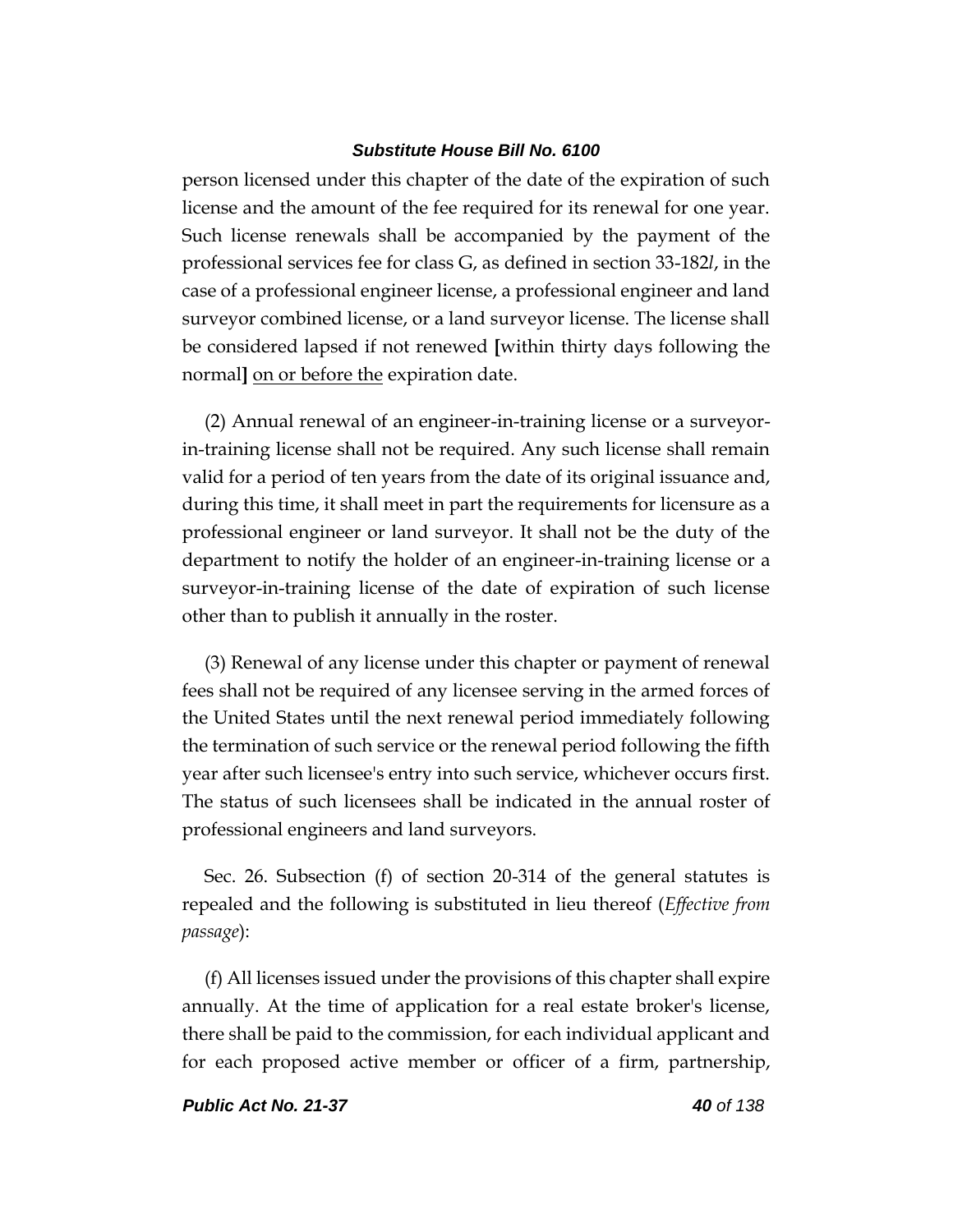association or corporation, the sum of five hundred sixty-five dollars, and for the annual renewal thereof, the sum of three hundred seventyfive dollars, **[**and**]** except that for licenses expiring on March 31, 2022, a prorated renewal fee shall be charged to reflect the fact that the March 2022, renewal shall expire on November 30, 2023. At the time of application for a real estate salesperson's license, there shall be paid to the commission two hundred eighty-five dollars and for the annual renewal thereof the sum of two hundred eighty-five dollars. Three dollars of each such annual renewal fee shall be payable to the Real Estate Guaranty Fund established pursuant to section 20-324a. **[**If a license is not issued, the fee shall be returned.**]** A real estate broker's license issued to any partnership, association or corporation shall entitle the individual designated in the application, as provided in section 20- 312, upon compliance with the terms of this chapter, but without the payment of any further fee, to perform all of the acts of a real estate broker under this chapter on behalf of such partnership, association or corporation. Any license which expires and is not renewed pursuant to this subsection may be reinstated by the commission, if, not later than two years after the date of expiration, the former licensee pays to the commission for each real estate broker's license the sum of three hundred seventy-five dollars and for each real estate salesperson's license the sum of two hundred eighty-five dollars for each year or fraction thereof from the date of expiration of the previous license to the date of payment for reinstatement, except that any licensee whose license expired after such licensee entered military service shall be reinstated without payment of any fee if an application for reinstatement is filed with the commission within two years after the date of expiration. Any such reinstated **broker's** license shall expire on the next succeeding **[**March thirty-first for real estate brokers or**]** November thirtieth, except that any broker's license that is reinstated before March 31, 2022, shall expire on March 31, 2022. Any such reinstated real estate salesperson's license shall expire on the next succeeding May thirty-first. **[**for real estate salespersons.**]**

*Public Act No. 21-37 41 of 138*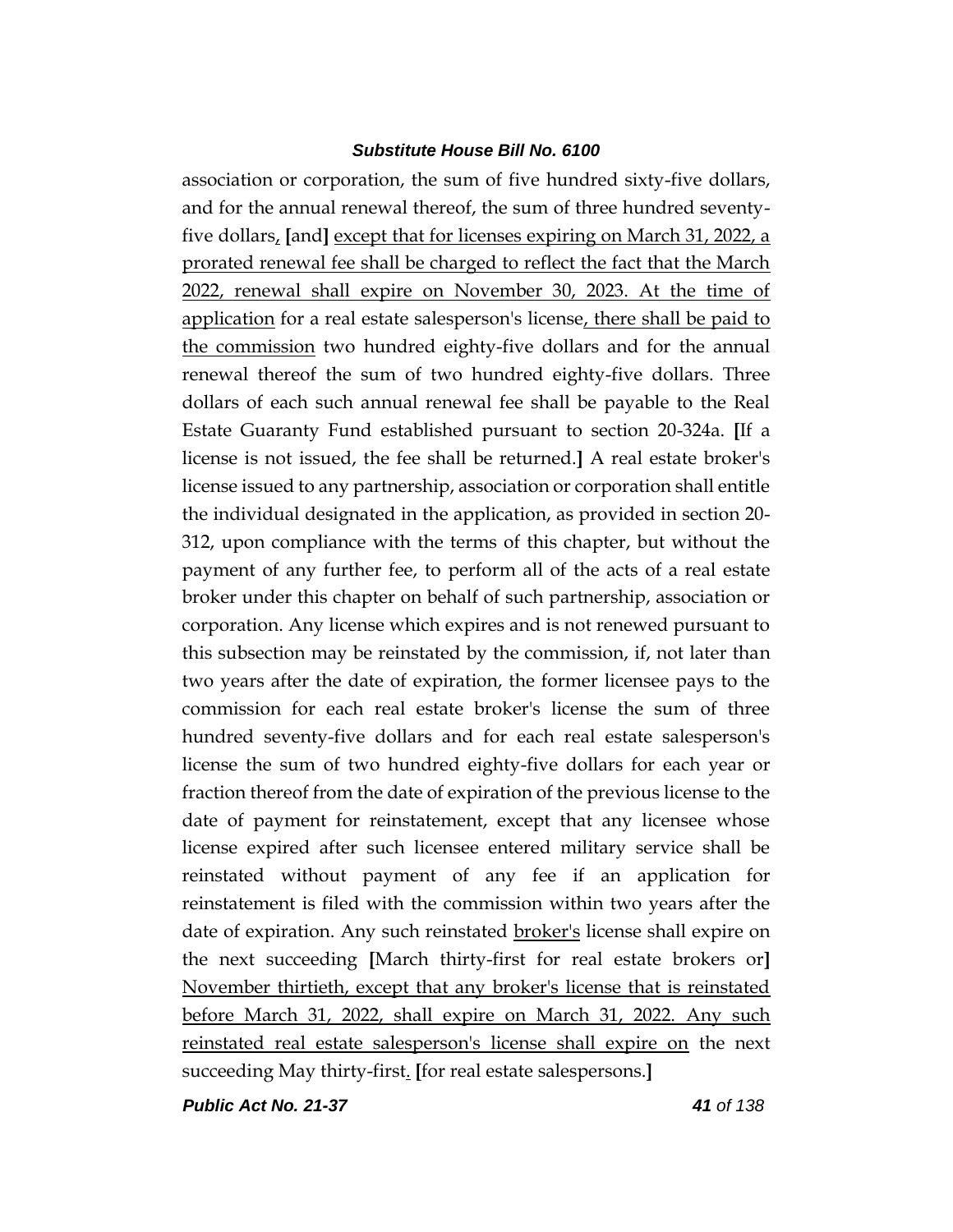Sec. 27. Subsection (b) of section 20-317 of the general statutes is repealed and the following is substituted in lieu thereof (*Effective from passage*):

(b) Every applicant licensed in another state shall file an irrevocable consent that suits and actions may be commenced against such applicant in the proper court in any judicial district of the state in which a cause of action may arise or in which the plaintiff may reside, by the service of any process or pleading, authorized by the laws of this state, on the chairperson of the commission, such consent stipulating and agreeing that such service of such process or pleading shall be taken and held in all courts to be as valid and binding as if service had been made upon such applicant in the state of Connecticut. If any process or pleadings under this chapter are served upon the chairperson, it shall be by duplicate copies, one of which shall be filed in the office of the commission, and the other immediately forwarded by registered or certified mail, to the applicant against whom such process or pleadings are directed, at the last-known address of such applicant as shown by the records of the **[**commission**]** department. No default in any such proceedings or action shall be taken unless it appears by affidavit of the chairperson of the commission that a copy of the process or pleading was mailed to the defendant as required by this subsection, and no judgment by default shall be taken in any such action or proceeding within twenty days after the date of mailing of such process or pleading to the out-of-state defendant.

Sec. 28. Subsection (b) of section 20-319 of the general statutes is repealed and the following is substituted in lieu thereof (*Effective from passage*):

(b) There is hereby established an annual renewal license to be issued by the Department of Consumer Protection. Persons licensed in accordance with the provisions of this chapter shall fulfill a continuing education requirement. Applicants for an annual renewal license for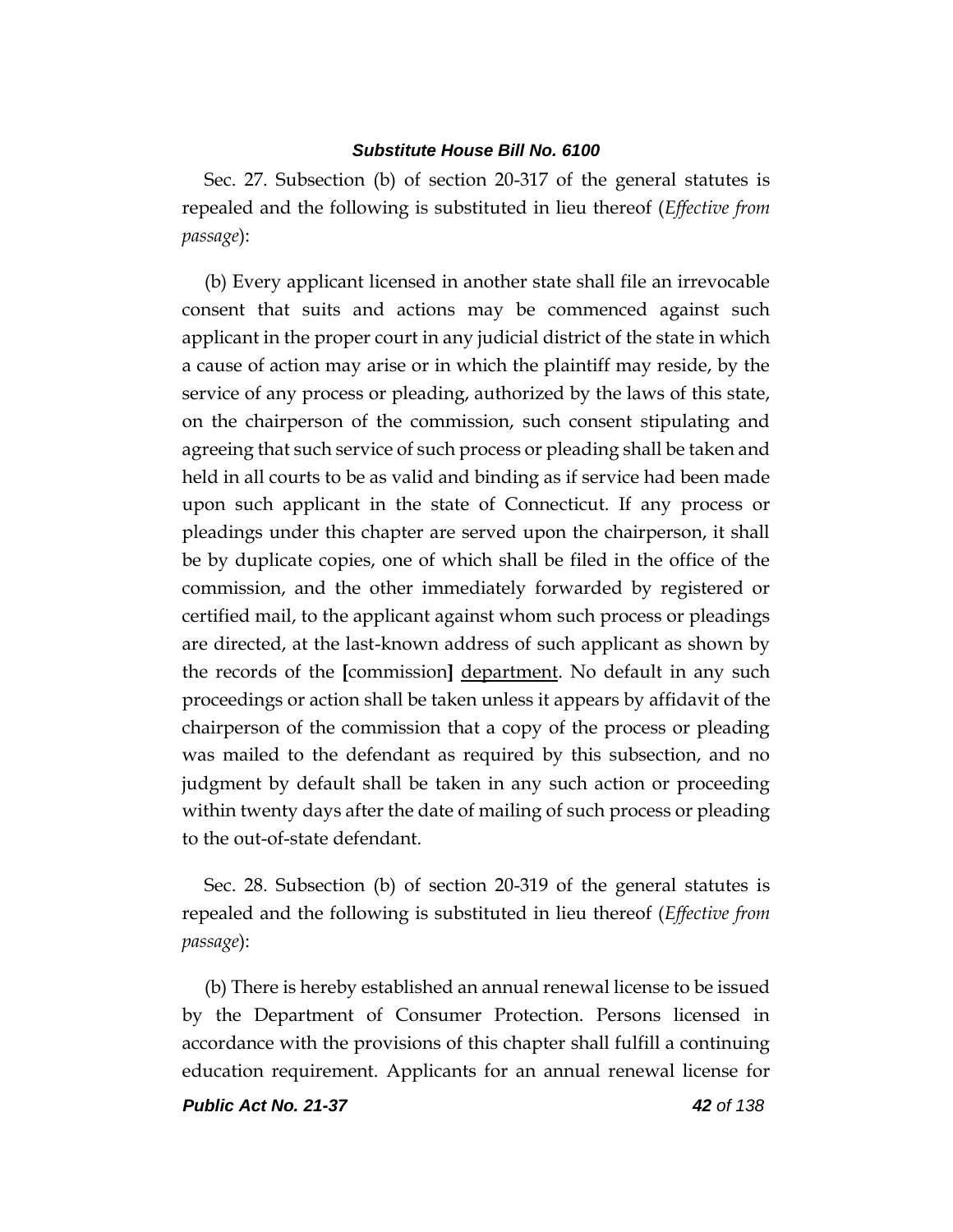real estate brokers or real estate salespersons shall, in addition to the other requirements imposed by the provisions of this chapter, in any even-numbered year, submit proof of compliance with the continuing education requirements of this subsection to the commission. **[**, accompanied by an eight-dollar**]** Each licensee shall pay an annual fourdollar continuing education processing fee to cover administrative costs associated with the review and auditing of continuing education submissions. The continuing education requirement may be satisfied by successful completion of any of the following during the two-year period preceding such renewal: (1) A course or courses, approved by the commission, of continuing education in current real estate practices and licensing laws, including, but not limited to, practices and laws concerning common interest communities, consisting of not less than twelve hours of classroom study; or (2) a written examination prepared and administered by either the Department of Consumer Protection, or by a national testing service approved by the department, which demonstrates a knowledge of current real estate practices and licensing laws; or (3) equivalent continuing educational experience or study as determined by regulations adopted pursuant to subsection (d) of this section. An applicant for examination under subdivision (2) of this subsection shall pay the required examination fee to the national testing service, if administered by such testing service, or to the Department of Consumer Protection, if administered by the department.

Sec. 29. Subsection (f) of section 20-427 of the general statutes is repealed and the following is substituted in lieu thereof (*Effective from passage*):

(f) All certificates issued under the provisions of this chapter shall expire annually on March thirty-first, except that certificates which expire on November 30, 2021, shall be renewed on November 30, 2021, and expire on March 31, 2022. The fee for renewal of a certificate shall be the same as the fee charged for an original application, except that for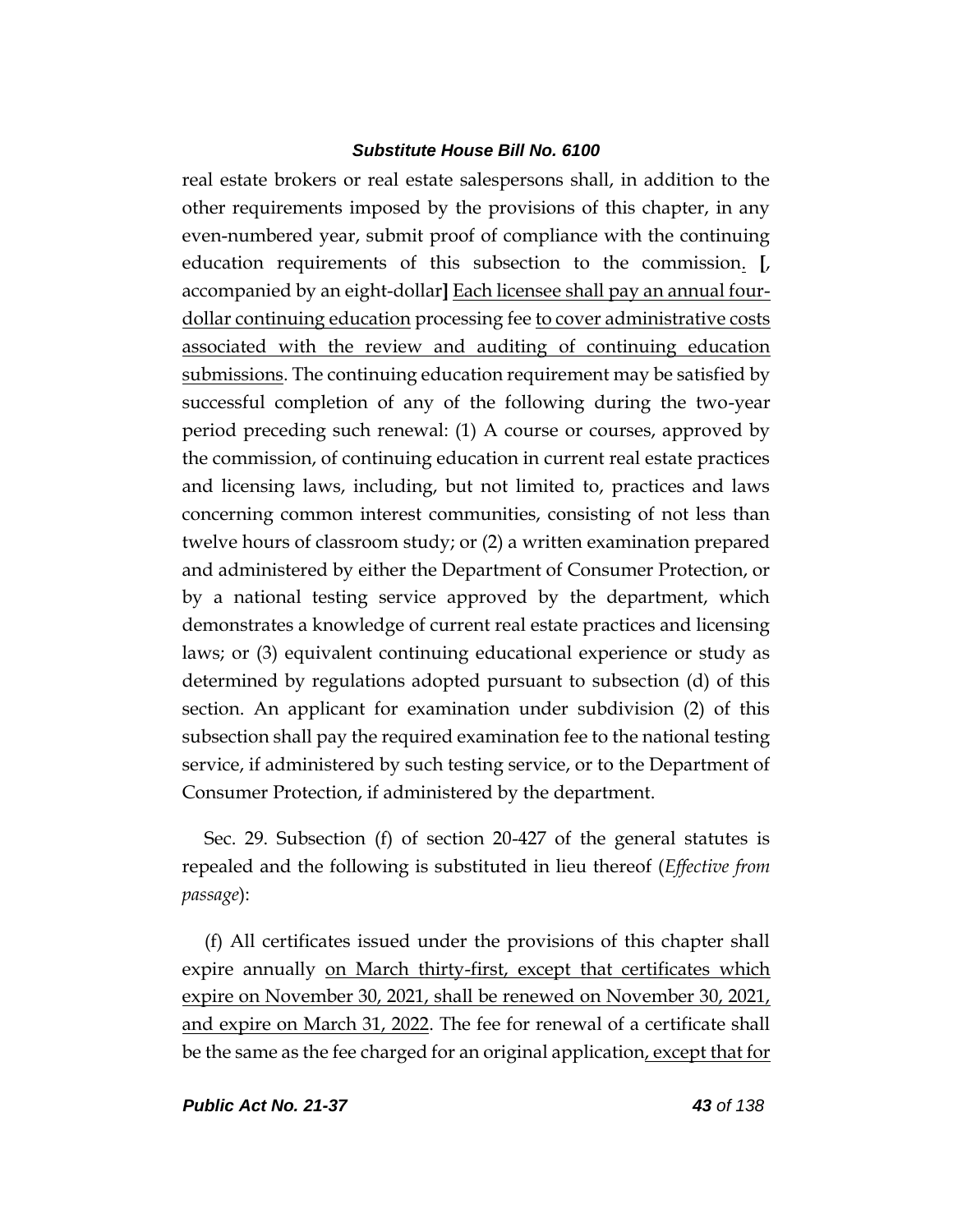certificates which expire on March 31, 2022, a prorated renewal fee shall be charged to reflect the portion of the year for which the certificate will be active.

Sec. 30. Subsection (d) of section 21-67 of the general statutes is repealed and the following is substituted in lieu thereof (*Effective from passage*):

(d) The department shall conduct an inspection of each mobile manufactured home park annually. Such inspections may be staggered throughout the course of the year. The department shall, upon receipt of a renewal application, accompanied by the annual license fee, **[**and after inspection of the mobile manufactured home park and determination that the park continues to conform with the requirements of this chapter,**]** issue a renewal license, unless the park fails to comply with the requirements of this chapter, as determined by an enforcement action conducted pursuant to section 21-71, as amended by this act.

Sec. 31. Section 21-71 of the general statutes is repealed and the following is substituted in lieu thereof (*Effective from passage*):

(a) The department may revoke, suspend, place conditions on or refuse to renew any license to operate a mobile manufactured home park for a violation of any provision of this chapter or any regulations issued hereunder or any other state or local law or regulation, after hearing, except that if the department upon investigation finds a licensee is not providing adequate sewerage facilities, electrical, plumbing or sanitary services, water supply or fire protection, suspension of the license shall be automatic, provided such licensee shall be entitled to a hearing before the department **[**within five**]** not later than thirty days after such suspension. A license may be reinstated or reissued if the circumstances leading to the violation have been remedied and the park is being maintained and operated in full compliance with this chapter and the regulations hereunder. Each

*Public Act No. 21-37 44 of 138*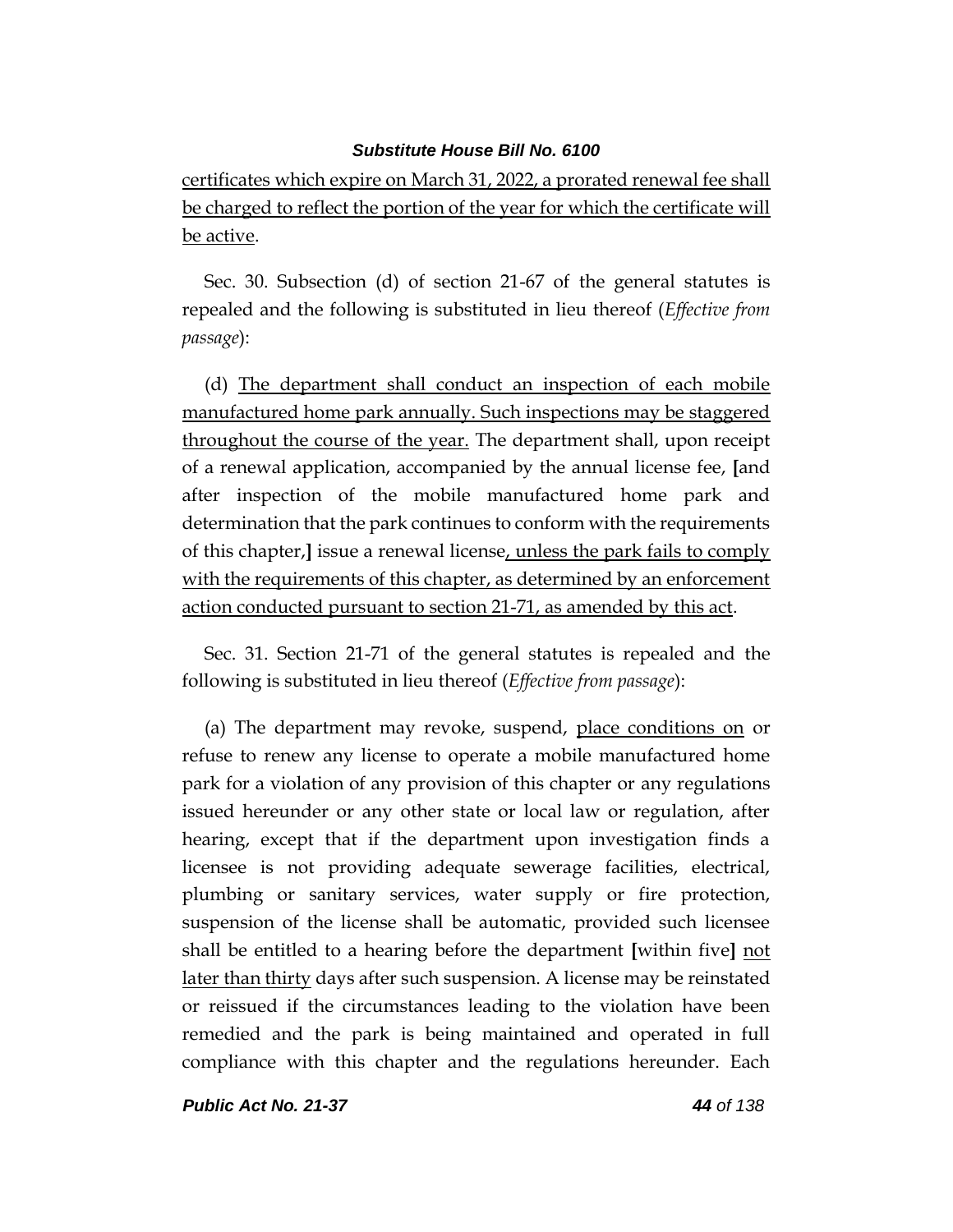officer, board, commission or department of the state or any local government shall assist the department with technical data on sewerage facilities, electrical, plumbing or sanitary services, water supply or fire protection and shall submit such data to the department for the department's use in any hearing held pursuant to this section. In addition to revoking, suspending, placing conditions on, or refusing to renew any license to operate a mobile manufactured home park, the department may, following an administrative hearing, impose a fine of not less than fifty nor more than three hundred dollars for each day that such violation **[**continues**]** exists. In connection with any investigation the Commissioner of Consumer Protection or the commissioner's authorized agent may administer oaths, issue subpoenas, compel testimony and order the production of books, records and documents. **[**The commissioner may issue an appropriate order to any owner found to be in violation of any provision of this chapter or any regulation issued hereunder, providing for the immediate discontinuance of the violation.**]** Each owner shall retain all leases, disclosure statements, rules and regulations required under this chapter for at least four years after any resident to whom they relate vacates the park.

(b) If an inspection by the department reveals a violation of any provision of this chapter or any regulation issued **[**hereunder**]** under this chapter, the cost of all reinspections necessary to determine compliance with any such provision shall be assumed by the owner, except that if a first reinspection indicates compliance with such provision, no charge shall be made. As part of an inspection or investigation, the department may order an owner of a mobile manufactured park to obtain an independent inspection report, at the sole cost of the owner, that assesses the condition and potential public health impact of a condition at the park, including, but not limited to, the condition of trees and electrical, plumbing or sanitary systems.

**[**(b)**]** (c) In addition to any other available remedies, the provisions of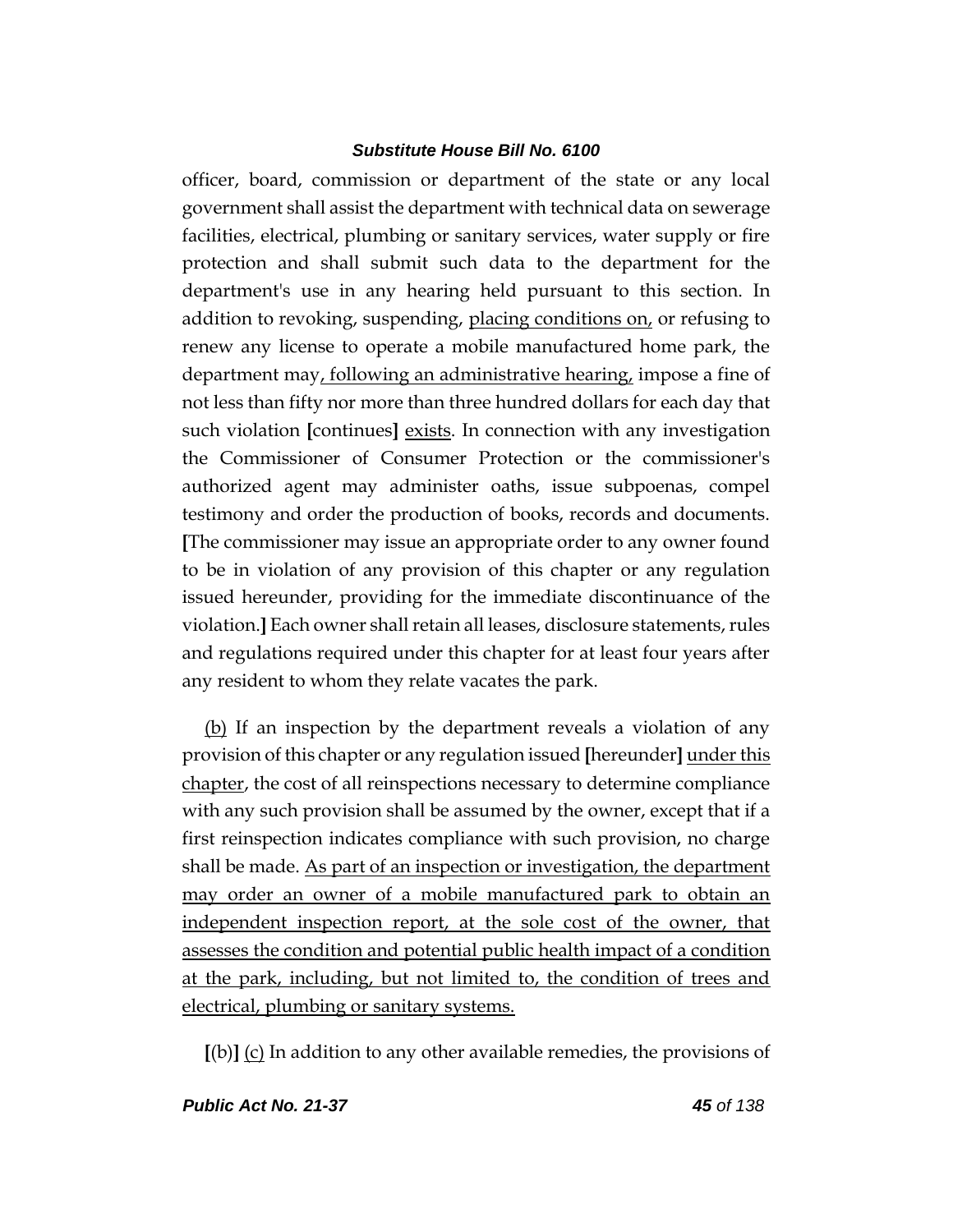section 47a-14h shall be available to all residents in a mobile manufactured home park including residents who own their own units.

(d) The department may issue an order to any owner determined to be in violation of any provision of this chapter or any regulation issued under this section after an inspection of a mobile manufactured home park, providing for the immediate discontinuance of the violation or timely remediation of such violation. Any owner of a mobile manufactured home park who fails to comply with any orders contained in a notice of violation resulting from a reinspection of such park not later than thirty days after of issuance of such notice, including confirmation of active licensure, shall be fined five hundred dollars per violation and shall follow the procedures specified in section 51-164n, as amended by this act.

Sec. 32. Subsection (c) of section 20-281c of the general statutes is repealed and the following is substituted in lieu thereof (*Effective from passage*):

(c) An applicant may apply to take the examination if such person, **[**holds a baccalaureate degree, or its equivalent, conferred by a college or university acceptable to the board, with an accounting concentration or equivalent**]** at the time of the examination, has completed not less than one hundred twenty semester hours of education, as determined by the board by regulation to be appropriate. The educational requirements for a certificate shall be prescribed in regulations to be adopted by the board as follows:

(1) Until December 31, 1999, a baccalaureate degree or its equivalent conferred by a college or university acceptable to the board, with an accounting concentration or equivalent as determined by the board by regulation to be appropriate;

(2) After January 1, 2000, at least one hundred fifty semester hours of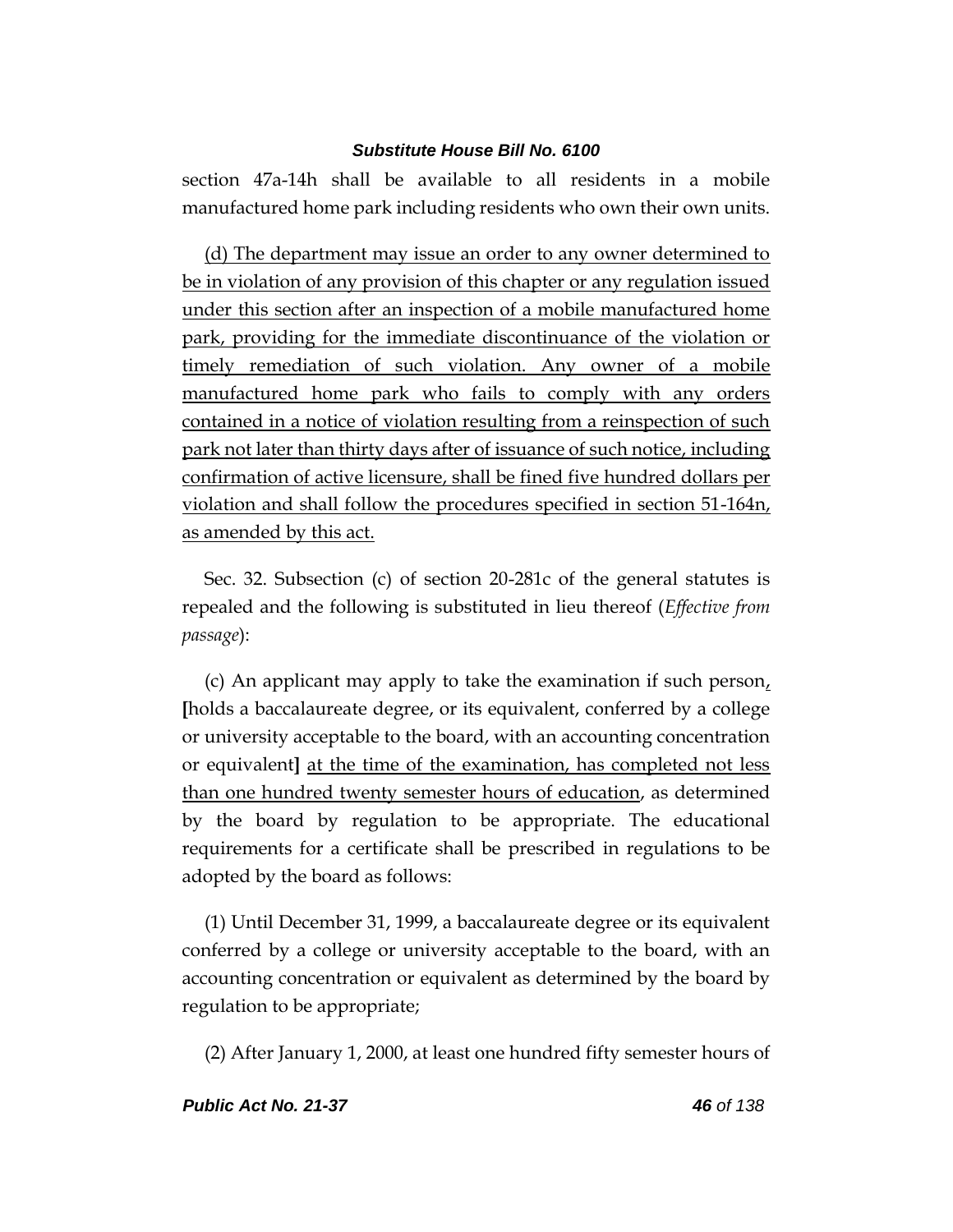college education including a baccalaureate or higher degree conferred by a college or university acceptable to the board. The total educational program shall include an accounting concentration or equivalent, as determined by the board by regulation to be appropriate.

Sec. 33. Section 20-281d of the general statutes is repealed and the following is substituted in lieu thereof (*Effective October 1, 2021*):

(a) The board shall issue or renew licenses to persons who make application and demonstrate their qualifications in accordance with subsections (b) to (g), inclusive, of this section.

(b) Licenses shall be initially issued for one year and renewed annually. Applications for such licenses shall be made in such form, and in the case of applications for renewal, between such dates, as the board shall by regulation, adopted in accordance with the provisions of chapter 54, specify.

(c) An applicant for initial issuance of a license under this section shall show:

(1) That **[**he**]** such applicant holds a valid certificate;

(2) If the applicant's certificate was issued more than four years prior to his or her application for issuance of an initial license under this section, that he or she has fulfilled the requirements of continuing professional education that would have been applicable under subsection (e) of this section if he <u>or she</u> had secured his <u>or her</u> initial license within four years of issuance of his or her certificate and was now applying under subsection (e) of this section for renewal of such license.

(d) The board shall issue a certificate to a holder of a certificate issued by another state upon a showing that: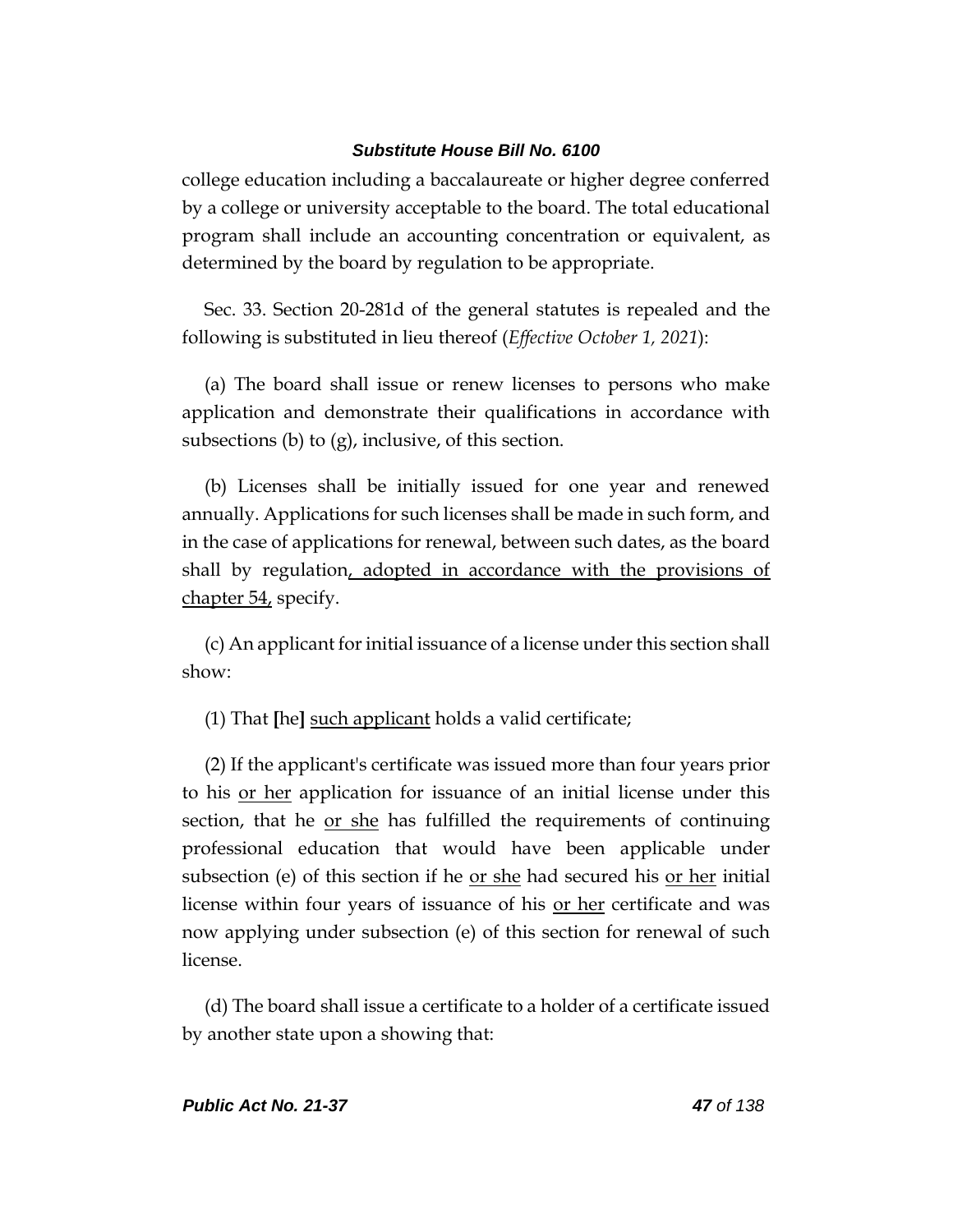(1) The applicant passed the examination required for issuance of his or her certificate with grades that would have been passing grades at the time in this state; and

(2) The applicant meets all current requirements in this state for issuance of a certificate at the time the application is made; or the applicant, at the time of the issuance of the applicant's certificate in the other state, met all such requirements then applicable in this state; or the applicant has had five years of experience in the practice of public accountancy no earlier than the ten years immediately preceding the applicant's application or meets equivalent requirements prescribed by the board by regulation.

(e) For renewal of a license under this section, an applicant shall show that he or she has completed forty hours of continuing professional education during each year from the date of issuance or last renewal. A renewal applicant who has a principal place of business outside of this state may show compliance with the provisions of this subsection by certifying in writing that he or she has completed the continuing professional education requirements in the state of the applicant's principal place of business during each year from the date of his or her license issuance or last renewal. The board may prescribe, by regulation adopted in accordance with the provisions of chapter 54, the content, duration and organization of continuing professional education courses which contribute to the general professional competence of the applicant.

(f) For renewal of a license under this section, the board shall charge the following fees for failure to earn continuing education credits by the June thirtieth deadline:

(1) Three hundred fifteen dollars for reporting on a renewal application a minimum of forty hours of continuing professional education, any of which was earned after June thirtieth and on or by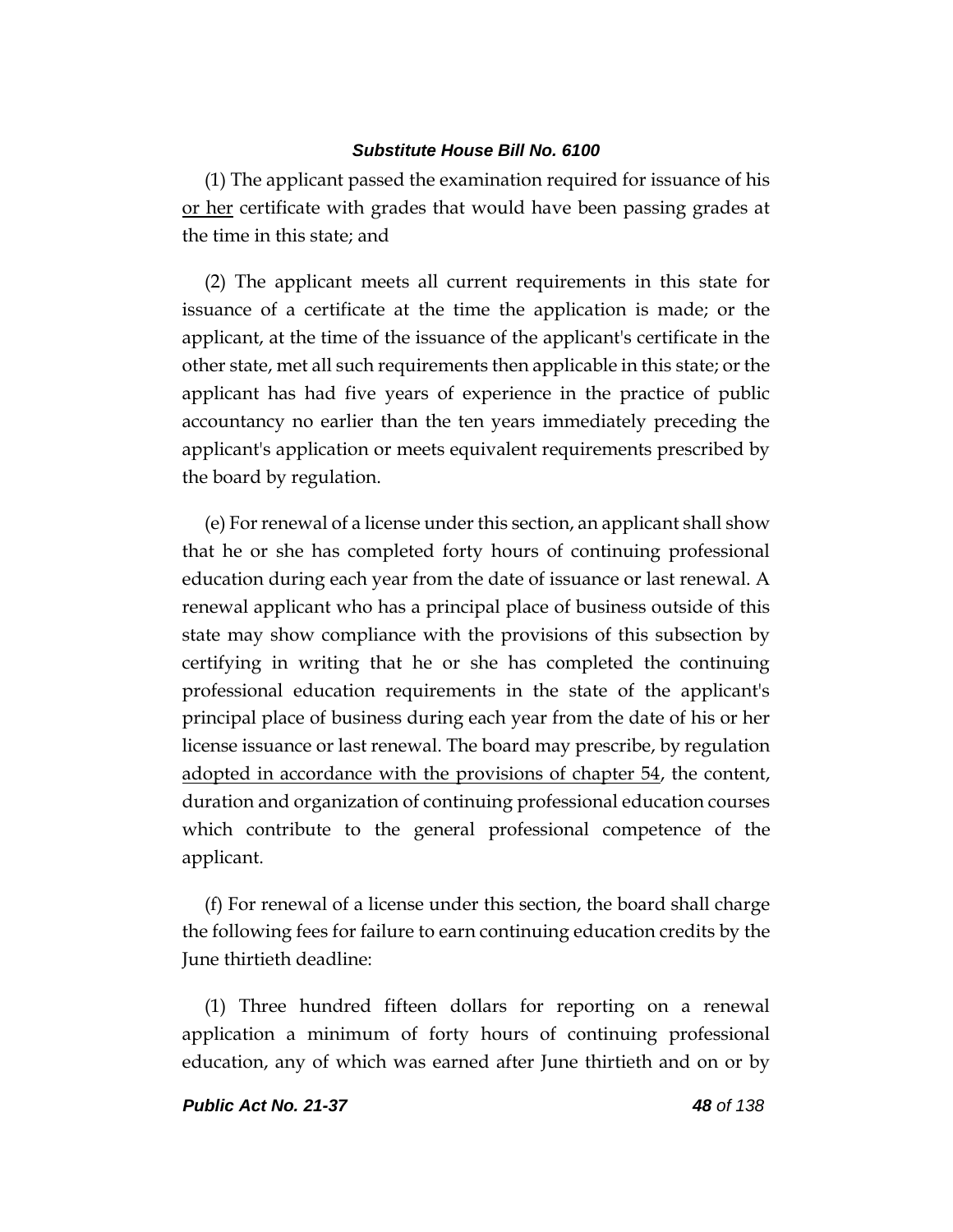September thirtieth;

(2) Six hundred twenty-five dollars for reporting on a renewal application a minimum of forty hours of continuing professional education any of which was earned after June thirtieth and on or by December thirty-first.

(g) The board shall charge a fee of one hundred fifty dollars for the initial issuance and the professional services fee for class I, as defined in section 33-182*l*, for each annual renewal of such license.

(h) Applicants for initial issuance or renewal of licenses under this section shall in their applications list all states in which they have applied for or hold certificates or licenses, and each holder of or applicant for a license under this section shall notify the board in writing, within thirty days after its occurrence, of any issuance, denial, revocation or suspension of a certificate or license by another state.

(i) The board shall administer an online renewal system for licenses renewed pursuant to this section. Each applicant for renewal pursuant to this section shall use such online renewal system and shall pay the applicable renewal fee using a credit card or via electronic funds transfer from a bank or credit union account. A licensee may request a waiver of such renewal requirements due to extenuating circumstances and the board may allow such licensee to renew his or her license using a paper form.

Sec. 34. Subsection (c) of section 20-281k of the general statutes is repealed and the following is substituted in lieu thereof (*Effective July 1, 2021*):

(c) **[**Nothing in this section shall require a licensee to keep any workpaper beyond the period prescribed in any other applicable statute, except that any**]** A licensee shall ensure that any work product and workpaper created in the performance of an engagement for a client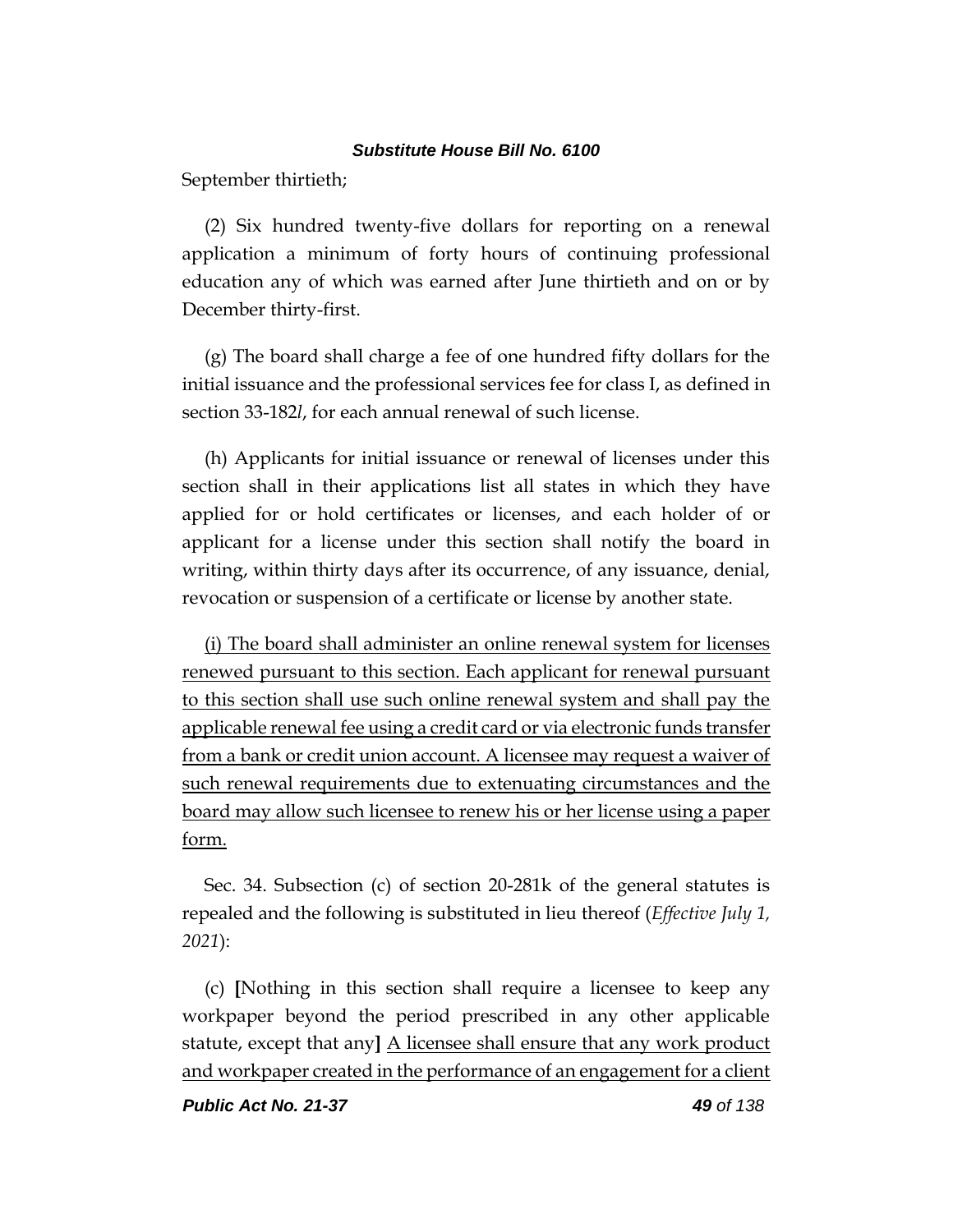is retained for not less than seven years after the creation of such work product or workpaper, unless the licensee is required by law to retain such records for a longer period. Any work product or workpaper prepared by a licensee in the course of an audit of a corporation the securities of which are registered under Section 12 of the Securities Exchange Act of 1934, as from time to time amended, or that is required to file reports under Section 15(d) of the Securities Exchange Act of 1934, as from time to time amended, shall be retained for the period described in section 33-1332.

Sec. 35. Section 20-281*l* of the general statutes is repealed and the following is substituted in lieu thereof (*Effective October 1, 2021*):

**[**(a) Except as expressly permitted by this section, a licensee shall not: (1) Pay a fee or commission to obtain a client; or (2) accept a fee or commission for referring a client to the products or services of a third party.

(b) A licensee, who is not performing any of the services set forth in subsection (c) of this section and who complies with the provisions of subsection (d) of this section, may accept a fee or commission for referring a client to the products or services of a third party if such referral is made in conjunction with professional services provided to the client by such licensee making such referral. Nothing in this subsection shall be construed to permit the solicitation or acceptance of a fee or commission solely for the referral of a client to a third party.**]**

**[**(c)**]** (a) A licensee shall not **[**perform services for**]**recommend or refer any product or service to a client for a commission and shall not accept a commission from a client during the period that the licensee is performing for such client any of the following services or during the period that is covered by any historical financial statements that are involved in any of the following services: (1) An audit or review of a financial statement; (2) a compilation of a financial statement if the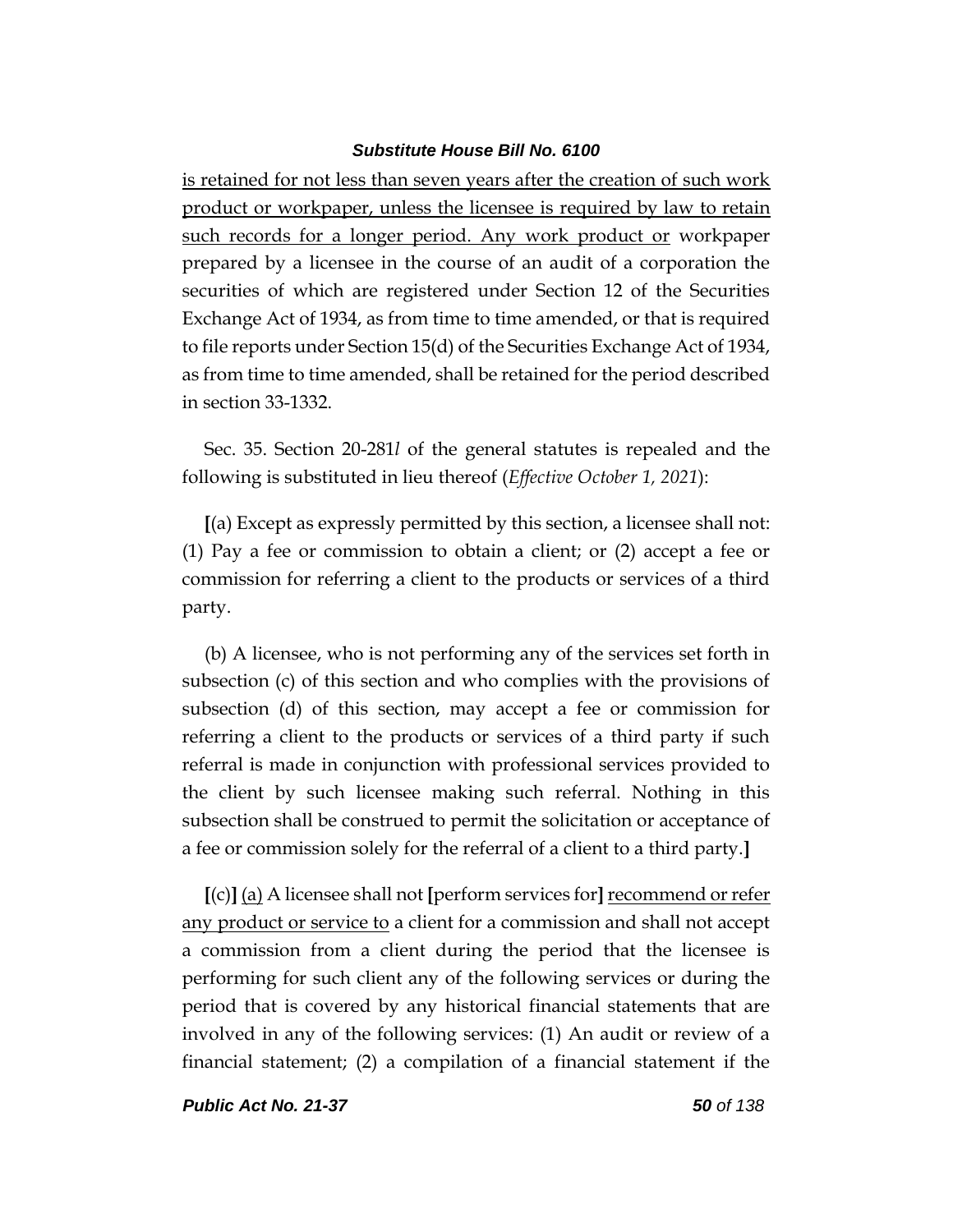licensee expects or **[**has reasonable cause to**]** might reasonably expect that a third party will use the financial statement and the licensee's compilation report does not disclose a lack of independence; or (3) an examination of prospective financial information.

**[**(d)**]** (b) A licensee who is not prohibited under this section from performing services for a **[**fee or**]** commission or from accepting a **[**fee or**]** commission and who is paid or expects to be paid a **[**fee or**]** commission shall disclose such payment or expectation to any **[**client or other] person or entity to whom such licensee recommends or refers a product or service to which the **[**fee or**]** commission relates.

**[**(e) As used in this section, "fee" includes, but is not limited to, a commission, rebate, preference, discount or any other consideration.

(f) This section does not prohibit payments for the purchase of all, or a material part, of an accounting practice, or retirement payments to individuals who are or were formerly engaged in the practice of public accountancy, or payments to the heirs or estates of such individuals.

(g) Nothing in this section shall be construed to relieve a licensee from any requirement under federal or state law that obligates such licensee to obtain a license or authorization prior to referring a client to the products or services of a third party, including, but not limited to, any license requirements under federal or state securities or insurance laws.**]**

Sec. 36. Section 20-281m of the general statutes is repealed and the following is substituted in lieu thereof (*Effective October 1, 2021*):

(a) A licensee shall not, during any period in which the licensee is engaged to perform any of the services listed in this subsection or during any period covered by any historical financial services involved in any of such services: (1) Perform for a contingent fee any of the following professional services, or accept a contingent fee from a client for whom the licensee or the licensee's firm performs any of the following services: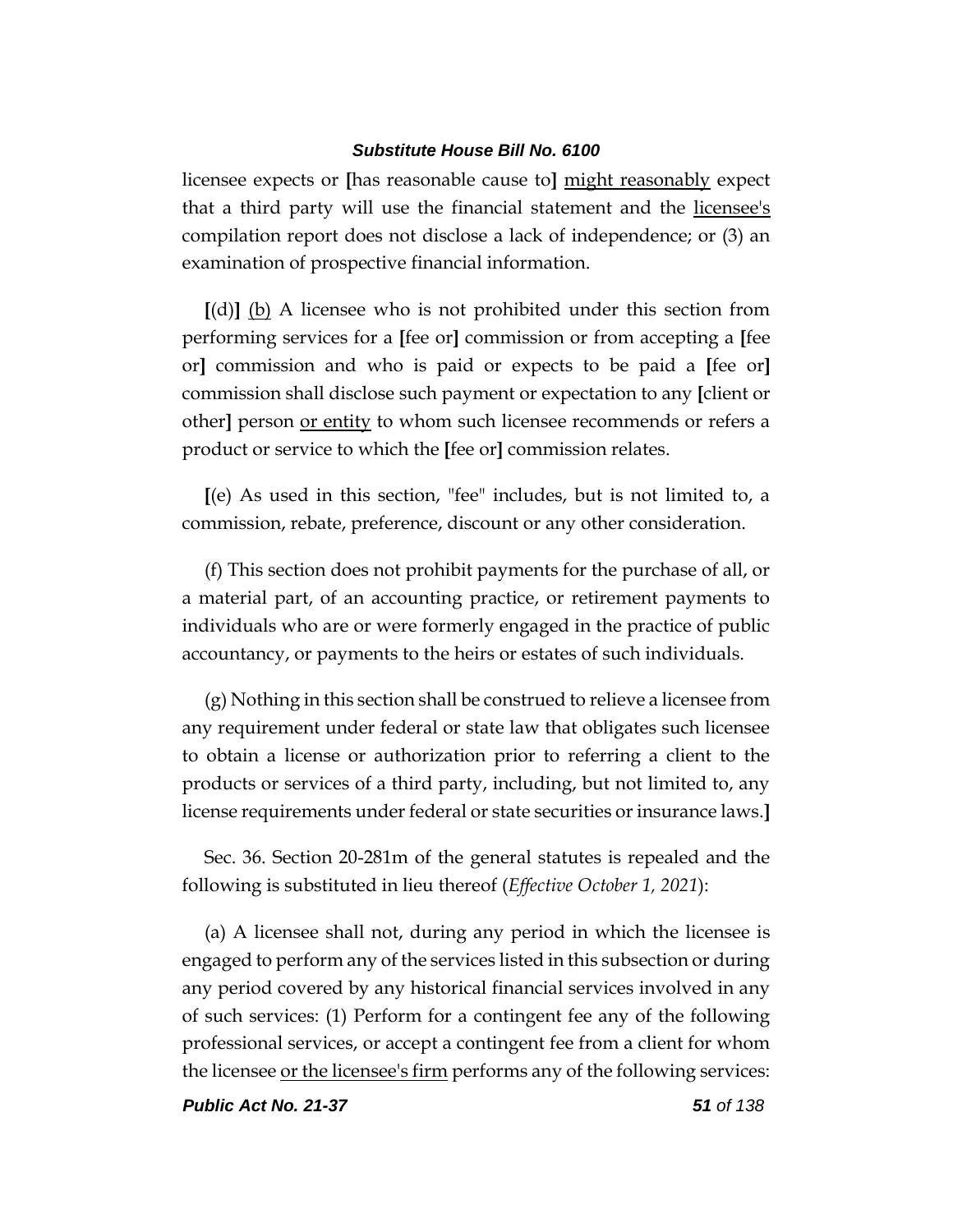(A) An audit or review of a financial statement; (B) a compilation of a financial statement if the licensee expects or has reasonable cause to expect that a third party will use the financial statement and the licensee's compilation report does not disclose a lack of independence; or (C) an examination of prospective financial information, or (2) prepare an original or amended tax return or claim for a tax refund for a contingent fee for any client.

(b) As used in this section, "contingent fee" means a fee established for the performance of a service that will not be charged unless a specified finding or result is attained or in which the amount of the fee is dependent on a specified finding or result of such service. "Contingent fee" does not include: (1) A fee fixed by courts or other **[**public**]** governmental authorities; (2) a fee in a tax matter that is based on the results of judicial proceedings or the findings of governmental agencies; or (3) a fee that varies based solely on the complexity of the services rendered.

**[**(c) A contingent fee arrangement between a licensee and a client shall be in writing and shall state the method by which the fee is determined.**]**

Sec. 37. Subsection (b) of section 20-691 of the general statutes is repealed and the following is substituted in lieu thereof (*Effective from passage*):

(b) (1) A person seeking registration as a locksmith shall apply to the commissioner on a form provided by the commissioner. The application shall include the applicant's name, residence address, business address, business telephone number, a question as to whether the applicant has been convicted of a felony in any state or jurisdiction, and such other information as the commissioner may require. The applicant shall submit to a request by the commissioner for a **[**recent**]** state and national criminal history records check conducted in accordance with the

*Public Act No. 21-37 52 of 138*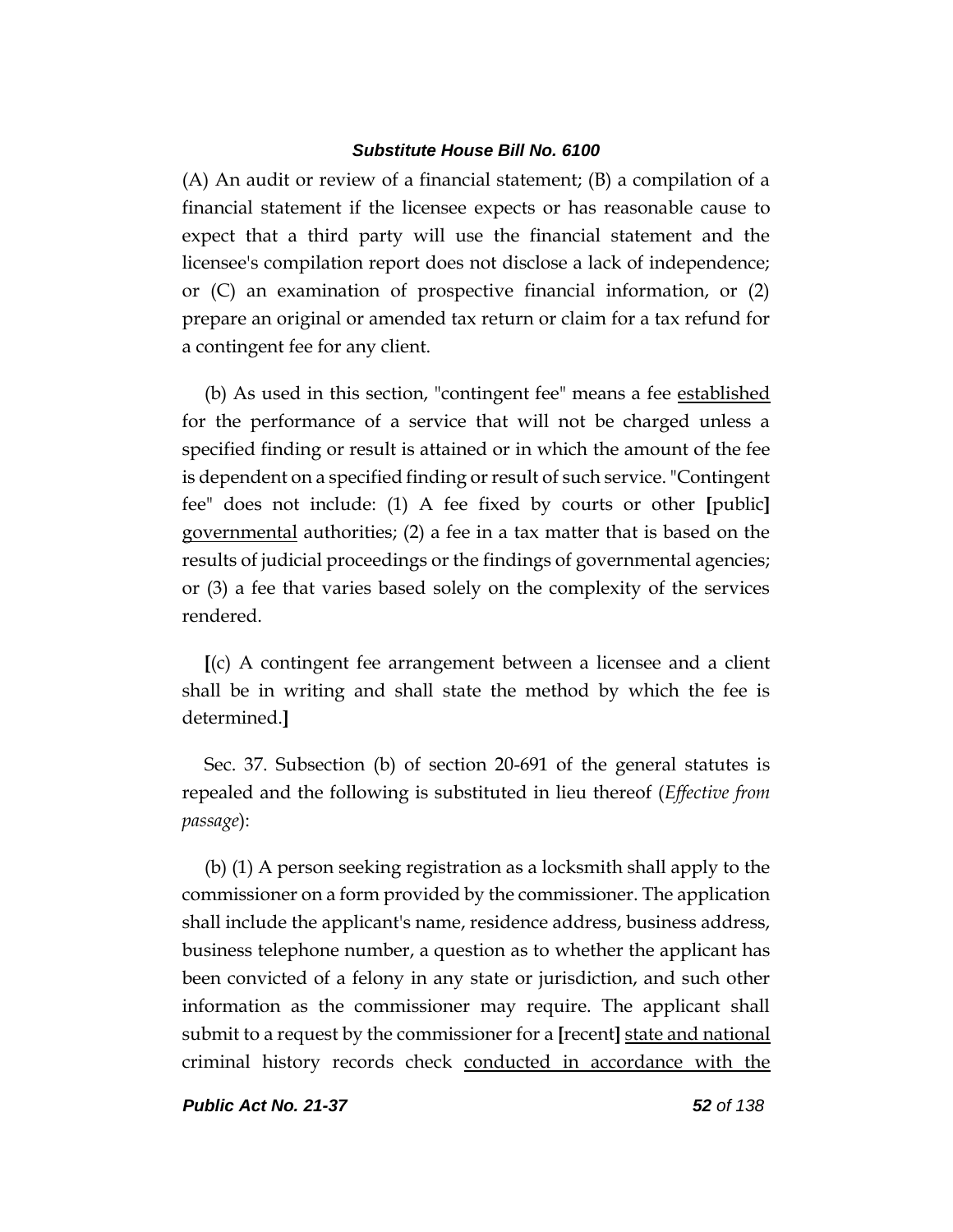provisions of section 29-17a. No registration shall be issued unless the commissioner has received the results of a such records check. In accordance with the provisions of section 46a-80 and after a hearing held pursuant to chapter 54, the commissioner may revoke, refuse to issue or refuse to renew a registration when an applicant's criminal history records check reveals the applicant has been convicted of a crime of dishonesty, fraud, theft, assault, other violent offense or a crime related to the performance of locksmithing.

(2) The application fee for registration as a locksmith and the biennial renewal fee for such registration shall be two hundred dollars.

(3) The department shall establish and maintain a registry of locksmiths. The registry shall contain the names and addresses of registered locksmiths and such other information as the commissioner may require. Such registry shall be updated at least annually by the department, be made available to the public upon request and be published on the department's Internet web site.

(4) No person shall engage in locksmithing, use the title locksmith or display or use any words, letters, figures, title, advertisement or other method to indicate said person is a locksmith unless such person has obtained a registration as provided in this section.

(5) The following persons shall be exempt from registration as a locksmith, but only if the person performing the service does not hold himself or herself out to the public as a locksmith: (A) Persons employed by a state, municipality or other political subdivision, or by any agency or department of the government of the United States, acting in their official capacity; (B) automobile service dealers who service, install, repair or rebuild automobile locks; (C) retail merchants selling locks or similar security accessories or installing, programming, repairing, maintaining, reprogramming, rebuilding or servicing electronic garage door devices; (D) members of the building trades who install or remove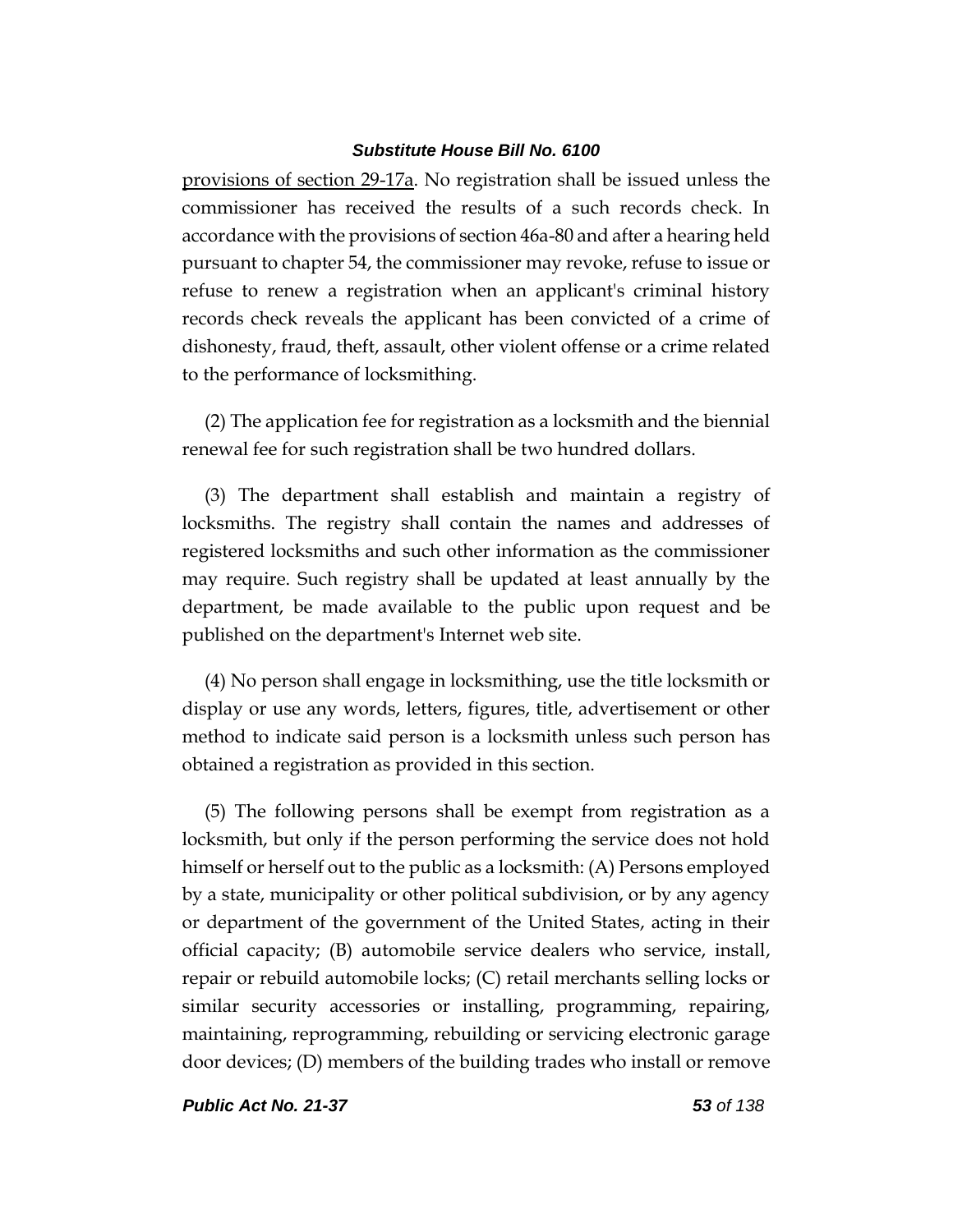complete locks or locking devices in the course of residential or commercial new construction or remodeling; (E) employees of towing services, repossessors, or an automobile club representative or employee opening automotive locks in the normal course of his or her business. The provisions of this section shall not prohibit an employee of a towing service from opening motor vehicles to enable a vehicle to be moved without towing, provided the towing service does not hold itself out to the public, by directory advertisement, through a sign at the facilities of the towing service or by any other form of advertisement, as a locksmith; (F) students in a course of study in locksmith programs approved by the department; (G) warranty services by a lock manufacturer or its employees on the manufacturer's own products; (H) maintenance employees of a property owner or property management companies at multifamily residential buildings, who service, install, repair or open locks for tenants; and (I) persons employed as security personnel at schools or institutions of higher education who open locks while acting in the course of their employment.

Sec. 38. Subsection (d) of section 20-432 of the general statutes is repealed and the following is substituted in lieu thereof (*Effective from passage*):

(d) Whenever an owner obtains a court judgment, order or decree against any contractor holding a certificate or who has held a certificate under this chapter within **[**the past**]** two years of the effective date of entering into the contract with the owner, for loss or damages sustained by reason of performance of or offering to perform a home improvement within this state by a contractor holding a certificate under this chapter, such owner may, upon the final determination of, or expiration of time for, taking an appeal in connection with any such judgment, order or decree, apply to the commissioner for an order directing payment out of said guaranty fund of the amount unpaid upon the judgment, order or decree, for actual damages and costs taxed by the court against the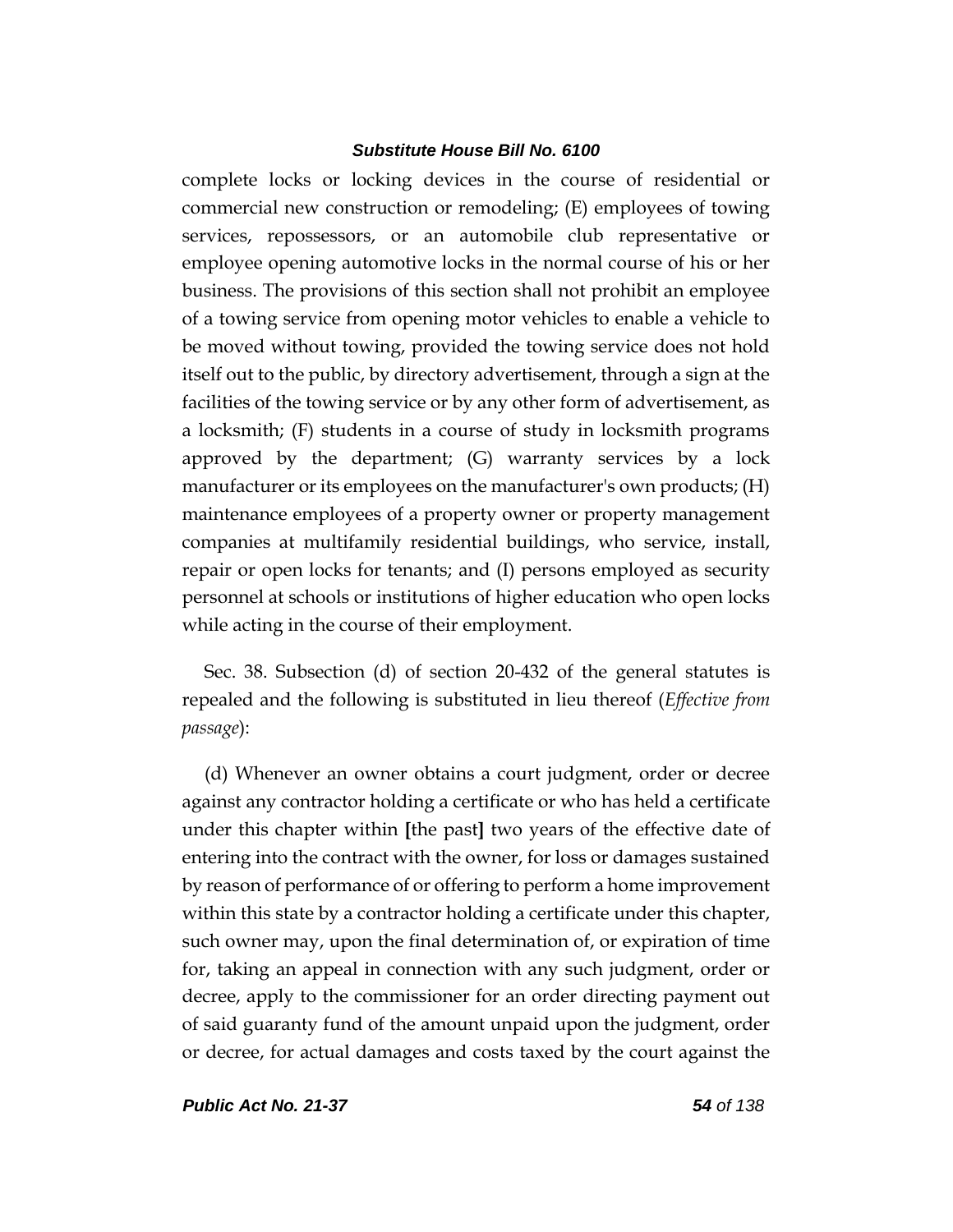contractor, exclusive of punitive damages. The application shall be made on forms provided by the commissioner and shall be accompanied by a copy of the court judgment, order or decree obtained against the contractor together with an **[**a notarized**]** affidavit **[**, signed and sworn to by the owner,**]** affirming that: (1) He or she has complied with all the requirements of this subsection; (2) he or she has obtained a judgment, order or decree, stating the amount thereof and the amount owing thereon at the date of application; and (3) he or she has caused to be issued a writ of execution upon said judgment, order or decree and the officer executing the same has made a return showing that no bank accounts or personal property of the contractor liable to be levied upon in satisfaction of the judgment, order or decree could be found, or that the amount realized on the sale of them or of such of them as were found, under the execution, was insufficient to satisfy the actual damage portion of the judgment, order or decree or stating the amount realized and the balance remaining due on the judgment, order or decree after application thereon of the amount realized, except that the requirements of this subdivision shall not apply to a judgment, order or decree obtained by the owner in small claims court. A true and attested copy of said executing officer's return, when required, shall be attached to such application and affidavit. No application for an order directing payment out of the guaranty fund shall be made later than two years after the final determination of, or expiration of time for, taking an appeal of said court judgment, order or decree.

Sec. 39. Subsection (a) of section 21a-218 of the general statutes is repealed and the following is substituted in lieu thereof (*Effective October 1, 2021*):

(a) A copy of the health club contract shall be delivered to the buyer at the time the contract is signed. All health club contracts shall (1) be in writing and signed by the buyer, **[**shall**]** (2) designate the date on which the buyer actually signs the contract, **[**shall**]** (3) identify the address of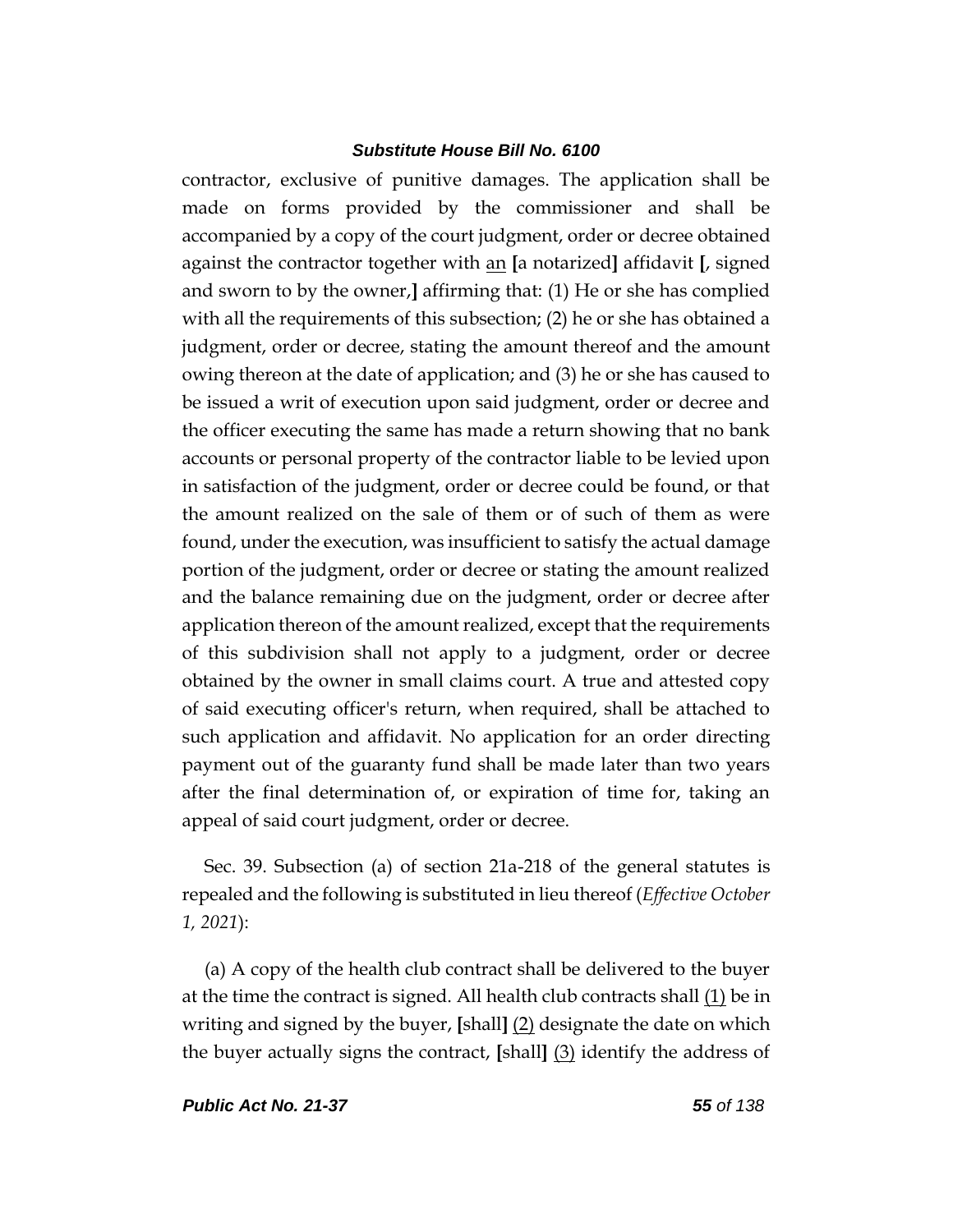the location at which the buyer entered the contract, and **[**shall**]** (4) contain a statement of the buyer's rights which complies with this section. The statement **[**must: (1) Appear**]** shall appear in the contract under the conspicuous caption: "BUYER'S RIGHT TO CANCEL", and **[**(2)**]** shall read as follows:

"If you wish to cancel this contract, you may cancel by **[**mailing**]** sending a written notice **[**by certified or registered mail to the address**]** to one of the addresses specified below. The notice must say that you do not wish to be bound by this contract and must be delivered or mailed before midnight of the third business day after you sign this contract. After you cancel, the health club may request the return of all contracts, membership cards and other documents of evidence of membership. The notice must be delivered or mailed to:

....

....

(Insert name, electronic mail address and mailing address for cancellation notice.)

You may also cancel this contract if you relocate your residence further than twenty-five miles from any health club operated by the seller or from any other substantially similar health club which would accept the obligation of the seller. This contract may also be cancelled if you die, or if the health club ceases operation at the location where you entered into this contract. If you become disabled, you shall have the option of (1) being relieved of liability for payment on that portion of the contract term for which you are disabled, or (2) extending the duration of the original contract at no cost to you for a period equal to the duration of the disability. You must prove such disability by a certificate signed by a licensed physician or a licensed advanced practice registered nurse, which certificate shall be enclosed with the written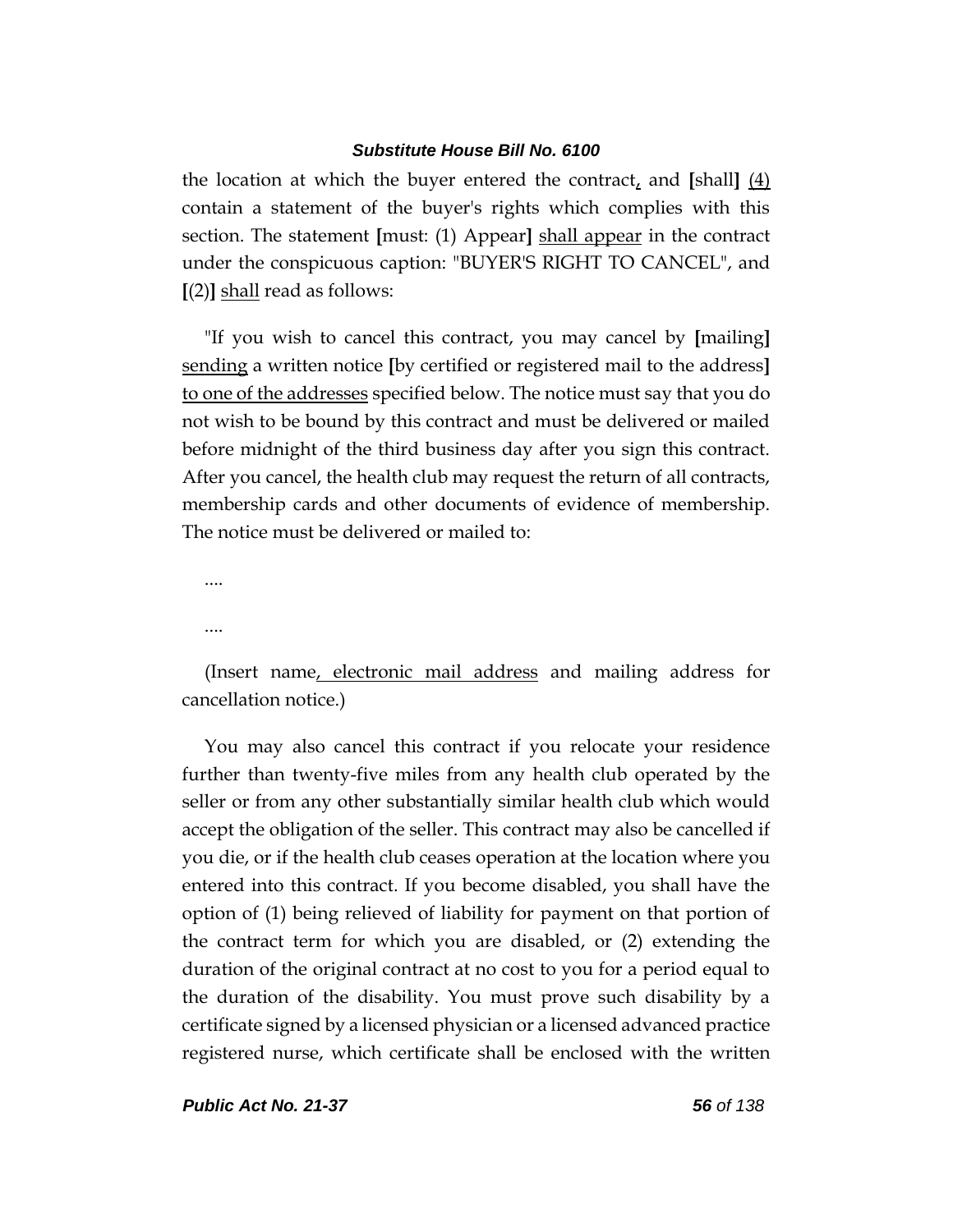notice of disability sent to the health club. The health club may require that you be examined by another physician or advanced practice registered nurse agreeable to you and the health club at its expense. If you cancel, the health club may keep or collect an amount equal to the fair market value of the services or use of facilities you have already received."

The full text of this statement shall be in ten-point bold type. Each contract renewed on or after October 1, 2021, shall revise the BUYER'S RIGHT TO CANCEL language to provide for cancellation notices received by electronic mail.

Sec. 40. Section 21a-219 of the general statutes is repealed and the following is substituted in lieu thereof (*Effective October 1, 2021*):

(a) No health club contract shall have a term for a period longer than twenty-four months. If a health club offers a contract of more than twelve months' term, it shall offer a twelve-month contract. If a health club sells a membership contract of more than twelve months' term, the health club shall not collect payment, in cash or its equivalent of more than fifty per cent of the entire consideration for the contract in advance of rendering services. The remainder of the cost of the contract shall be collected by the health club on a pro rata monthly basis during the term of the health club contract. Each contract shall have the prices for all contracts printed thereon.

(b) Written notice that a contract will automatically renew shall be provided by the health club to the consumer at the time of entering into the contract. Such notice shall be conspicuously printed on the first page of the contract and shall be provided in fourteen-point bold type. No contract shall contain an automatic renewal clause except for a renewal for a period not to exceed one month. If such contract contains such a one-month automatic renewal clause, such renewal shall become effective only upon payment of the renewal price and such contract shall

*Public Act No. 21-37 57 of 138*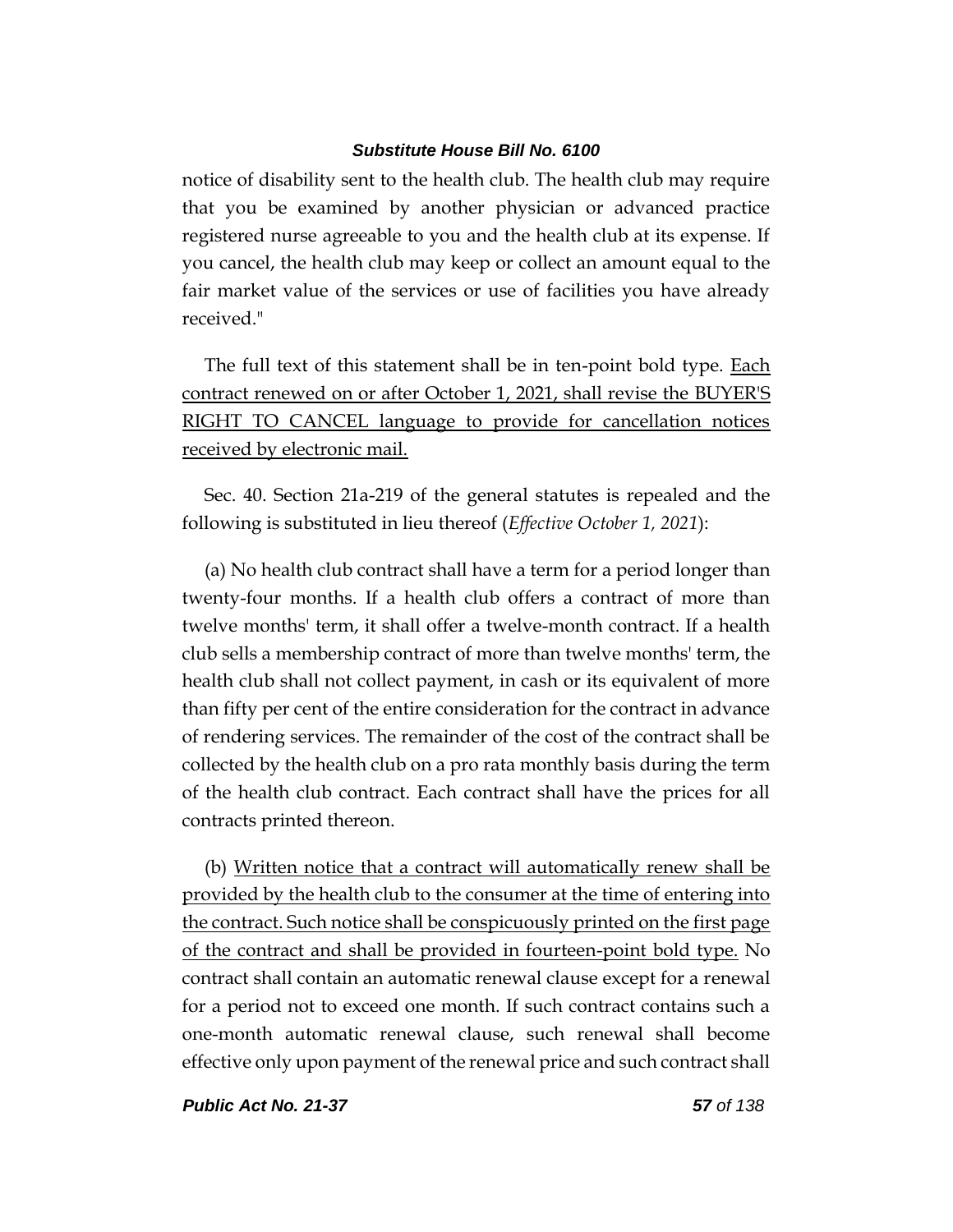permit the buyer to cancel any further renewal upon no more than one month's notice. The price of any such renewal shall not increase or decrease unless the contract: (1) Discloses the amount of such increase or decrease or the method of calculating such increase or decrease in the price of such renewal, or (2) such information is otherwise provided to the buyer, in writing, no less than one month prior to such renewal. Any renewal option for continued membership **[**must**]** shall be accepted by the buyer in writing, by electronic mail or facsimile and shall become effective only upon payment of the renewal price.

(c) Each health club shall post the prices and the three-day cancellation provisions, the disability provisions and the twenty-five mile moving provisions of all contracts in a conspicuous place where the contract is entered into.

Sec. 41. Section 42-179 of the general statutes is repealed and the following is substituted in lieu thereof (*Effective October 1, 2021*):

(a) As used in this chapter: (1) "Consumer" means the purchaser, other than for purposes of resale, of a motor vehicle, a lessee of a motor vehicle, any person to whom such motor vehicle is transferred during the duration of an express warranty applicable to such motor vehicle, and any person entitled by the terms of such warranty to enforce the obligations of the warranty; and (2) "motor vehicle" means a passenger motor vehicle, a passenger and commercial motor vehicle or a motorcycle, as defined in section 14-1, which is sold or leased in this state.

(b) If a new motor vehicle does not conform to all applicable express warranties, and the consumer reports the nonconformity to the manufacturer, its agent or its authorized dealer during the period of two years following the date of original delivery of the motor vehicle to a consumer or during the period of the first twenty-four thousand miles of operation, whichever period ends first, the manufacturer, its agent or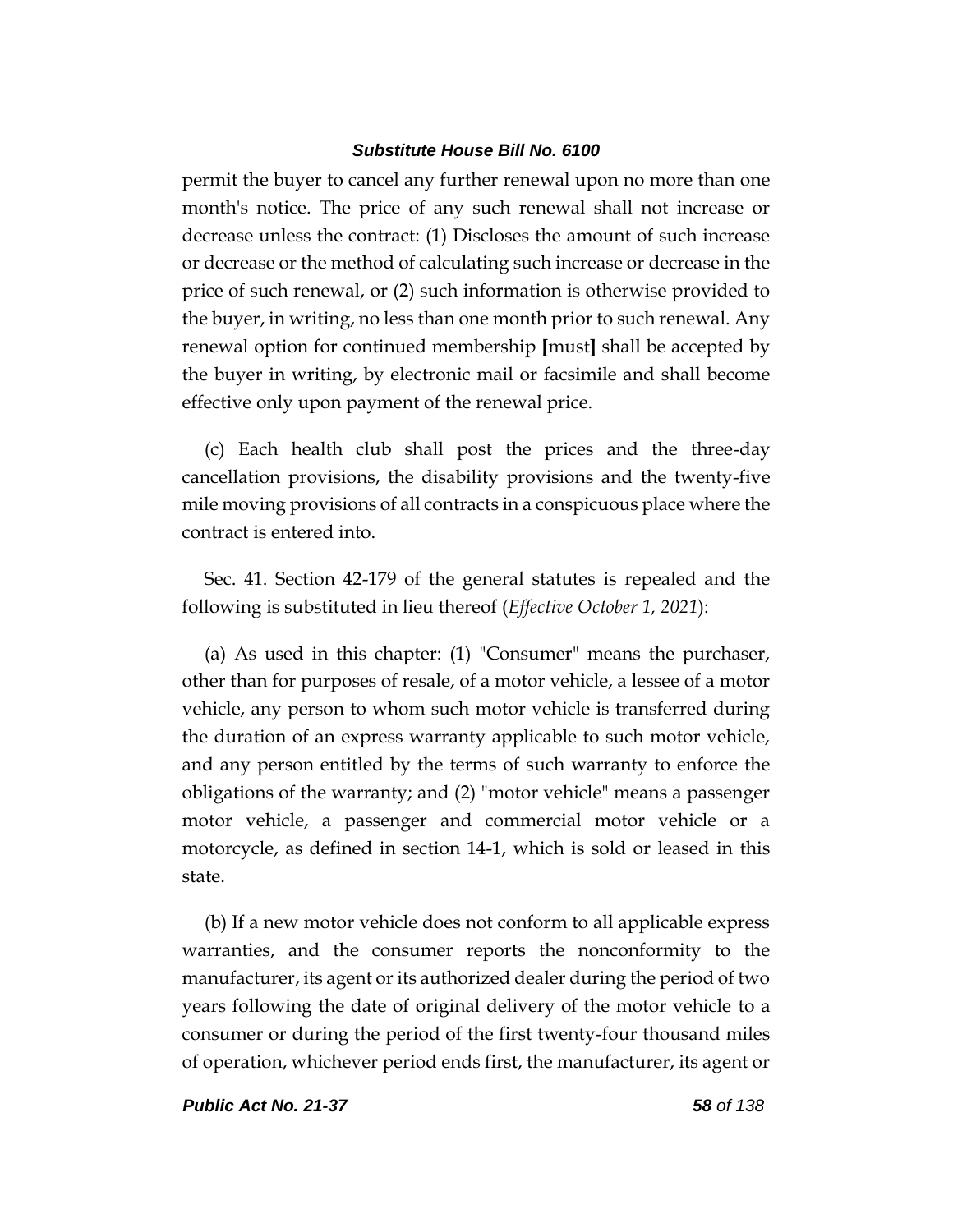its authorized dealer shall make such repairs as are necessary to conform the vehicle to such express warranties, notwithstanding the fact that such repairs are made after the expiration of the applicable period.

(c) No consumer shall be required to notify the manufacturer of a claim under this section and sections 42-181 to 42-184, inclusive, as amended by this act, unless the manufacturer has clearly and conspicuously disclosed to the consumer, in the warranty or owner's manual, that written notification of the nonconformity is required before the consumer may be eligible for a refund or replacement of the vehicle. The manufacturer shall include with the warranty or owner's manual the name and address to which the consumer shall send such written notification.

(d) If the manufacturer or its agents or authorized dealers are unable to conform the motor vehicle to any applicable express warranty by repairing or correcting any defect or condition which substantially impairs the use, safety or value of the motor vehicle to the consumer after a reasonable number of attempts, the manufacturer shall replace the motor vehicle with a new motor vehicle acceptable to the consumer, or accept return of the vehicle from the consumer and refund to the consumer, lessor and lienholder, if any, as their interests may appear, the following: (1) The full contract price, including, but not limited to, charges for undercoating, dealer preparation and transportation and installed options, (2) all collateral charges, including but not limited to, sales tax, license and registration fees, and similar government charges, (3) all finance charges incurred by the consumer after he first reports the nonconformity to the manufacturer, agent or dealer and during any subsequent period when the vehicle is out of service by reason of repair, and (4) all incidental damages, **[**as defined in section 42a-2-715**]** if applicable, less a reasonable allowance for the consumer's use of the vehicle. Incidental damages include, but are not limited to,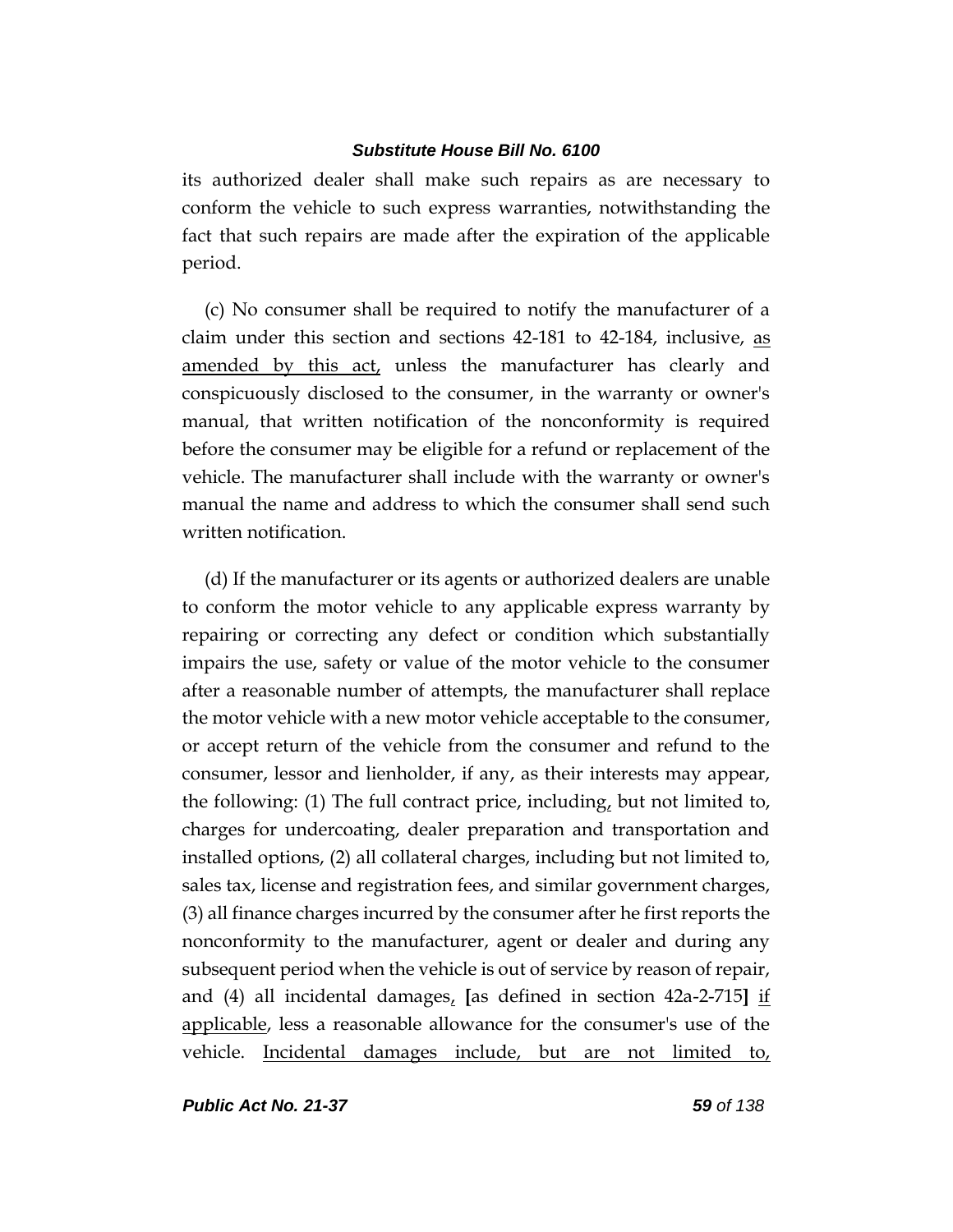compensation for any commercially reasonable charges or expenses with respect to: (A) Inspection, receipt, transportation, care or custody of the motor vehicle, (B) covering, returning or disposing of the motor vehicle, (C) reasonable efforts to minimize or avoid the consequences of financial default related to the motor vehicle, and (D) effectuating other remedies after a defect or condition that substantially impaired the motor vehicle has been reported to a dealership or manufacturer. No authorized dealer shall be held liable by the manufacturer for any refunds or vehicle replacements in the absence of evidence indicating that dealership repairs have been carried out in a manner inconsistent with the manufacturers' instructions. Refunds or replacements shall be made to the consumer, lessor and lienholder if any, as their interests may appear. A reasonable allowance for use shall be that amount obtained by multiplying the total contract price of the vehicle by a fraction having as its denominator one hundred twenty thousand and having as its numerator the number of miles that the vehicle traveled prior to the manufacturer's acceptance of its return. It shall be an affirmative defense to any claim under this section  $[(1)]$   $(i)$  that an alleged nonconformity does not substantially impair such use, safety or value, or **[**(2)**]** (ii) that a nonconformity is the result of abuse, neglect or unauthorized modifications or alterations of a motor vehicle by a consumer.

(e) It shall be presumed that a reasonable number of attempts have been undertaken to conform a motor vehicle to the applicable express warranties, if (1) the same nonconformity has been subject to repair four or more times by the manufacturer or its agents or authorized dealers during the period of two years following the date of original delivery of the motor vehicle to a consumer or during the period of the first twentyfour thousand miles of operation, whichever period ends first, but such nonconformity continues to exist, or  $(2)$  the vehicle is out of service by reason of repair for a cumulative total of thirty or more calendar days during the applicable period, determined pursuant to subdivision (1) of

*Public Act No. 21-37 60 of 138*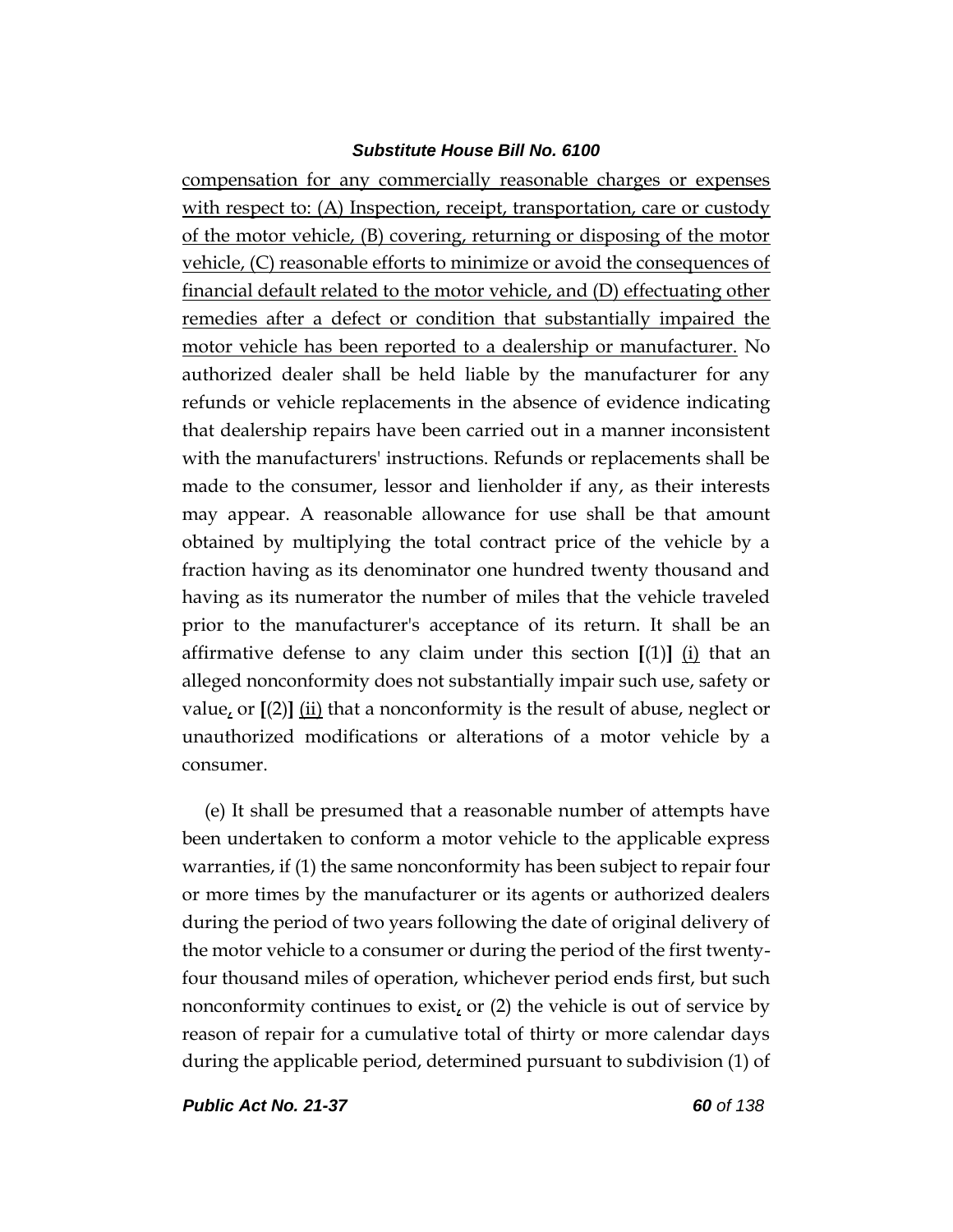this subsection. Such two-year period and such thirty-day period shall be extended by any period of time during which repair services are not available to the consumer because of a war, invasion, strike or fire, flood or other natural disaster. No claim shall be made under this section unless at least one attempt to repair a nonconformity has been made by the manufacturer or its agent or an authorized dealer or unless such manufacturer, its agent or an authorized dealer has refused to attempt to repair such nonconformity.

(f) If a motor vehicle has a nonconformity which results in a condition which is likely to cause death or serious bodily injury if the vehicle is driven, it shall be presumed that a reasonable number of attempts have been undertaken to conform such vehicle to the applicable express warranties if the nonconformity has been subject to repair at least twice by the manufacturer or its agents or authorized dealers within the express warranty term or during the period of one year following the date of the original delivery of the motor vehicle to a consumer, whichever period ends first, but such nonconformity continues to exist. The term of an express warranty and such one-year period shall be extended by any period of time during which repair services are not available to the consumer because of war, invasion, strike or fire, flood or other natural disaster.

(g) (1) No motor vehicle which is returned to any person pursuant to any provision of this chapter or in settlement of any dispute related to any complaint made under the provisions of this chapter and which requires replacement or refund shall be resold, transferred or leased in the state without clear and conspicuous written disclosure of the fact that such motor vehicle was so returned prior to resale or lease. Such disclosure shall be affixed to the motor vehicle and shall be included in any contract for sale or lease. The Commissioner of Motor Vehicles shall, by regulations adopted in accordance with the provisions of chapter 54, prescribe the form and content of any such disclosure statement and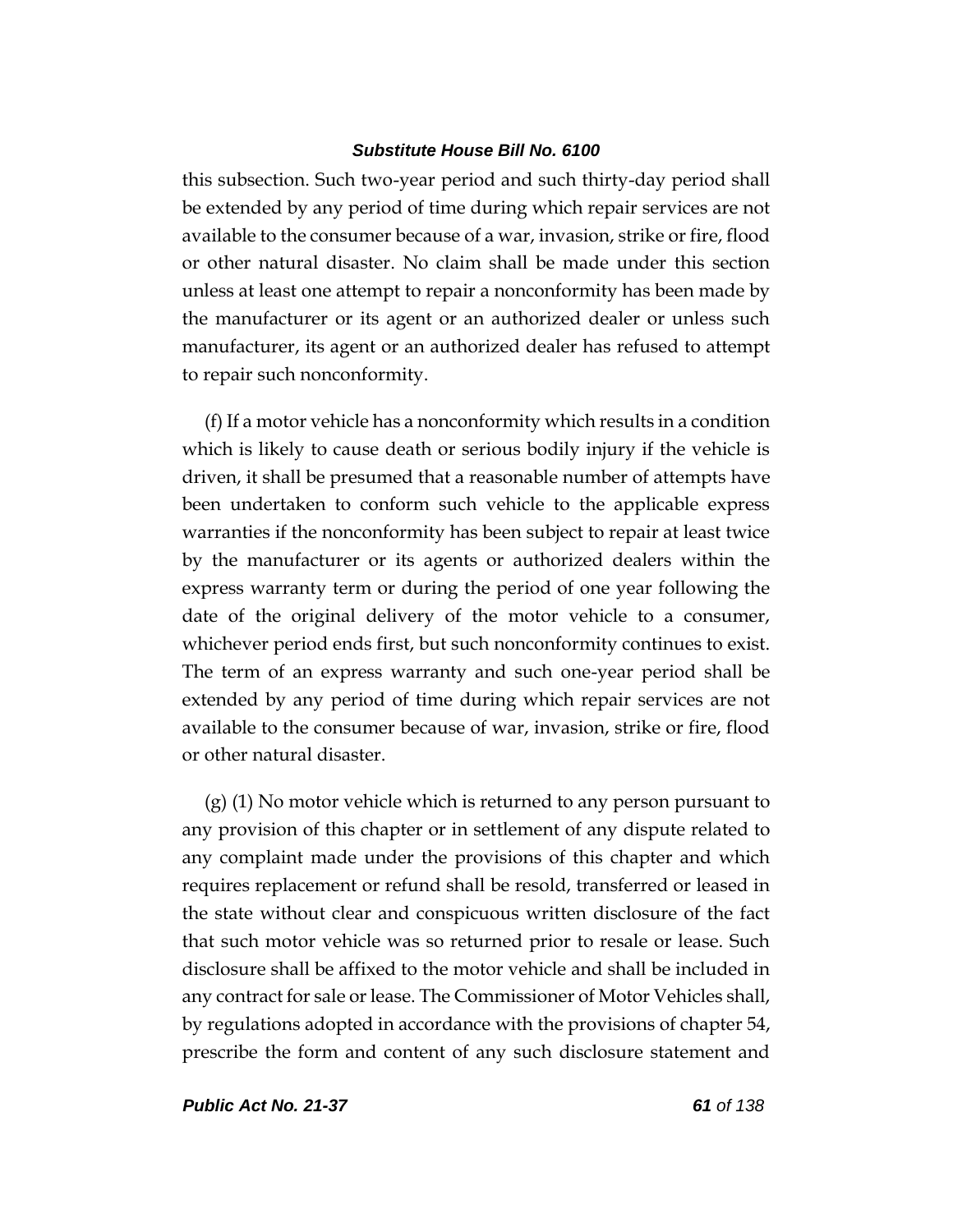establish provisions by which the commissioner may remove such written disclosure after such time as the commissioner may determine that such motor vehicle is no longer defective. (2) **[**If**]** For any motor vehicle subject to a complaint made under the provisions of this chapter, if a manufacturer accepts the return of a motor vehicle or compensates any person who accepts the return of a motor vehicle, **[**pursuant to subdivision (1) of this subsection**]** whether the return is pursuant to an arbitration award or settlement, such manufacturer shall stamp the words **[**"MANUFACTURER BUYBACK"**]** "MANUFACTURER BUYBACK-LEMON" clearly and conspicuously on the face of the original title in letters at least one-quarter inch high and, **[**within ten**]** not later than thirty days **[**of**]** after receipt of the title, shall submit a copy of the stamped title to the Department of Motor Vehicles. The Department of Motor Vehicles shall maintain a listing of such buyback vehicles and in the case of any request for a title for a buyback vehicle, shall cause the words **[**"MANUFACTURER BUYBACK"**]** "MANUFACTURER BUYBACK-LEMON" to appear clearly and conspicuously on the face of the new title in letters which are at least one-quarter inch high. Any person who applies for a title shall disclose to the department the fact that such vehicle was returned as set forth in this subsection. (3) If a manufacturer accepts the return of a motor vehicle from a consumer due to a nonconformity or defect, in exchange for a refund or a replacement vehicle, whether as a result of an administrative or judicial determination, an arbitration proceeding or a voluntary settlement, the manufacturer shall notify the Department of Motor Vehicles and shall provide the department with all relevant information, including the year, make, model, vehicle identification number and prior title number of the vehicle. Such manufacturer shall stamp the words "MANUFACTURER BUYBACK-LEMON" clearly and conspicuously on the face of the original title in letters at least one-quarter-inch high, and, not later than thirty days after receipt of the title, shall submit a copy of the stamped title to the Department of Motor Vehicles. The Commissioner of Motor Vehicles shall adopt regulations in accordance

*Public Act No. 21-37 62 of 138*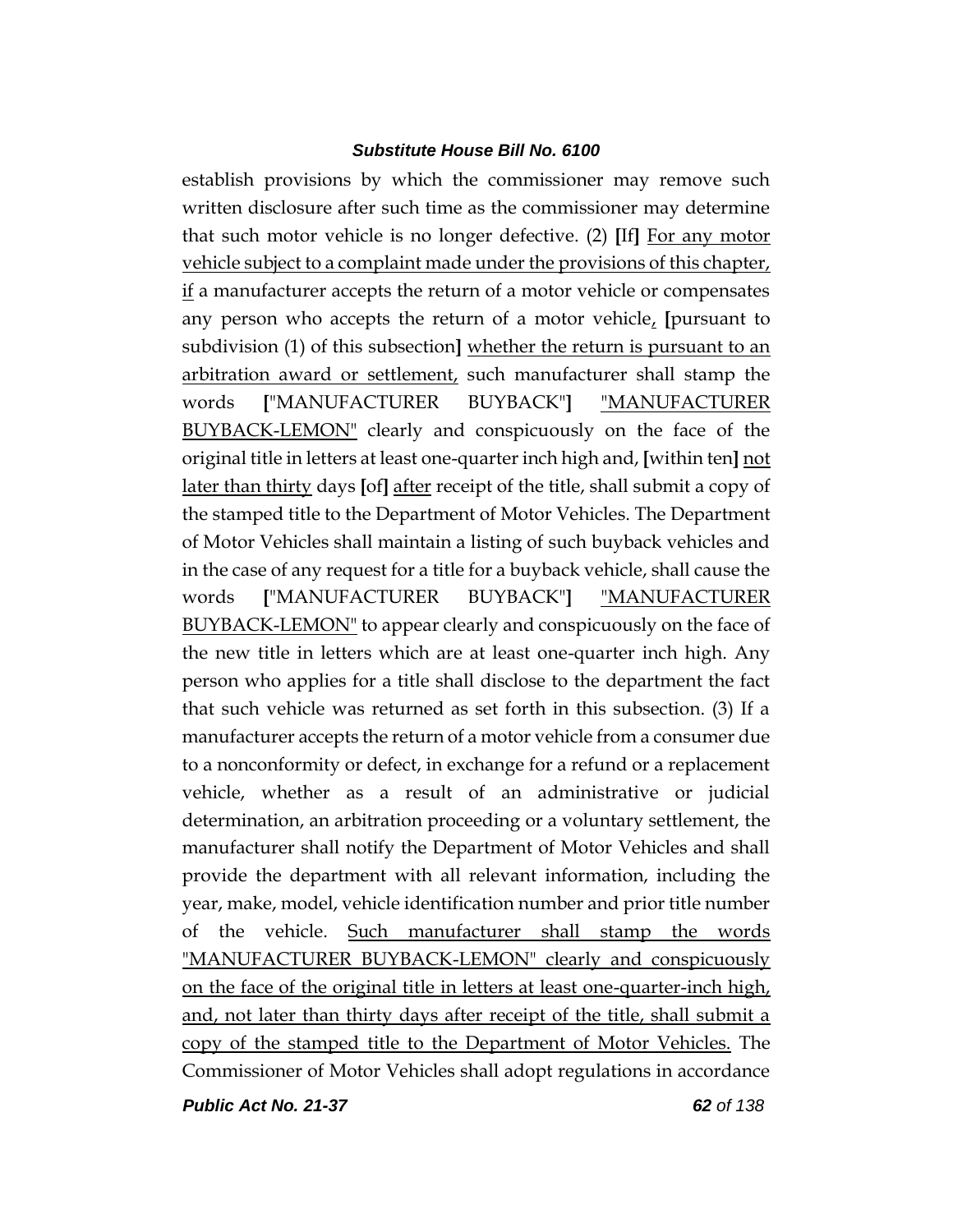with chapter 54 specifying the format and time period in which such information shall be provided and the nature of any additional information which the commissioner may require. (4) The provisions of this subsection shall apply to motor vehicles originally returned in another state from a consumer due to a nonconformity or defect in exchange for a refund or replacement vehicle and which a lessor or transferor with actual knowledge subsequently sells, transfers or leases in this state. (5) If a manufacturer fails to stamp a title as required by this subsection within thirty days of receipt of the title, the Department of Consumer Protection may impose a fine not to exceed ten thousand dollars on the manufacturer. Any such fine shall be deposited into the new automobile warranties account established pursuant to section 42- 190, as amended by this act. A manufacturer that is aggrieved by a fine imposed pursuant to this subsection may, within ten days of receipt of written notice of such fine from the department, request, in writing, a hearing. The department shall, upon the receipt of all documentation necessary to evaluate the request, determine whether circumstances beyond the manufacturer's control prevented performance, and may conduct a hearing pursuant to chapter 54, if appropriate.

(h) All express and implied warranties arising from the sale of a new motor vehicle shall be subject to the provisions of part 3 of article 2 of title 42a.

(i) Nothing in this section shall in any way limit the rights or remedies which are otherwise available to a consumer under any other law.

(j) If a manufacturer has established an informal dispute settlement procedure which is certified by the Attorney General as complying in all respects with the provisions of Title 16 Code of Federal Regulations Part 703, as in effect on October 1, 1982, and with the provisions of subsection (b) of section 42-182, the provisions of subsection (d) of this section concerning refunds or replacement shall not apply to any consumer who has not first resorted to such procedure.

*Public Act No. 21-37 63 of 138*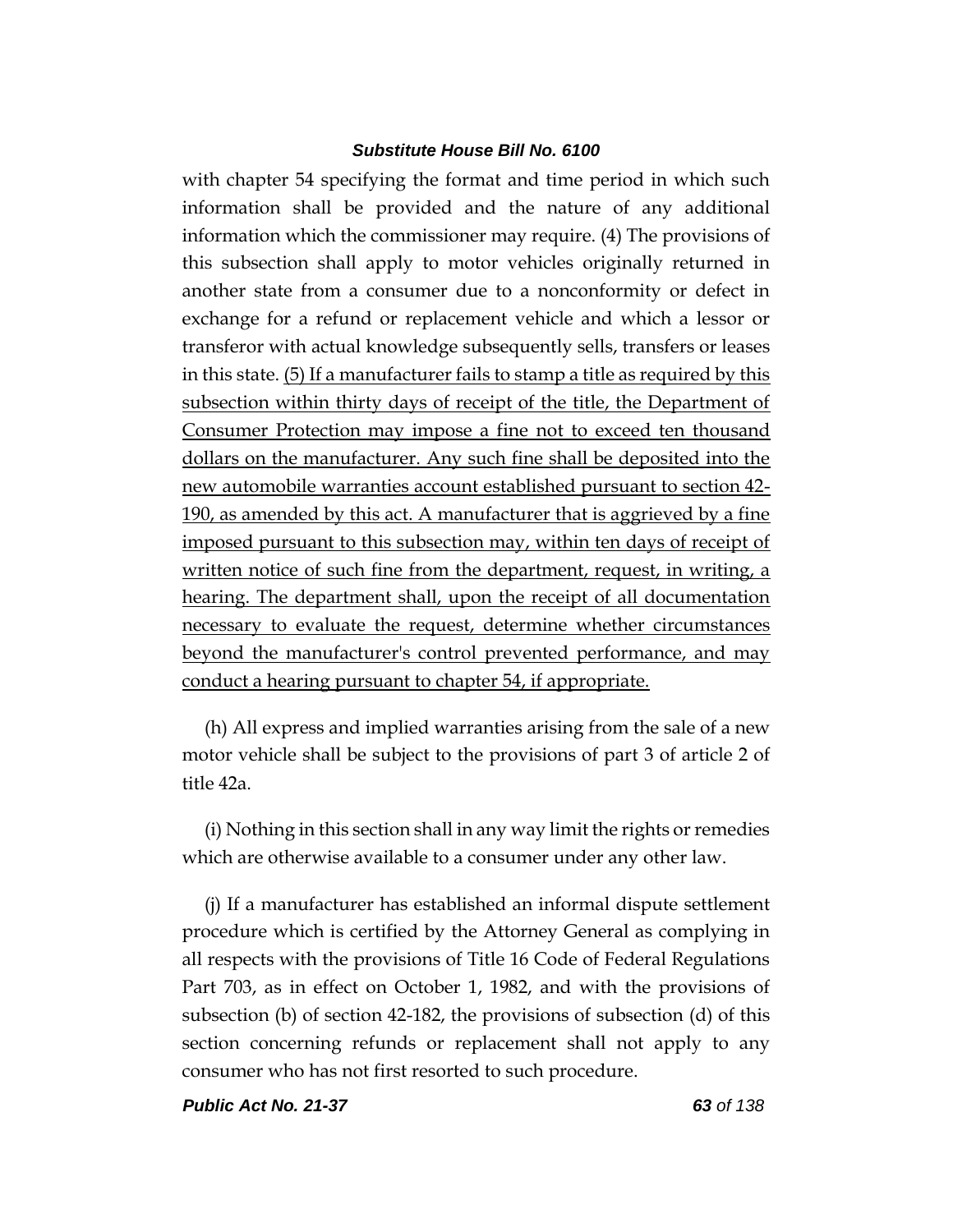(k) The Commissioner of Consumer Protection may adopt regulations, in accordance with the provisions of chapter 54, to implement the provisions of this section.

Sec. 42. Section 42-181 of the general statutes is repealed and the following is substituted in lieu thereof (*Effective October 1, 2021*):

(a) The Department of Consumer Protection **[**,**]** shall provide an independent arbitration procedure for the settlement of disputes between consumers and manufacturers of motor vehicles which do not conform to all applicable warranties under the terms of section 42-179, as amended by this act. The Commissioner of Consumer Protection shall appoint as arbitrators individuals who shall not be employees or independent contractors with any business involved in the manufacture, distribution, sale or service of any motor vehicle. The arbitrator shall be a member of an arbitration organization and shall serve with compensation. The Department of Consumer Protection may refer an arbitration dispute to the American Arbitration Association or other arbitration organization in accordance with regulations adopted in accordance with the provisions of chapter 54, provided such organization and any arbitrators appointed by such organization to hear cases shall not be affiliated with any motor vehicle manufacturer, distributor, dealer or repairer. Such arbitration organizations shall comply with the provisions of subsections (b) and **[**(c)**]** (d) of this section.

(b) If any motor vehicle purchased at any time on or after October 1, 1984, or leased at any time on or after June 17, 1987, fails to conform to such applicable warranties as defined in **[**said**]** section 42-179, as amended by this act, a consumer may bring a grievance to an arbitrator if the manufacturer of the vehicle has not established an informal dispute settlement procedure which the Attorney General has certified as complying in all respects with the requirements of **[**said**]** section 42- 179, as amended by this act. The consumer may initiate a request for arbitration by calling a toll-free telephone number designated by the

*Public Act No. 21-37 64 of 138*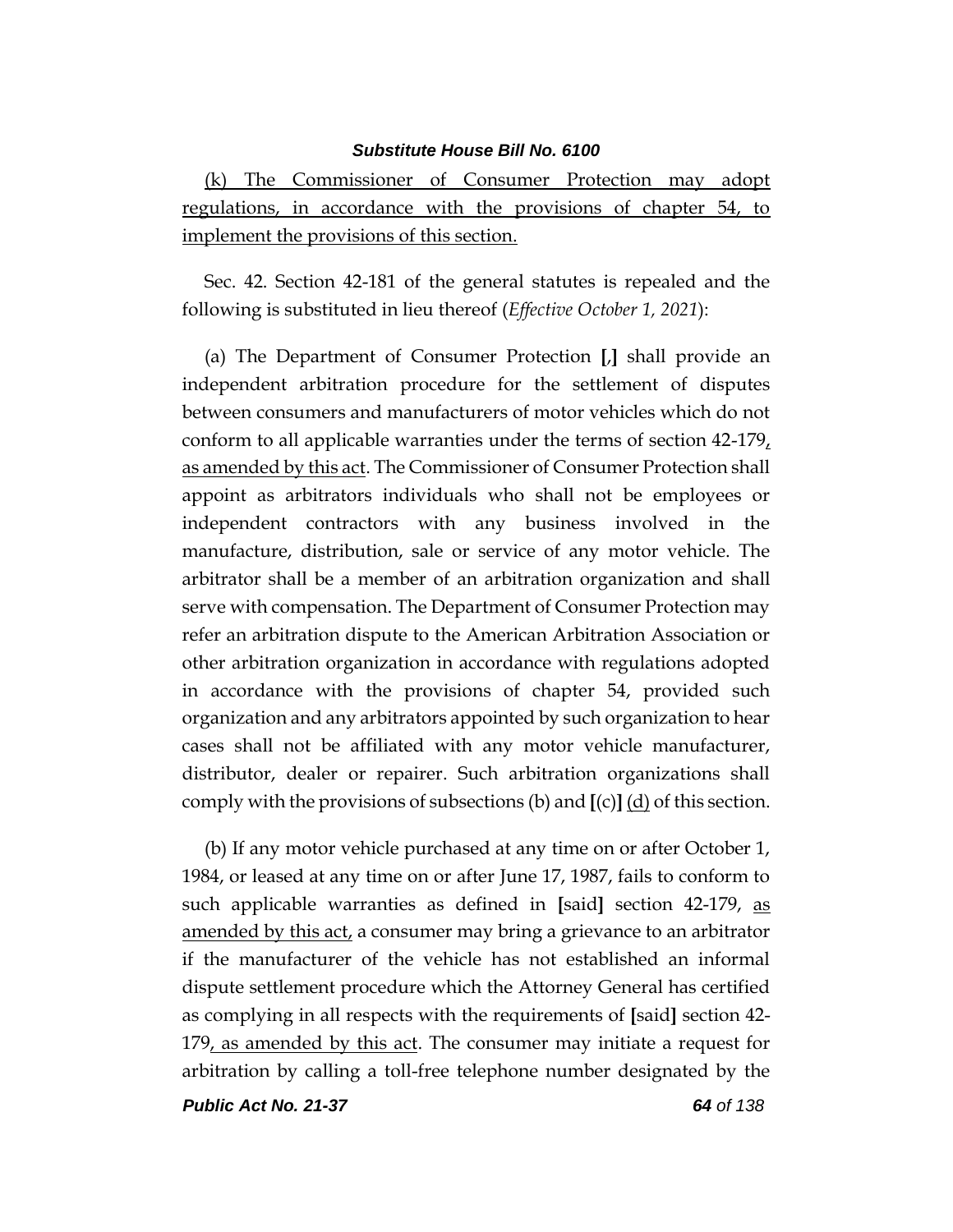commissioner or by requesting an arbitration hearing in writing. The consumer shall file, on forms prescribed by the commissioner, any information deemed relevant to the resolution of the dispute and shall return the form accompanied by a filing fee of fifty dollars. Prior to submitting the complaint to an arbitrator, the Department of Consumer Protection shall conduct an initial review of the complaint. The department shall determine whether the complaint should be accepted or rejected for arbitration based on whether it alleges that the manufacturer has failed to comply with section 42-179, as amended by this act. The filing fee shall be refunded if the department determines that a complaint does not allege a violation of any applicable warranty under the requirements of **[**said**]** section 42-179, as amended by this act. Upon acceptance of the complaint, the commissioner shall notify the manufacturer of the filing of a request for arbitration and shall obtain from the manufacturer, in writing on a form prescribed by the commissioner, any information deemed relevant to the resolution of the dispute. The manufacturer shall return the form within fifteen days of receipt, together with a filing fee of two hundred fifty dollars. Upon written agreement of the parties, signed after the consumer has initiated a request for arbitration, the case may be presented to the arbitrator solely based on the written documents submitted by such parties. A lessee who brings a grievance to an arbitrator under this section shall, upon filing the complaint form provided for in this section, provide the lessor with notice by registered or certified mail, return receipt requested, and the lessor may petition the arbitrator to be made a party to the arbitration proceedings. Initial determinations to reject a complaint for arbitration shall be submitted to an arbitrator for a final decision upon receipt of a written request from the consumer for a review of the initial eligibility determination and a filing fee of fifty dollars. If a complaint is accepted for arbitration, an arbitrator may determine that a complaint does not allege that the manufacturer has failed to comply with section 42-179, as amended by this act at any time before such arbitrator renders its decision on the merits of the dispute.

*Public Act No. 21-37 65 of 138*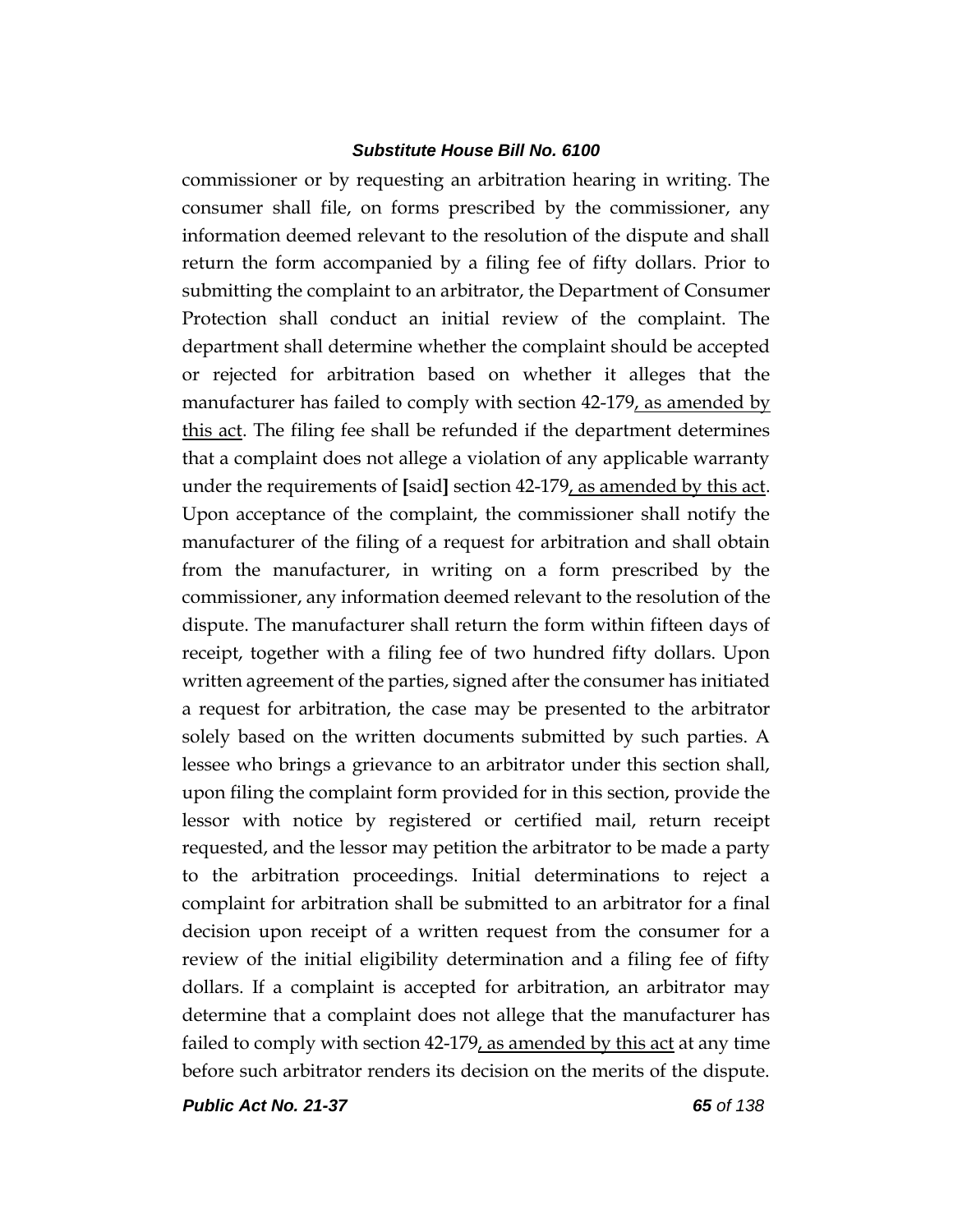The fee accompanying the consumer's complaint form shall be refunded to the consumer and the fee accompanying the form filed by the manufacturer shall be refunded to the manufacturer if the arbitrator determines that a complaint does not allege a violation of the provisions of section 42-179, as amended by this act.

(c) After a consumer submits the forms and fee pursuant to subsection (b) of this section and until such time that a decision or settlement is rendered, the consumer shall notify any individual or entity to whom he or she sells the motor vehicle that an action is pending with the department pursuant to this section. Such notice shall be given prior to the buyer's execution of the bill of sale, and shall include any case number or reference number provided by the department to the consumer. The consumer shall (1) notify the department not later than five days after the buyer's execution of the bill of sale that the motor vehicle has been sold, (2) provide the department with the name and contact information of the buyer, and (3) attest that notice of the pending action was given to the buyer prior to the buyer's execution of the bill of sale.

**[**(c)**]** (d) The Department of Consumer Protection shall investigate, gather and organize all information necessary for a fair and timely decision in each dispute. The commissioner may issue subpoenas on behalf of any arbitrator to compel the attendance of witnesses and the production of documents, papers and records relevant to the dispute. The department shall forward a copy of all written testimony, including all documentary evidence, to an independent technical expert certified by the National Institute of Automotive Service Excellence or having a degree or other credentials from a nationally recognized organization or institution attesting to automotive expertise, who shall review such material and be available to advise and consult with the arbitrator. An arbitrator shall, as expeditiously as possible, but not later than sixty days after the time the consumer files the complaint form together with the

*Public Act No. 21-37 66 of 138*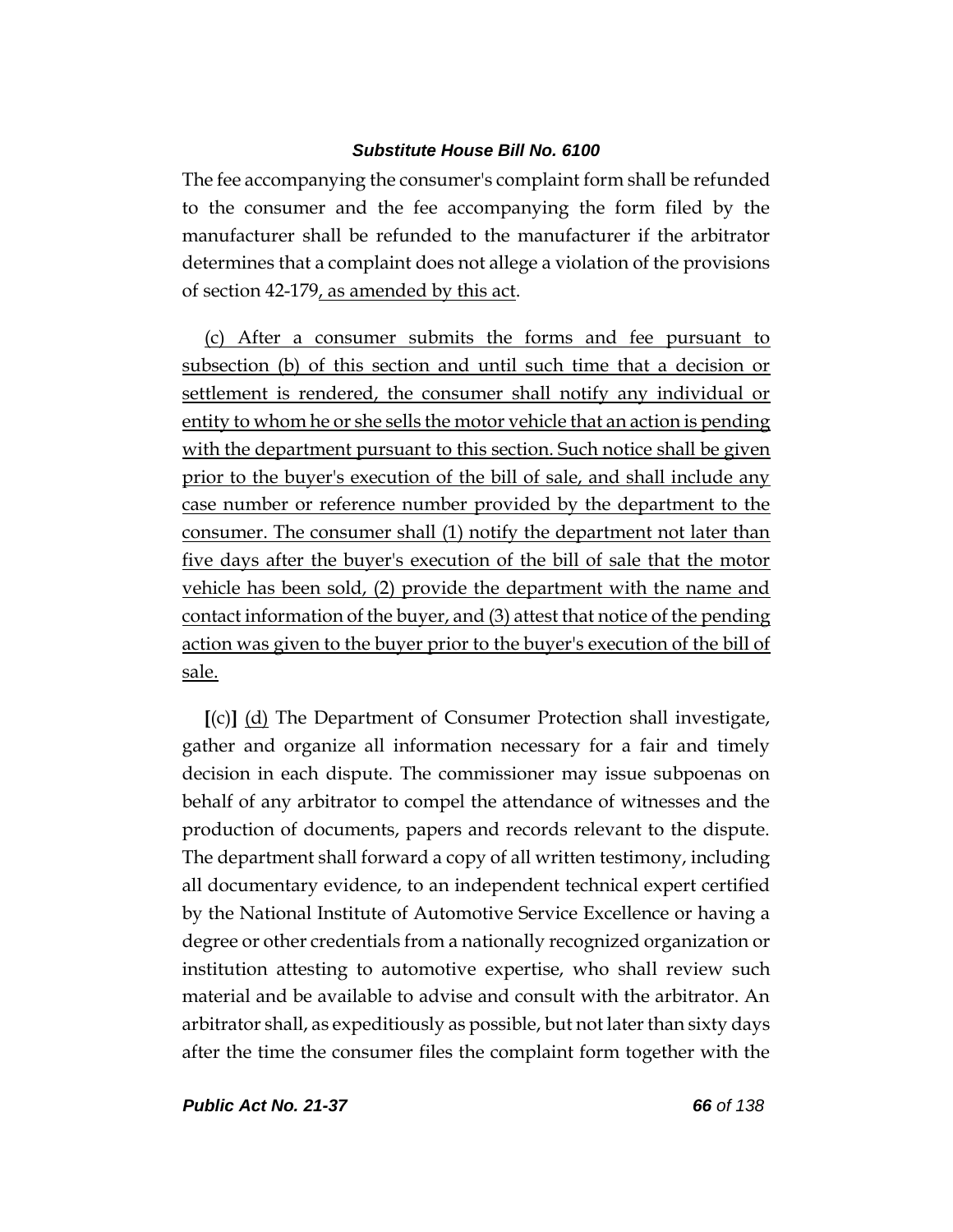filing fee, render a fair decision based on the information gathered and disclose his or her findings and the reasons therefor to the parties involved. The failure of the arbitrator to render a decision within sixty days shall not void any subsequent decision or otherwise limit the powers of the arbitrator. The arbitrator shall base his or her determination of liability solely on whether the manufacturer has failed to comply with section 42-179, as amended by this act. The arbitration decision shall be final and binding as to the rights of the parties pursuant to section 42-179, as amended by this act, subject only to judicial review as set forth in this subsection. The decision shall provide appropriate remedies, including, but not limited to, one or more of the following:

(1) Replacement of the vehicle with an identical or comparable new vehicle acceptable to the consumer;

(2) Refund of the full contract price, plus collateral charges as specified in subsection (d) of section 42-179, as amended by this act;

(3) Reimbursement for expenses and compensation for incidental damages as specified in subsection (d) of section 42-179, as amended by this act;

(4) Any other remedies available under the applicable warranties, section 42-179, as amended by this act, this section and sections  $42$ -182 to 42-184, inclusive, or the Magnuson-Moss Warranty-Federal Trade Commission Improvement Act, 88 Stat. 2183 (1975), 15 USC 2301 et seq., as in effect on October 1, 1982, other than repair of the vehicle. The decision shall specify a date for performance and completion of all awarded remedies.

(e) Notwithstanding any provision of the general statutes, **[**or any regulation to the contrary,**]** the Department of Consumer Protection shall not amend, reverse, rescind or revoke any decision or action of an arbitrator. The department shall contact the consumer, **[**within**]** not later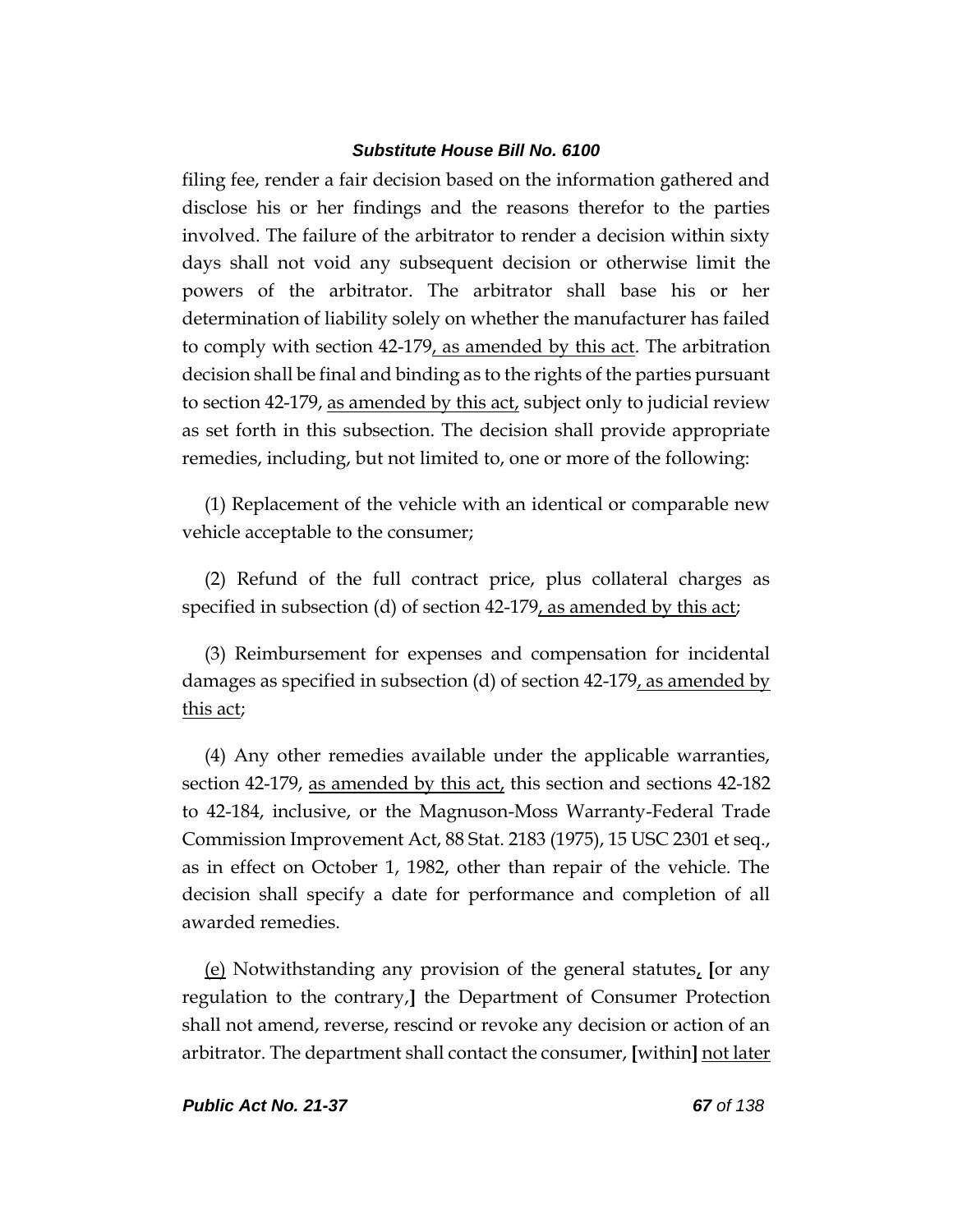than ten business days after the date for performance, to determine whether performance has occurred. The manufacturer shall act in good faith in abiding by any arbitration decision. In addition, either party to the arbitration may **[**make application**]** apply to the superior court for the judicial district in which one of the parties resides or, when the court is not in session, any judge thereof for an order confirming, vacating, modifying or correcting any award, in accordance with the provisions of this section and sections 52-417, 52-418, 52-419 and 52-420. Upon filing such application, the moving party shall mail a copy of the application to the Attorney General and, upon entry of any judgment or decree, shall mail a copy of such judgment or decree to the Attorney General. A review of such application shall be confined to the record of the proceedings before the arbitrator. The court shall conduct a de novo review of the questions of law raised in the application. In addition to the grounds set forth in sections 52-418 and 52-419, the court shall consider questions of fact raised in the application. In reviewing questions of fact, the court shall uphold the award unless it determines that the factual findings of the arbitrator are not supported by substantial evidence in the record and that the substantial rights of the moving party have been prejudiced. If the arbitrator fails to state findings or reasons for the award, or the stated findings or reasons are inadequate, the court shall search the record to determine whether a basis exists to uphold the award. If it is determined by the court that the manufacturer has acted without good cause in bringing an appeal of an award, the court, in its discretion, may grant to the consumer his costs and reasonable attorney's fees. If the manufacturer fails to perform all awarded remedies by the date for performance specified by the arbitrator, and the enforcement of the award has not been stayed pursuant to subsection (c) of section 52-420, then each additional day the manufacturer wilfully fails to comply shall be deemed a separate violation for purposes of section 42-184. If the manufacturer fails to perform regarding all awarded remedies by the applicable date of performance specified by the arbitrator, and enforcement of the award

*Public Act No. 21-37 68 of 138*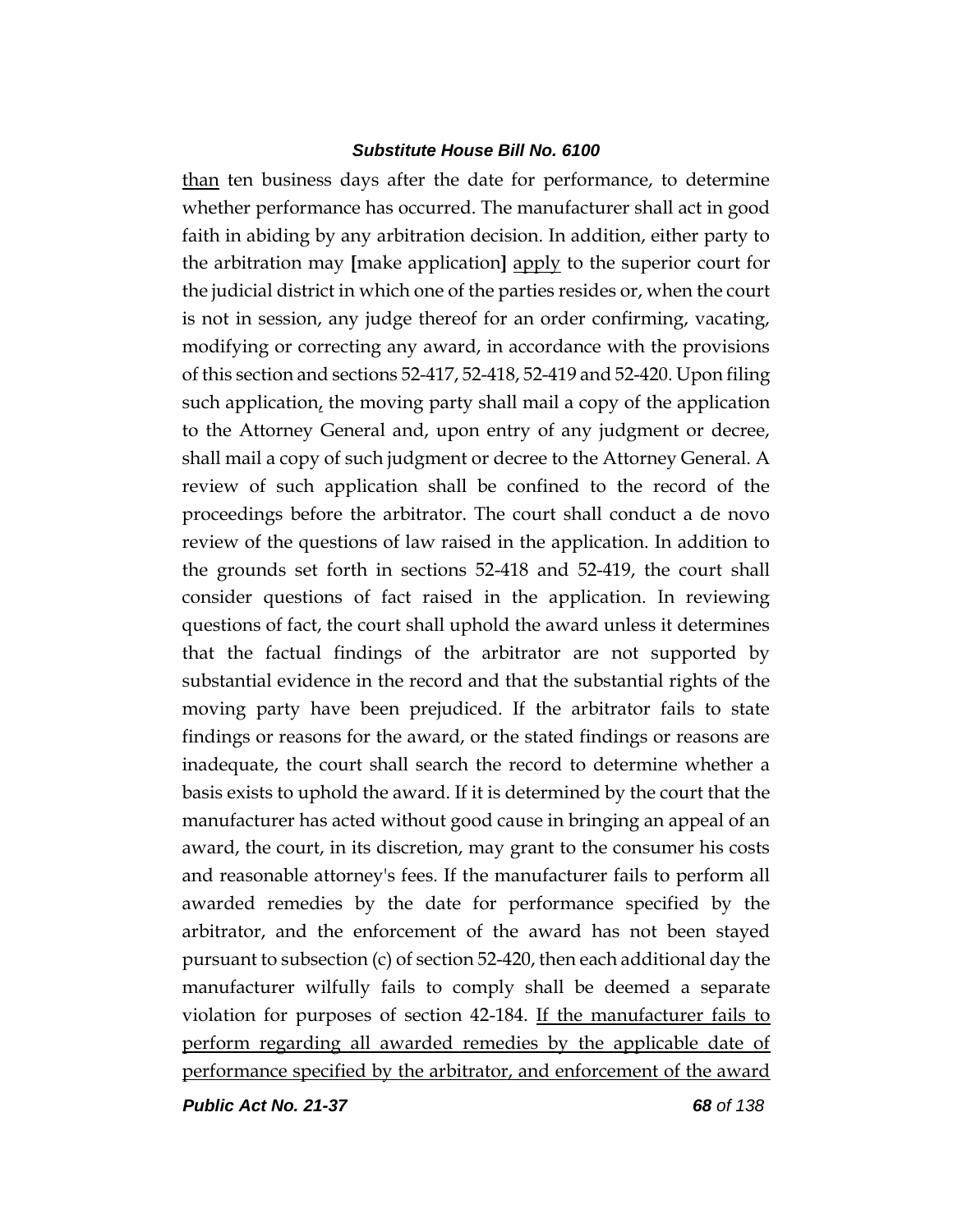has not been stayed pursuant to subsection (c) of section 52-240 or otherwise modified by the arbitrator, the department may impose a fine not to exceed one thousand dollars per day until the manufacturer fully performs as specified by the award. Any such fines shall be deposited into the new automobile warranties account established pursuant to section 42-190, as amended by this act. A manufacturer that is aggrieved by a fine imposed pursuant to this subsection may, not later than ten days of receipt of written notice of such fine from the department, request, in writing, a hearing. The department shall, upon the receipt of all documentation necessary to evaluate the request, determine whether circumstances beyond the manufacturer's control prevented performance, and may conduct a hearing pursuant to chapter 54, if appropriate.

**[**(d)**]** (f) The department shall maintain such records of each dispute as the commissioner may require, including an index of disputes by brand name and model. The department shall annually compile and maintain statistics indicating the record of manufacturer compliance with arbitration decisions and the number of refunds or replacements awarded. A copy of the statistical summary shall be filed with the Commissioner of Motor Vehicles and shall be considered a factor in determining the issuance of any manufacturer license as required under section 14-67a. The summary shall be a public record.

**[**(e)**]** (g) If a manufacturer has not established an informal dispute settlement procedure certified by the Attorney General as complying with the requirements of **[**said**]** section 42-179, as amended by this act, public notice of the availability of the department's automobile dispute settlement procedure shall be prominently posted in the place of business of each new car dealer licensed by the Department of Motor Vehicles to engage in the sale of such manufacturer's new motor vehicles. Display of such public notice shall be a condition of licensure under sections 14-52 and 14-64. The Commissioner of Consumer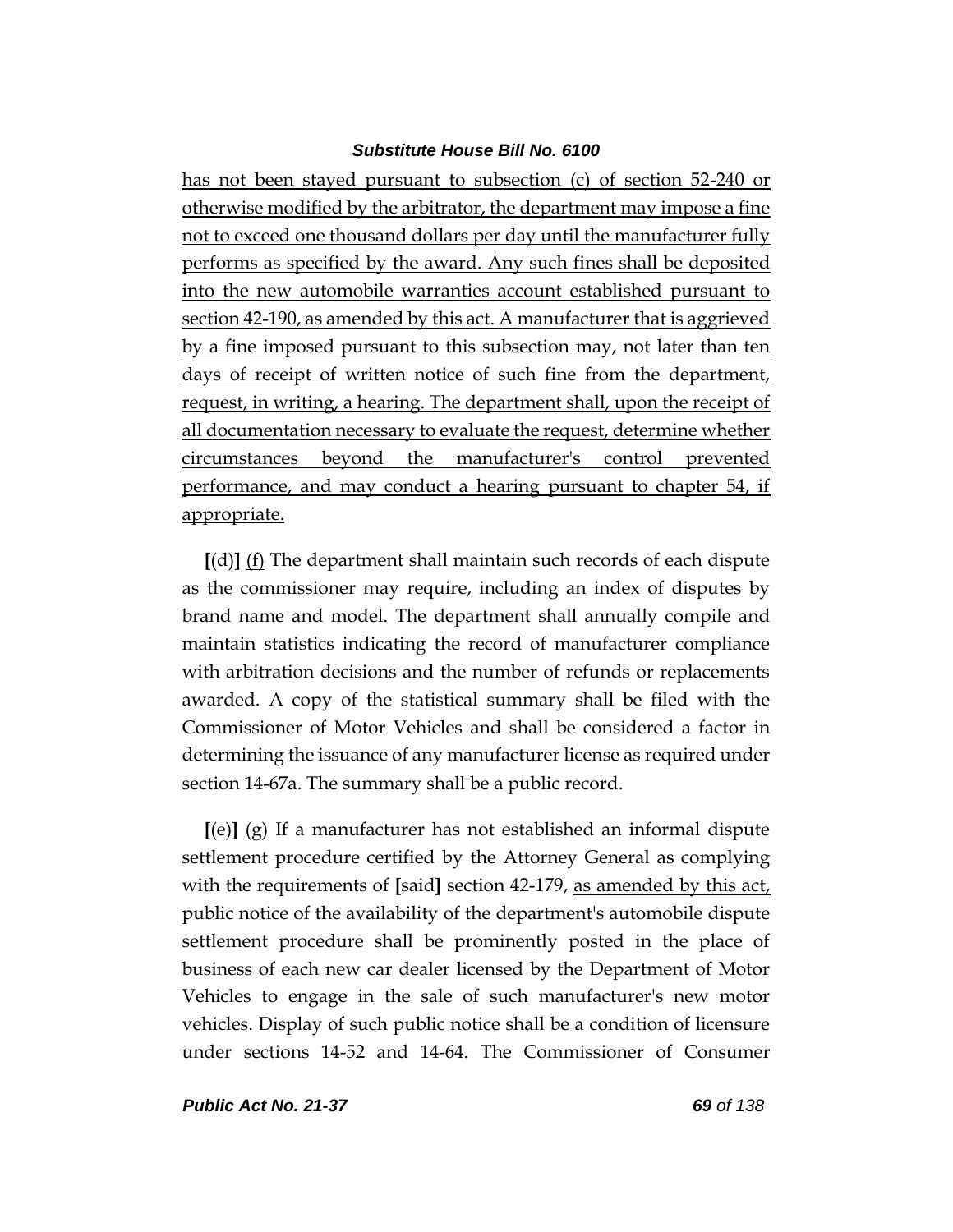Protection shall determine the size, type face, form and wording of the sign required by this section, which shall include the toll-free telephone number and the address to which requests for the department's arbitration services may be sent.

**[**(f)**]** (h) Any consumer injured by the operation of any procedure which does not conform with procedures established by a manufacturer pursuant to subsection (b) of section 42-182 and the provisions of Title 16 Code of Federal Regulations Part 703, as in effect on October 1, 1982, may appeal any decision rendered as the result of such a procedure by requesting arbitration de novo of the dispute by an arbitrator. Filing procedures and fees for appeals shall be the same as those required in subsection (b) of this section. The findings of the manufacturer's informal dispute settlement procedure may be admissible in evidence at such arbitration and in any civil action subsequently arising out of any warranty obligation or matter related to the dispute. Any consumer so injured may, in addition, request the Attorney General to investigate the manufacturer's procedure to determine whether its certification shall be suspended or revoked after proper notice and hearing. The Attorney General shall establish procedures for processing such consumer complaints and maintain a record of the disposition of such complaints, which record shall be included in the annual report prepared in accordance with the provisions of subsection (a) of section 42-182.

**[**(g)**]** (i) The Commissioner of Consumer Protection shall adopt regulations, in accordance with the provisions of chapter 54, to carry out the purposes of this section. Written copies of the regulations and appropriate arbitration hearing procedures shall be provided to any person upon request.

Sec. 43. Section 42-190 of the general statutes is repealed and the following is substituted in lieu thereof (*Effective October 1, 2021*):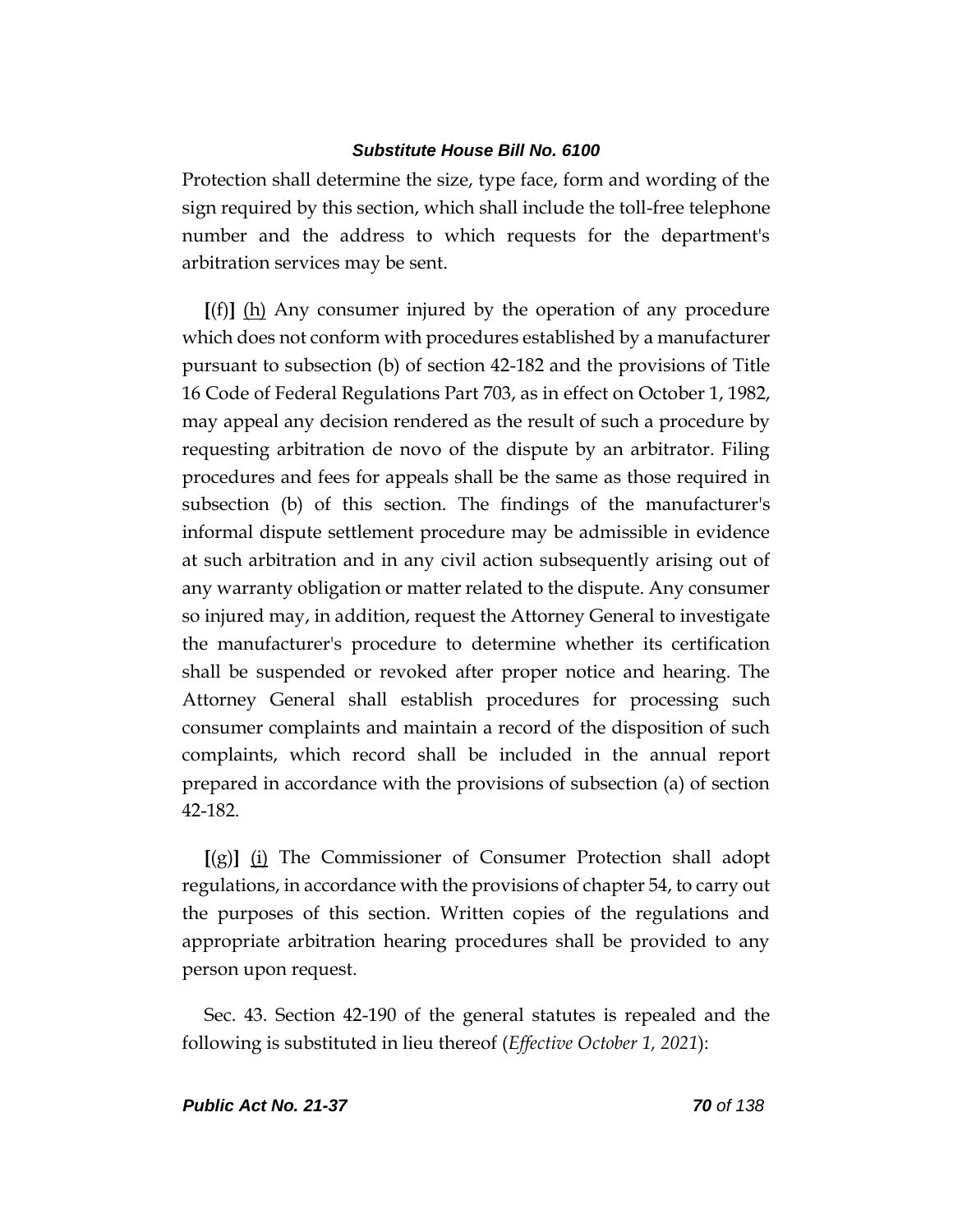(a) A new automobile warranties account surcharge is hereby imposed on the sale or lease of each new motor vehicle, as defined in section 42-179, as amended by this act, sold or leased in this state by any person licensed to offer such vehicles for sale under section 14-52. Such surcharge shall be in addition to any tax otherwise applicable to any such sales transaction.

(b) The surcharge assessed pursuant to this section shall be at a rate of three dollars per motor vehicle, as defined in section 42-179, as amended by this act. Such surcharge shall be collected by each licensee under section 14-52 engaged in the sale or lease of motor vehicles, as defined in section 42-179, as amended by this act, in this state. Such licensee shall pay the surcharges assessed during the prior calendar year to the Department of Consumer Protection in an annual lump sum payment on or before March thirty-first of each year. Said department may assess a late fee of two dollars per vehicle.

(c) Proceeds collected by the department from surcharges assessed under this section shall be deposited in the new automobile warranties account established pursuant to subsection (d) of this section.

(d) There is established a separate, nonlapsing account, within the General Fund, to be known as the "new automobile warranties account". The account may contain any moneys required by law to be deposited in the account. The moneys in said account shall be allocated to the Department of Consumer Protection to carry out the purposes of this chapter.

Sec. 44. Section 21a-319 of the general statutes is repealed and the following is substituted in lieu thereof (*Effective October 1, 2021*):

(a) No certificate of registration shall be issued, maintained or renewed under this chapter unless or until the applicant has furnished proof satisfactory to the Commissioner of Consumer Protection that he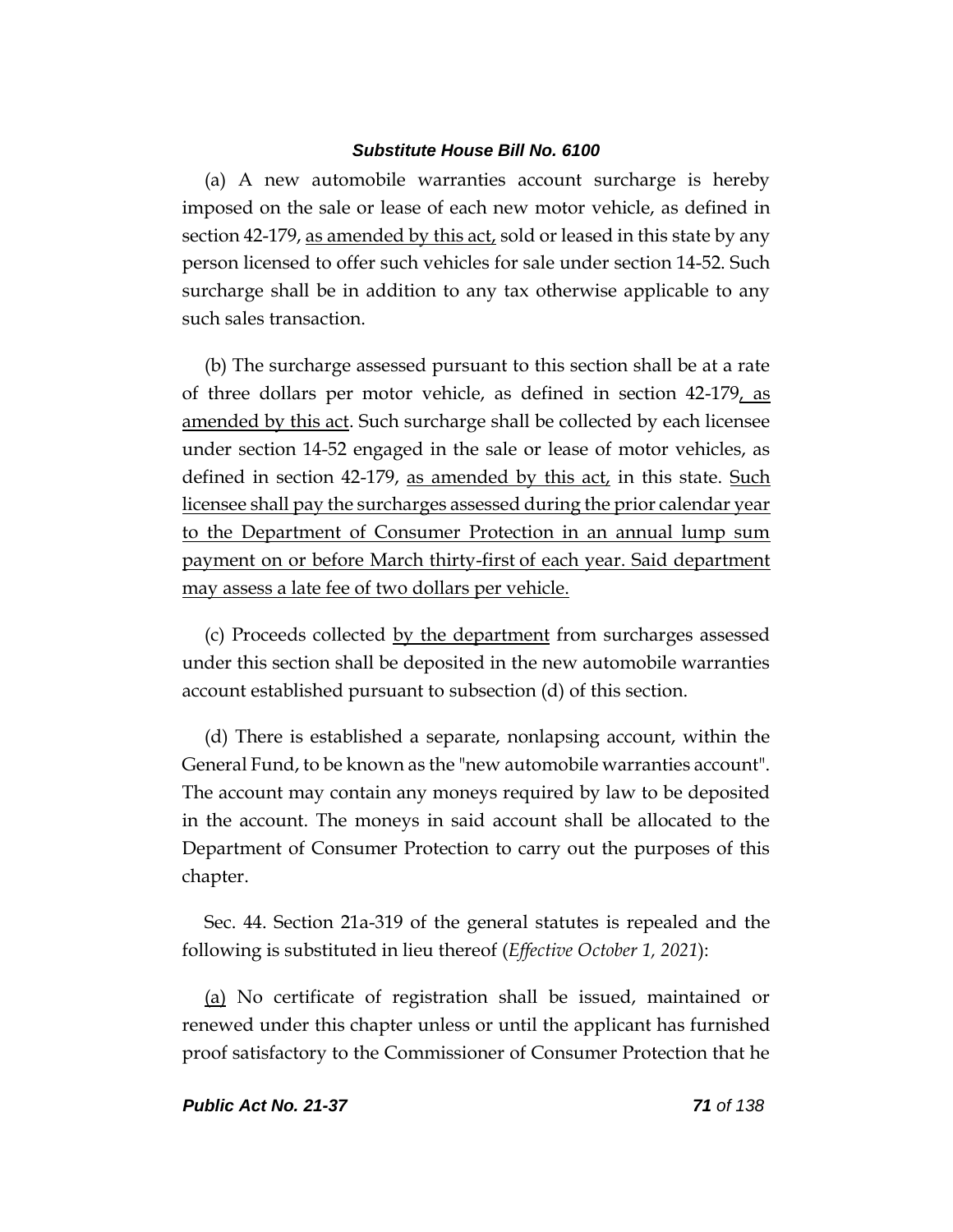or she is licensed or duly authorized to practice his or her profession by the appropriate state licensing board, commission or registration agency; or, in the case of a hospital or other institution, by the appropriate state agency having jurisdiction over the licensure, registration or approval of such establishment.

(b) The Commissioner of Consumer Protection may change the status of a controlled substance registration to inactive for any practitioner who fails to maintain a license, registration or approval of a license to practice his or her medical profession for a period longer than ninety days. Such change in license status shall not be considered disciplinary and the registration shall be reinstated without additional fee, if the practitioner restores his or her license, registration or approval to practice his or her profession with the Department of Public Health or associated board or commission, and the reinstatement occurs prior to the expiration of the controlled substance registration.

Sec. 45. (NEW) (*Effective from passage*) (a) For purposes of this section, "epinephrine auto injector" means a prefilled auto injector or similar automatic injectable equipment used to deliver epinephrine in a standard dose for emergency first aid response to allergic reactions.

(b) A pharmacist, in his or her professional discretion, may issue a prescription for not more than two epinephrine auto injectors under the following conditions:

(1) The pharmacist identifies that the patient requesting such prescription has received an epinephrine auto injector by prescription from another pharmacy within the previous two years;

(2) The pharmacist identifies the patient's practitioner specified by the patient as his or her primary care provider at the time the request is made;

*Public Act No. 21-37 72 of 138* (3) The pharmacist informs the patient's primary care provider of the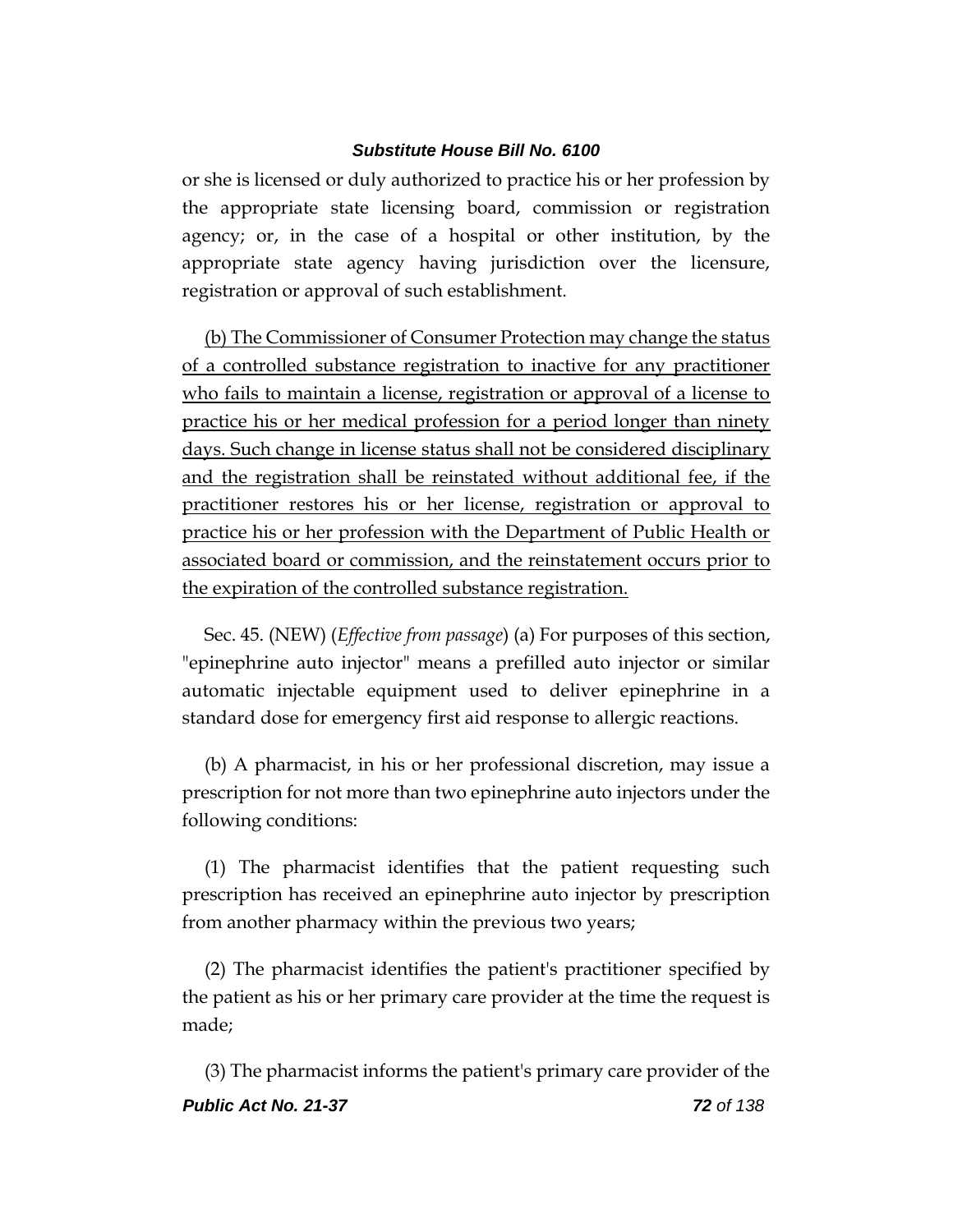issuance of the prescription not later than seventy-two hours after such issuance, by either phone, facsimile or electronic transmission; and

(4) The prescription issued by the pharmacist does not have any refills and is not filled more than once per year.

(c) Nothing in this section shall prevent a pharmacist from verifying a previous prescription at any pharmacy in any part of the United States, including any state, district, commonwealth, territory or insular possession thereof, or any area subject to the legal authority of the United States of America.

Sec. 46. Subsection (f) of section 20-633b of the general statutes is repealed and the following is substituted in lieu thereof (*Effective from passage*):

(f) (1) If a sterile compounding pharmacy plans to remodel **[**a pharmacy clean room within the sterile compounding facility**]** any area utilized for the compounding of sterile pharmaceuticals or adjacent space, relocate **[**a pharmacy clean room within the facility**]** any space utilized for the compounding of sterile pharmaceuticals or upgrade or conduct a nonemergency repair to the heating, ventilation, air conditioning or primary or secondary engineering controls for **[**a pharmacy clean room within the facility**]** any space utilized for the compounding of sterile pharmaceuticals, the sterile compounding pharmacy shall notify the Department of Consumer Protection, in writing, not later than **[**ten**]** forty-five days prior to commencing such remodel, relocation, upgrade or repair. Such written notification shall include a plan for such remodel, relocation, upgrade or repair and such plan shall be subject to department review and approval. If a sterile compounding pharmacy makes an emergency repair, the sterile compounding pharmacy shall notify the department of such emergency repair, in writing, **[**as soon as possible**]** not later than twenty-four hours after such repair is commenced.

*Public Act No. 21-37 73 of 138*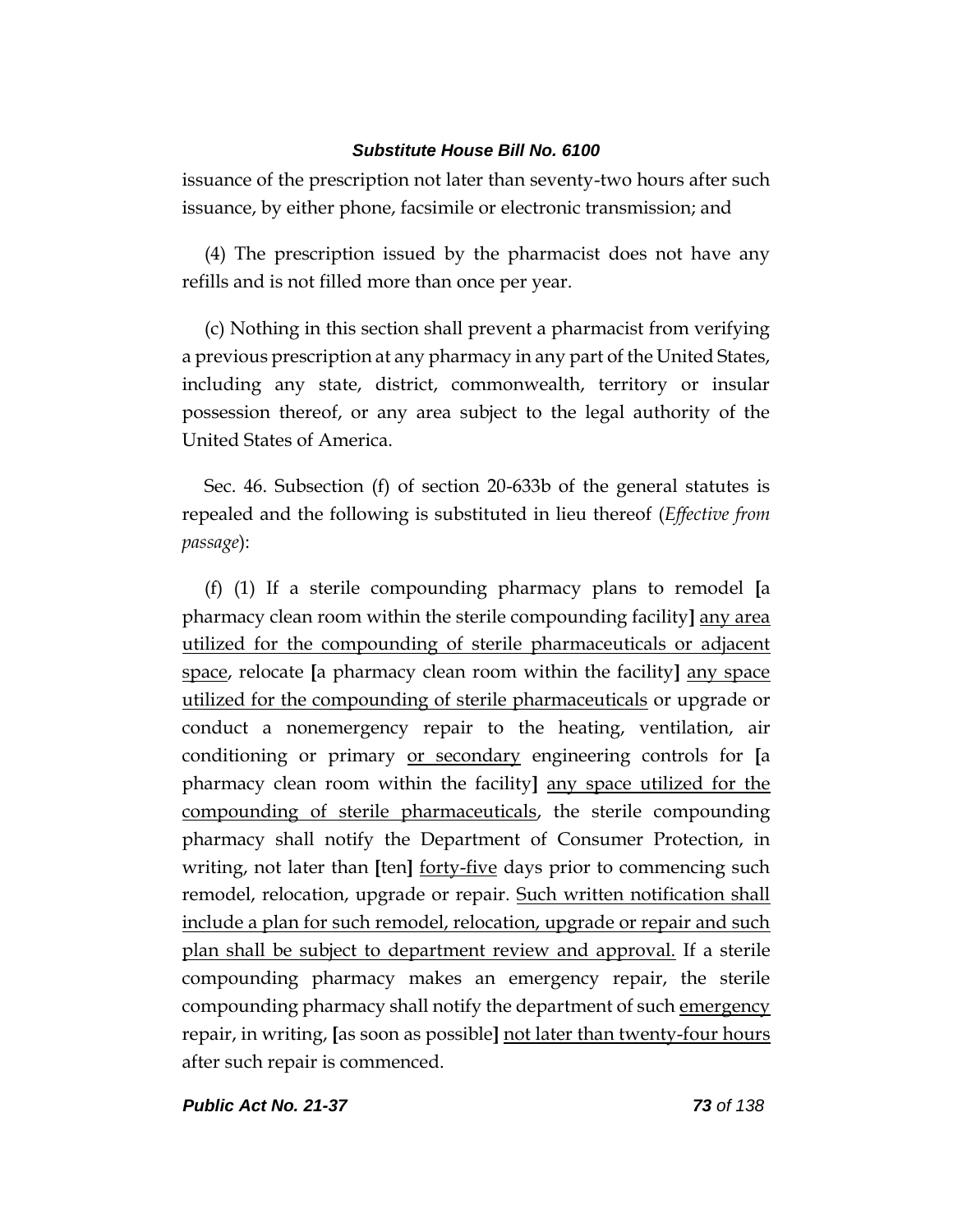(2) If the USP chapters require sterile recertification after such remodel, relocation, upgrade or repair, the sterile compounding pharmacy shall provide a copy of its sterile recertification to the Department of Consumer Protection not later than five days after the sterile recertification approval. The recertification shall only be performed by an independent licensed environmental monitoring entity.

Sec. 47. Subsection (d) of section 20-614 of the general statutes is repealed and the following is substituted in lieu thereof (*Effective from passage*):

(d) Prior to or simultaneous with the dispensing of a drug, **[**pursuant to subsection (b) of this section**]** from a pharmacy licensed pursuant to this chapter, a pharmacist or other employee of the pharmacy shall, whenever practicable, offer for the pharmacist to discuss the drug to be dispensed and to counsel the patient on the usage of the drug, except when the person obtaining the prescription is other than the person named on the prescription form or electronic record or the pharmacist determines it is appropriate to make such offer in writing. Any such written offer shall include an offer to communicate with the patient either in person at the pharmacy or by telephone.

Sec. 48. Subsection (a) of section 21a-70 of the general statutes is repealed and the following is substituted in lieu thereof (*Effective July 1, 2021*):

(a) As used in this section: (1) "Drugs", "devices" and "cosmetics" have the same meanings as defined in section 21a-92, "wholesaler" or "distributor" means a person, including, but not limited to, a medical device and oxygen provider, a third-party logistics provider, a virtual manufacturer or a virtual wholesale distributor, as such terms are defined in section 20-571, whether within or without the boundaries of the state of Connecticut, who supplies drugs, devices or cosmetics

*Public Act No. 21-37 74 of 138*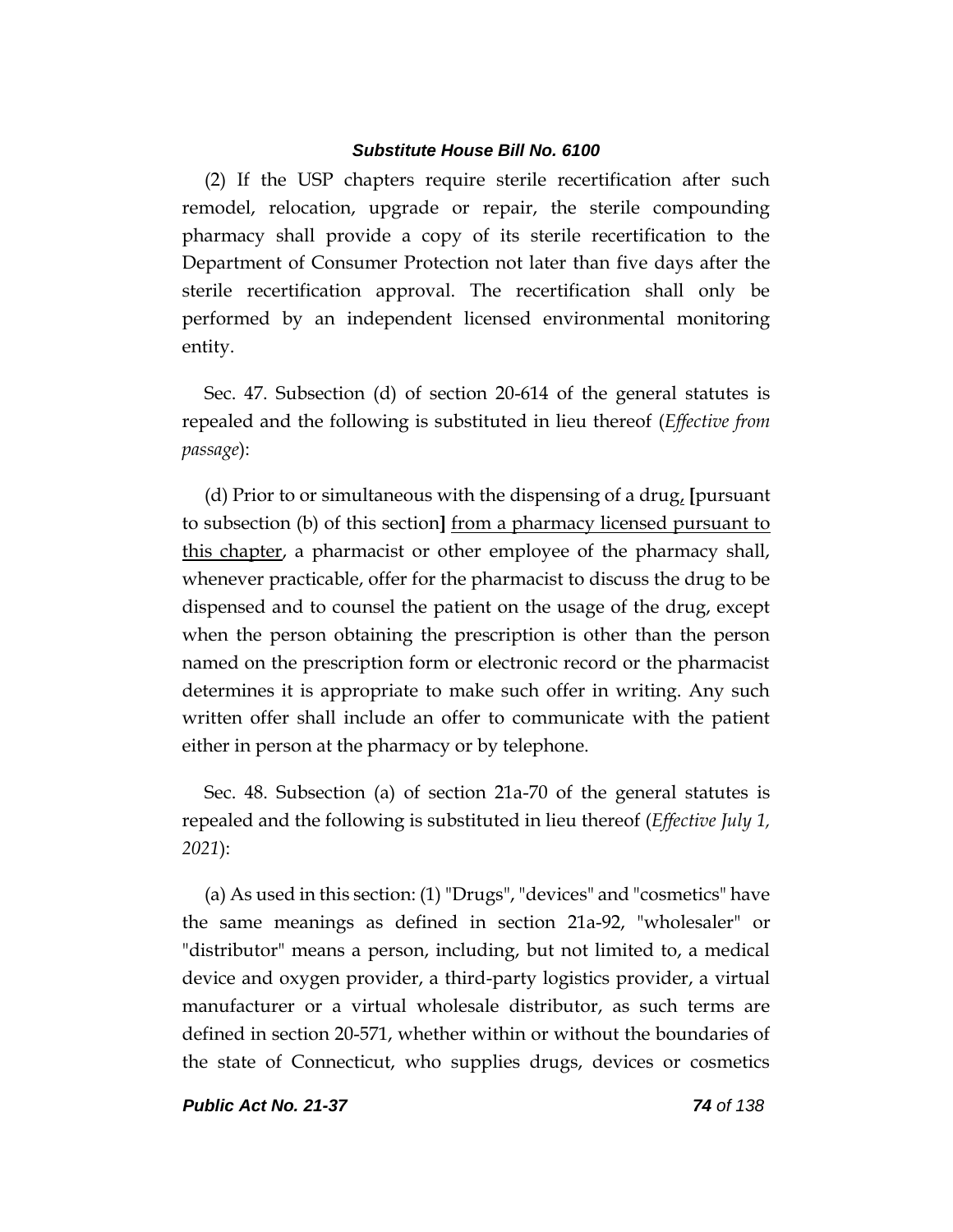prepared, produced or packaged by manufacturers, to other wholesalers, manufacturers, distributors, hospitals, prescribing practitioners, as defined in subdivision (24) of section 20-571, pharmacies, federal, state or municipal agencies, clinics or any other person as permitted under subsection (h) of this section, except that: (A) A retail pharmacy or a pharmacy within a licensed hospital that supplies to another such pharmacy a quantity of a noncontrolled drug or a schedule II, III, IV or V controlled substance normally stocked by such pharmacies to provide for the immediate needs of a patient pursuant to a prescription or medication order of an authorized practitioner, (B) a pharmacy within a licensed hospital that supplies drugs to another hospital or an authorized practitioner for research purposes, (C) a retail pharmacy that supplies a limited quantity of a noncontrolled drug or of a schedule II, III, IV or V controlled substance for emergency stock to a practitioner who is a medical director of a chronic and convalescent nursing home, of a rest home with nursing supervision, of a hospice inpatient facility licensed pursuant to section  $19a-491$  or of a state correctional institution, and (D) a pharmacy within a licensed hospital that contains another hospital wholly within its physical structure that supplies to such contained hospital a quantity of a noncontrolled drug or a schedule II, III, IV, or V controlled substance normally stocked by such hospitals to provide for the needs of a patient, pursuant to a prescription or medication order of an authorized practitioner, receiving inpatient care on a unit that is operated by the contained hospital, or receiving outpatient care in a setting operated by the contained hospital and such drug or substance is administered onsite by the contained hospital, shall not be deemed a wholesaler under this section; (2) "manufacturer" means (A) a person, whether within or without the boundaries of the state of Connecticut, who produces, prepares, cultivates, grows, propagates, compounds, converts or processes, directly or indirectly, by extraction from substances of natural origin or by means of chemical synthesis or by a combination of extraction and chemical synthesis, or who packages, repackages, labels

*Public Act No. 21-37 75 of 138*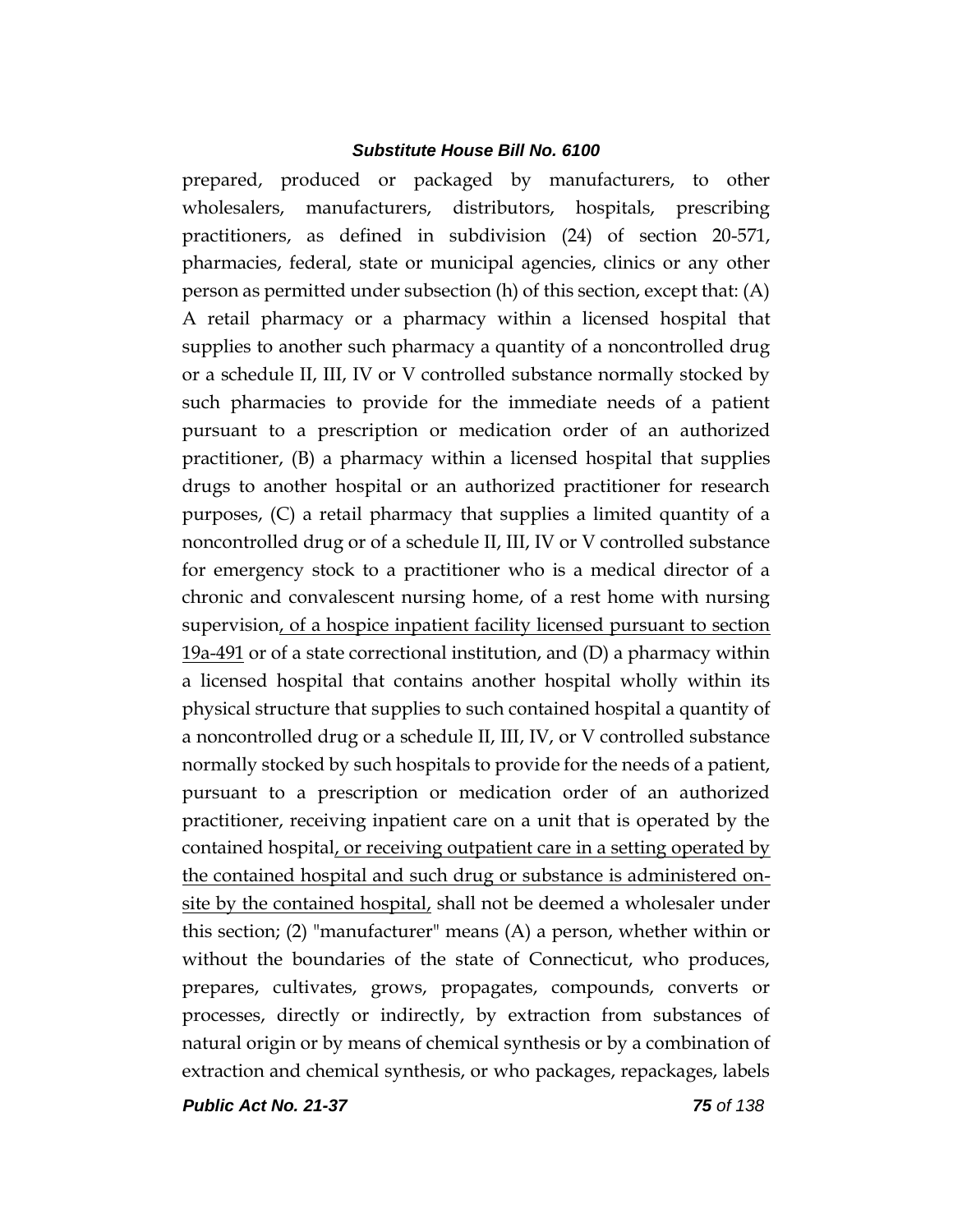or relabels a container under such manufacturer's own or any other trademark or label any drug, device or cosmetic for the purpose of selling such items, or (B) a sterile compounding pharmacy, as defined in section 20-633b, as amended by this act, that dispenses sterile pharmaceuticals without a prescription or a patient-specific medical order; (3) "drug", "device" and "cosmetic" have the same meanings as provided in section 21a-92; and (4) "commissioner" means the Commissioner of Consumer Protection or his or her designee.

Sec. 49. (NEW) (*Effective July 1, 2021*) (a) For purposes of this section:

(1) "Material change" means: (A) The addition of a dispensary facility backer or producer backer, (B) a change in the ownership interest of an existing dispensary facility backer or producer backer, (C) the merger, consolidation or other affiliation of a medical marijuana business with another person, (D) the acquisition of all or part of a medical marijuana business by another person, and (E) the transfer of assets or security interests from a medical marijuana business to another person;

(2) "Medical marijuana business" means a medical marijuana dispensary facility or production facility, licensed pursuant to chapter 420f of the general statutes and the regulations adopted under said chapter;

(3) "Person" means an individual, firm, partnership, corporation, company, association, trust or other business or tribal entity; and

(4) "Transfer" means to sell, transfer, lease, exchange, option, convey, give or otherwise dispose of or transfer control over, including, but not limited to, transfer by way of merger or joint venture not in the ordinary course of business.

(b) No person shall, directly or indirectly, enter into a transaction that results in a material change to a medical marijuana business, unless all persons involved in the transaction file a written notification with the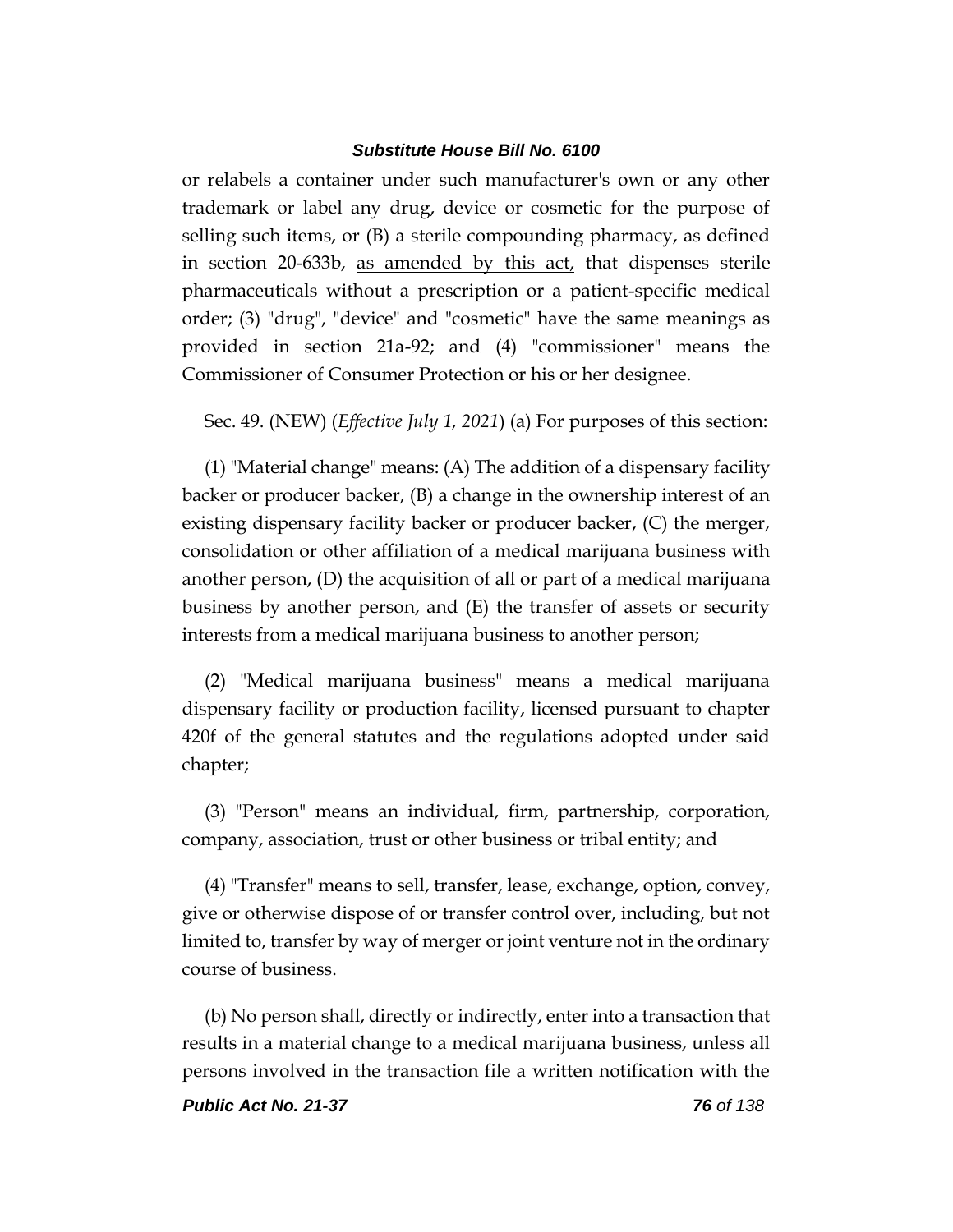Attorney General pursuant to subsection (c) of this section and the waiting period described in subsection (d) of this section has expired.

(c) The written notice required under subsection (b) of this section shall be in such form and contain such documentary material and information relevant to the proposed transaction as the Attorney General deems necessary and appropriate to enable the Attorney General to determine whether such transaction, if consummated, would violate antitrust laws.

(d) The waiting period required under subsection (b) of this section shall begin on the date of the receipt by the office of the Attorney General of the completed notification required under subsection (c) of this section from all parties to the transaction and shall end on the thirtieth day after the date of such receipt, unless such time is extended pursuant to subsection (f) of this section.

(e) The Attorney General may, in individual cases, terminate the waiting period specified in subsection (d) of this section and allow any person to proceed with a transaction.

(f) The Attorney General may, prior to the expiration of the thirty-day waiting period, require, pursuant to a subpoena or voluntarily, the submission of additional information or documentary material relevant to the proposed transaction from a person required to file notification with respect to such transaction under subsection (b) of this section. Upon request for additional information under this subsection, the waiting period shall be extended until thirty days after the parties have substantially complied, as determined solely by the Attorney General, with such request for additional information.

(g) Any information or documentary material filed with the Attorney General pursuant to this section shall not be disclosed pursuant to subsection (c) of section 35-42 of the general statutes and, shall be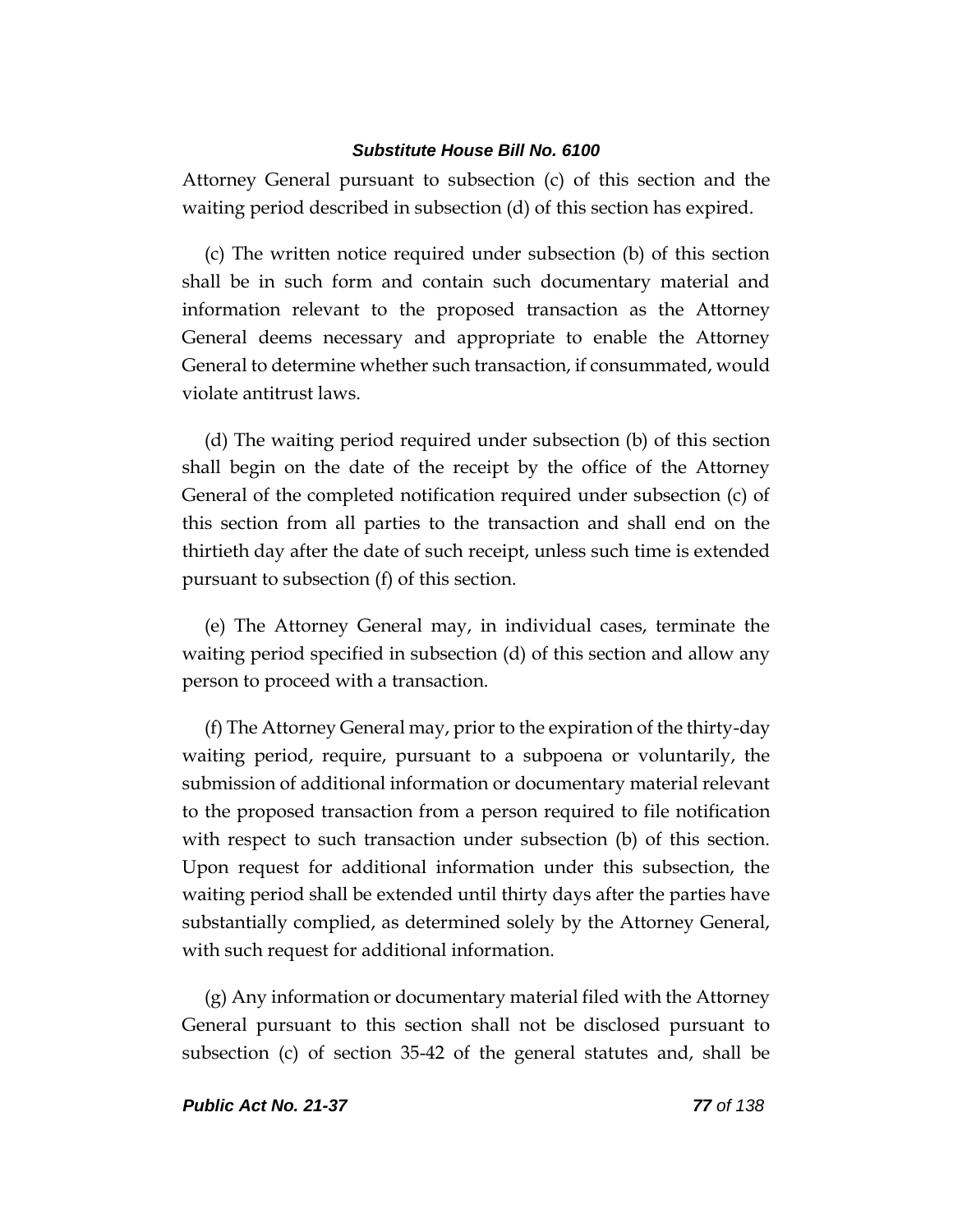exempt from disclosure under the Freedom of Information Act, as defined in section 1-200 of the general statutes, and no such information or documentary material may be made public, except as may be relevant to any administrative or judicial action or proceeding. Such information or documentary material shall be returned to the person furnishing such information or documentary material upon the termination of the Attorney General's review or final determination of any action or proceeding commenced thereunder.

Sec. 50. Subsections (r) to (w), inclusive, of section 22-61*l* of the general statutes are repealed and the following is substituted in lieu thereof (*Effective July 1, 2021*):

(r) The commissioner may inspect and shall have access to the buildings, equipment, supplies, vehicles, records, real property and other information that the commissioner deems necessary to carry out the commissioner's duties pursuant to this section from any person participating in producing, handling, storing, marketing or researching hemp.

**[**(s) Nothing in this section shall be construed to apply to any licensee of palliative marijuana authorized pursuant to chapter 420f.**]**

**[**(t)**]** (s) All licensees pursuant to this section shall maintain records required by the federal act, the state plan, this section and any regulation adopted pursuant to this section. Each licensee shall make such records available to the department immediately upon request of the commissioner and in electronic format, if available.

**[**(u)**]** (t) The commissioner may adopt regulations, in accordance with the provisions of chapter 54, to implement the provisions of this section including, but not limited to, the labeling of producer hemp products.

**[**(v)**]** (u) Notwithstanding any provision of the general statutes: (1) Marijuana does not include hemp or hemp products; (2) THC that does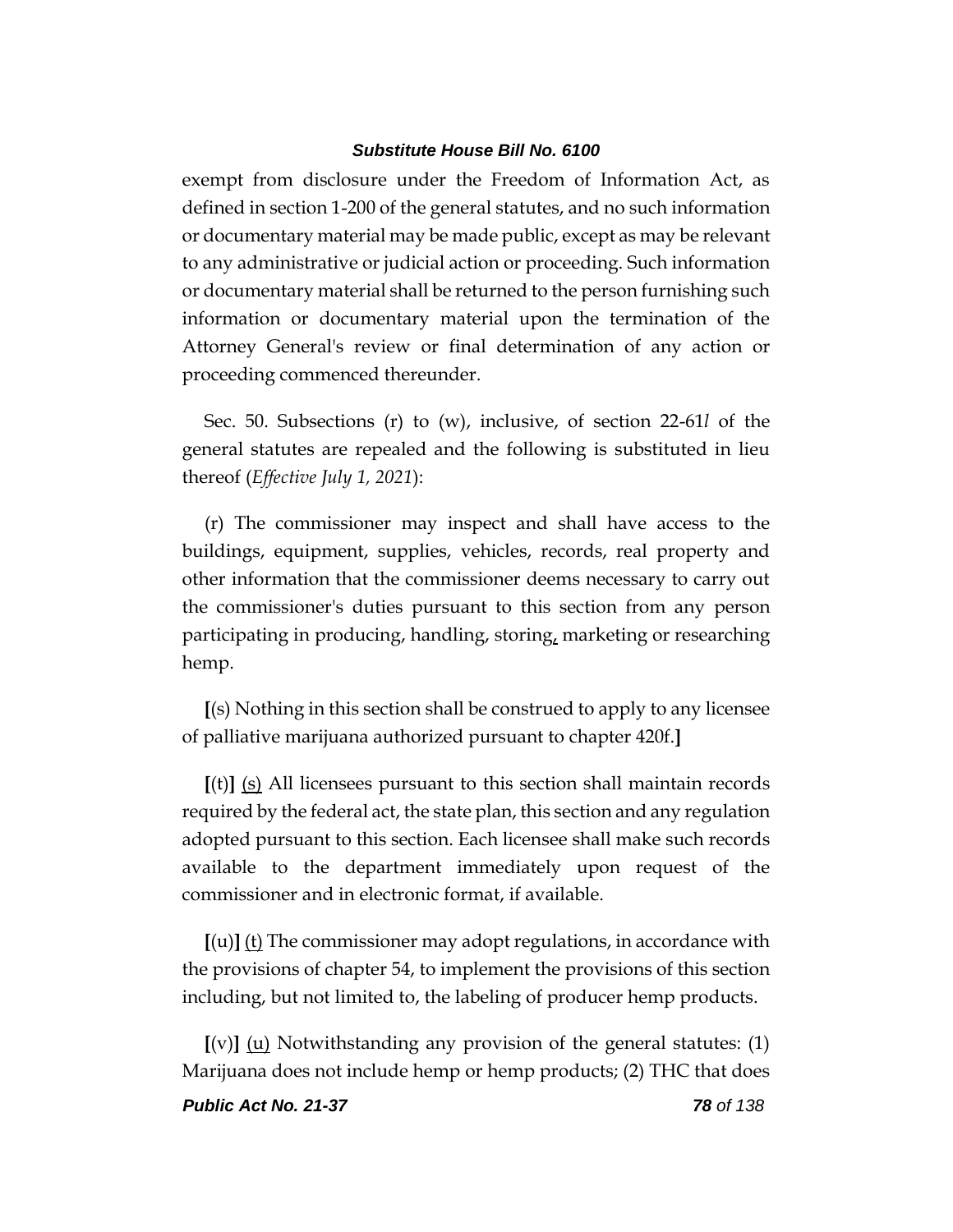not exceed 0.3 per cent by dry weight and that is found in hemp shall not be considered to be THC that constitutes a controlled substance; (3) hemp-derived cannabidiols, including CBD, shall not constitute controlled substances or adulterants solely on the basis of containing CBD; and (4) hemp products that contain one or more hemp-derived cannabidiols, such as CBD, intended for ingestion shall be considered foods, not controlled substances or adulterated products solely on the basis of the containing hemp-derived cannabidiols.

**[**(w)**]** (v) Whenever the commissioner believes or has reasonable cause to believe that the actions of a licensee or any employee of a producer licensee are in violation of the federal act, the state plan, or any state law concerning the growing, cultivation, handling, transporting or possession of marijuana, the commissioner shall notify the Department of Emergency Services and Public Protection and the Division of State Police.

Sec. 51. Subsection (g) of section 22-61m of the general statutes is repealed and the following is substituted in lieu thereof (*Effective July 1, 2021*):

(g) Nothing in this **[**section shall be construed to apply to any licensee of palliative marijuana authorized pursuant to chapter 420f**]** chapter or any regulations adopted pursuant to this chapter shall be construed to apply to persons licensed pursuant to section 21a-408i nor to require persons licensed pursuant to said section to obtain a license pursuant to this chapter.

Sec. 52. Subsection (k) of section 22-61m of the general statutes is repealed and the following is substituted in lieu thereof (*Effective July 1, 2021*):

(k) Any hemp intended to be manufactured into a manufacturer hemp product shall be tested by an independent testing laboratory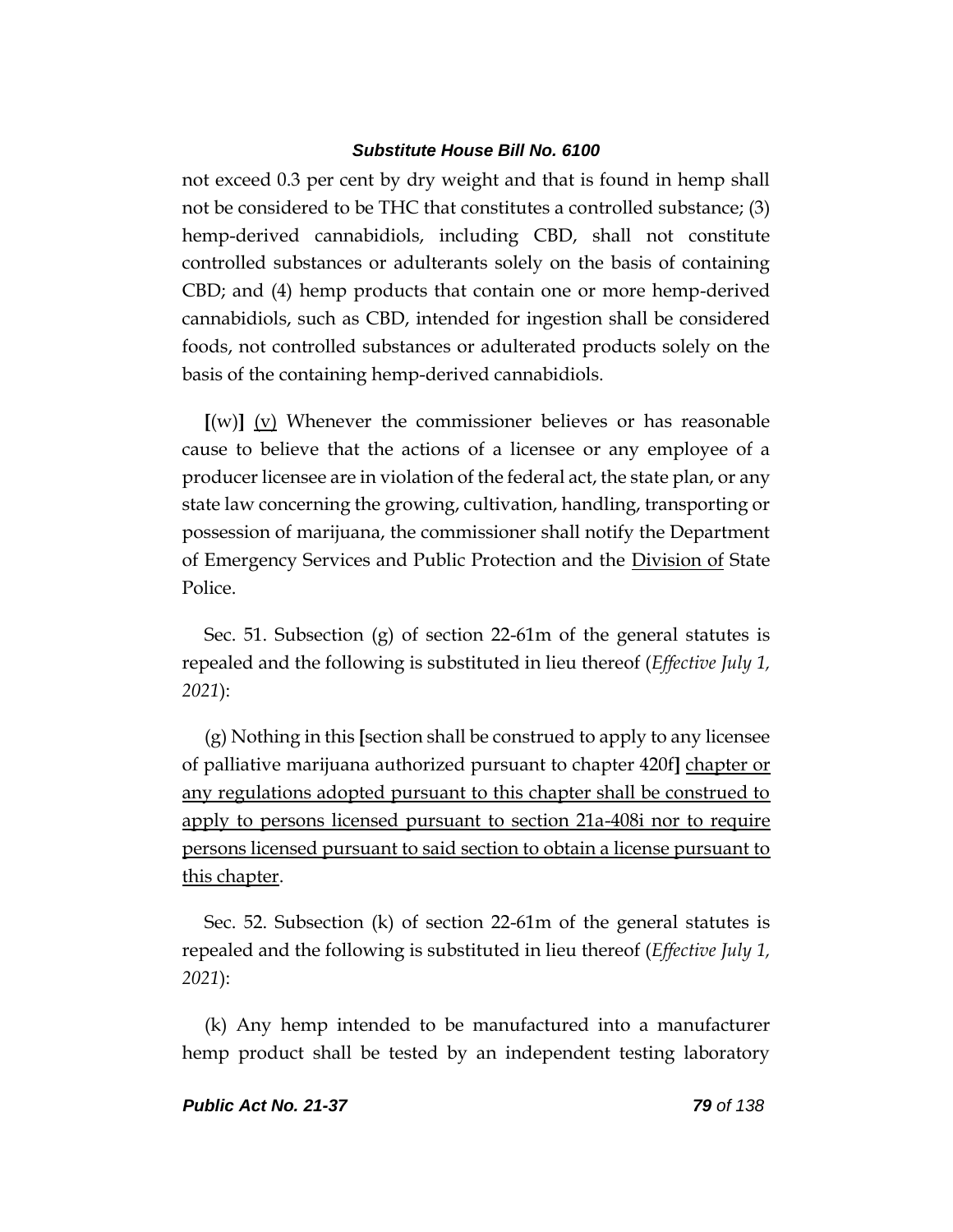located in this state. A manufacturer licensee shall make available samples, in an amount and type determined by the Commissioner of Consumer Protection, of hemp for an independent testing laboratory employee to select random samples. The independent testing laboratory shall test each sample for microbiological contaminants, mycotoxins, heavy metals and pesticide chemical residue, and for purposes of conducting an active ingredient analysis, if applicable, as determined by the Commissioner of Consumer Protection.

Sec. 53. (NEW) (*Effective July 1, 2021*) (a) As used in this section, "producer" has the same meaning as provided in section 21a-408 of the general statutes and "manufacture", "market", "cultivate", "hemp", "hemp products" and "manufacturer hemp products" have the same meanings as provided in section 22-61*l* of the general statutes, as amended by this act. Any producer licensed under section 21a-408 of the general statutes shall manufacture, market, cultivate or store hemp and manufacturer hemp products in accordance with the provisions of chapter 420f of the general statutes and any regulations adopted under said chapter. Producers may obtain hemp and manufacturer hemp products from a person authorized under the laws of this state or another state, territory or possession of the United States or another sovereign entity to possess and sell such hemp and manufacturer hemp products.

(b) Hemp or manufacturer hemp products purchased by producers from third parties shall be tracked as a separate batch throughout the manufacturing process in order to document the disposition of such hemp or manufacturer hemp products. Hemp or manufacturer hemp products obtained, manufactured, marketed, cultivated or stored by a producer shall be deemed marijuana and shall comply with the requirements for marijuana contained in the applicable provisions of the general statutes and any regulations adopted under such provisions. Producers shall retain a copy of the certificate of analysis for purchased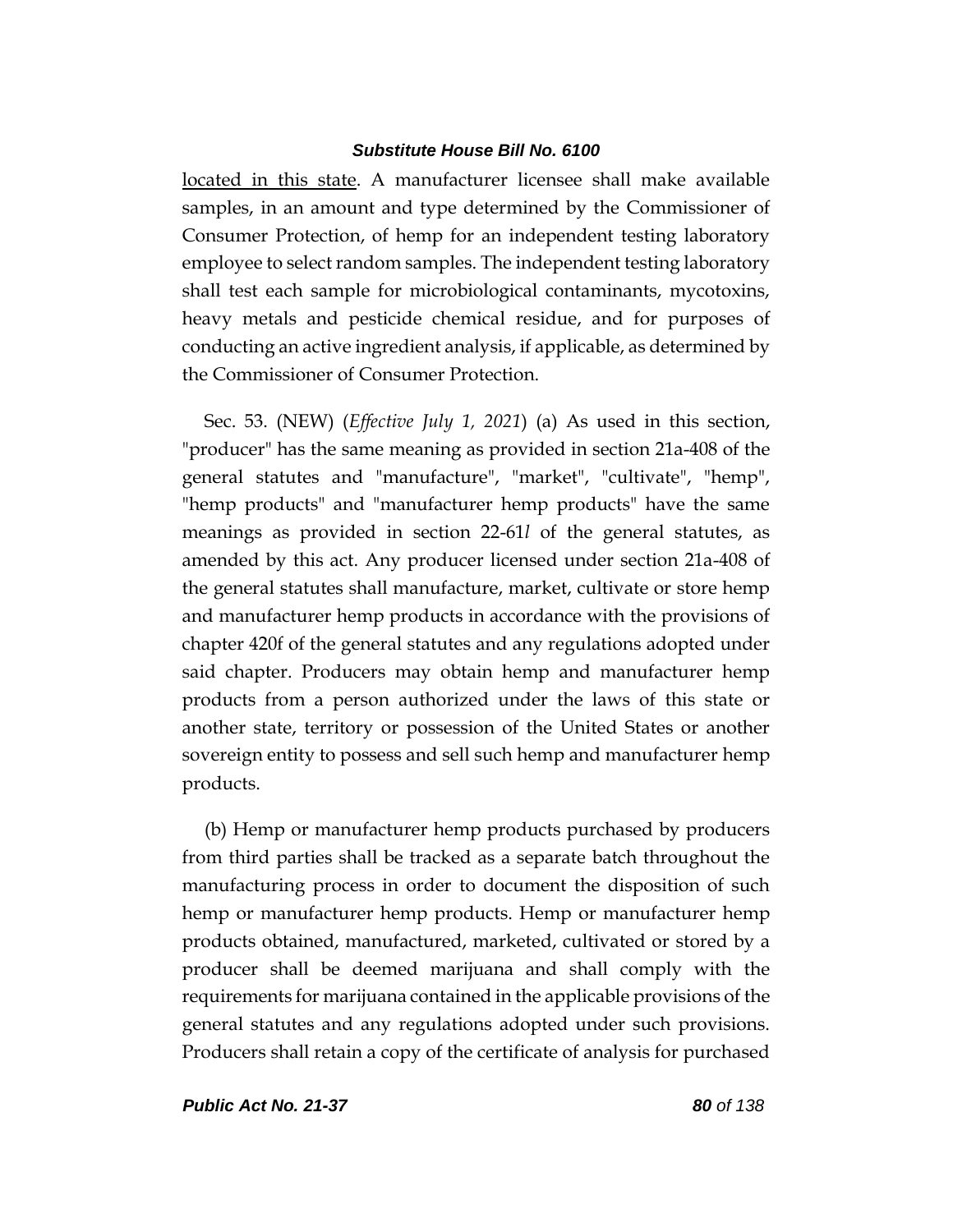hemp or manufacturer hemp products and invoice and transport documents that evidence the quantity purchased and date received.

(c) No hemp or hemp products shall be sold or distributed within a dispensary facility that is licensed under chapter 420f of the general statutes.

Sec. 54. Section 30-1 of the general statutes is repealed and the following is substituted in lieu thereof (*Effective July 1, 2021*):

For the interpretation of this chapter, unless the context indicates a different meaning:

(1) "Airline" means any United States airline carrier, holding a certificate of public convenience and necessity from the Civil Aeronautics Board under Section 401 of the Federal Aviation Act of 1958, as amended, or any foreign flag carrier, holding a permit under Section 402 of such act.

(2) "Alcohol" means the product of distillation of any fermented liquid, rectified either once or more often, whatever may be the origin thereof, and includes synthetic ethyl alcohol which is considered nonpotable.

(3) "Alcoholic liquor" or "alcoholic beverage" includes the four varieties of liquor defined in subdivisions  $(2)$ ,  $(5)$ ,  $(16)$  and  $(17)$  of this section (alcohol, beer, spirits and wine) and every liquid or solid, patented or not, containing alcohol, spirits, wine or beer and capable of being consumed by a human being for beverage purposes. Any liquid or solid containing more than one of the four varieties so defined is considered as belonging to that variety which has the higher percentage of alcohol, according to the following order: Alcohol, spirits, wine and beer, except as provided in subdivision **[**(20)**]** (17) of this section. The provisions of this chapter shall not apply to any liquid or solid containing less than one-half of one per cent of alcohol by volume.

*Public Act No. 21-37 81 of 138*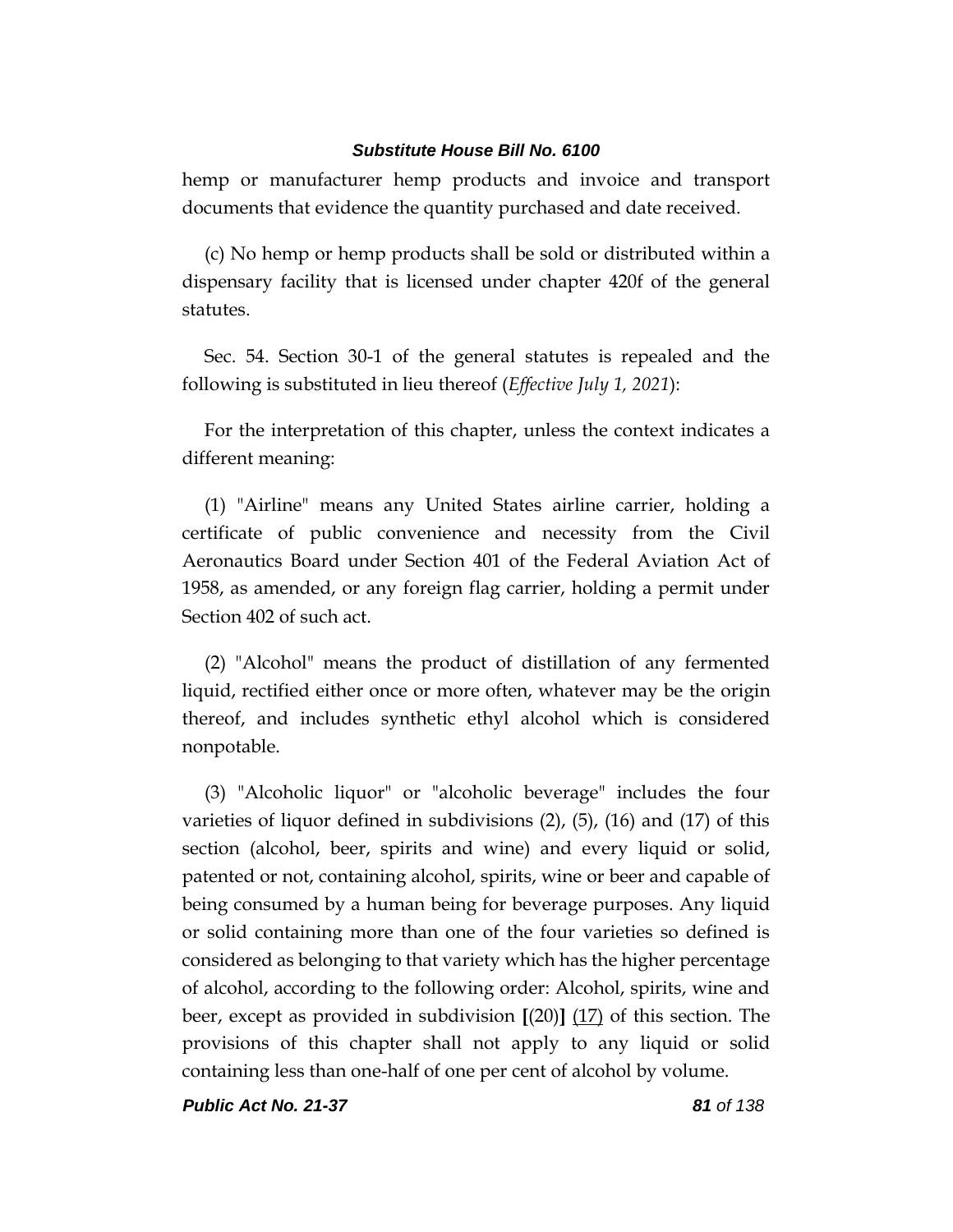(4) "Backer" means, except in cases where the permittee is himself the proprietor, the proprietor of any business or club, incorporated or unincorporated, engaged in the manufacture or sale of alcoholic liquor, in which business a permittee is associated, whether as employee, agent or part owner.

(5) "Beer" means any beverage obtained by the alcoholic fermentation of an infusion or decoction of barley, malt and hops in drinking water.

(6) (A) "Case price" means the price of a container of cardboard, wood or other material, containing units of the same size and class of alcoholic liquor, and (B) a case of alcoholic liquor, other than beer, cordials, cocktails, wines and prepared mixed drinks, shall be in the number and quantity, or fewer, with the permission of the Commissioner of Consumer Protection, of units or bottles as follows: (i) Six one thousand seven hundred fifty milliliter bottles; (ii) twelve one liter bottles; (iii) twelve seven hundred fifty milliliter bottles; (iv) twenty-four three hundred seventy-five milliliter bottles; (v) forty-eight two hundred milliliter bottles; (vi) sixty one hundred milliliter bottles; or (vii) one hundred twenty fifty milliliter bottles, except a case of fifty milliliter bottles may be in a number and quantity as originally configured, packaged and sold by the manufacturer or out-of-state shipper prior to shipment, provided such number of bottles does not exceed two hundred. The commissioner shall not authorize fewer numbers or quantities of units or bottles as specified in this subdivision for any one person or entity more than eight times in any calendar year. For the purposes of this subdivision, "class" has the same meaning as defined in 27 CFR 5.22 for spirits, as defined in 27 CFR 4.21 for wine, and as defined in 27 CFR 7.24 for beer.

(7) "Charitable organization" means any nonprofit organization organized for charitable purposes to which has been issued a ruling by the Internal Revenue Service classifying it as an exempt organization under Section 501(c)(3) of the Internal Revenue Code.

*Public Act No. 21-37 82 of 138*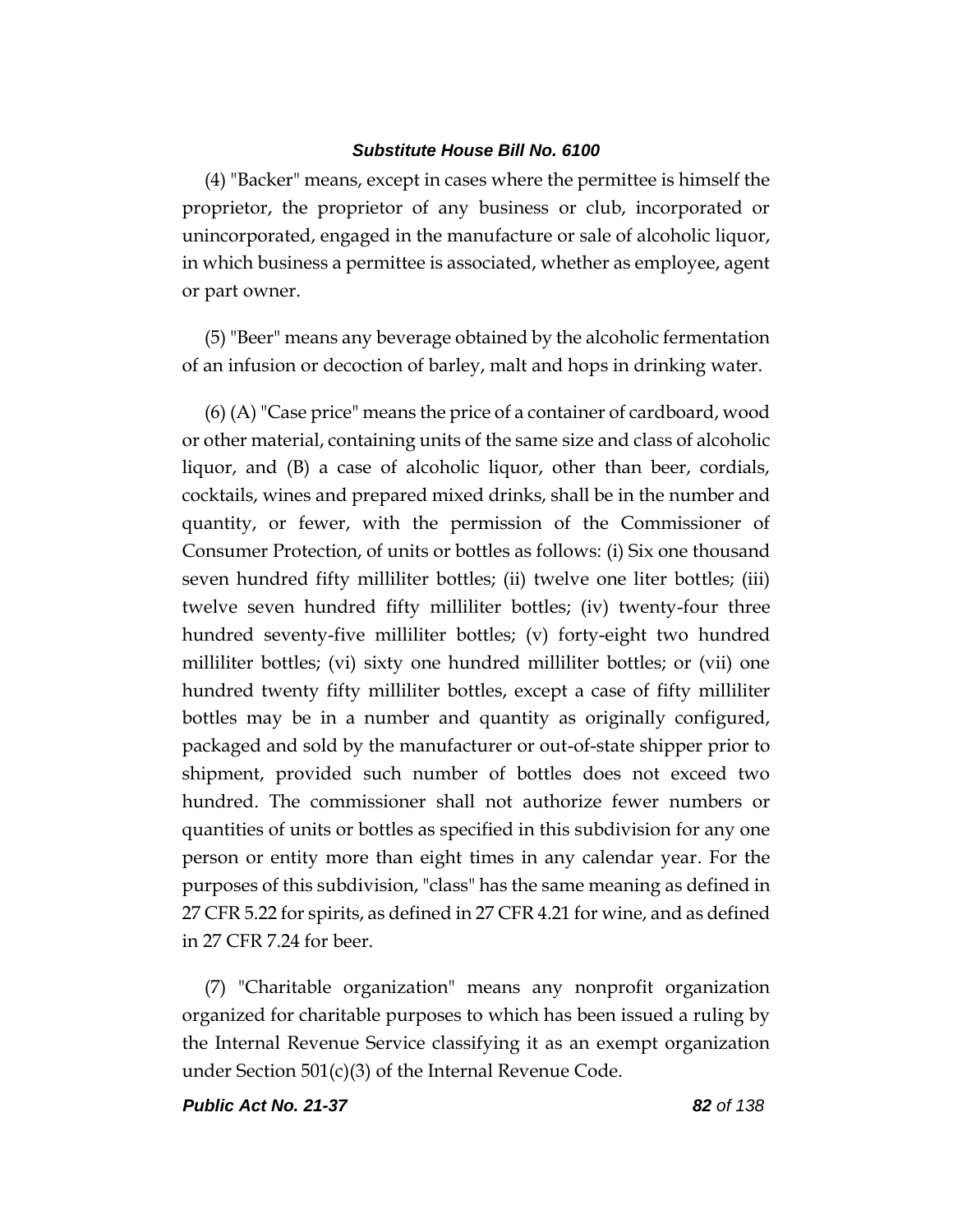(8) "Coliseum" means a coliseum as defined in section 30-33a.

(9) "Commission" means the Liquor Control Commission and "department" means the Department of Consumer Protection.

(10) "Mead" means fermented honey, with or without adjunct ingredients or additions, regardless of alcohol content, regardless of process, and regardless of being sparkling, carbonated or still.

(11) "Minor" means any person under twenty-one years of age.

(12) "Person" means natural person including partners but shall not include corporations, limited liability companies, joint stock companies or other associations of natural persons.

(13) "Proprietor" **[**shall include**]** includes all owners of businesses or clubs, included in subdivision (4) of this section, whether such owners are individuals, partners, joint stock companies, fiduciaries, stockholders of corporations or otherwise, but **[**shall**]** does not include persons or corporations who are merely creditors of such businesses or clubs, whether as note holders, bond holders, landlords or franchisors.

(14) "Dining room" means a room or rooms in premises operating under a hotel permit, hotel beer permit, restaurant permit, restaurant permit for beer <u>or wine or cafe permit</u>, where meals are customarily served, within the room or rooms, to any member of the public who has means of payment and proper demeanor.

(15) "Restaurant" means a restaurant, as defined in section 30-22.

(16) "Spirits" means any beverage that contains alcohol obtained by distillation mixed with drinkable water and other substances in solution, including brandy, rum, whiskey and gin.

*Public Act No. 21-37 83 of 138* (17) "Wine" means any alcoholic beverage obtained by the fermentation of the natural sugar content of fruits, such as grapes or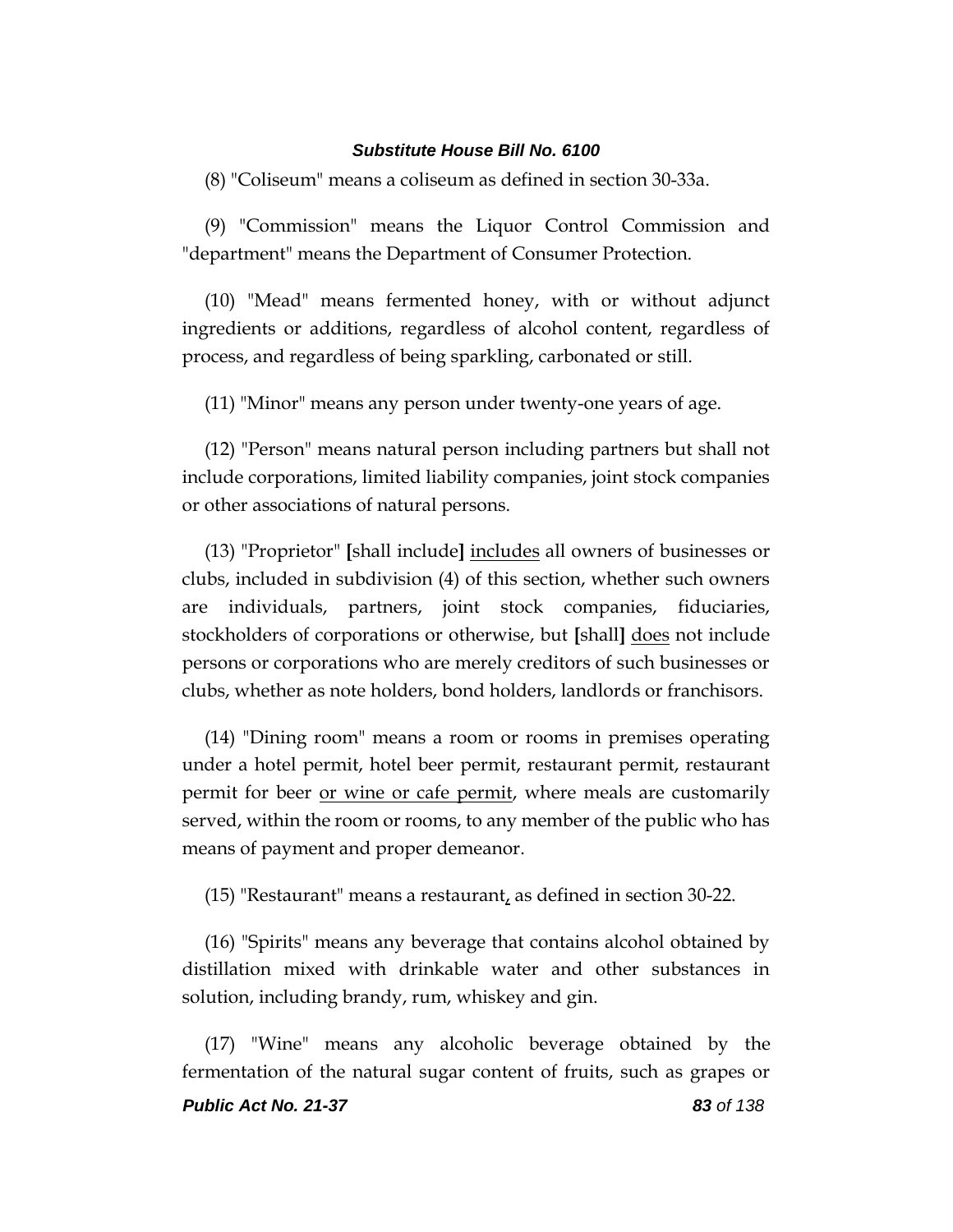apples or other agricultural products, containing sugar, including fortified wines such as port, sherry and champagne.

(18) "Nonprofit public television corporation" means a nonprofit public television corporation, as defined in section 30-37d.

Sec. 55. Section 30-12 of the general statutes is repealed and the following is substituted in lieu thereof (*Effective July 1, 2021*):

When any town has so voted upon the question of liquor permits, any liquor permit granted in such town which is not in accordance with such vote shall be void except manufacturer permits **[**, railroad permits and golf country club**]** and cafe permits issued pursuant to subsections (g) and (k) of section 30-22a.

Sec. 56. Section 30-13a of the general statutes is repealed and the following is substituted in lieu thereof (*Effective July 1, 2021*):

In any case in which a town has, under the provisions of this part, acted, prior to October 1, 1965, to prohibit the sale of alcoholic liquor or restrict such sale to beer only, such action shall not apply to the sale of alcoholic liquor under a **[**golf country club**]** cafe permit issued pursuant to subsection (g) of section 30-22a, except that the granting of any such permit by the Department of Consumer Protection shall be subject to the provisions of section 30-25a, as amended by this act. **[**provided any such permit issued prior to October 1, 1973, shall be subject to the provisions of said section 30-25a only if the holder fails to renew such permit or it is revoked by the department for cause.**]**

Sec. 57. Subsection (a) of section 30-14 of the general statutes is repealed and the following is substituted in lieu thereof (*Effective July 1, 2021*):

(a) A permit shall be a purely personal privilege that expires annually, except a permit issued under sections 30-25, as amended by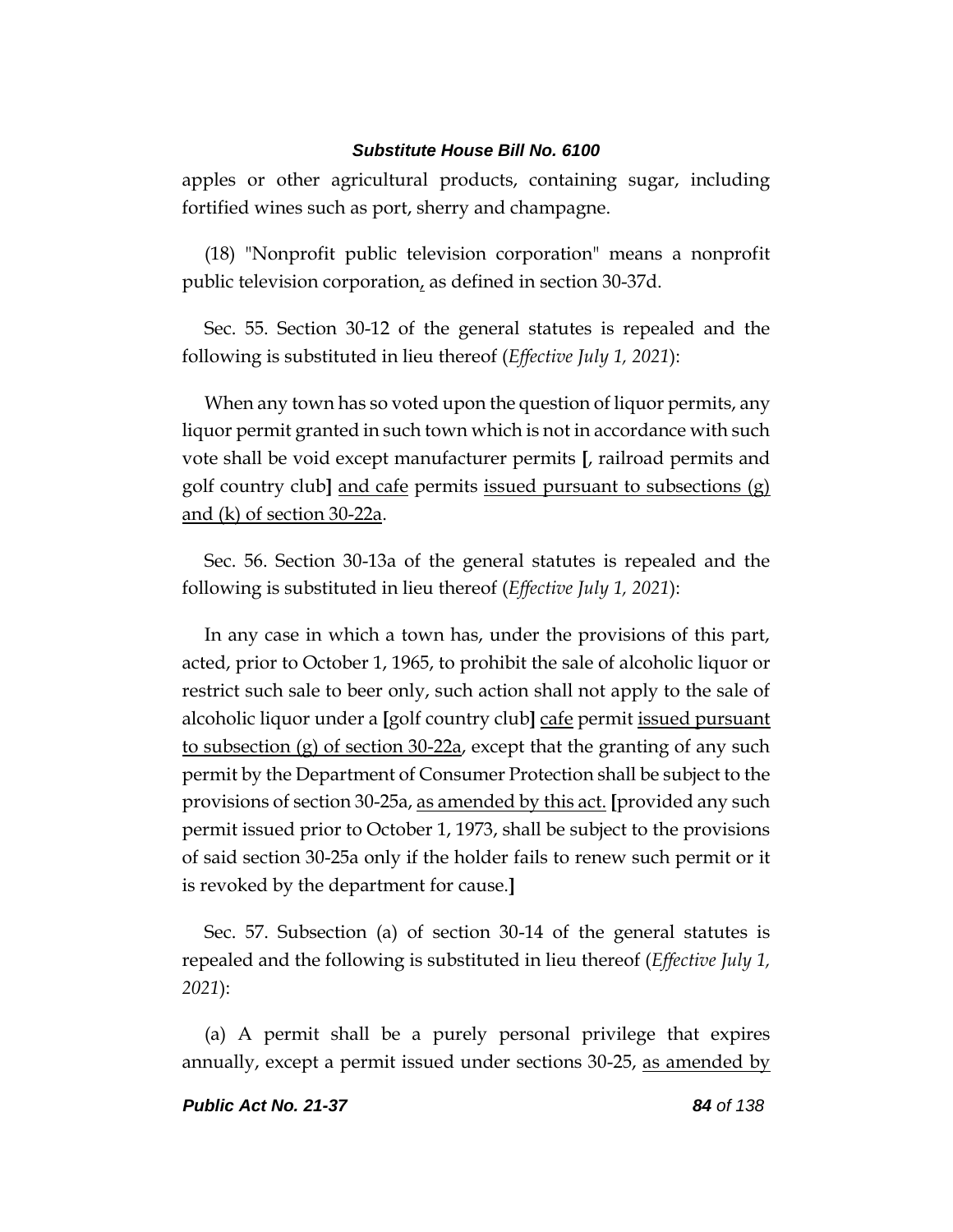this act, 30-35, 30-37b, 30-37d, 30-37g and 30-37h, and revocable in the discretion of the Department of Consumer Protection subject to appeal as provided in section 30-55, as amended by this act. A permit shall not constitute property, nor shall it be subject to attachment and execution, nor shall it be alienable, except that it shall descend to the estate of a deceased permittee by the laws of testate or intestate succession. **[**A railroad permit or an**]** An airline permit or a cafe permit issued pursuant to subsection (k) of section 30-22a shall be granted to the **[**railroad corporation or**]** airline corporation or railway corporation and not to any person, and the corporation shall be the permittee.

Sec. 58. Subsection (b) of section 30-22c of the general statutes is repealed and the following is substituted in lieu thereof (*Effective July 1, 2021*):

(b) The holder of a cafe permit <u>issued pursuant to subsection (a) of</u> section 30-22a may operate a juice bar or similar facility at a permit premises if the juice bar or similar facility is limited to a room or rooms or separate area within the permit premises wherein there is no sale, consumption, dispensing or presence of alcoholic liquor.

Sec. 59. Section 30-24 of the general statutes is repealed and the following is substituted in lieu thereof (*Effective July 1, 2021*):

Spouses of members of any club or golf country club which holds a permit under **[**the provisions of this chapter**]** subsection (g) or (h) of section 30-22a may be allowed to participate in all of the privileges of **[**said**]** such club or golf country club, by vote of **[**said**]** such members, and shall not be considered guests for purposes of the general statutes or regulations of the Department of Consumer Protection.

Sec. 60. Section 30-24b of the general statutes is repealed and the following is substituted in lieu thereof (*Effective July 1, 2021*):

*Public Act No. 21-37 85 of 138* Auxiliary members who are spouses of members or surviving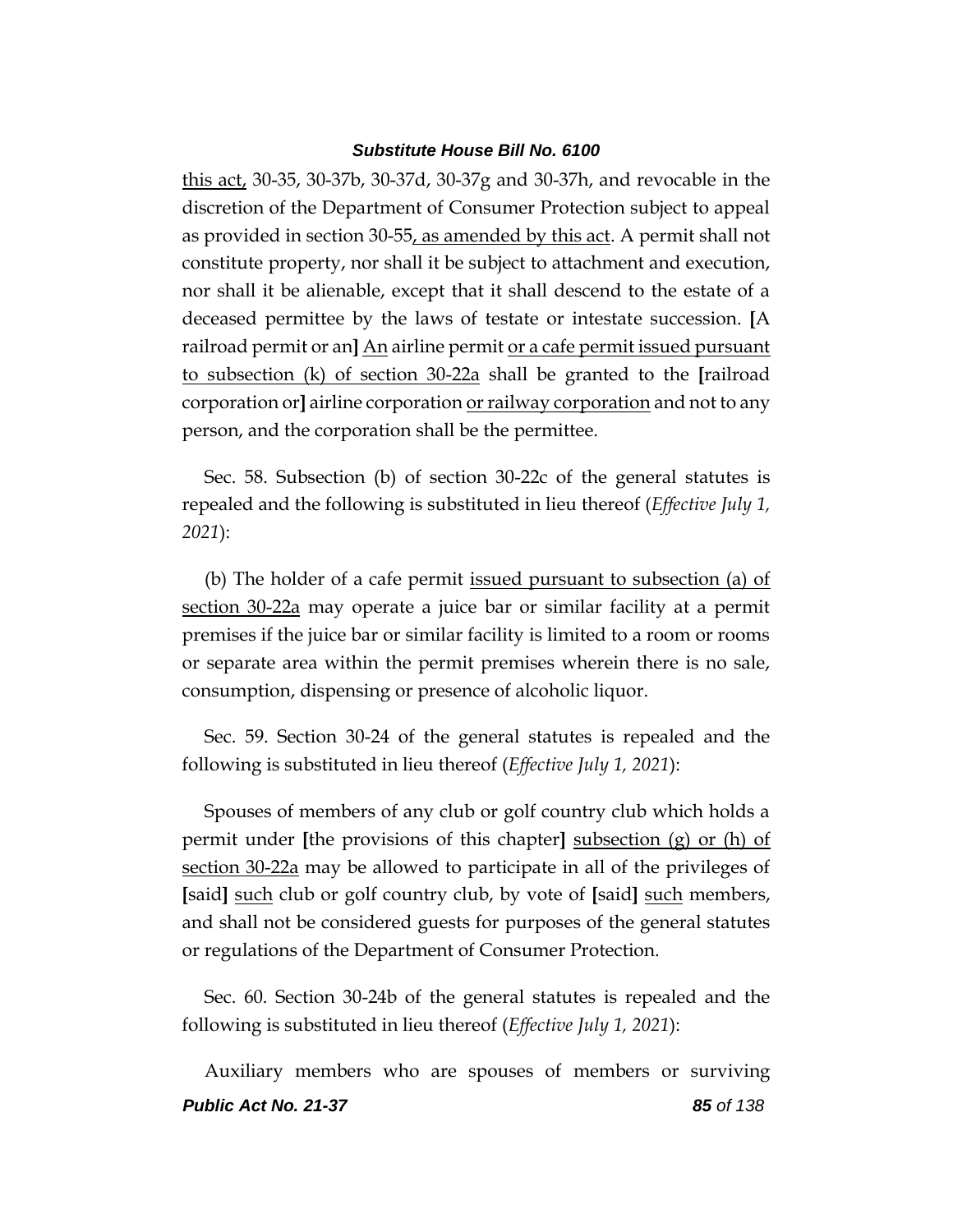spouses of former deceased members of any club specified in subsections (g) to (i), inclusive, of section 30-22a which holds a permit under the provisions of this chapter may be allowed to participate in all the privileges of such club, by vote of such club members and shall not be considered guests for purposes of the general statutes or regulations of the Department of Consumer Protection.

Sec. 61. Section 30-25 of the general statutes is repealed and the following is substituted in lieu thereof (*Effective July 1, 2021*):

(a) A special club permit shall allow the sale of alcoholic liquor by the drink at retail to be consumed at the grounds of an outdoor picnic conducted by a club or golf country club. Such permits shall be issued only to holders of **[**club or golf country club**]** cafe permits issued pursuant to subsections (g) to (i), inclusive, of section 30-22a and shall be issued on a daily basis subject to the hours of sale in section 30-91, <u>as</u> amended by this act, and shall be the same as provided therein for clubs and golf country clubs. The exception that applies to **[**railroad and boat**]** cafe permits issued pursuant to subsections (j) and (k) of section 30-22a that is set forth in section 30-48, as amended by this act, shall apply to such a special club permit. No such club or golf country club shall be granted more than four such special club permits during any one calendar year.

(b) The Department of Consumer Protection shall have full discretion in the issuance of such special club permits as to suitability of place and may **[**make**]** adopt any regulations, in accordance with the provisions of chapter 54, with respect thereto.

(c) The fee for such a special club permit shall be fifty dollars per day.

Sec. 62. Section 30-25a of the general statutes is repealed and the following is substituted in lieu thereof (*Effective July 1, 2021*):

Notwithstanding any provision of part III of this chapter, but subject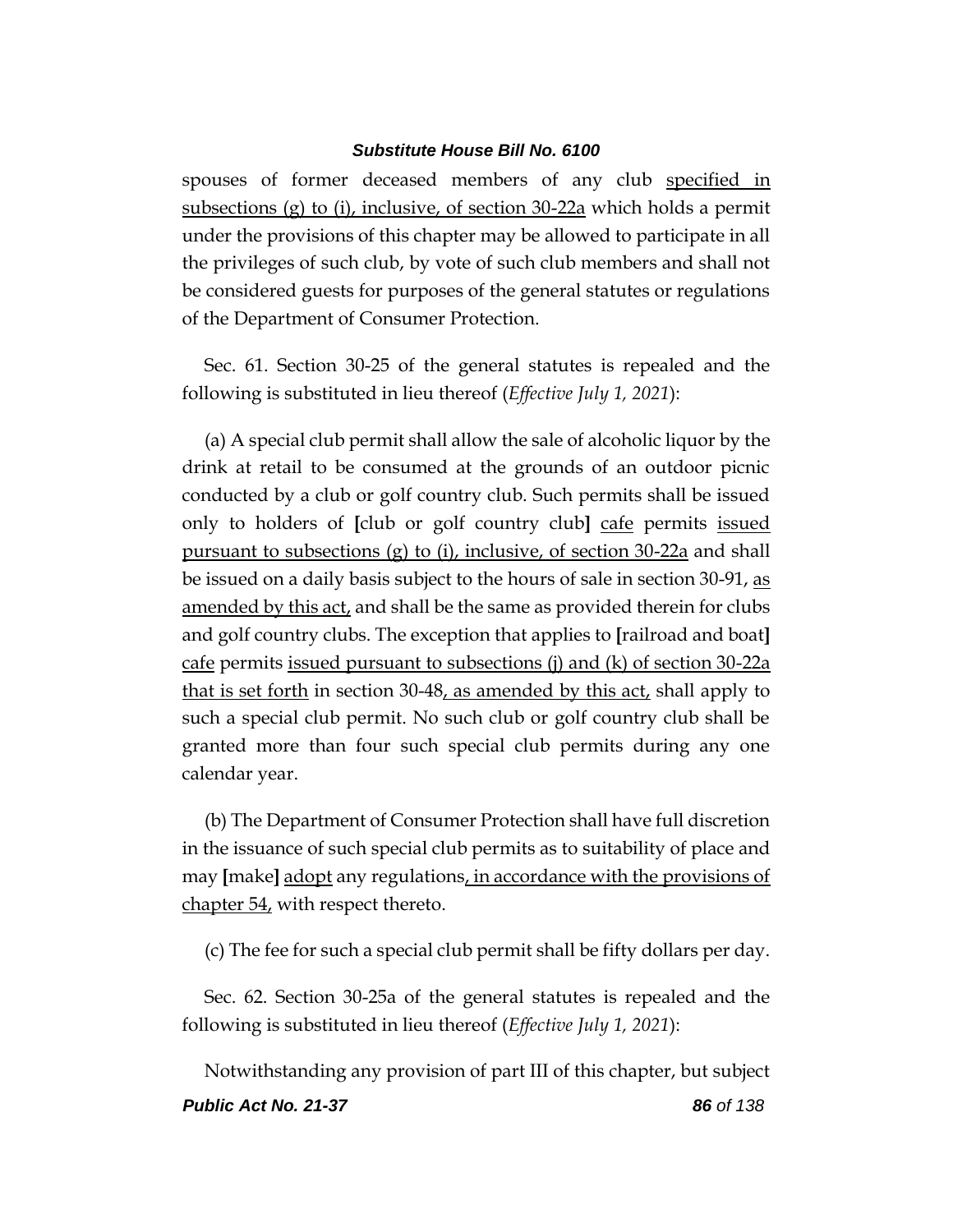to the approval by referendum of the municipality wherein the golf club is located, a **[**club**]** cafe permit, as specified in subsection (g) of section 30-22a, shall be granted by the Department of Consumer Protection, in the manner provided in section 30-39, as amended by this act, to any golf club which has been in existence as a bona fide organization for at least five years and which maintains a golf course of not less than eighteen holes and a course length of at least fifty-five hundred yards, and a club house with full facilities, including locker rooms, a restaurant and a lounge, to serve only members and their guests, but no outside parties or groups of nonmembers. The cost of such referendum shall be borne by such golf club.

Sec. 63. Section 30-37f of the general statutes is repealed and the following is substituted in lieu thereof (*Effective July 1, 2021*):

(a) Notwithstanding the provisions of any general statute or regulation to the contrary, (1) the state of Connecticut, as owner or lessor of premises at Bradley International Airport, shall be permitted to enter into an arrangement with any concessionaire or lessee holding a permit or permits at Bradley International Airport, and receive payments from such concessionaire or lessee, without regard to the level or percentage of gross receipts from the gross sales of alcoholic liquor by such concessionaire or lessee; (2) any person may be a permittee for more than one **[**airport permit or class of airport permit**]** cafe permit issued pursuant to subsection (d) of section 30-22a; and (3) any area subject to a permit in Bradley International Airport that is contiguous to or within any concourse area shall not be required to provide a single point of egress or ingress or to effectively separate the bar area or any dining area from the concourse area by means of partitions, fences, or doors, provided that a permittee of such area may be required by the Department of Consumer Protection to provide a barrier to separate the back bar area from the concourse area to prevent public access to the portion of the back bar area from which liquor is dispensed, if physically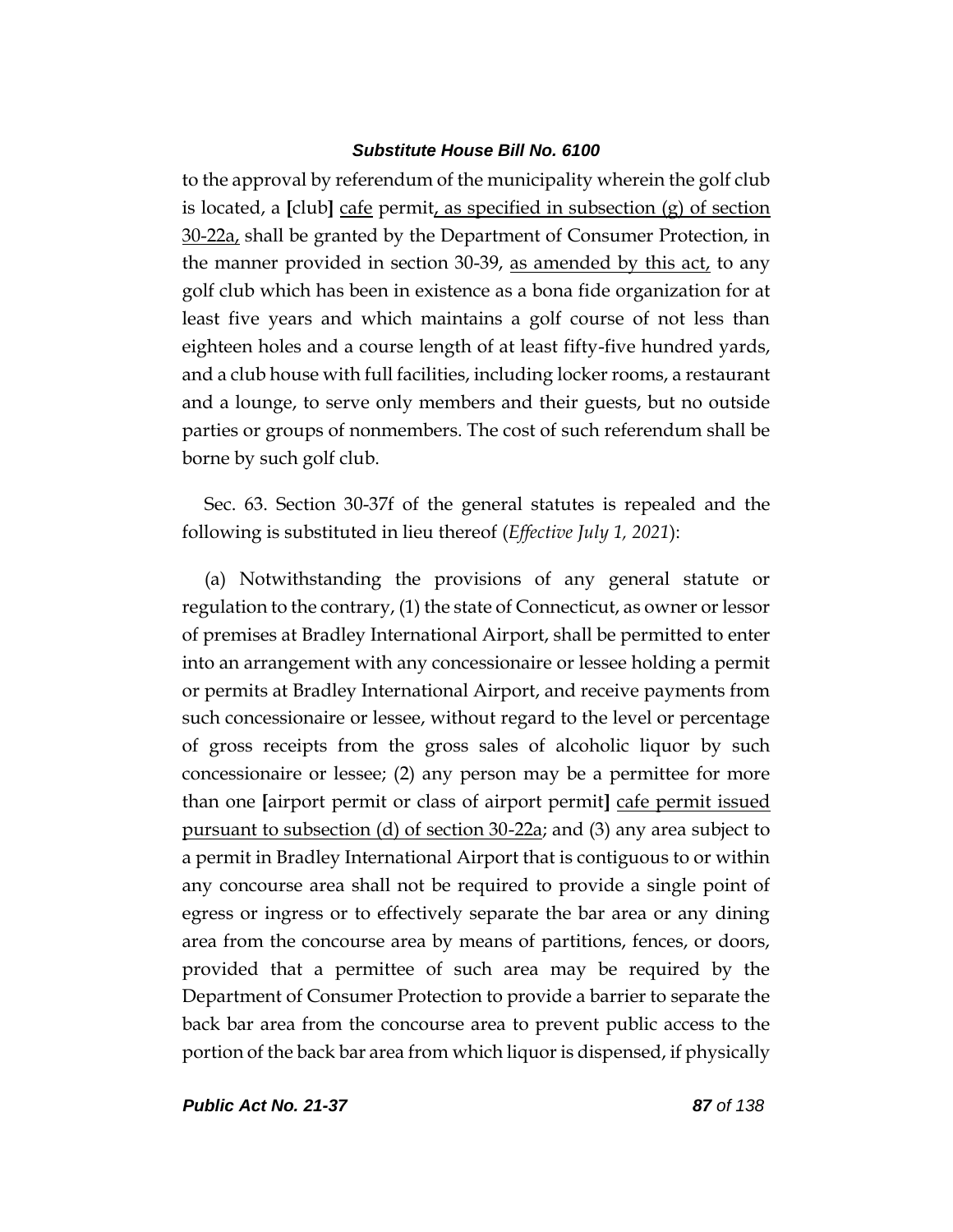practicable.

(b) Sections 30-9 to 30-13a, inclusive, as amended by this act, section 30-23, subdivision (2) of subsection (b) of section 30-39, as amended by this act, subsection (c) of section 30-39, as amended by this act, and sections 30-44, 30-46, as amended by this act, 30-48a, as amended by this act, and 30-91a, as amended by this act, shall not apply to **[**any class of airport permit**]** a cafe permit issued pursuant to subsection (d) of section 30-22a.

Sec. 64. Section 30-38 of the general statutes is repealed and the following is substituted in lieu thereof (*Effective July 1, 2021*):

Each permit granted under the provisions of **[**section**]** sections 30-16, as amended by this act, 30-17, as amended by this act, 30-20, as amended by this act, **[**30-20a,**]** 30-21, 30-21b, 30-22, 30-22a, as amended by this act, **[**30-23, 30-24a, 30-26, 30-28,**]** 30-28a, **[**30-29,**]** 30-33a **[**, 30-33b,**]** and 30-36, as amended by this act, **[**30-37c or 30-37e,**]** shall also, under the regulations of the Department of Consumer Protection, allow the storage, on the premises and at one other secure location registered with and approved by the department, of sufficient quantities of alcoholic liquor respectively allowed to be sold under such permits as may be necessary for the business conducted by the respective permittees or their backers; but no such permit shall be granted under the provisions of section 30-16 or 30-17, as amended by this act, unless such storage facilities are provided and the place of storage receives the approval of the department as to suitability, and thereafter no place of storage shall be changed nor any new place of storage utilized without the approval of the department.

Sec. 65. Section 30-45 of the general statutes is repealed and the following is substituted in lieu thereof (*Effective July 1, 2021*):

The Department of Consumer Protection shall refuse permits for the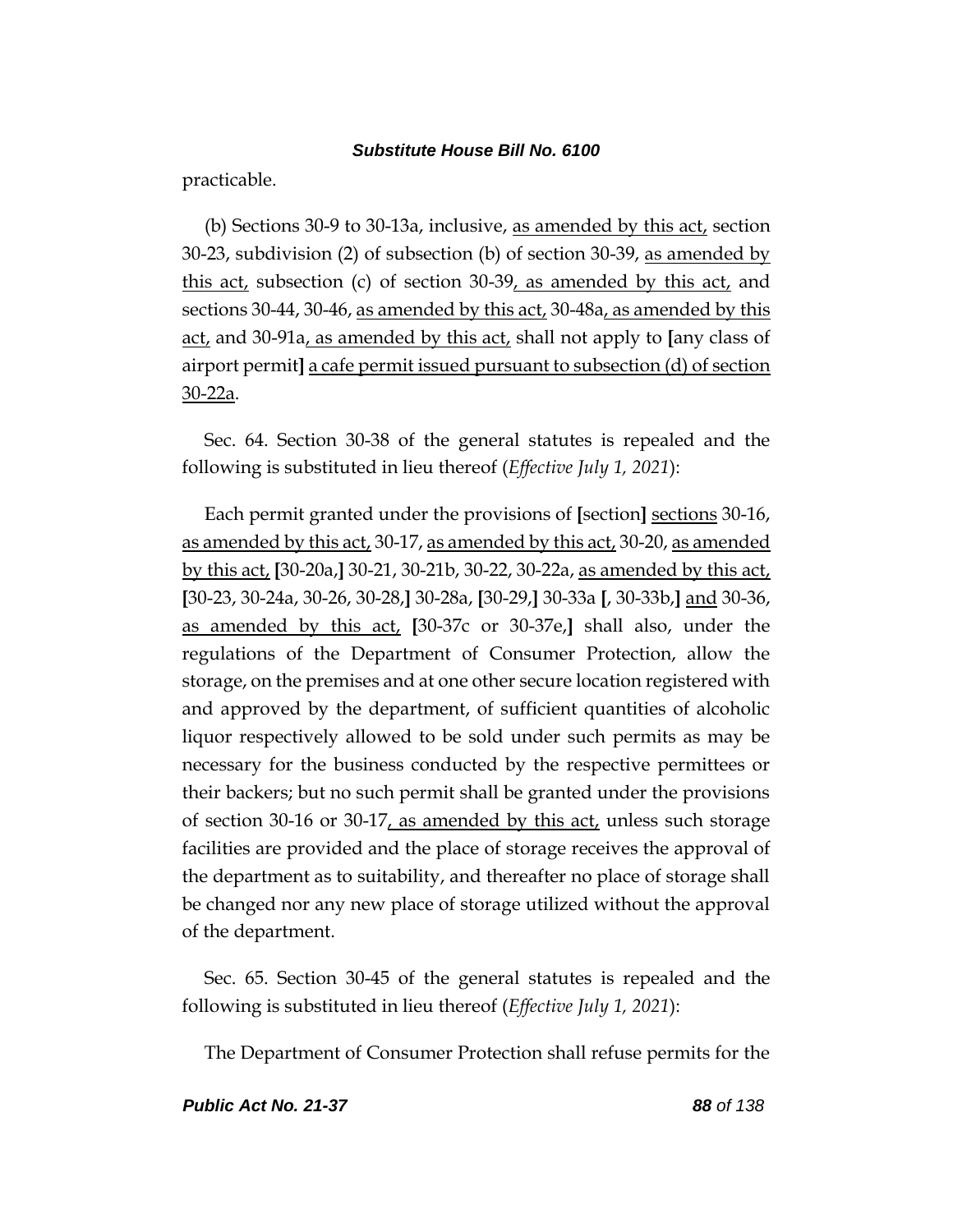sale of alcoholic liquor to the following persons: (1) Any state marshal, judicial marshal, judge of any court, prosecuting officer or member of any police force, (2) a minor, and (3) any constable who performs criminal law enforcement duties and is considered a peace officer by town ordinance pursuant to the provisions of subsection (a) of section 54-1f, any constable who is certified under the provisions of sections 7- 294a to 7-294e, inclusive, who performs criminal law enforcement duties pursuant to the provisions of subsection (c) of section 54-1f, or any special constable appointed pursuant to section 7-92. This section shall not apply to out-of-state shippers' **[**, boat**]** permits, cafe permits issued pursuant to subsection (j) of section 30-22a and airline permits. As used in this section, "minor" means a minor, as defined in section 1-1d or as defined in section 30-1, as amended by this act, whichever age is older.

Sec. 66. Section 30-46 of the general statutes is repealed and the following is substituted in lieu thereof (*Effective July 1, 2021*):

(a) The Department of Consumer Protection may, except as to a store engaged chiefly in the sale of groceries, in its discretion, suspend, revoke or refuse to grant or renew a permit for the sale of alcoholic liquor if it has reasonable cause to believe: (1) That the proximity of the permit premises will have a detrimental effect upon any church, public or parochial school, convent, charitable institution, whether supported by private or public funds, hospital or veterans' home or any camp, barracks or flying field of the armed forces; (2) that such location is in such proximity to a no-permit town that it is apparent that the applicant is seeking to obtain the patronage of such town; (3) that the number of permit premises in the locality is such that the granting of a permit is detrimental to the public interest, and, in reaching a conclusion in this respect, the department may consider the character of, the population of, the number of like permits and number of all permits existent in, the particular town and the immediate neighborhood concerned, the effect which a new permit may have on such town or neighborhood or on like

*Public Act No. 21-37 89 of 138*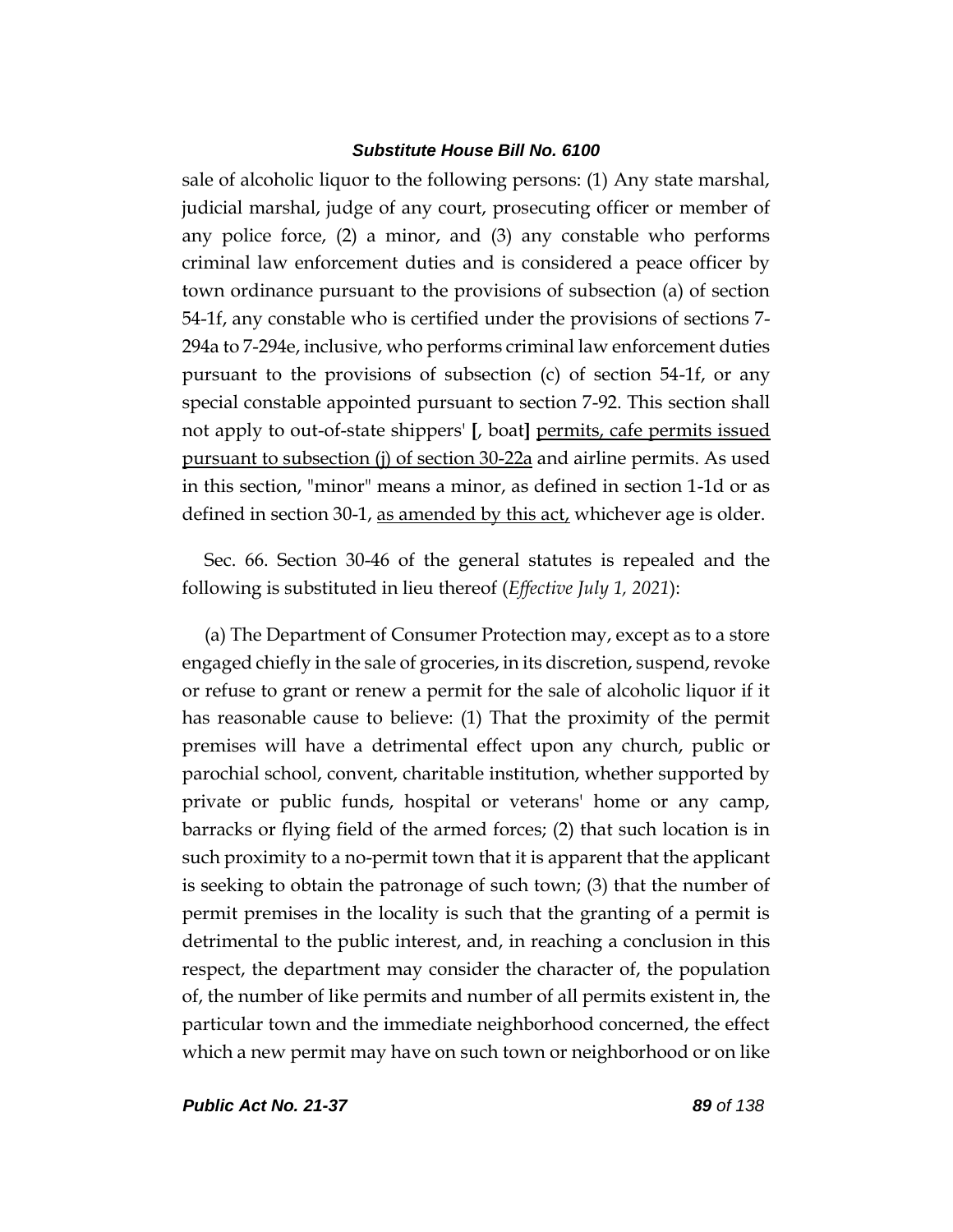permits existent in such town or neighborhood; (4) that the place has been conducted as a lewd or disorderly establishment; (5) that the backer does not have a right to occupy the permit premises; (6) that drive-up sales of alcoholic liquor are being made at the permit premises; or (7) that there is any other reason as provided by state or federal law or regulation which warrants such refusal.

(b) (1) The existence of a coliseum permit **[**or a coliseum concession permit**]** shall not be a factor to be taken into consideration under subdivision (3) of subsection (a) of this section. (2) The provisions of subdivisions (1), (2) and (3) of subsection (a) of this section shall not apply to the granting of a coliseum permit. **[**or a coliseum concession permit. (3) The provisions of subdivisions  $(1)$ ,  $(2)$ ,  $(3)$ ,  $(5)$  and  $(6)$  of subsection (a) of this section shall not apply to the granting of any special sporting facility permit provided for in section 30-33b.**]**

**[**(c) Alcoholic liquor may be sold at retail for consumption within a special sporting facility only under the permits provided for in section 30-33b. The number of permits of any class, the location where alcoholic liquor is to be sold under any such permit, the number of locations to be operated under a special sporting facility concession permit, and the areas within such facility where alcoholic liquor may be consumed shall be determined by the Department of Consumer Protection in its discretion.**]**

Sec. 67. Section 30-46a of the general statutes is repealed and the following is substituted in lieu thereof (*Effective July 1, 2021*):

The issuance of a coliseum permit **[**or a coliseum concession permit, or both,**]** shall not prohibit the issuance of a restaurant permit permitted under this chapter for a restaurant within a coliseum.

Sec. 68. Section 30-48 of the general statutes is repealed and the following is substituted in lieu thereof (*Effective from passage*):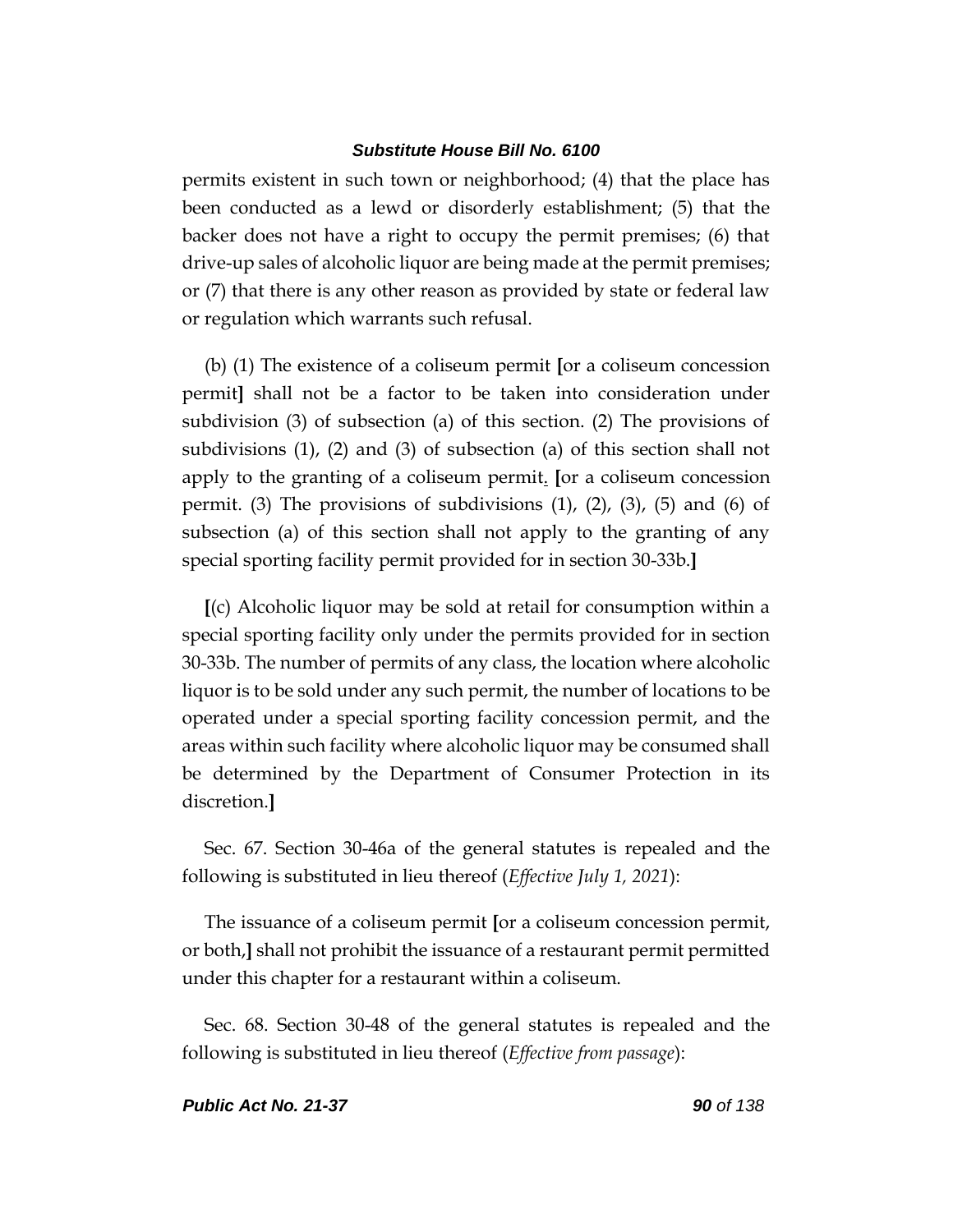(a) No backer or permittee of one permit class shall be a backer or permittee of any other permit class except in the case of **[**any class of airport, railroad, airline and boat permits,**]** cafe permits issued pursuant to subsection (d), (j) or (k) of section 30-22a and except that: (1) A backer of a hotel or restaurant permit may be a backer of both such classes; (2) a holder or backer of a restaurant permit or a cafe permit <u>issued</u> pursuant to subsection (a) of section 30-22a may be a holder or backer of any other or all of such classes; (3) a holder or backer of a restaurant permit may be a holder or backer of a **[**bowling establishment**]** cafe permit issued pursuant to subsection (f) of section 30-22a; (4) a backer of a restaurant permit may be a backer of a coliseum permit **[**or a coliseum concession permit, or both,**]** when such restaurant is within a coliseum; (5) a backer of a hotel permit may be a backer of a coliseum permit; **[**or a coliseum concession permit, or both; (6) a backer of a coliseum permit may be a backer of a coliseum concession permit; (7) a backer of a coliseum concession permit may be a backer of a coliseum permit; (8)**]** (6) a backer of a grocery store beer permit may be a backer of a package store permit if such was the case on or before May 1, 1996; **[**(9)**]** (7) a backer of a **[**university**]** cafe permit issued pursuant to subsection  $(m)$  of section 30-22a, as amended by this act, may be a backer of a nonprofit theater permit; **[**(10)**]** (8) a backer of a nonprofit theater permit may be a holder or backer of a hotel permit or a coliseum permit; **[**(11) a holder or backer of a restaurant permit may be a holder or backer of a special outing facility permit; (12)**]** (9) a backer of a concession permit may be a backer of a coliseum permit; **[**or a coliseum concession permit, or both; (13)**]** (10) a holder of an out-of-state winery shipper's permit for wine may be a holder of an in-state transporter's permit or an out-of-state entity wine festival permit issued pursuant to section 30- 37m, or of both such permits; **[**(14)**]** (11) a holder of an out-of-state shipper's permit for alcoholic liquor other than beer may be a holder of an in-state transporter's permit; **[**(15)**]** (12) a holder of a manufacturer permit for a farm winery or the holder of a manufacturer permit for wine, cider and mead may be a holder of an in-state transporter's permit,

*Public Act No. 21-37 91 of 138*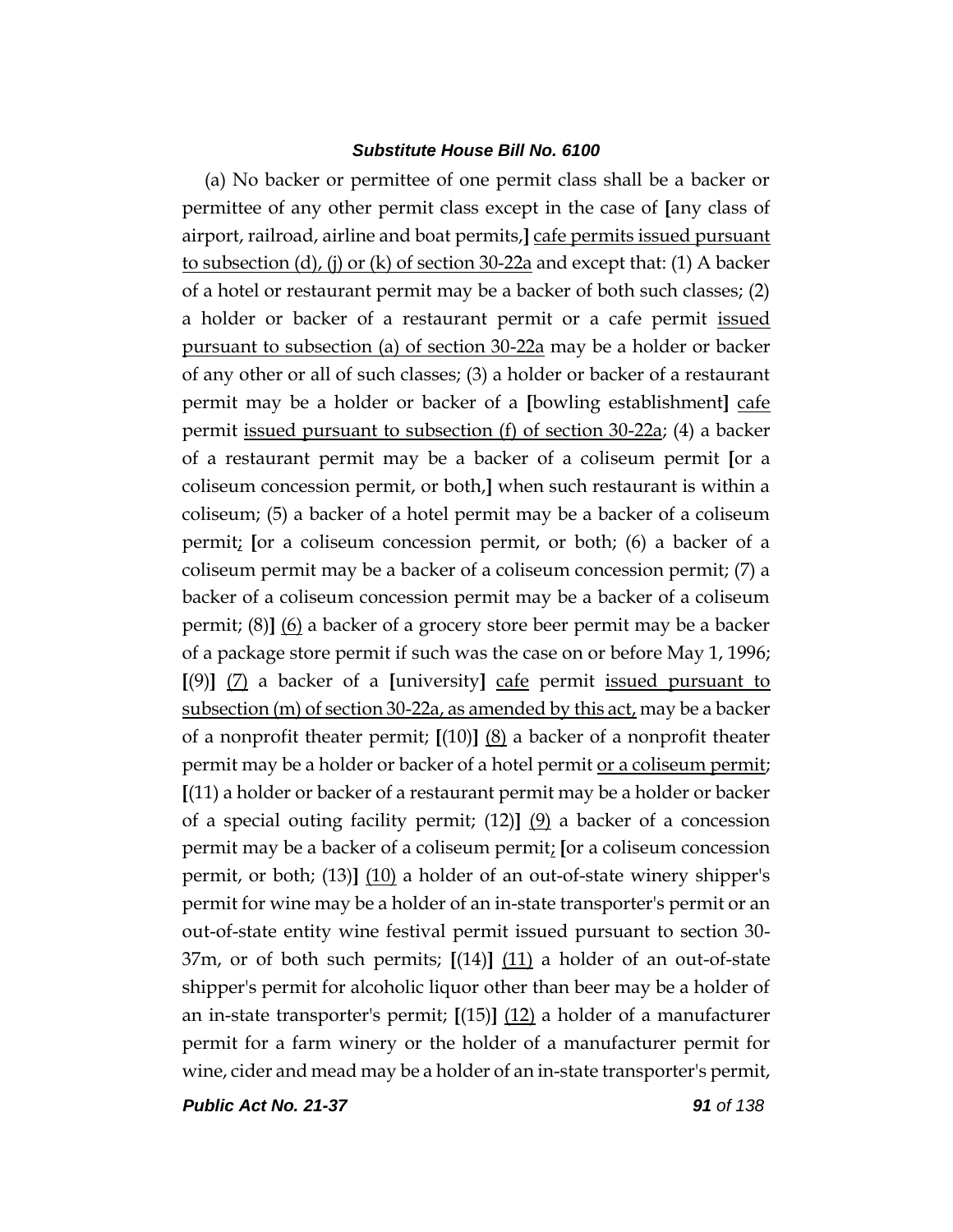a wine festival permit issued pursuant to section 30-37*l*, a farmers' market sales permit issued pursuant to subsection (a) of section 30-37o, an off-site farm winery sales and tasting permit issued pursuant to section 30-16a or of any combination of such permits; **[**(16)**]** (13) a holder of a manufacturer permit for beer may be a holder of a farmers' market sales permit issued pursuant to section 30-37o; **[**. Any person may be a permittee of more than one permit; and (17)**]** (14) the holder of a manufacturer permit for spirits, a manufacturer permit for beer, a manufacturer permit for a farm winery or a manufacturer permit for wine, cider and mead may be a holder of a Connecticut craft cafe permit, a restaurant permit or a restaurant permit for wine and beer; and  $(15)$ the holder of a restaurant permit or a cafe permit may be the holder of a seasonal outdoor open-air permit issued pursuant to section 103 of this act. Any person may be a permittee of more than one permit. No holder of a manufacturer permit for a brew pub and no spouse or child of such holder may be a holder or backer of more than three restaurant permits or cafe permits.

(b) No permittee or backer thereof and no employee or agent of such permittee or backer shall borrow money or receive credit in any form for a period in excess of thirty days, directly or indirectly, from any manufacturer permittee, or backer thereof, or from any wholesaler permittee, or backer thereof, of alcoholic liquor or from any member of the family of such manufacturer permittee or backer thereof or from any stockholder in a corporation manufacturing or wholesaling such liquor, and no manufacturer permittee or backer thereof or wholesaler permittee or backer thereof or member of the family of either of such permittees or of any such backer, and no stockholder of a corporation manufacturing or wholesaling such liquor shall lend money or otherwise extend credit, directly or indirectly, to any such permittee or backer thereof or to the employee or agent of any such permittee or backer. A wholesaler permittee or backer, or a manufacturer permittee or backer, that has not received payment in full from a retailer permittee

*Public Act No. 21-37 92 of 138*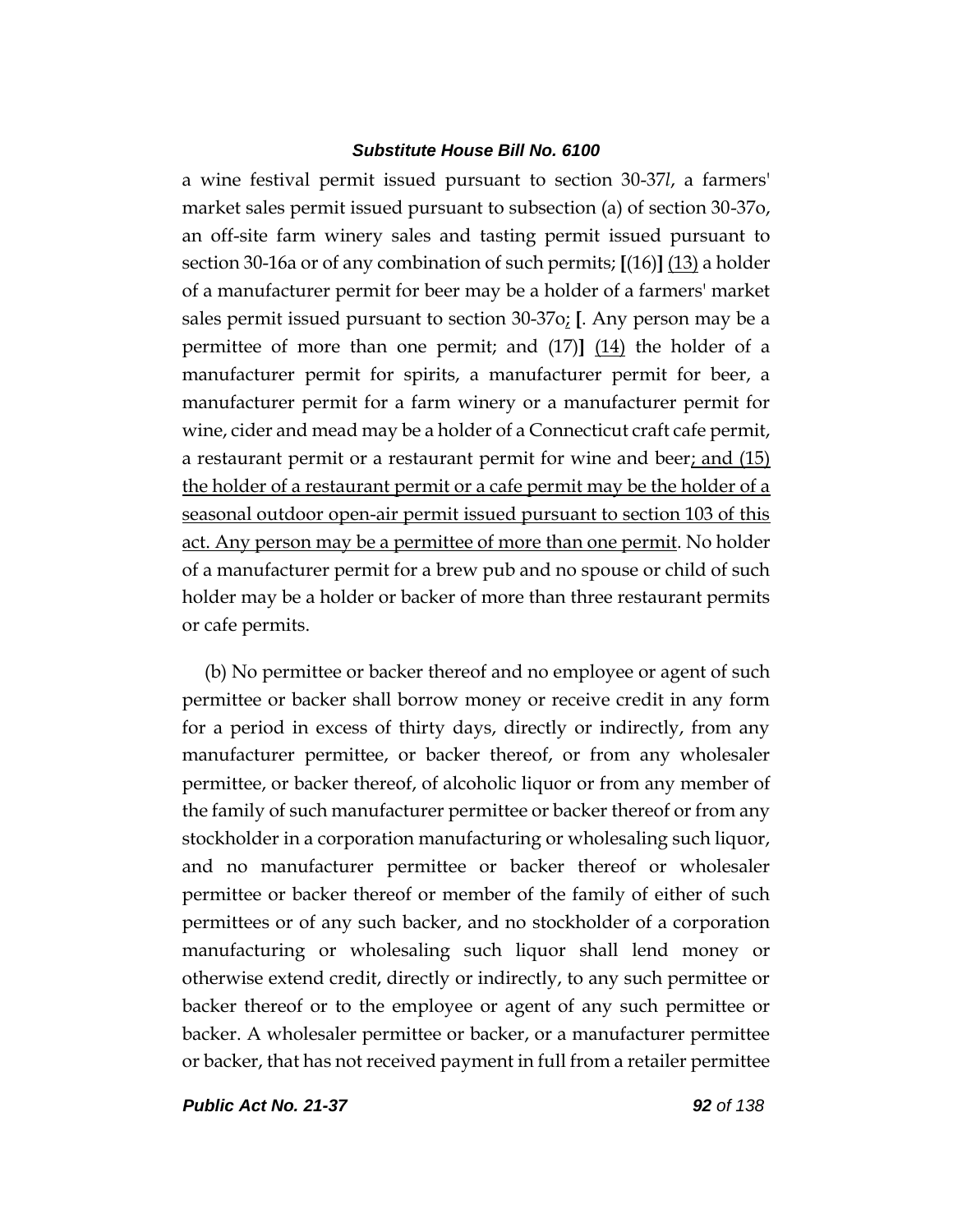or backer within thirty days after the date such credit was extended to such retailer or backer or to an employee or agent of any such retailer or backer, shall give a written notice of obligation to such retailer within the five days following the expiration of the thirty-day period of credit. The notice of obligation shall state: The amount due; the date credit was extended; the date the thirty-day period ended, and that the retailer is in violation of this section. A retailer who disputes the accuracy of the "notice of obligation" shall, within the ten days following the expiration of the thirty-day period of credit, give a written response to notice of obligation to the department and give a copy to the wholesaler or manufacturer who sent the notice. The response shall state the retailer's basis for dispute and the amount, if any, admitted to be owed for more than thirty days; the copy forwarded to the wholesaler or manufacturer shall be accompanied by the amount admitted to be due, if any, and such payment shall be made and received without prejudice to the rights of either party in any civil action. Upon receipt of the retailer's response, the chairman of the commission or such chairman's designee shall conduct an informal hearing with the parties being given equal opportunity to appear and be heard. If the chairman or such chairman's designee determines that the notice of obligation is accurate, the department shall forthwith issue an order directing the wholesaler or manufacturer to promptly give all manufacturers and wholesalers engaged in the business of selling alcoholic liquor to retailers in this state, a "notice of delinquency". The notice of delinquency shall identify the delinquent retailer, and state the amount due and the date of the expiration of the thirty-day credit period. No wholesaler or manufacturer receiving a notice of delinquency shall extend credit by the sale of alcoholic liquor or otherwise to such delinquent retailer until after the manufacturer or wholesaler has received a "notice of satisfaction" from the sender of the notice of delinquency. If the chairman or such chairman's designee determines that the notice of obligation is inaccurate, the department shall forthwith issue an order prohibiting a notice of delinquency. The party for whom the

*Public Act No. 21-37 93 of 138*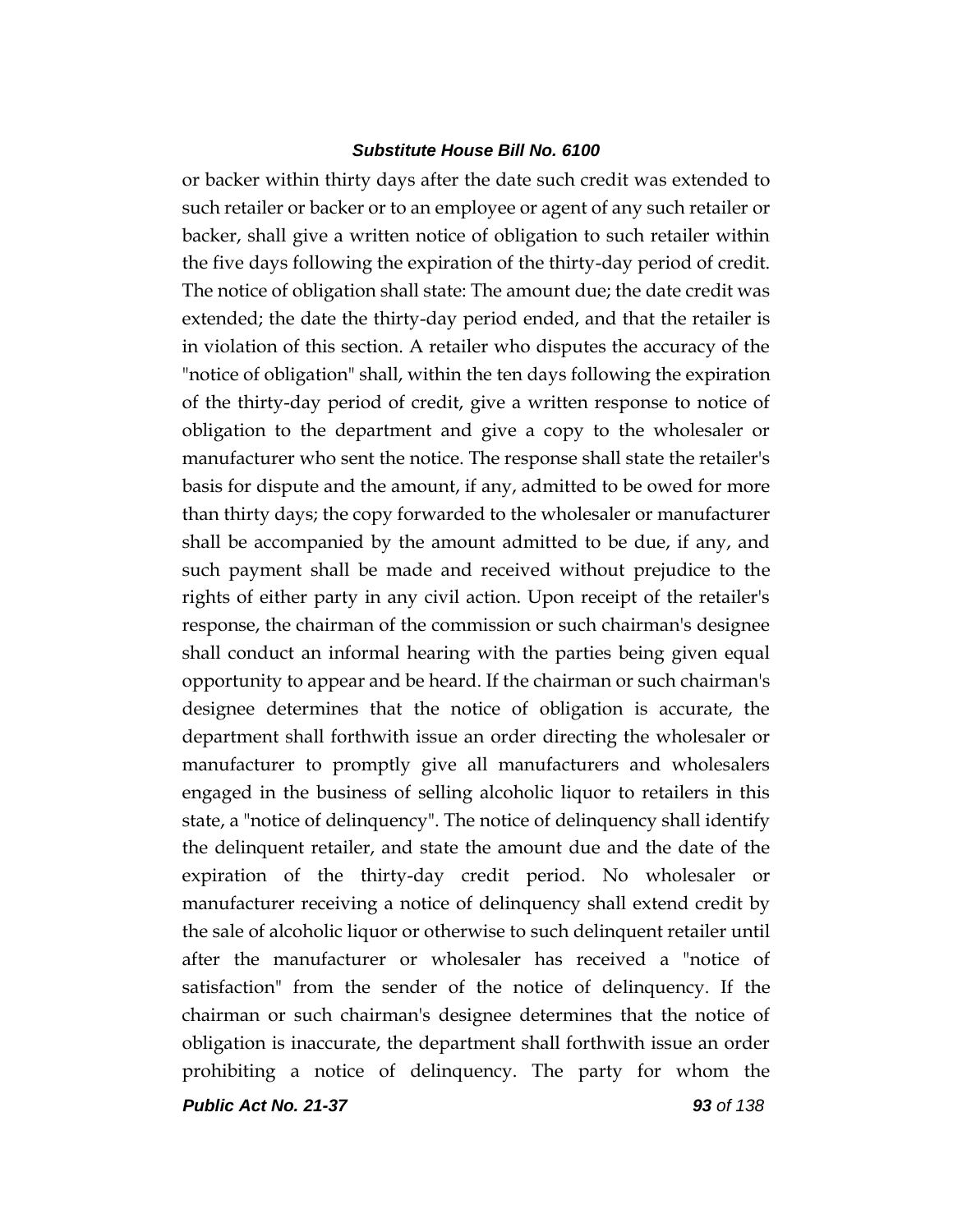determination by the chairman or such chairman's designee was adverse, shall promptly pay to the department a part of the cost of the proceedings as determined by the chairman or such chairman's designee, which shall not be less than fifty dollars. The department may suspend or revoke the permit of any permittee who, in bad faith, gives an incorrect notice of obligation, an incorrect response to notice of obligation, or an unauthorized notice of delinquency. If the department does not receive a response to the notice of obligation within such tenday period, the delinquency shall be deemed to be admitted and the wholesaler or manufacturer who sent the notice of obligation shall, within the three days following the expiration of such ten-day period, give a notice of delinquency to the department and to all wholesalers and manufacturers engaged in the business of selling alcoholic liquor to retailers in this state. A notice of delinquency identifying a retailer who does not file a response within such ten-day period shall have the same effect as a notice of delinquency given by order of the chairman or such chairman's designee. A wholesaler permittee or manufacturer permittee that has given a notice of delinquency and that receives full payment for the credit extended, shall, within three days after the date of full payment, give a notice of satisfaction to the department and to all wholesalers and manufacturers to whom a notice of delinquency was sent. The prohibition against extension of credit to such retailer shall be void upon such full payment. The department may revoke or suspend any permit for a violation of this section. An appeal from an order of revocation or suspension issued in accordance with this section may be taken in accordance with section 30-60.

(c) If there is a proposed change or change in ownership of a retail permit premises, no application for a permit shall be approved until the applicant files with the department an affidavit executed by the seller of the retail permit premises stating that all obligations of the predecessor permittee for the purchase of alcoholic liquor at such permit premises have been paid or that such applicant did not receive direct or indirect

*Public Act No. 21-37 94 of 138*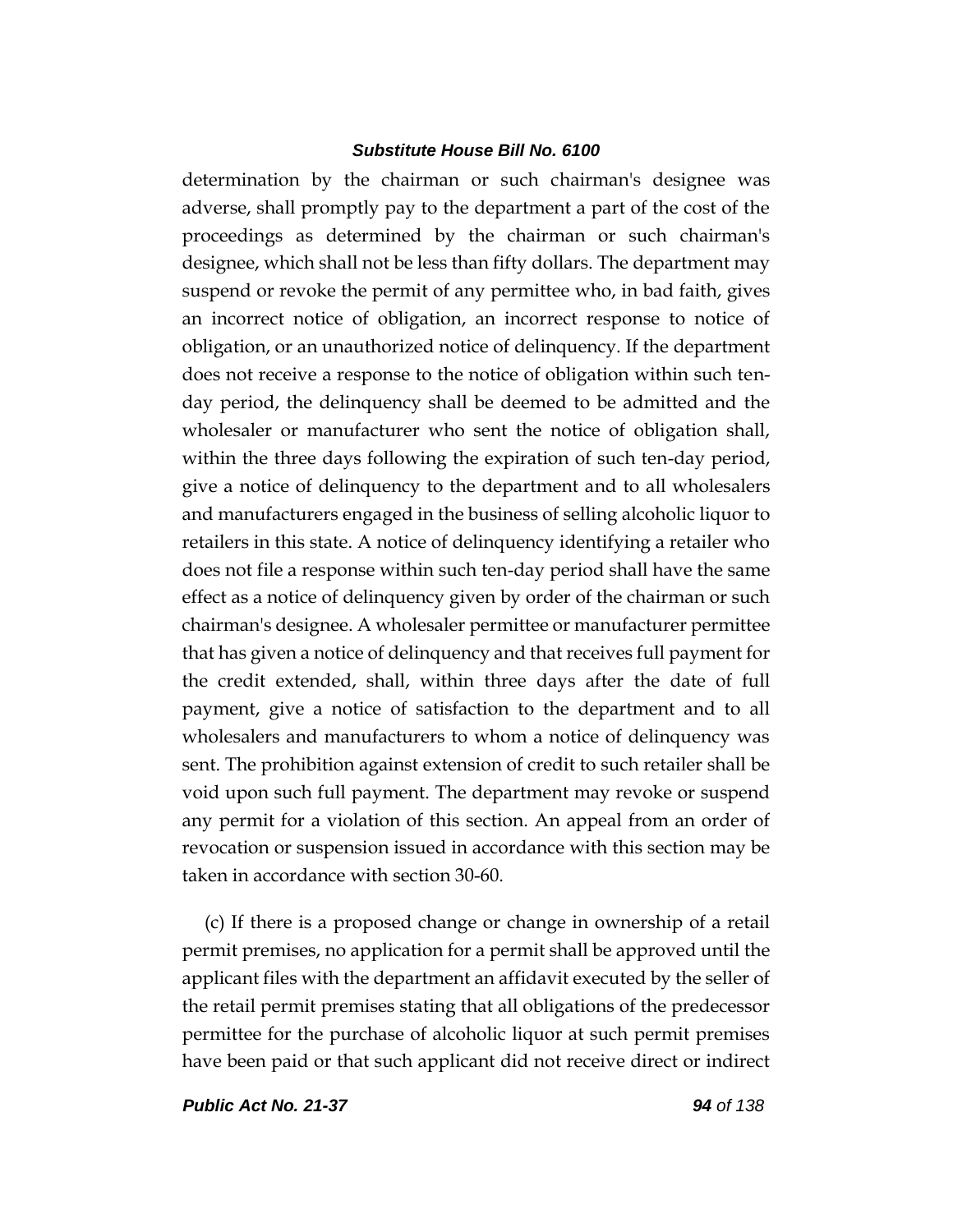consideration from the predecessor permittee. **[**If a wholesaler permittee alleges the applicant received direct or indirect consideration from the predecessor permittee or that there remain outstanding liquor obligations, such wholesaler permittee may file with the department an affidavit, along with supporting documentation to establish receipt of such consideration or outstanding liquor obligations. The Commissioner of Consumer Protection, in the commissioner's sole discretion, shall determine whether a hearing is warranted on such allegations.**]** The commissioner may waive the requirement of such seller's affidavit upon finding that (1) the predecessor permittee abandoned the premises prior to the filing of the application, and (2) such permittee did not receive any consideration, direct or indirect, for such permittee's abandonment. For the purposes of this subsection, "consideration" means the receipt of legal tender or goods or services for the purchase of alcoholic liquor remaining on the premises of the predecessor permittee, for which bills remain unpaid.

(d) A permittee may file a designation of an authorized agent with the department to issue or receive all notices or documents provided for in this section. The permittee shall be responsible for the issuance or receipt of such notices or documents by the agent.

(e) The period of credit permitted under this section shall be calculated as the time elapsing between the date of receipt of the alcoholic liquors by the purchaser and the date of full legal discharge of the purchaser through the payment of cash or its equivalent from all indebtedness arising from the transaction except that, if the last day for payment falls on a Saturday, Sunday or legal holiday, the last day for payment shall then be the next business day.

Sec. 69. Subsections (a) to (c), inclusive, of section 30-48a of the general statutes are repealed and the following is substituted in lieu thereof (*Effective July 1, 2021*):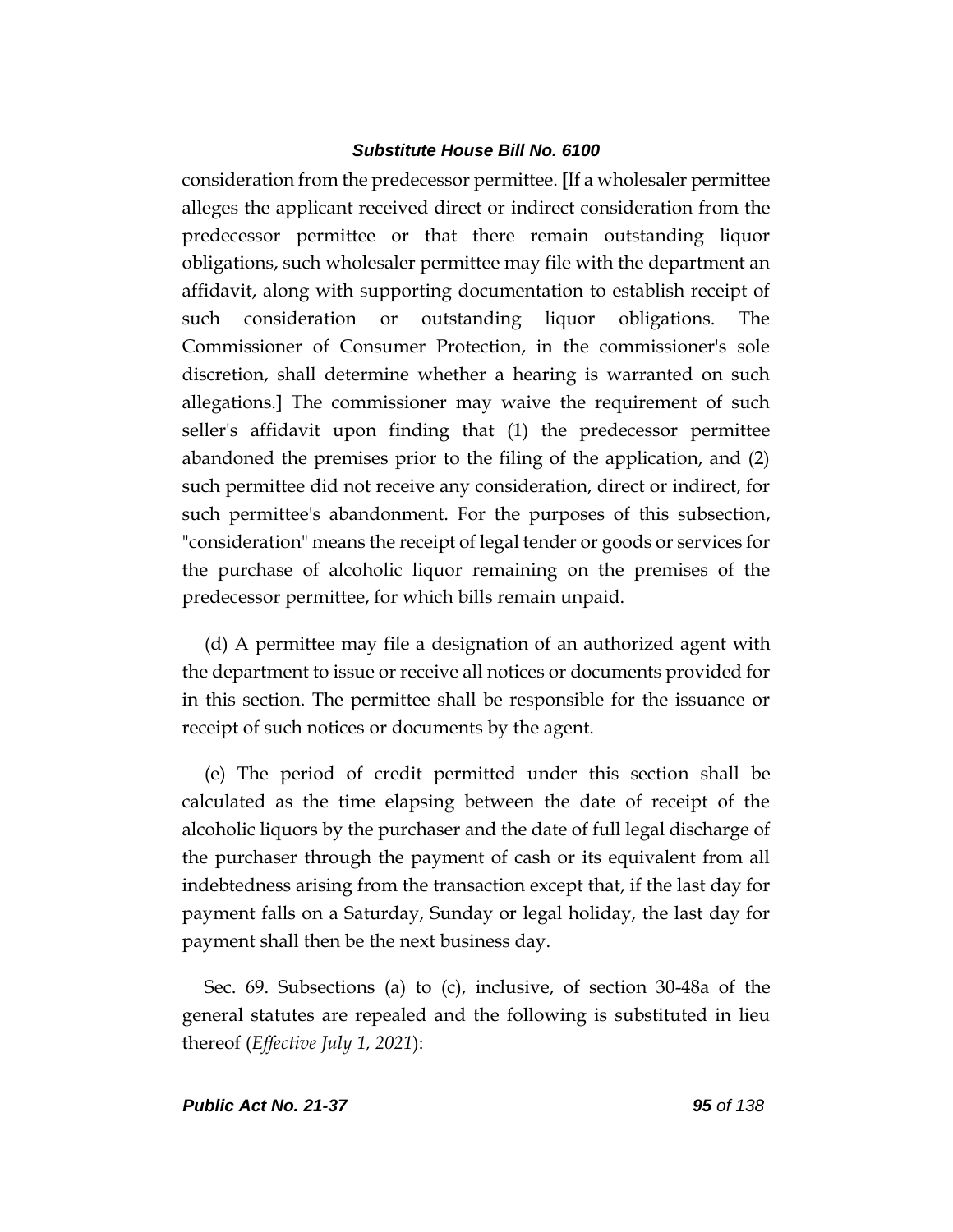(a) No person, and no backer, as defined in section 30-1, as amended by this act, shall, except as provided in this section, acquire an interest in more than four alcoholic beverage retail permits, except that on and after July 1, **[**2016**]** 2021, such person or backer may acquire an interest in no more than **[**five**]** six alcoholic beverage retail permits, but nothing in this section shall (1) require any such person who had, on June 8, 1981, such interest in more than two such permits to surrender, dispose of or release his or her interest in any such permit or permits nor shall it affect his or her right to continue to hold, use and renew such permits, or (2) prohibit any such person who had, on June 8, 1981, such interest in more than two such permits from transferring his or her interest in such permits by inter vivos or testamentary disposition, including living trusts, to his or her spouse or child, or such spouse's or child's living trust or prohibit such spouse or child from accepting such a transfer notwithstanding that such spouse or child may already hold another permit issued under the provisions of this chapter. Any such permit so transferred may be renewed by such transferee under the provisions of section 30-14a. Except as provided in subdivision (1) of this subsection, a person shall be deemed to acquire an interest in a retail permit if an interest is owned by such person, such person's spouse, children, partners, or an estate, trust, or corporation controlled by such person or such person's spouse, children, or any combination thereof. The provisions of this subsection shall apply to any such interest without regard to whether such interest is a controlling interest. For the purposes of this subsection, "person" means (A) an individual, (B) a corporation or any subsidiary of a corporation, or (C) any combination of corporations or individuals any of whom, or any combination of whom, owns or controls, directly or indirectly, more than five per cent of any entity which is a backer, as defined in **[**said**]** section 30-1, as amended by this act.

(b) A retail permit, for the purposes of subsection (a) of this section, means a package store liquor permit or a druggist liquor permit.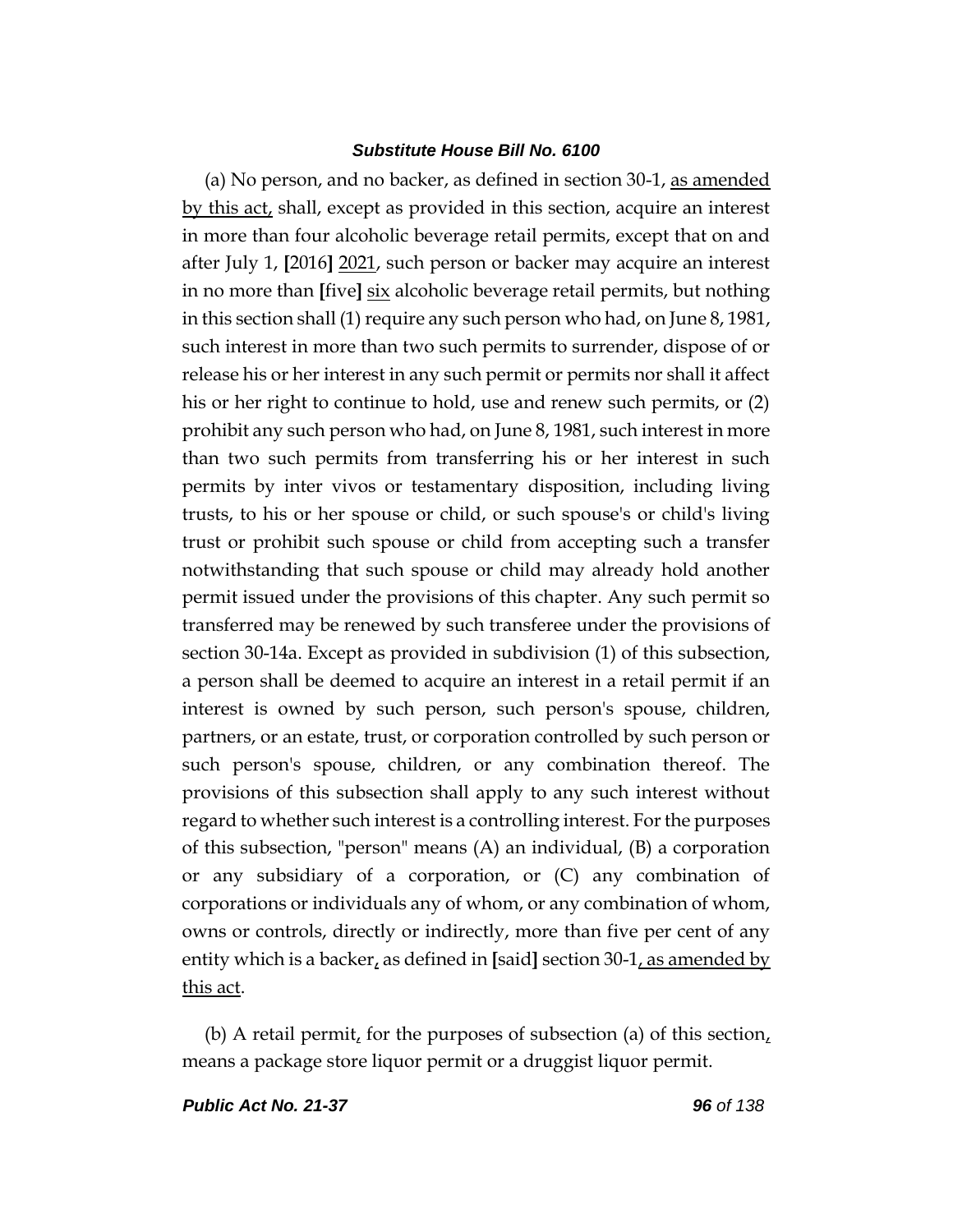(c) Membership in any organization which is or may become the holder of a **[**club**]** cafe permit issued pursuant to subsection (h) of section 30-22a shall not constitute acquisition of an interest in a retail permit.

Sec. 70. Section 30-51 of the general statutes is repealed and the following is substituted in lieu thereof (*Effective July 1, 2021*):

**[**(a)**]** No permit may be issued for the sale of alcoholic liquor in any building, a portion of which will not be used as the permit premises, unless the application therefor is accompanied by an affidavit signed and **[**sworn to**]** affirmed by the applicant, stating that access from the portion of the building that will not be used as the permit premises to the portion of the building that will be used as the permit premises is effectually closed, unless the Department of Consumer Protection endorses upon such application that it has dispensed with such affidavit for reasons considered by it good and satisfactory and also endorses thereon such reasons. If any way of access from the other portion of such building to the portion used as the permit premises is opened, after such permit is issued, without the consent of the Department of Consumer Protection endorsed on such permit, such permit shall thereupon become and be forfeited, with or without notice from the Department of Consumer Protection, and shall be null and void. If such applicant or any permittee or any backer thereof opens, causes to be opened, permits to be opened or allows to remain open, at any time during the term for which such permit is issued, any way of access from any portion of a building not part of the permit premises to any other portion of such building that is the permit premises, without the written consent of the Department of Consumer Protection endorsed on such permit, such persons or backers shall be subject to the penalties provided in section 30-113, as amended by this act. The Department of Consumer Protection shall require every applicant for a permit to sell alcoholic liquor to state under oath whether any portion of the building in which it is proposed to carry on such business will not be used as the permit premises; and,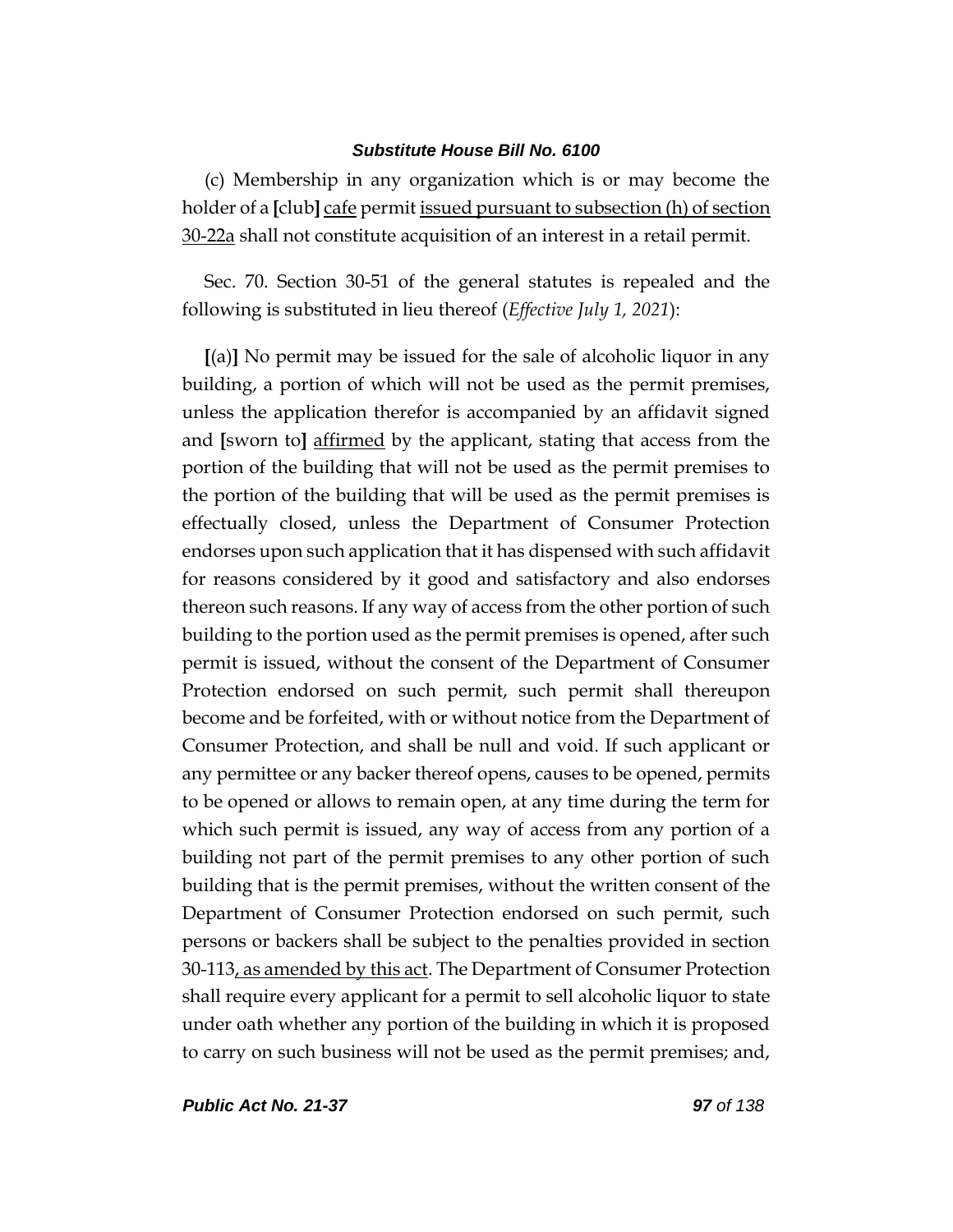if so, **[**said**]** the Department of Consumer Protection shall appoint a suitable person to examine the premises and to see that any and all access between the portion so to be used for the sale of alcoholic liquor and the portion not so used is effectually closed, and may designate the manner of such closing, and, if necessary, order seals to be placed so that such way of access cannot be opened without breaking the seals, and the breaking or removal of such seals or other methods of preventing access, so ordered and provided, shall be prima facie evidence of a violation of this section. The above provisions shall not apply to any premises operating under a hotel permit. **[**, or any premises operating under a restaurant permit, which premises are located in or attached to a motel, and shall not apply to any entrance to a building in which is located premises operating under a tavern permit, which entrance opens into the rear or side yard of such tavern premises and is used solely as an emergency exit or for the delivery of goods to, or carrying or conveying goods from, any permit premises.**]**

**[**(b) "Motel" means every building or other structure kept, used, maintained, advertised or held out to the public to be a place where sleeping accommodations are offered for pay to transient guests, usually, but not limited to, motorists, but is not a place where food is served at all times or where kitchen and dining room facilities necessarily exist.**]**

Sec. 71. Section 30-53 of the general statutes is repealed and the following is substituted in lieu thereof (*Effective July 1, 2021*):

Each permit granted or renewed by the Department of Consumer Protection shall be of no effect until a duplicate thereof has been filed by the permittee with the town clerk of the town within which the club or place of business described in such permit is situated; provided the place of filing of **[**railroad and boat permits**]** a cafe permit issued pursuant to subsection (j) or (k) of section 30-22a shall be the office of the town clerk of the town of New Haven, and airline permits, the office

*Public Act No. 21-37 98 of 138*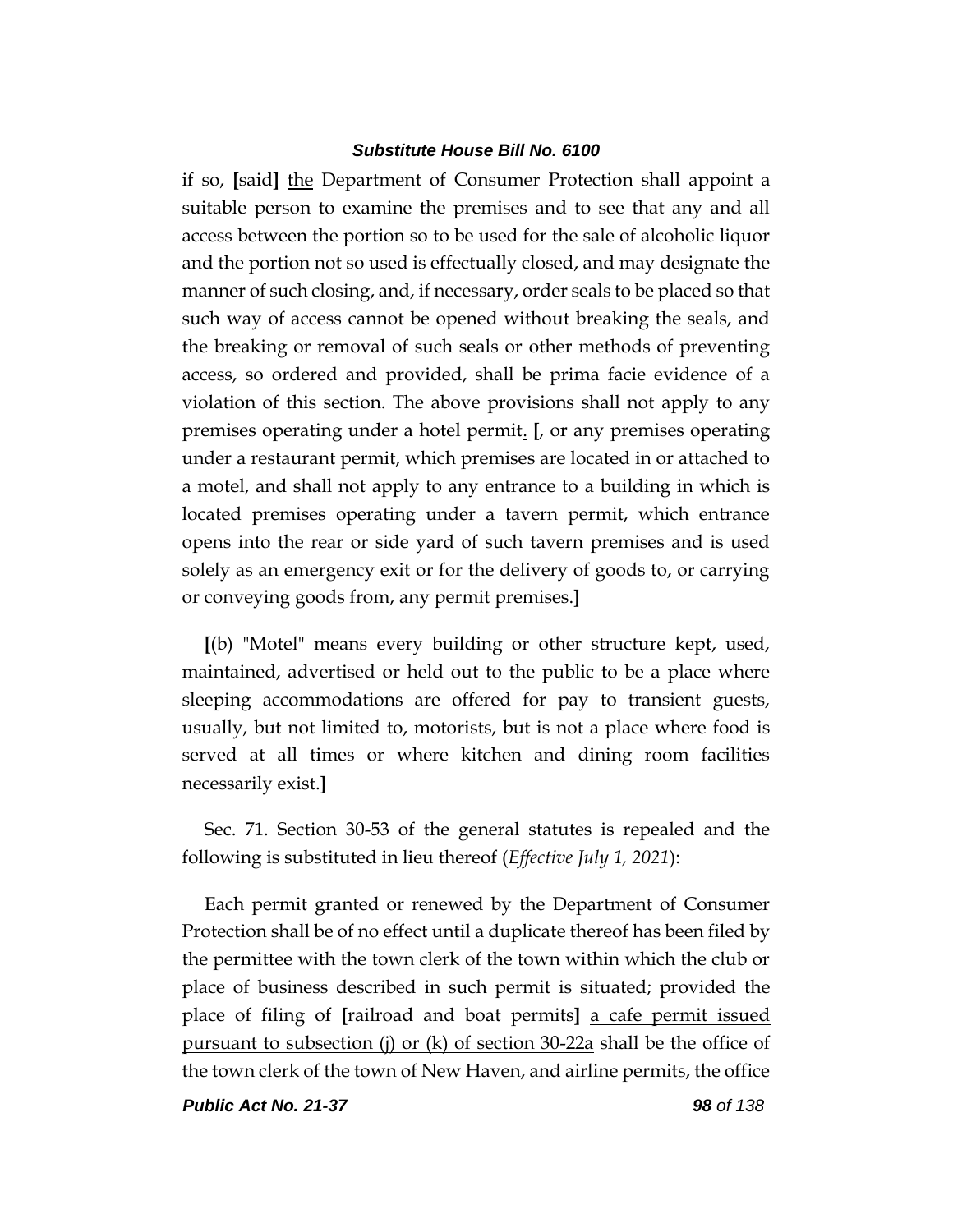of the town clerk of the town of Hartford. The fee for such filing shall be twenty dollars.

Sec. 72. Section 30-54 of the general statutes is repealed and the following is substituted in lieu thereof (*Effective July 1, 2021*):

Every permittee, other than a corporation holding a **[**railroad or airline permit**]** cafe permit issued pursuant to subsection (k) of section 30-22a, shall cause his <u>or her</u> permit or a duplicate thereof to be framed and hung in plain view in a conspicuous place in any room where the sales so permitted are to be carried on.

Sec. 73. Subsection (b) of section 30-68*l* of the general statutes is repealed and the following is substituted in lieu thereof (*Effective July 1, 2021*):

(b) Subject to prior approval from the manufacturer or out-of-state shipper, a wholesaler may sell to a retail licensee a **[**nonuniform**]** family brand case, containing bottles only of one family brand. Wholesalers who do not hold exclusive rights to a given brand trademark may also sell to a retail licensee a **[**nonuniform**]** family brand case containing bottles only of one family brand, provided all of the bottles in such **[**nonuniform**]** family brand case are available to all nonexclusive wholesalers who also have rights to the given brand trademarks. For purposes of this subsection, "family brand" **[**means a group of different products belonging to a single brand that are marketed under a parent brand**]** has the same meaning as provided in subsection (d) of section 30-63.

Sec. 74. Section 30-81 of the general statutes is repealed and the following is substituted in lieu thereof (*Effective July 1, 2021*):

No person who is, by statute or regulation, declared to be an unsuitable person to hold a permit to sell alcoholic liquor shall be allowed to have a financial interest in any such permit business. Except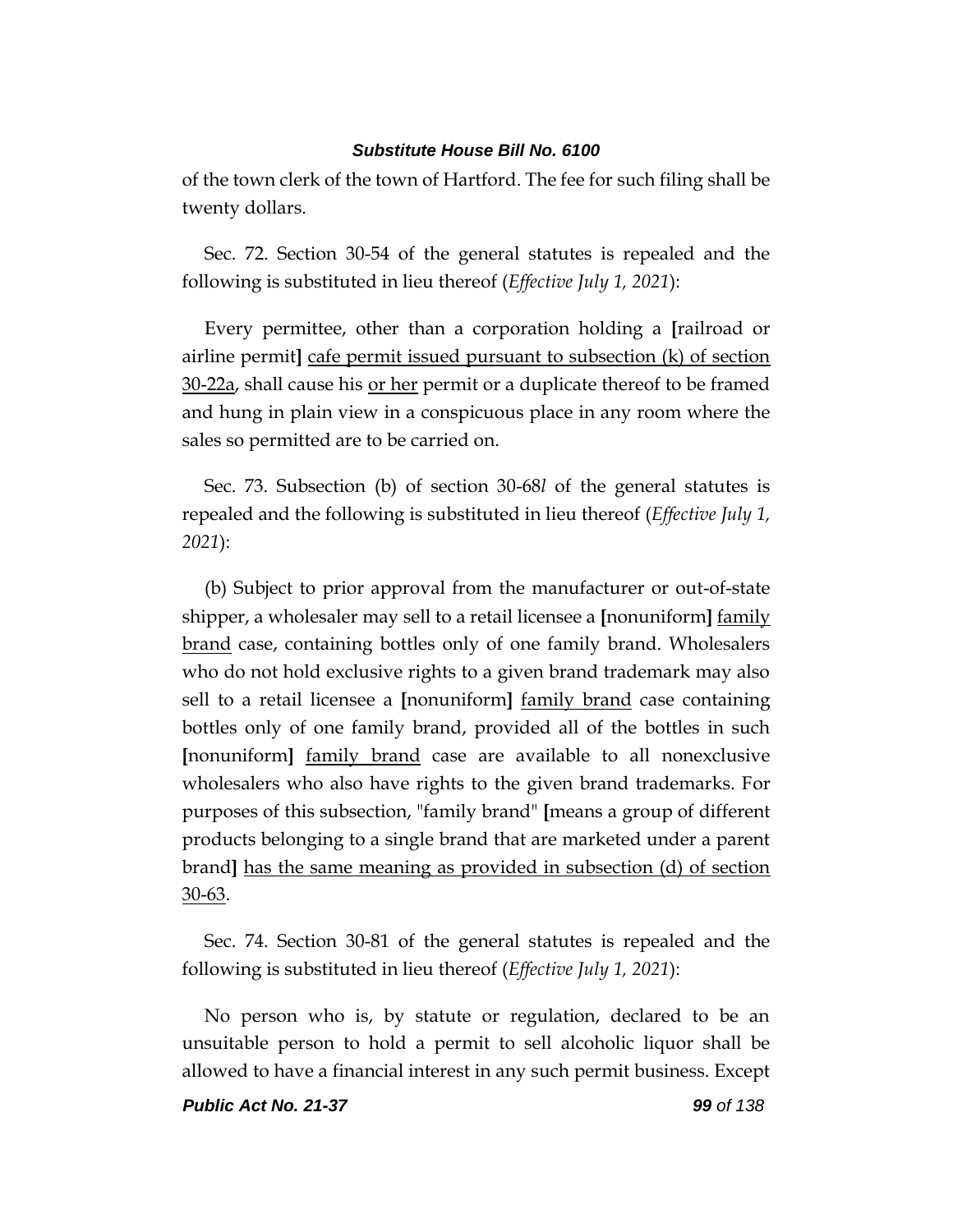as provided in section 30-90a, no minor shall be employed in any premises operating under a **[**tavern**]** cafe permit in any capacity or in handling any alcoholic liquor upon, in delivering any alcoholic liquor to, or in carrying or conveying any alcoholic liquor from, any permit premises.

Sec. 75. Section 30-90 of the general statutes is repealed and the following is substituted in lieu thereof (*Effective July 1, 2021*):

Any permittee who, by himself, his servant or agent, permits any minor or any person to whom the sale or gift of alcoholic liquor has been forbidden according to law to loiter on his premises where such liquor is kept for sale, or allows any minor other than a person over age eighteen who is an employee or permit holder under section 30-90a or a minor accompanied by his parent or guardian, to be in any room where alcoholic liquor is served at any bar, shall be subject to the penalties of section 30-113, as amended by this act. For barrooms consisting of only one room and for premises without effective separation between a barroom and a dining room, no minor may sit or stand at a consumer bar without being accompanied by a parent, guardian or spouse.

Sec. 76. Section 30-91 of the general statutes is repealed and the following is substituted in lieu thereof (*Effective July 1, 2021*):

(a) The sale or the dispensing or consumption or the presence in glasses or other receptacles suitable to permit the consumption of alcoholic liquor by an individual in places operating under hotel permits, restaurant permits, cafe permits, Connecticut craft cafe permits, restaurant permits for catering establishments, **[**bowling establishment permits, racquetball facility permits, club permits,**]** coliseum permits, **[**coliseum concession permits, special sporting facility restaurant permits, special sporting facility employee recreational permits, special sporting facility guest permits, special sporting facility concession permits, special sporting facility bar permits, golf country club permits,**]**

*Public Act No. 21-37 100 of 138*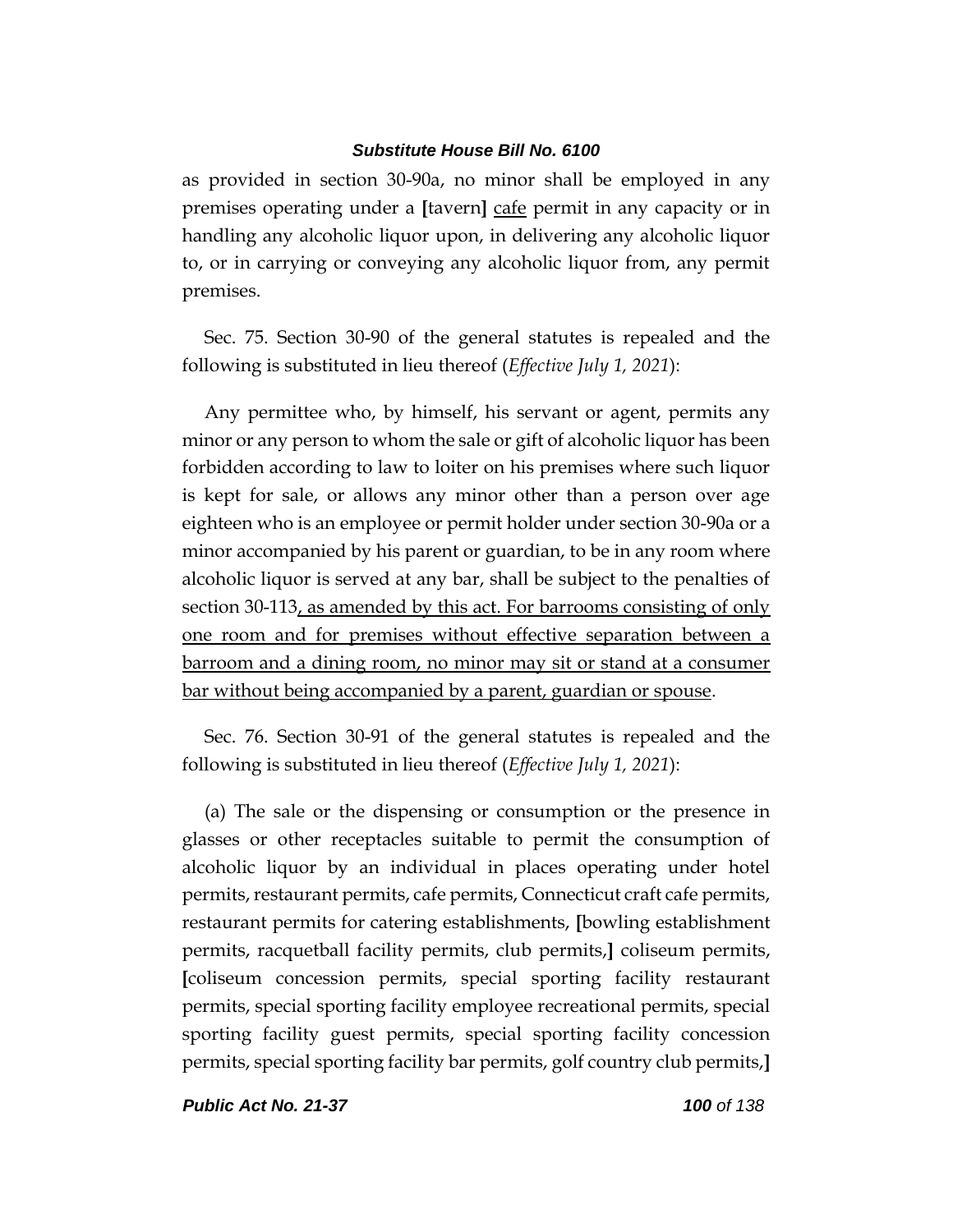nonprofit public museum permits, **[**university permits, airport restaurant permits, airport bar permits, airport airline club permits, tavern permits,**]** manufacturer permits for beer, casino permits, caterer liquor permits and charitable organization permits shall be unlawful on: (1) Monday, Tuesday, Wednesday, Thursday and Friday between the hours of one o'clock a.m. and nine o'clock a.m.; (2) Saturday between the hours of two o'clock a.m. and nine o'clock a.m.; (3) Sunday between the hours of two o'clock a.m. and ten o'clock a.m.; (4) Christmas, except (A) for alcoholic liquor that is served where food is also available during the hours otherwise permitted by this section for the day on which Christmas falls, and (B) by casino permittees at casinos, as defined in section 30-37k; and (5) January first between the hours of three o'clock a.m. and nine o'clock a.m., except that on any Sunday that is January first the prohibitions of this section shall be between the hours of three o'clock a.m. and ten o'clock a.m.

(b) Any town may, by vote of a town meeting or by ordinance, reduce the number of hours during which sales under subsection (a) of this section, except sales pursuant to **[**an airport restaurant permit, airport bar permit or airport airline club permit**]** a cafe permit issued pursuant to subsection (d) of section 30-22a, shall be permissible. In all cases when a town, either by vote of a town meeting or by ordinance, has acted on the sale of alcoholic liquor or the reduction of the number of hours when such sale is permissible, such action shall become effective on the first day of the month succeeding such action and no further action shall be taken until at least one year has elapsed since the previous action was taken.

(c) Notwithstanding any provisions of subsections (a) and (b) of this section, such sale or dispensing or consumption or presence in glasses in places operating under a **[**bowling establishment**]** cafe permit issued pursuant to subsection (f) of section 30-22a shall be unlawful before eleven a.m. on any day, except in that portion of the permit premises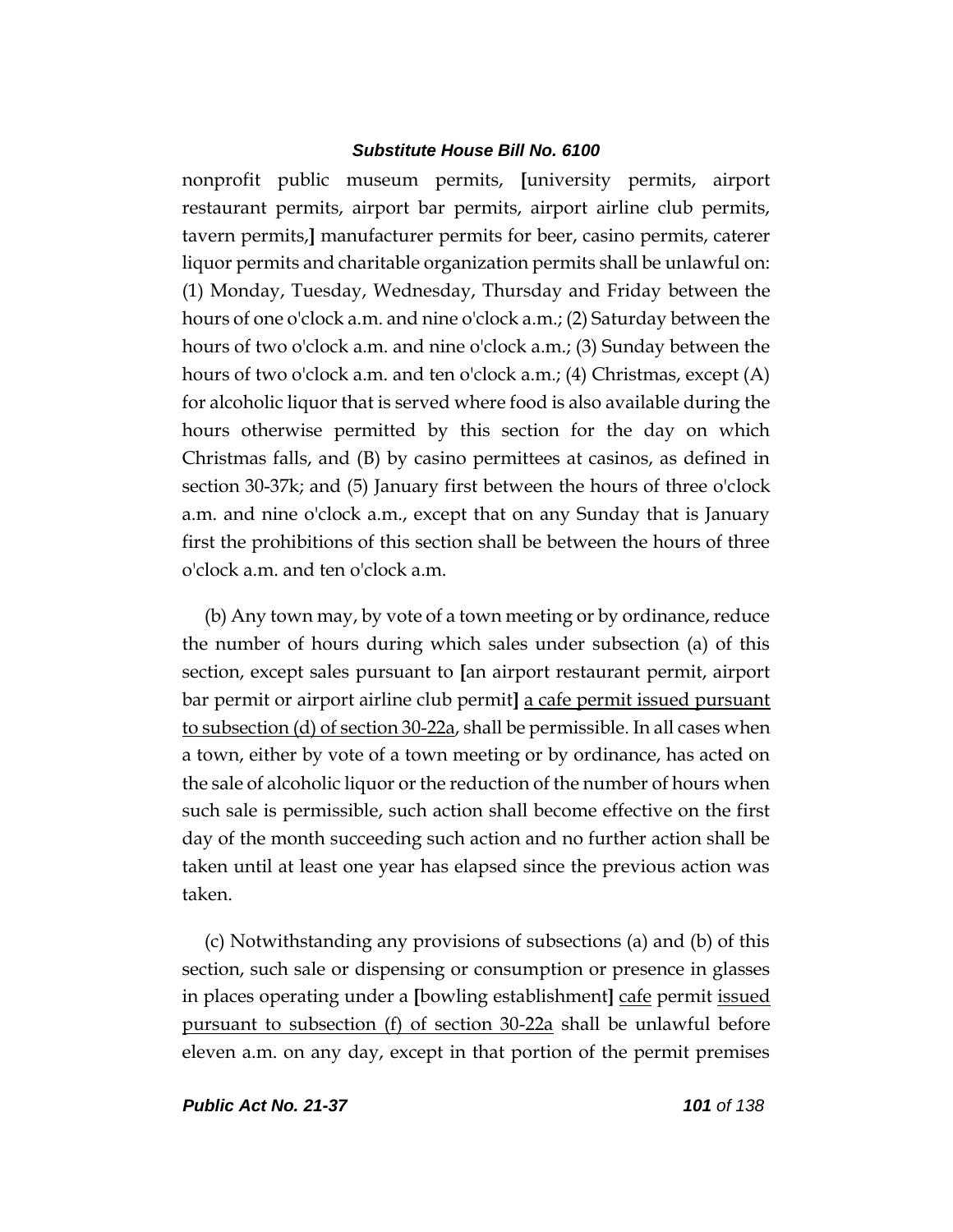which is located in a separate room or rooms entry to which, from the bowling lane area of the establishment, is by means of a door or doors which shall remain closed at all times except to permit entrance and egress to and from the lane area. Any alcoholic liquor sold or dispensed in a place operating under a **[**bowling establishment**]** cafe permit issued pursuant to subsection (f) of section 30-22a shall be served in containers such as, but not limited to, plastic or glass. Any town may, by vote of a town meeting or by ordinance, reduce the number of hours during which sales under this subsection shall be permissible.

(d) The sale or dispensing of alcoholic liquor for off-premises consumption in places operating under package store permits, drug store permits, manufacturer permits for beer or grocery store beer permits shall be unlawful on Thanksgiving Day, New Year's Day and Christmas; and such sale or dispensing of alcoholic liquor for offpremises consumption in places operating under package store permits, drug store permits, manufacturer permits for beer and grocery store beer permits shall be unlawful on Sunday before ten o'clock a.m. and after six o'clock p.m. and on any other day before eight o'clock a.m. and after ten o'clock p.m. Any town may, by a vote of a town meeting or by ordinance, reduce the number of hours during which such sale shall be permissible.

(e) (1) In the case of any premises operating under a **[**tavern**]** cafe permit, wherein, under the provisions of this section, the sale of alcoholic liquor is forbidden on certain days or hours of the day, or during the period when a **[**tavern**]** cafe permit is suspended, it shall likewise be unlawful to keep such premises open to, or permit it to be occupied by, the public on such days or hours.

(2) In the case of any premises operating under a cafe permit, it shall be unlawful to keep such premises open to, or permit such premises to be occupied by, the public between the hours of one o'clock a.m. and six o'clock a.m. on Monday, Tuesday, Wednesday, Thursday and Friday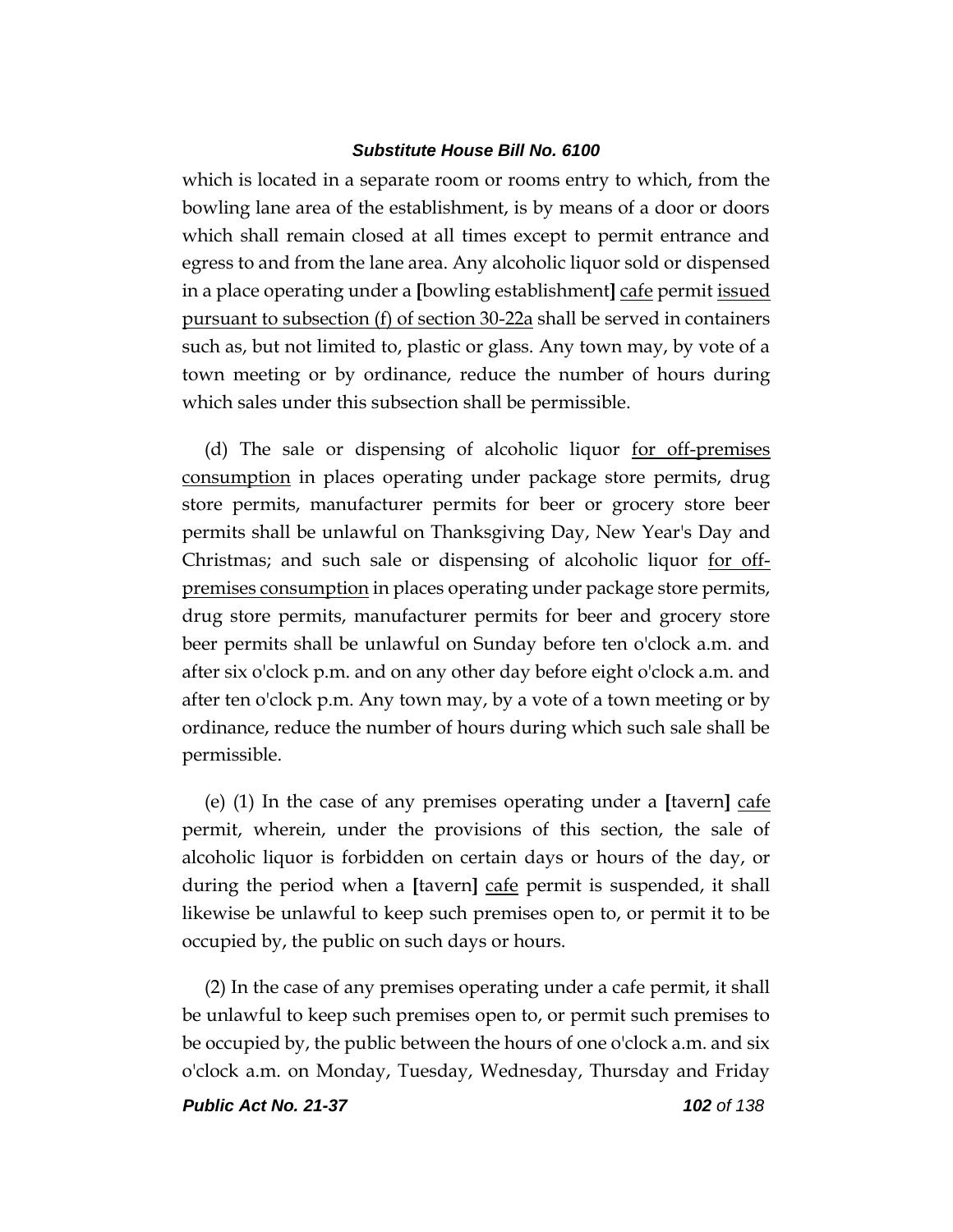and between the hours of two o'clock a.m. and six o'clock a.m. on Saturday and Sunday or during any period of time when such permit is suspended, provided the sale or the dispensing or consumption of alcohol on such premises operating under such cafe permit shall be prohibited beyond the hours authorized for the sale or dispensing or consumption of alcohol for such premises under this section.

(3) Notwithstanding any provision of this chapter, in the case of any premises operating under a **[**tavern or**]** cafe permit, it shall be lawful for such premises to be open to, or be occupied by, the public when such premises is being used as a site for film, television, video or digital production eligible for a film production tax credit pursuant to section 12-217jj, provided the sale or the dispensing or consumption of alcohol on such premises operating under such **[**tavern or**]** cafe permit shall be prohibited beyond the hours authorized for the sale or the dispensing or consumption of alcohol for such premises under this section.

(f) The retail sale and the tasting of free samples of wine, cider not exceeding six per cent alcohol by volume, apple wine not exceeding fifteen per cent alcohol by volume, apple brandy, eau-de-vie and mead by visitors and prospective retail customers of a permittee holding a manufacturer permit for a farm winery or a manufacturer permit for wine, cider and mead on the premises of such permittee shall be unlawful on Sunday before ten o'clock a.m. and after ten o'clock p.m. and on any other day before eight o'clock a.m. and after ten o'clock p.m. Any town may, by vote of a town meeting or by ordinance, reduce the number of hours during which sales and the tasting of free samples of products under this subsection shall be permissible.

(g) Notwithstanding any provision of subsection (a) of this section, food or nonalcoholic beverages may be sold, dispensed or consumed in places operating under **[**an airport restaurant permit, an airport bar permit or an airport airline club**]** a cafe permit issued pursuant to subsection (d) of section 30-22a, at any time, as allowed by agreement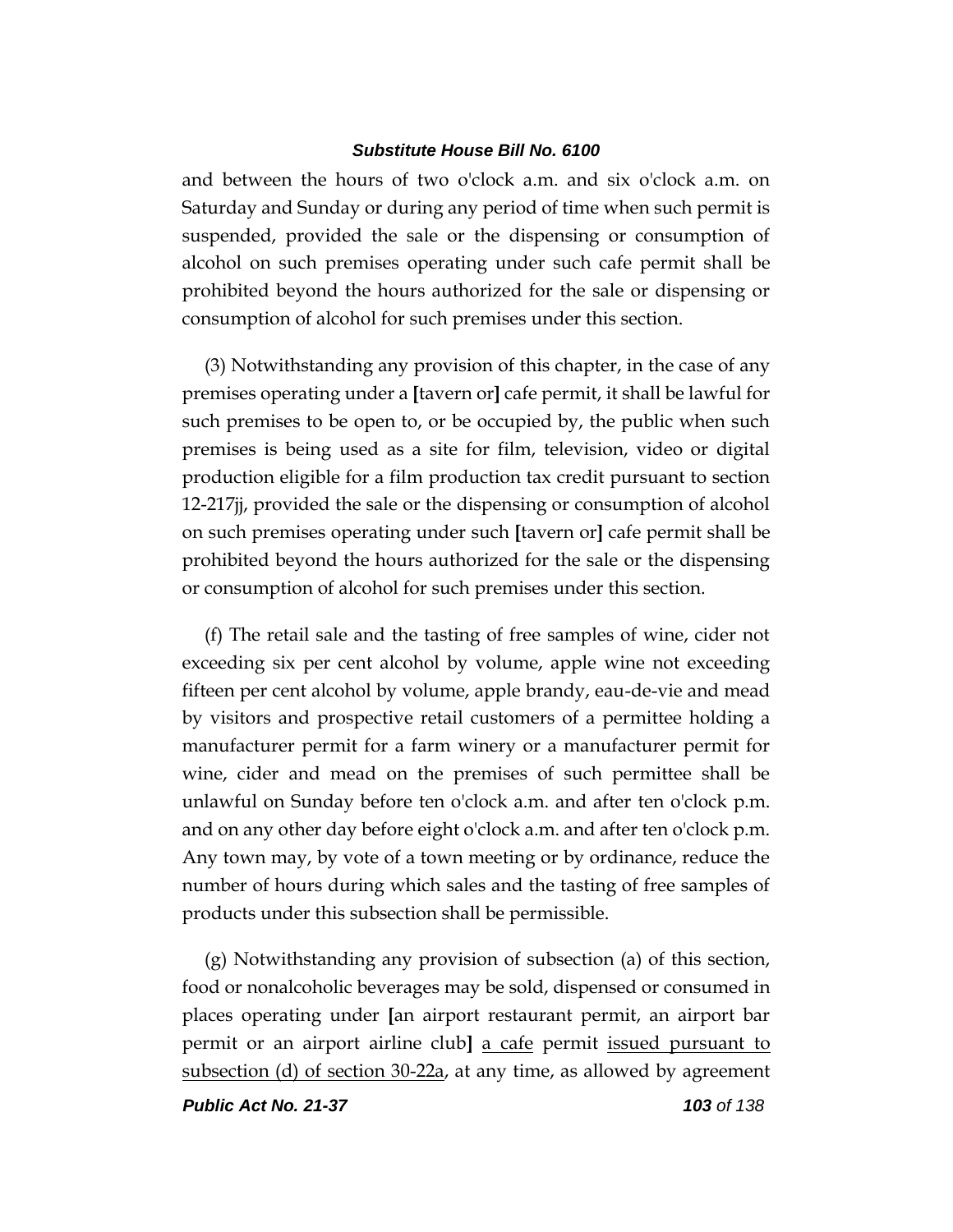between the Connecticut Airport Authority and its lessees or concessionaires. In the case of premises operating at Bradley International Airport under **[**an airport airline club**]** a cafe permit, the sale, dispensing or consumption or the presence in glasses or other receptacles suitable to permit the consumption of alcoholic liquor by an individual shall be unlawful on: (1) Monday, Tuesday, Wednesday, Thursday and Friday between the hours of one o'clock a.m. and six o'clock a.m., (2) Saturday and Sunday between the hours of two o'clock a.m. and six o'clock a.m., (3) Christmas, except for alcoholic liquor that is served where food is also available during the hours otherwise permitted by this section for the day on which Christmas falls, and (4) January first between the hours of three o'clock a.m. and six o'clock a.m.

(h) The sale or the dispensing or consumption or the presence in glasses or other receptacles suitable to permit the consumption of alcoholic liquor by an individual in places operating under a nonprofit golf tournament permit shall be unlawful on any day prior to nine o'clock a.m. and after ten o'clock p.m.

(i) Nothing in this section shall be construed to require any permittee to continue the sale or dispensing of alcoholic liquor until the closing hour established under this section.

(j) The retail sale of wine and the tasting of free samples of wine by visitors and prospective retail customers of a permittee holding a wine festival permit or an out-of-state entity wine festival permit issued pursuant to section 30-37*l* or 30-37m shall be unlawful on Sunday before eleven o'clock a.m. and after eight o'clock p.m., and on any other day before ten o'clock a.m. and after eight o'clock p.m. Any town may, by vote of a town meeting or by ordinance, reduce the number of hours during which the retail sale of wine and the tasting of free samples of wine pursuant to this subsection shall be permissible.

(k) The sale of products at a farmers' market by a permittee holding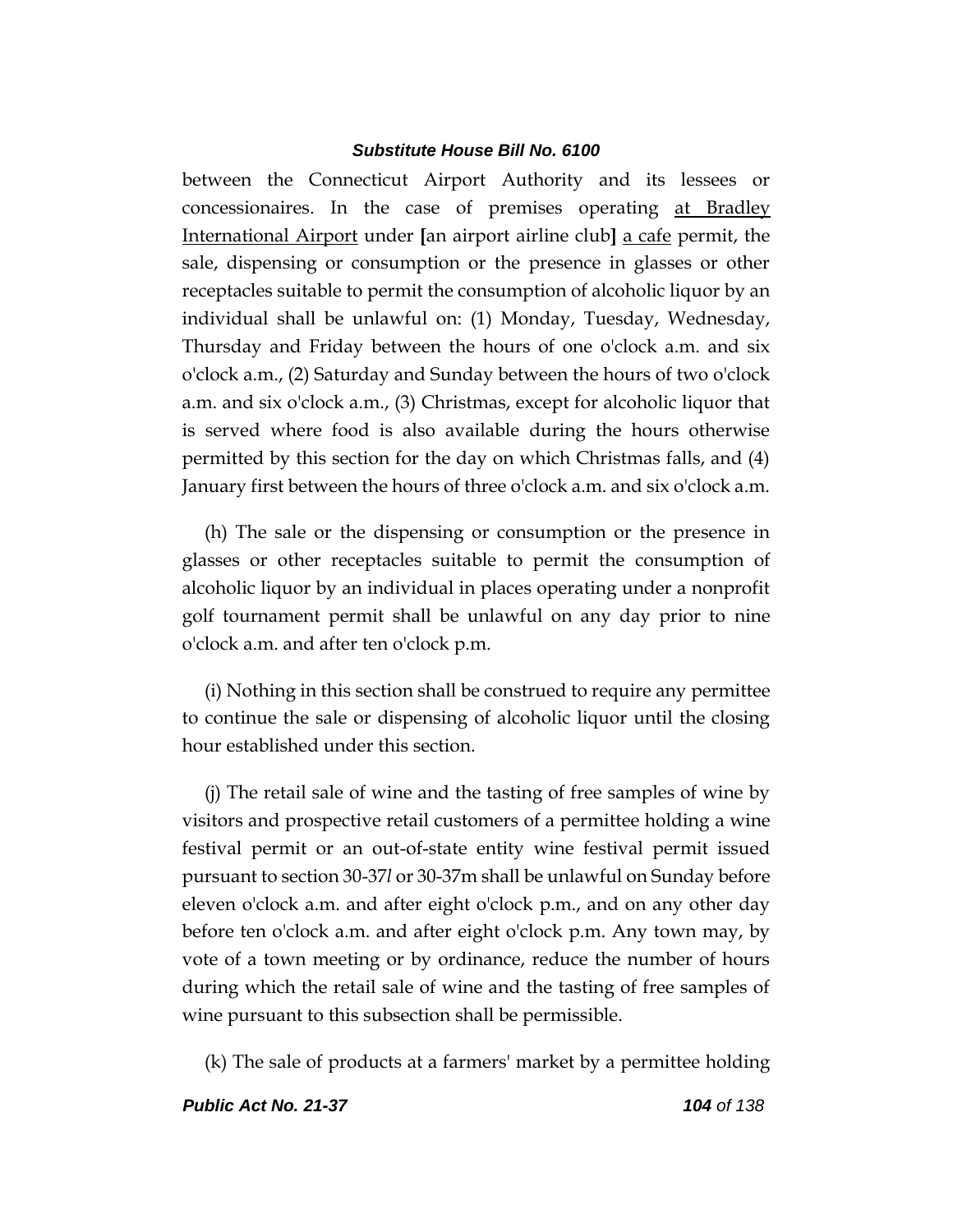a farmers' market sales permit pursuant to subsection (a) of section 30- 37o shall be unlawful on any day before eight o'clock a.m. and after ten o'clock p.m., provided such permittee shall not sell such products at a farmers' market at any time during such hours that the farmers' market is not open to the public. Any town may, by vote of a town meeting or by ordinance, reduce the number of hours during which sales of products under this subsection shall be permissible.

(l) Notwithstanding any provision of subsection (a) of this section, it shall be lawful for casino permittees at casinos, as defined in section 30- 37k, to allow the presence of alcoholic liquor in glasses or other receptacles suitable to permit the consumption thereof by an individual at any time on its gaming facility, as defined in subsection (a) of section 30-37k, provided such alcoholic liquor shall not be served to a patron of such casino during the hours specified in subsection (a) of this section. For purposes of this section, "receptacles suitable to permit the consumption of alcoholic liquor" **[**shall**]** does not include bottles of distilled spirits or bottles of wine.

Sec. 77. Section 30-91a of the general statutes is repealed and the following is substituted in lieu thereof (*Effective July 1, 2021*):

(a) In all cases where a town, either by vote of a town meeting or by ordinance, had, prior to April 30, 1971, authorized the sale of alcoholic liquor on Sunday between the hours of twelve o'clock noon and nine o'clock in the evening, such sale shall be authorized until the time specified in section  $30-91$ , as amended by this act, unless an earlier closing hour is established by town meeting or ordinance after April 30, 1971.

(b) Nothing in section 30-91, as amended by this act, shall be construed to supersede any action taken by a town prior to May 25, 1971, to prohibit the sale of alcoholic liquor in such town from midnight on Saturday until one a.m. on Sunday and such action shall be construed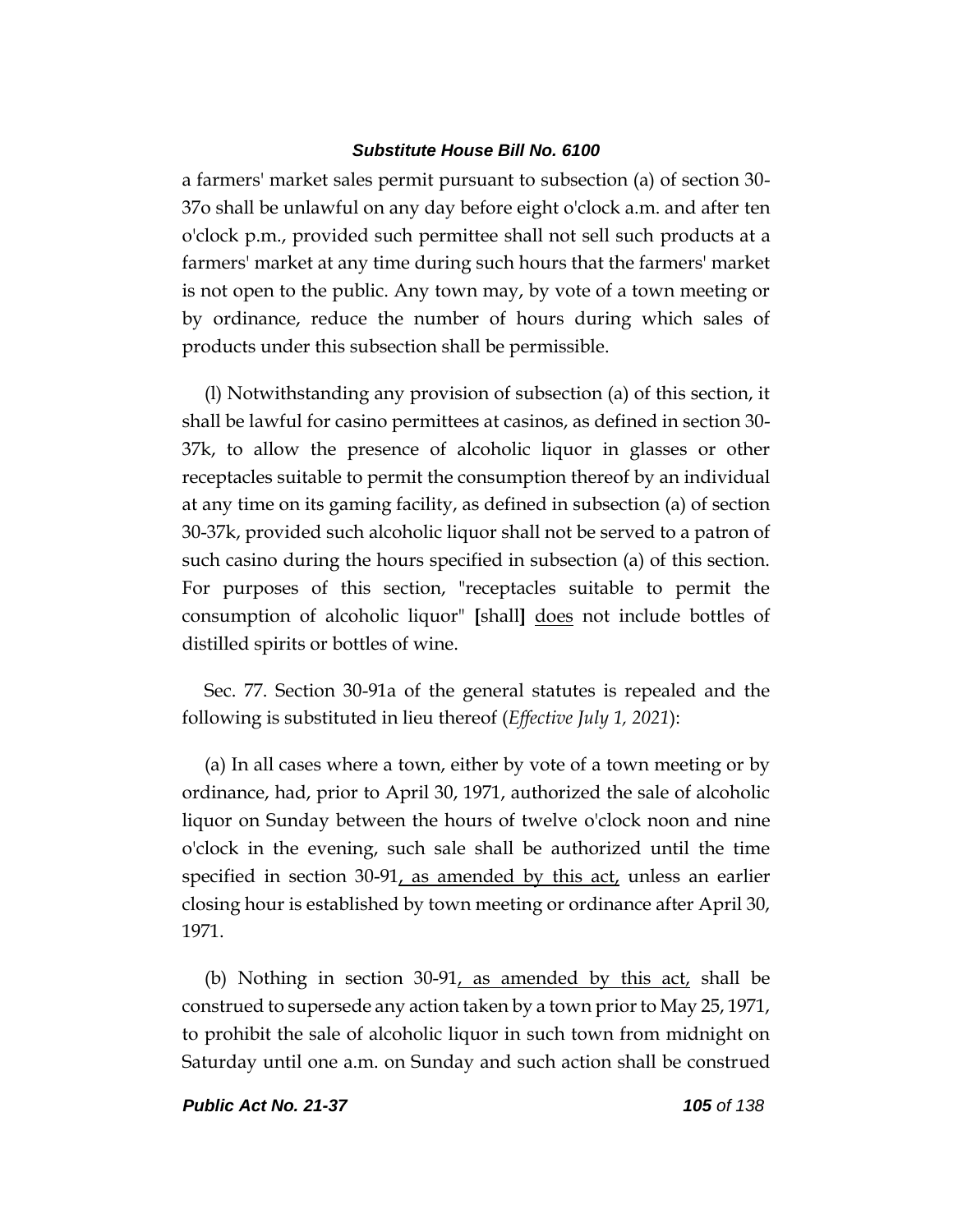to prohibit such sale from midnight on Saturday until two a.m. on Sunday in such town.

**[**(c) In all towns in which the sale of alcoholic liquor on Sunday between the hours of twelve o'clock noon and the time specified in section 30-91 is permitted, prior to June 5, 1975, in a place operating under a hotel permit, a restaurant permit or a cafe permit, such sale shall be authorized on Sunday between such hours in a place operating under a tavern permit unless such sale is prohibited by town meeting or ordinance after June 5, 1975.**]**

**[**(d)**]** (c) In all towns that have authorized the sale of alcoholic liquor on Sunday commencing at twelve o'clock noon, either by vote of a town meeting or by ordinance, such sale shall be permitted commencing at eleven o'clock a.m. in places operating under permits listed in subsection (a) of section 30-91, as amended by this  $act$ , unless a later opening hour is established by vote of a town meeting or by ordinance after July 1, 1981.

Sec. 78. Section 30-7 of the general statutes is repealed and the following is substituted in lieu thereof (*Effective July 1, 2021*):

Every regulation made by the Department of Consumer Protection under the authority of this chapter shall be furnished to each permittee upon request. The department shall biennially, on or before July first in the odd-numbered years, **[**either (1) publish in convenient pamphlet form all regulations then in force and shall furnish upon request copies of such pamphlets to every permittee authorized under the provisions of this chapter to manufacture or sell alcoholic liquor and to such other persons as desire such pamphlets, or (2)**]** post such regulations on the department's Internet web site.

Sec. 79. Section 30-8 of the general statutes is repealed and the following is substituted in lieu thereof (*Effective July 1, 2021*):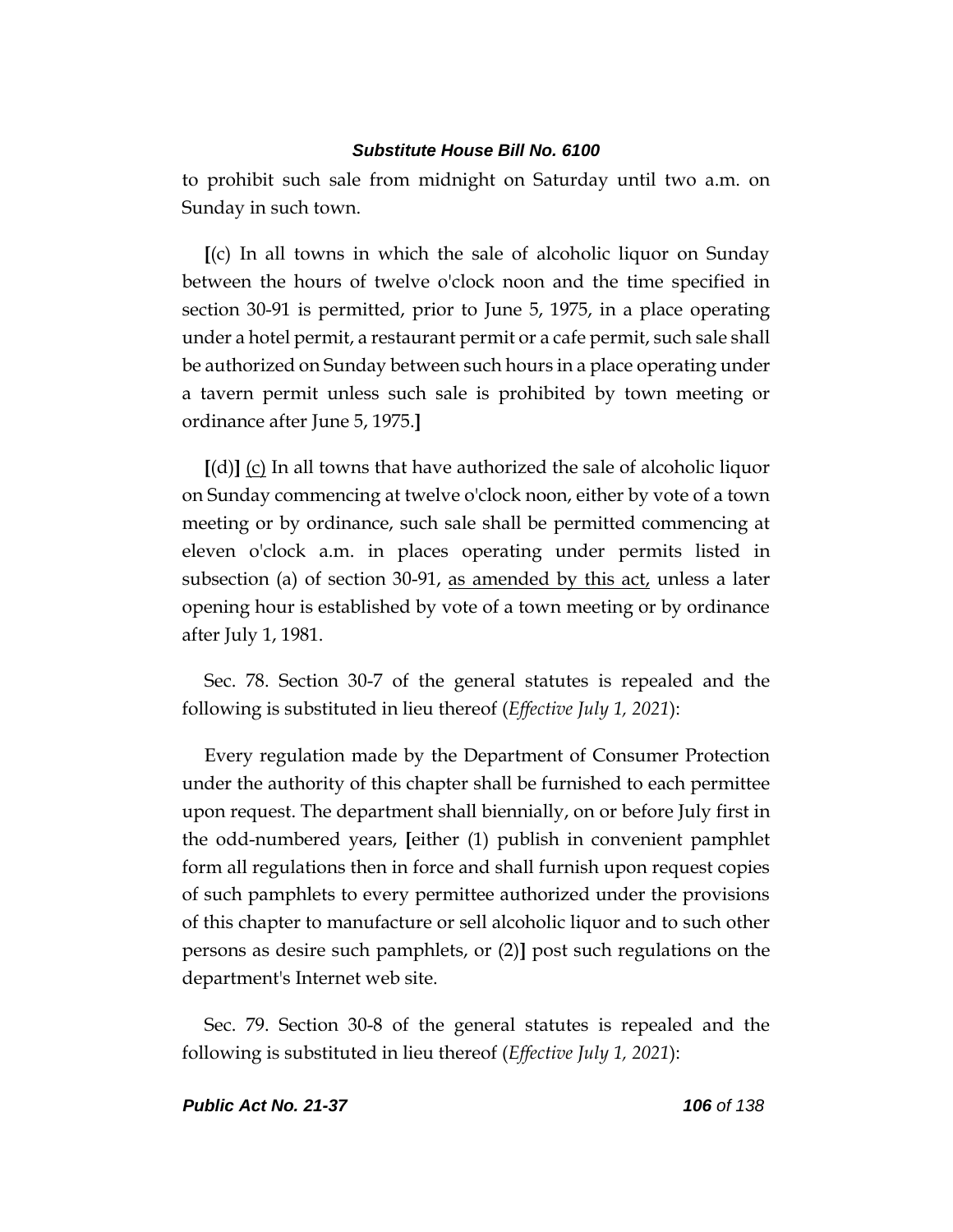The Department of Consumer Protection and any agent thereof authorized to conduct any inquiry, investigation or hearing under the provisions of this chapter **[**shall have power to**]** may administer oaths and take testimony under oath relative to the matter of inquiry or investigation. The Commissioner of Consumer Protection may withhold from disclosure any complaints or inspections that result in an investigation conducted by the department under this chapter, or any other information obtained by the department during the course of an investigation conducted by the department under this chapter, until the earlier of (1) the date when the investigation is completed, (2) **[**six**]** eighteen months after the date when the complaint resulting in the investigation was filed, or (3) **[**six**]** eighteen months after the investigation was commenced. At any hearing ordered by the department, the department or such agent having authority by law to issue such process may subpoena witnesses and require the production of records, papers and documents pertinent to such inquiry. No witness under subpoena authorized to be issued by the provisions of this section shall be excused from testifying or from producing records, papers or documents on the ground that such testimony or the production of such records or other documentary evidence would tend to incriminate him, but such evidence or the records or papers so produced and any information directly or indirectly derived from such evidence, records or papers shall not be used in any criminal proceeding against him. If any person disobeys such process or, having appeared in obedience thereto, refuses to answer any pertinent question put to him by the department or its authorized agent or to produce any records and papers pursuant thereto, the department or its agent may apply to the superior court for the judicial district of Hartford or for the judicial district wherein the person resides or wherein the business has been conducted, setting forth such disobedience to process or refusal to answer, and the court shall cite such person to appear before the court to answer such question or to produce such records and papers and, upon his refusal so to do, shall commit such person to a community

*Public Act No. 21-37 107 of 138*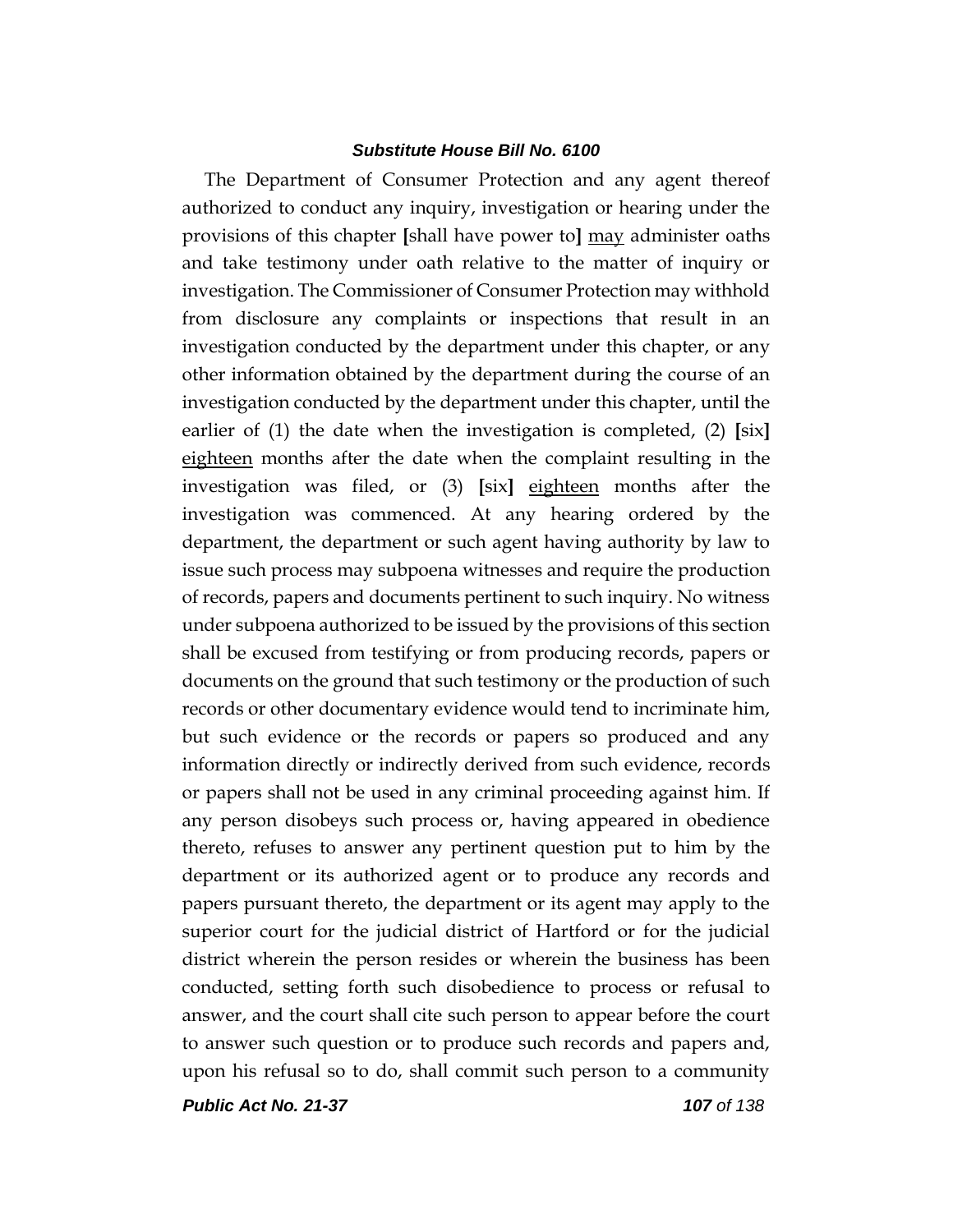correctional center until he testifies, but not for a longer period than sixty days. Notwithstanding the serving of the term of such commitment by any person, the department may proceed with such inquiry and examination as if the witness had not previously been called upon to testify. Officers who serve subpoenas issued by the department or under its authority and witnesses attending hearings conducted by it under this section shall receive like fees and compensation as officers and witnesses in the courts of this state to be paid on vouchers of the department on order of the Comptroller.

Sec. 80. Section 30-17 of the general statutes is repealed and the following is substituted in lieu thereof (*Effective July 1, 2021*):

(a) (1) A wholesaler permit shall allow the bottling of alcoholic liquor and the wholesale sale of alcoholic liquor to permittees in this state and without the state, as may be permitted by law, and the sale of alcoholic liquors to vessels engaged in coastwise or foreign commerce, and the sale of alcohol and alcoholic liquor for industrial purposes to nonpermittees, such sales to be made in accordance with the regulations adopted by the Department of Consumer Protection, and the sale of alcohol and alcoholic liquor for medicinal purposes to hospitals and charitable institutions and to religious organizations for sacramental purposes and the receipt from out-of-state shippers of multiple packages of alcoholic liquor. The holder of a wholesaler permit may apply for and shall thereupon receive an out-of-state shipper's permit for direct importation from abroad of alcoholic liquors manufactured outside the United States and an out-of-state shipper's permit for direct importation from abroad of beer manufactured outside the United States. The annual fee for a wholesaler permit shall be two thousand six hundred fifty dollars.

(2) When a holder of a wholesaler permit has had the distributorship of any alcohol, beer, spirits or wine product of a manufacturer or outof-state shipper for six months or more, such distributorship may be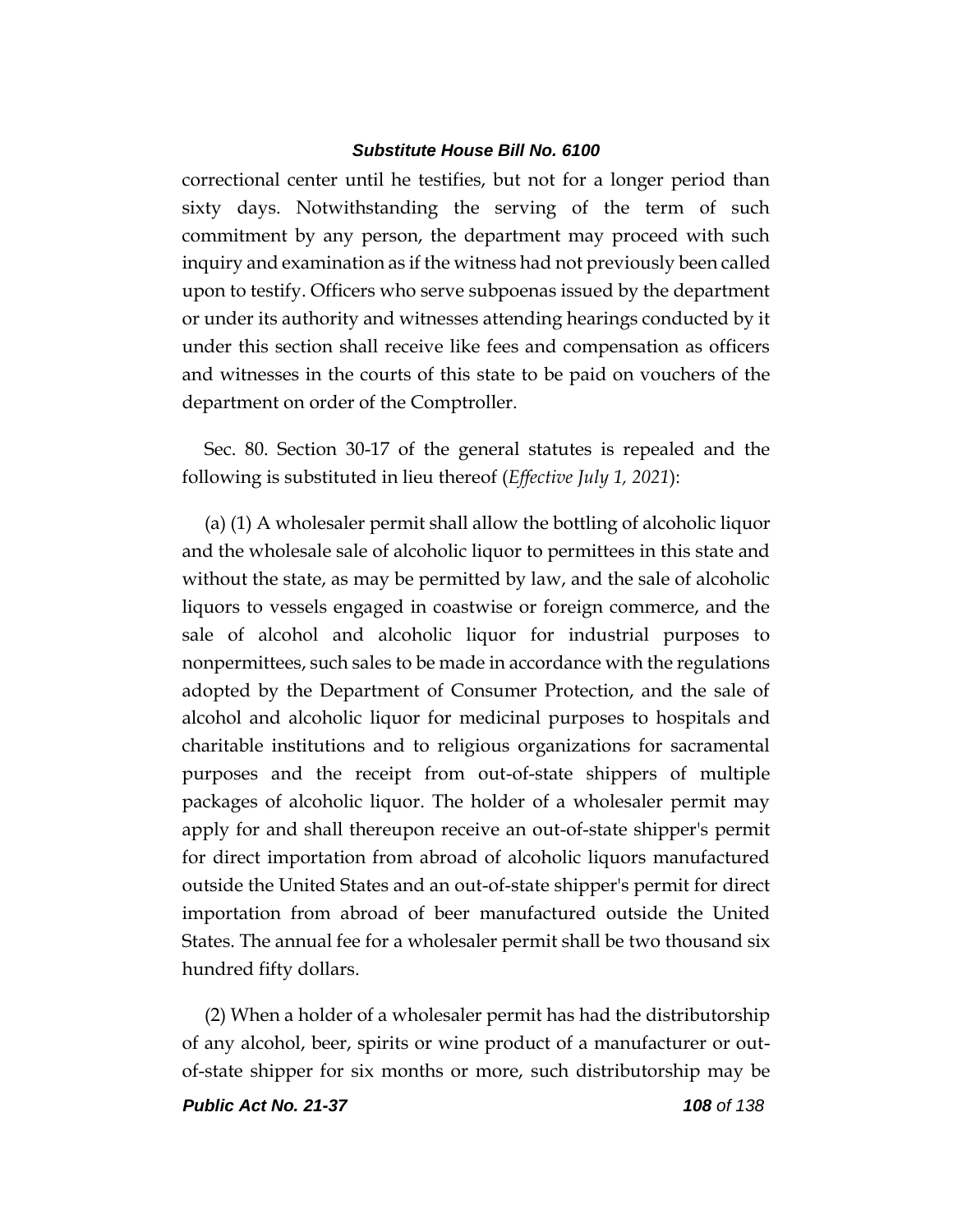terminated or its geographic territory diminished upon (A) the execution of a written stipulation by the wholesaler and manufacturer or out-of-state shipper agreeing to the change and the approval of such change by the Department of Consumer Protection; or (B) the sending of a written notice by certified or registered mail, return receipt requested, by the manufacturer or out-of-state shipper to the wholesaler, a copy of which notice has been sent simultaneously by certified or registered mail, return receipt requested, to the Department of Consumer Protection. No such termination or diminishment shall become effective except for just and sufficient cause, provided such cause shall be set forth in such notice and the Department of Consumer Protection shall determine, after hearing, that just and sufficient cause exists. If an emergency occurs, caused by the wholesaler, prior to such hearing, which threatens the manufacturers' or out-of-state shippers' products or otherwise endangers the business of the manufacturer or out-of-state shipper and said emergency is established to the satisfaction of the Department of Consumer Protection, the department may temporarily suspend such wholesaler permit or take whatever reasonable action the department deems advisable to provide for such emergency and the department may continue such temporary action until its decision after a full hearing. The Department of Consumer Protection shall render its decision with reasonable promptness following such hearing. Notwithstanding the aforesaid, a manufacturer or out-of-state shipper may appoint one or more additional wholesalers as the distributor for an alcohol, spirits or wine product within such territory, provided such appointment shall not be effective until six months from the date such manufacturer or out-of-state shipper sets forth such intention in written notice to the existing wholesaler by certified or registered mail, return receipt requested, with a copy of such notice simultaneously sent by certified or registered mail, return receipt requested, to the Department of Consumer Protection. For just and sufficient cause, a manufacturer or out-of-state shipper may appoint one or more additional wholesalers as the distributor for a beer product

*Public Act No. 21-37 109 of 138*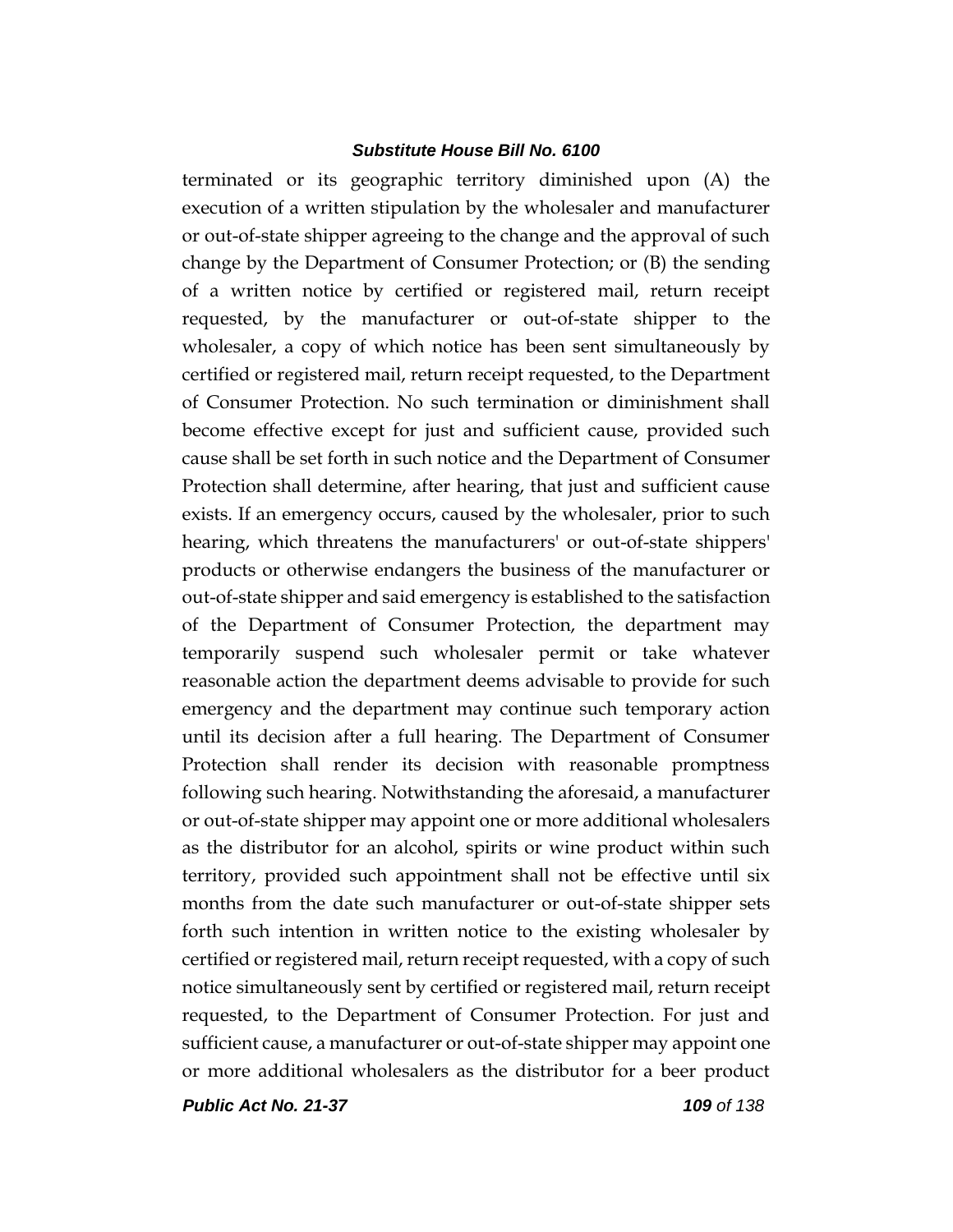within such territory provided such manufacturer or out-of-state shipper sets forth such intention and cause in written notice to the existing wholesaler by certified or registered mail, return receipt requested, with a copy of such notice simultaneously sent by certified or registered mail, return receipt requested, to the Department of Consumer Protection. For the purposes of this section, "just and sufficient cause" means the existence of circumstances which, in the opinion of a reasonable person considering all of the equities of both the wholesaler and the manufacturer or out-of-state shipper warrants a termination or a diminishment of a distributorship as the case may be. For the purposes of this section, "manufacturer or out-of-state shipper" means the manufacturer or out-of-state shipper who originally granted a distributorship of any alcohol, beer, spirits or wine product to a wholesaler, any successor to such manufacturer or out-of-state shipper, which successor has assumed the contractual relationship with such wholesaler by assignment or otherwise, or any other manufacturer or out-of-state shipper who acquires the right to ship such alcohol, beer, spirits or wine into the state.

(3) Nothing contained **[**herein**]** in this section shall be construed to interfere with the authority of the Department of Consumer Protection to retain or adopt reasonable regulations concerning the termination or diminishment of a distributorship held by a wholesaler for less than six months.

(4) All hearings held **[**hereunder**]** under this section shall be held in accordance with the provisions of chapter 54.

(b) A wholesaler permit for beer shall be in all respects the same as a wholesaler permit, except that the scope of operations of the holder shall be limited to beer; but shall not prohibit the handling of nonalcoholic merchandise. The holder of a wholesaler permit for beer may apply for and shall thereupon receive an out-of-state shipper's permit for direct importation from abroad of beer manufactured outside the United

*Public Act No. 21-37 110 of 138*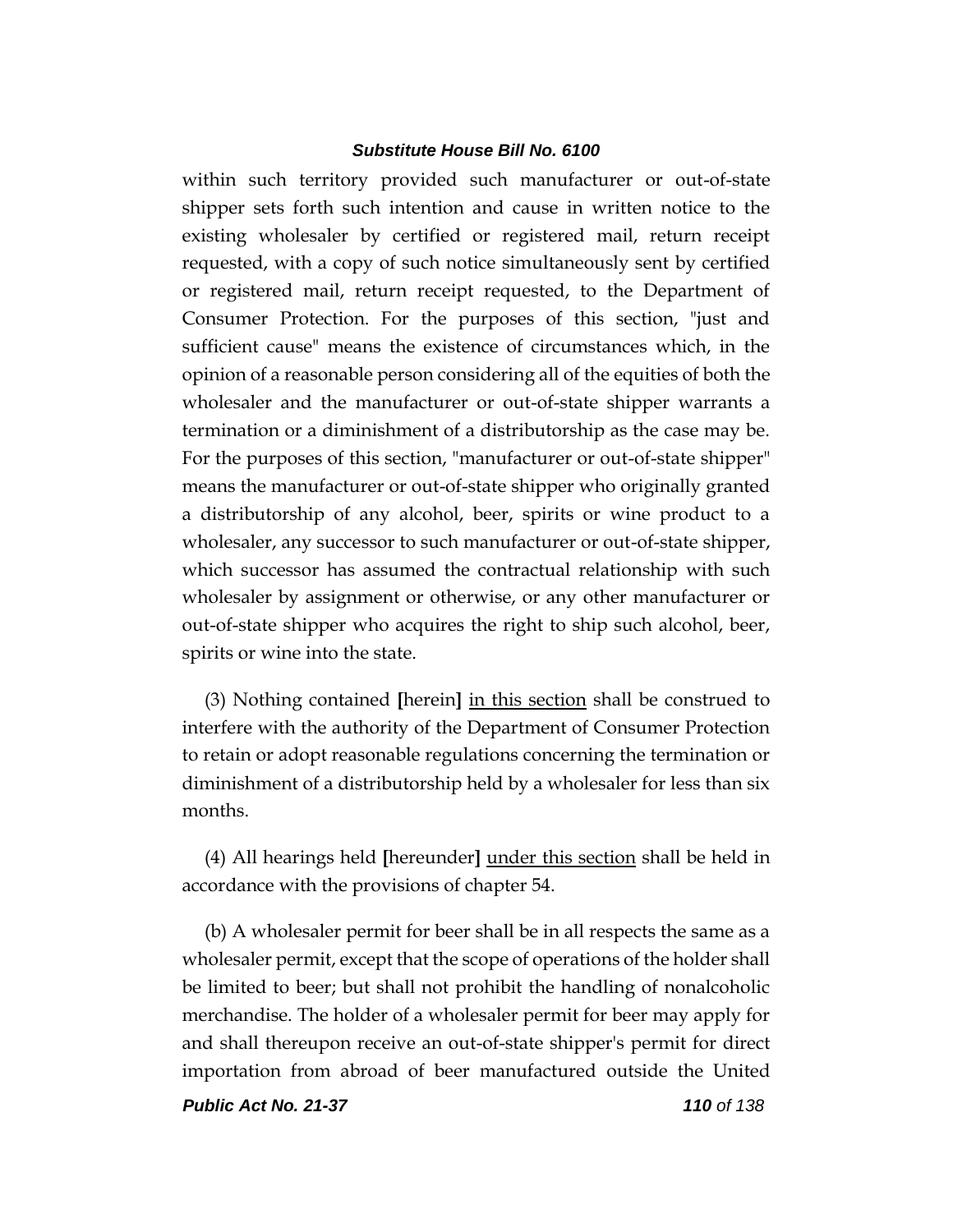States. The annual fee for a wholesaler permit for beer shall be one thousand dollars.

(c) A wholesaler permittee may offer to industry members and its own staff free samples of alcoholic liquor that it distributes for tasting on the wholesaler's premises. Any offering, tasting, wine education and tasting class demonstration held on permit premises shall be conducted only during the hours a package store is permitted to sell alcoholic liquor under section 30-91, as amended by this act. No tasting of wine on the premises shall be offered from more than ten uncorked or open bottles at any one time. A wholesaler may offer such tastings to retail permittees not more than four times per year.

Sec. 81. Section 30-33 of the general statutes is repealed and the following is substituted in lieu thereof (*Effective July 1, 2021*):

A concession permit shall allow the sale and consumption of beer or wine on the premises of any fair grounds, ball park, amusement park, indoor-outdoor amphitheater, outdoor amphitheater contiguous to and under the same ownership as an amusement park, public golf course or sports arena provided no sales of alcoholic liquor shall occur within one hour of the scheduled end of a performance at an indoor-outdoor amphitheater constructed to seat not less than fifteen thousand people. A concession permit shall also allow the sale and consumption of alcohol or spirits in all enclosed nonseating areas within an indooroutdoor amphitheater. Such areas shall be enclosed by a fence or wall not less than thirty inches high and separate from each other. No concession permittee, backer, employee or agent of such permittee shall sell, offer or deliver more than two drinks of alcoholic liquor at any one time to any person for such person's own consumption. Such permit shall be issued in the discretion of the Department of Consumer Protection and shall be effective only in accordance with a schedule of hours and days determined by the department for each such permit within the limitation of hours and days fixed by law. As used in this

*Public Act No. 21-37 111 of 138*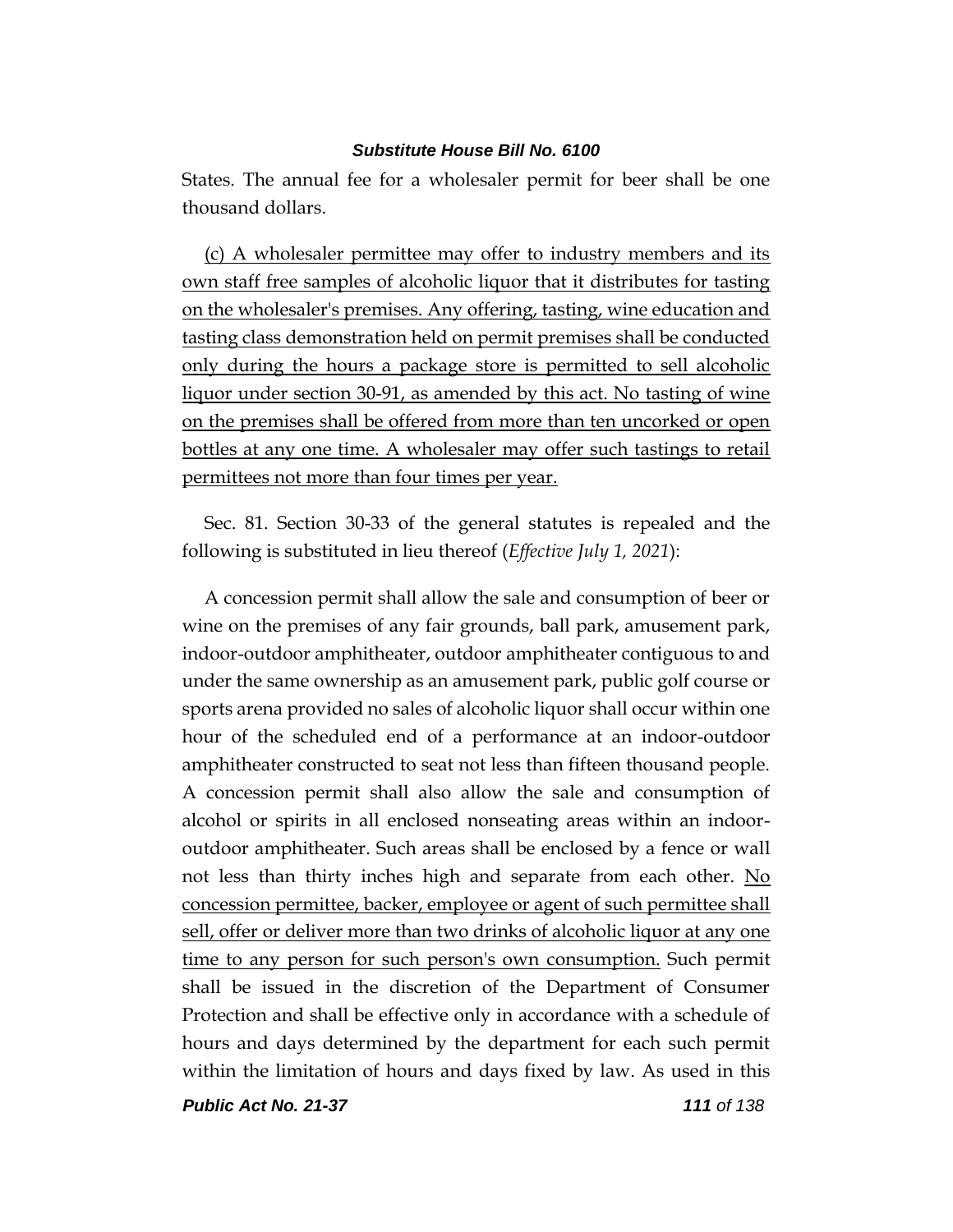section, "public golf course" means a golf course of not less than nine holes and a course length of not less than twenty-seven hundred fifty yards. The fee for a concession permit shall be as follows: For a period of one year, three hundred dollars; for a period of six months, two hundred dollars; and for a period of one day, fifty dollars.

Sec. 82. Section 30-35b of the general statutes is repealed and the following is substituted in lieu thereof (*Effective July 1, 2021*):

A ninety-day provisional permit shall allow the retail sale or manufacture of alcoholic liquor by any applicant and his <u>or her</u> backer, if any, who has made application for a liquor permit pursuant to section 30-39, as amended by this act, and may be issued at the discretion of the Liquor Control Commission or the Department of Consumer Protection. If **[**said**]** such applicant or **[**his**]** such applicant's backer, if any, causes any delay in the investigation conducted by the Department of Consumer Protection pursuant to said section, the ninety-day provisional permit shall cease immediately. Only one such permit shall be issued to any applicant and his <u>or her</u> backer, if any, for each location of the club or place of business which is to be operated under such permit and such permit shall be nonrenewable but may be extended due to delays not caused by the applicant. Such permit shall not be extended beyond one year from the filing date, as defined in section 30-39, as amended by this act. The fee for such ninety-day permit shall be five hundred dollars.

Sec. 83. Section 30-36 of the general statutes is repealed and the following is substituted in lieu thereof (*Effective July 1, 2021*):

A druggist permit may be issued by the Department of Consumer Protection to a drug store proprietor. No druggist permit shall be issued covering a new drug store or a new location for an old drug store until the Commission of Pharmacy is satisfied that a drug store at such location is necessary to the convenience and best interest of the public.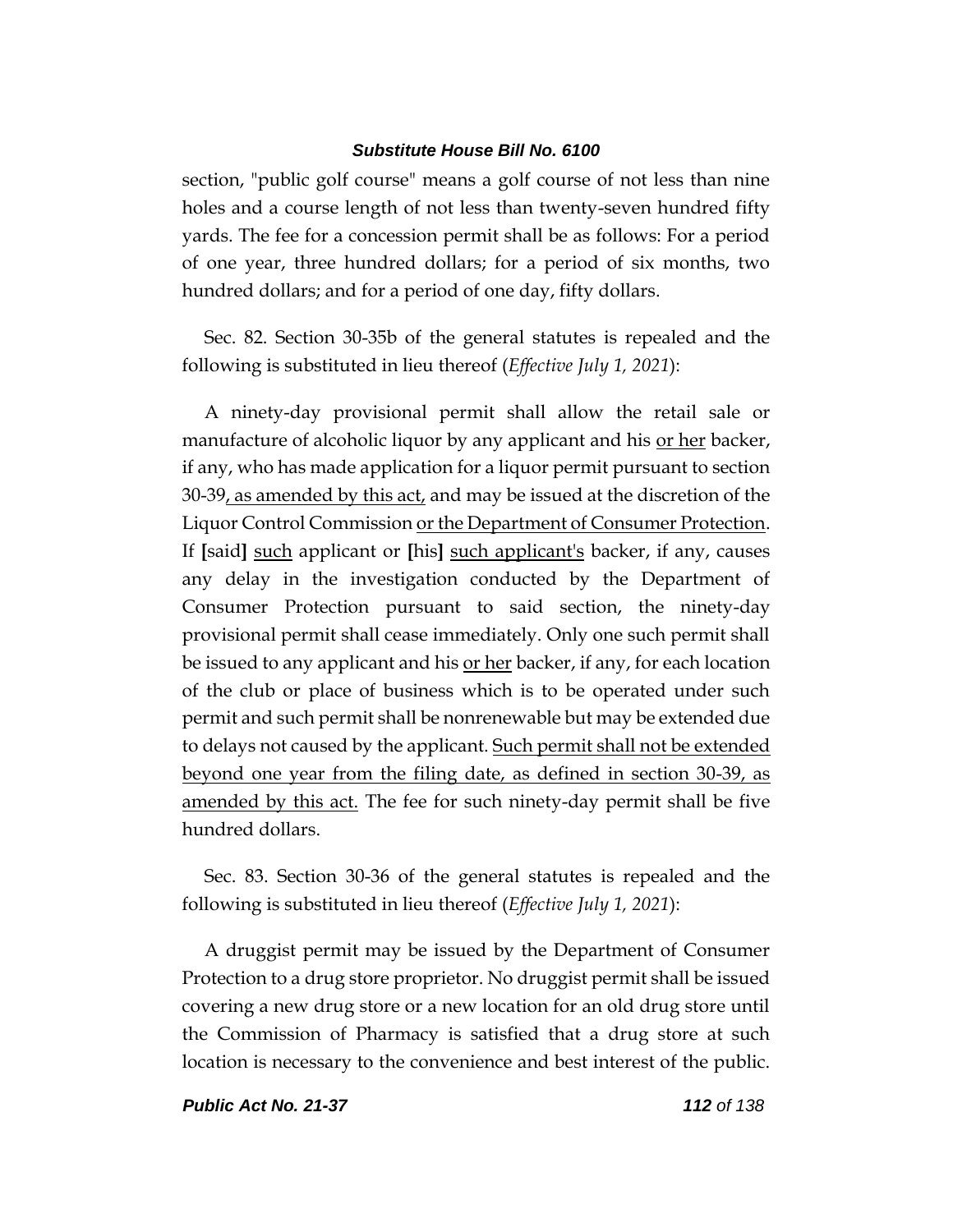A druggist permit (1) shall allow the use of alcoholic liquors for the compounding of prescriptions of physicians, advanced practice registered nurses, physician assistants and dentists and for the manufacturing of all United States Pharmacopoeia and National Formulary preparations and all other medicinal preparations, (2) shall allow the retail sale and delivery of alcoholic liquor in containers of not less than eight ounces or one hundred eighty-seven and one-half milliliters and not more than one quart or one liter capacity except that beer may be sold in containers of not more than forty ounces or twelve hundred milliliters capacity, to any person, and (3) shall forbid the drinking of such alcoholic liquor on the premises of any drug store. Such permittee shall keep all alcoholic liquors in compartments, which compartments shall be securely locked except during those hours when the sale of alcoholic liquor is permitted by law. The holder of a druggist permit shall not display any alcoholic liquors or containers, marked or labeled or in any other way suggesting the contents of intoxicating liquors, in the windows of the permit premises. The Commission of Pharmacy shall revoke or suspend the pharmacy license of any pharmacist upon whose premises any violation of any provision of this section occurs. The annual fee for a druggist permit shall be five hundred thirty-five dollars.

Sec. 84. Section 30-37 of the general statutes is repealed and the following is substituted in lieu thereof (*Effective July 1, 2021*):

Any pharmacy licensed by the **[**Commission of Pharmacy**]** Department of Consumer Protection may fill the prescription of a licensed physician, advanced practice registered nurse, physician assistant or dentist for alcoholic liquors at any time without regard to the vote of any town prohibiting the sale of such liquors and may use alcoholic liquors for the compounding of such prescriptions and for the manufacture of all United States Pharmacopoeia and National Formulary preparations and all other medicinal preparations without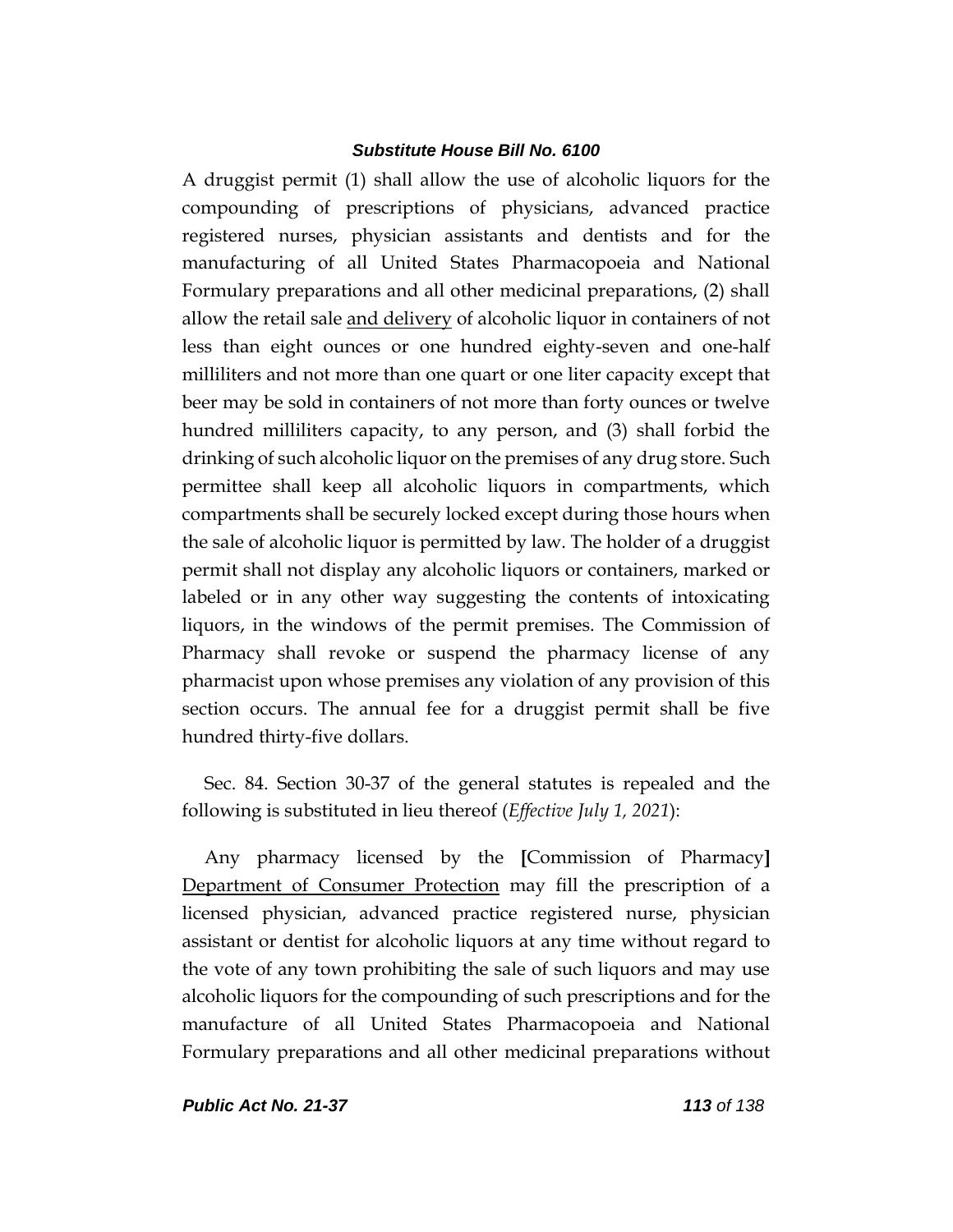the necessity of obtaining a permit from the Department of Consumer Protection, provided each such prescription shall include the name and address of the person for whom it is prescribed and shall be signed with his full name by the person issuing such prescription. Each such prescription shall be filled only once, and the person making a sale on such prescription shall write on the face thereof the number of such prescription and the date of the sale or delivery of such liquor and shall keep such prescription on file and available at all reasonable times for inspection. All alcoholic liquors sold by licensed pharmacies on prescriptions alone shall be kept in compartments, which compartments shall be securely locked except when such liquors are being used in the compounding of the prescriptions.

Sec. 85. Section 30-37j of the general statutes is repealed and the following is substituted in lieu thereof (*Effective July 1, 2021*):

(a) A caterer liquor permit shall allow a person regularly engaged in the business of providing food and beverages to others for service at private gatherings or at special events to sell and serve alcoholic liquor for on-premises consumption with or without the provision of food at any activity, event or function for which such person has been hired, pursuant to a contract between the holder of the caterer liquor permit and the hiring party. The holder of a caterer liquor permit shall not engage in self-dealing or self-hiring in order to generate catering events. The annual fee for a caterer liquor permit shall be four hundred forty dollars.

(b) The holder of a caterer liquor permit shall, on a form prescribed by the Department of Consumer Protection or electronically, notify the department, in writing, of the date, location and hours of each event at which alcohol is served under such permit at least one business day in advance of such event. If the holder of a caterer liquor permit is unable to provide the written notice required under this section due to exigent circumstances, such holder may provide notice to the department by

*Public Act No. 21-37 114 of 138*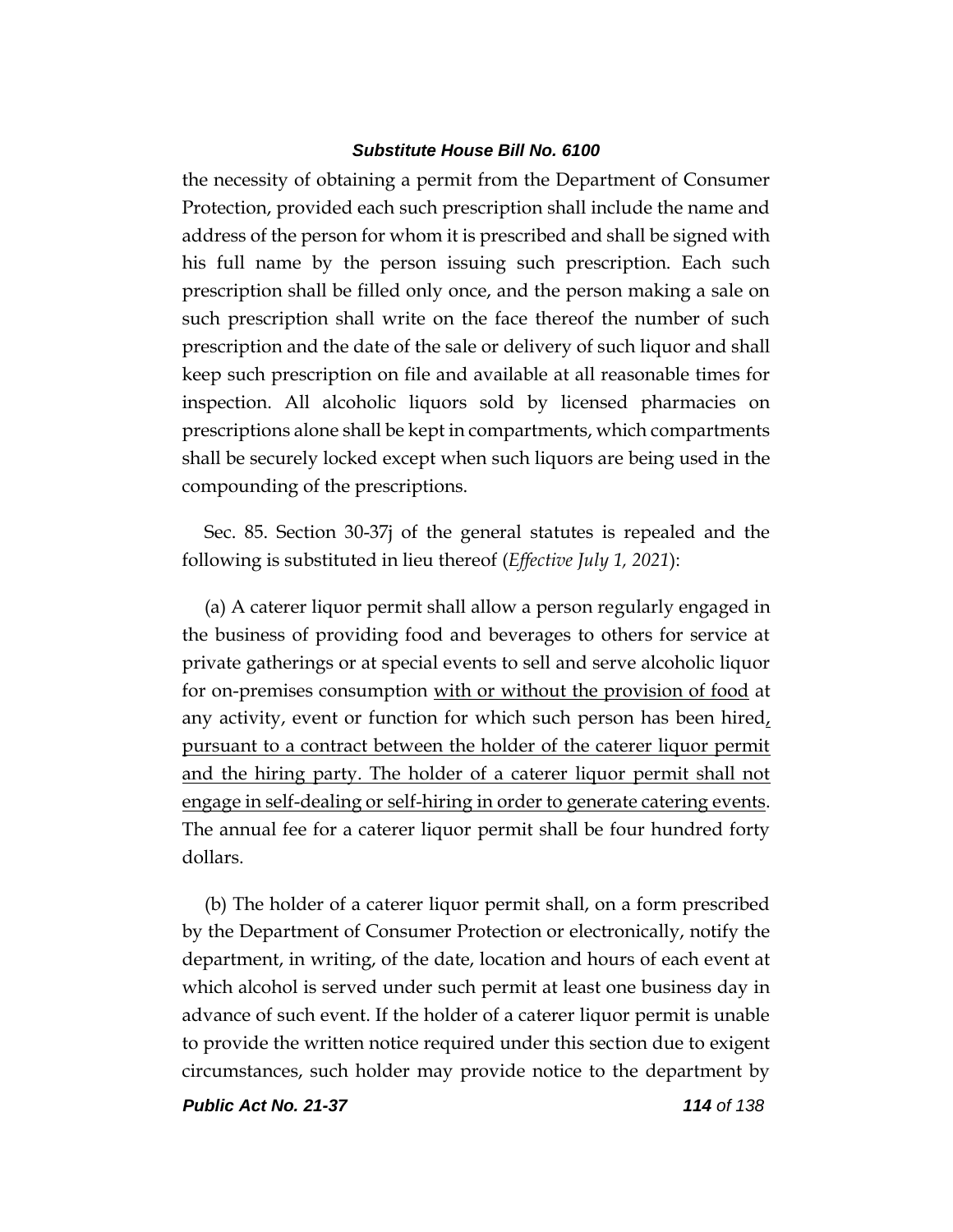telephone of the date, location and hours of each event at which alcohol is served under such permit.

(c) Notwithstanding the provisions of subsection (a) of section 30-48, as amended by this act, a backer or holder of a caterer liquor permit may be a backer or holder of any other permit issued under the provisions of this chapter, except that a backer or holder of a caterer liquor permit may not be a backer or holder of any other manufacturer permit issued under section 30-16, as amended by this act, or a wholesaler permit issued under section 30-17, as amended by this act.

(d) The holder of a caterer liquor permit and any other permit issued under the provisions of this chapter that prohibits the off-premises consumption of alcoholic liquor shall be exempt from such prohibition for the purposes of conducting such holder's catering business only.

(e) The holder of a caterer liquor permit shall be exempt from the provisions of sections 30-38, as amended by this act, 30-52, as amended by this act, and 30-54, as amended by this act, and from the requirements to affix and maintain a placard, as provided in subdivision (3) of subsection (b) of section 30-39, as amended by this act.

(f) The holder of a caterer liquor permit may enter into a contract with another business entity to provide exclusive catering services at a specific venue, provided the holder of the caterer liquor permit is available for hire at other venues and is using the permit at other venues. No holder or member of the backer of the caterer liquor permit, nor the holder's or member's spouse or child, shall have an ownership interest in the venue that is subject to the exclusivity agreement.

Sec. 86. Section 30-39 of the general statutes is repealed and the following is substituted in lieu thereof (*Effective from passage*):

(a) For the purposes of this section, the "filing date" of an application means the date upon which the department, after approving the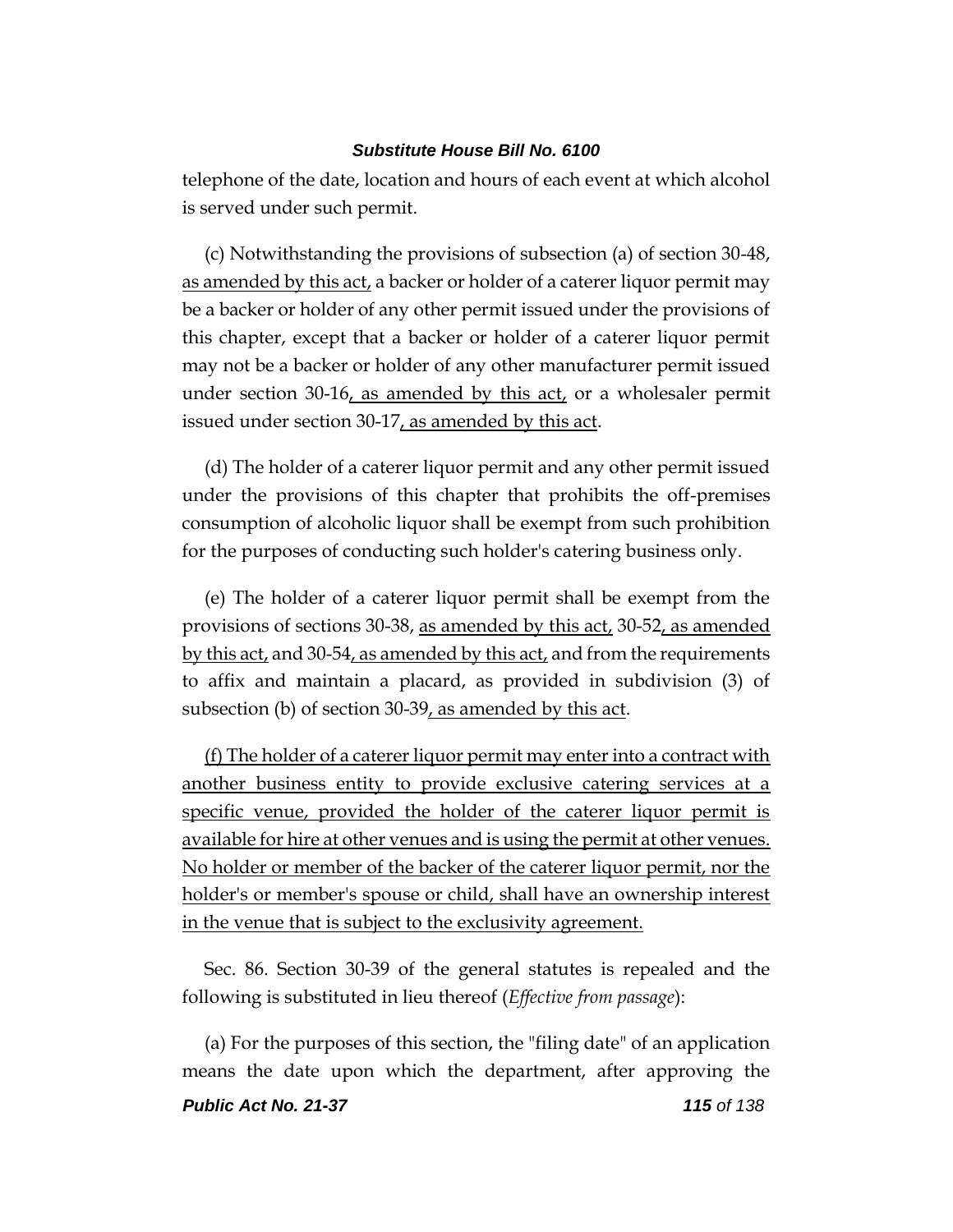application for processing, mails or otherwise delivers to the applicant a placard containing such date.

(b) (1) Any person desiring a liquor permit or a renewal of such a permit shall make **[**a sworn**]** an affirmed application therefor to the Department of Consumer Protection upon forms to be furnished by the department, showing the name and address of the applicant and of the applicant's backer, if any, the location of the club or place of business which is to be operated under such permit and a financial statement setting forth all elements and details of any business transactions connected with the application. Such application shall include a detailed description of the type of live entertainment that is to be provided. A club or place of business shall be exempt from providing such detailed description if the club or place of business (A) was issued a liquor permit prior to October 1, 1993, and (B) has not altered the type of entertainment provided. The application shall also indicate any crimes of which the applicant or the applicant's backer may have been convicted. Applicants shall submit documents sufficient to establish that state and local building, fire and zoning requirements and local ordinances concerning hours and days of sale will be met, except that local building and zoning requirements and local ordinances concerning hours and days of sale shall not apply to **[**any class of airport**]** a cafe permit issued pursuant to subsection (d) of section 30- 22a. The State Fire Marshal or the marshal's certified designee shall be responsible for approving compliance with the State Fire Code at Bradley International Airport. Any person desiring a permit provided for in section 30-33b shall file a copy of such person's license with such application if such license was issued by the Department of Consumer Protection. The department may, at its discretion, conduct an investigation to determine whether a permit shall be issued to an applicant.

(2) The applicant shall pay to the department a nonrefundable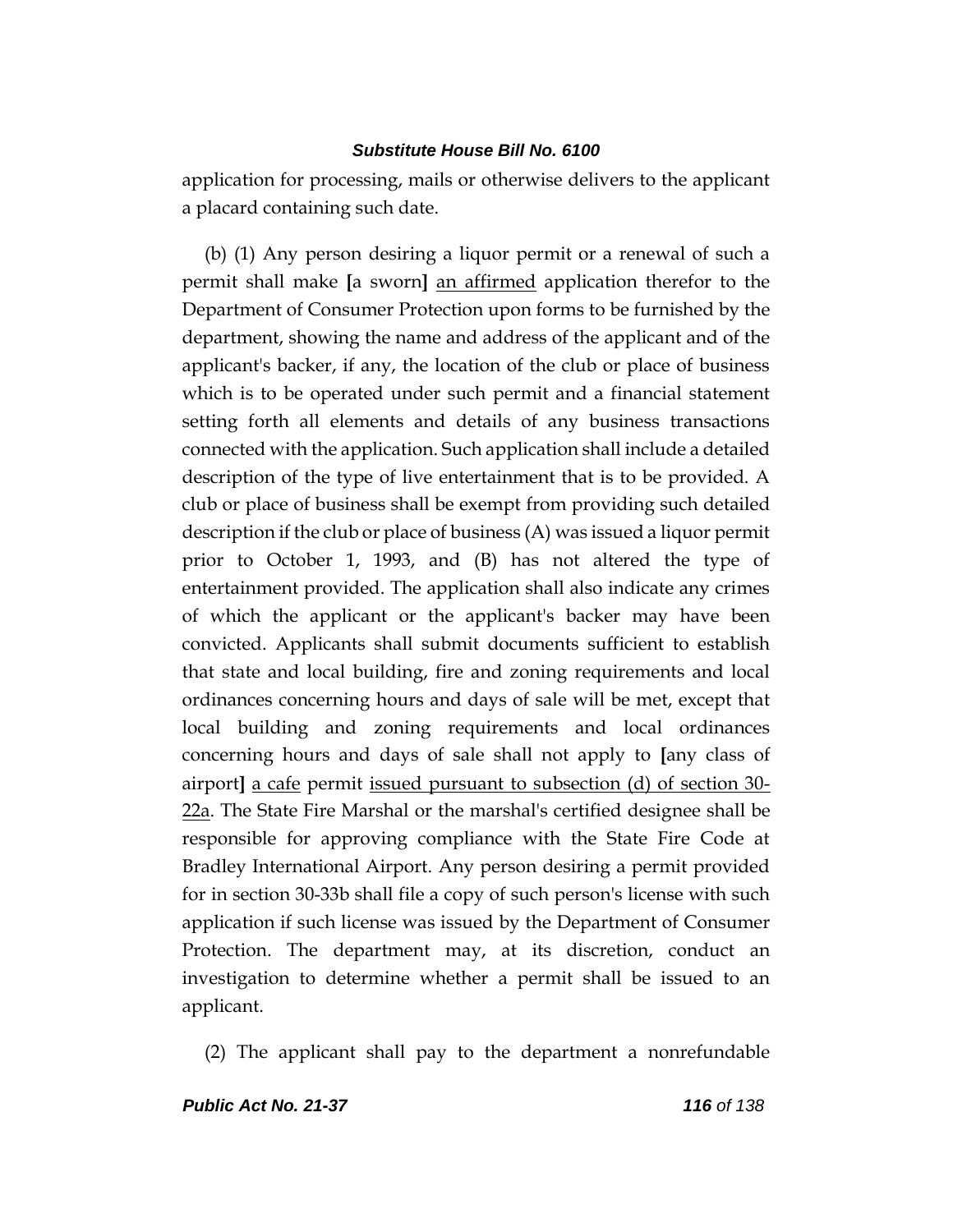application fee, which fee shall be in addition to the fees prescribed in this chapter for the permit sought. An application fee shall not be charged for an application to renew a permit. The application fee shall be in the amount of ten dollars for the filing of each application for a permit by a charitable organization, including a nonprofit public television corporation, a nonprofit golf tournament permit, a temporary permit or a special club permit; and for all other permits in the amount of one hundred dollars for the filing of an initial application. Any permit issued shall be valid only for the purposes and activities described in the application.

(3) The applicant, immediately after filing an application, shall give notice thereof, with the name and residence of the permittee, the type of permit applied for and the location of the place of business for which such permit is to be issued and the type of live entertainment to be provided, all in a form prescribed by the department, by publishing the same in a newspaper having a circulation in the town in which the place of business to be operated under such permit is to be located, at least once a week for two successive weeks, the first publication to be not more than seven days after the filing date of the application and the last publication not more than fourteen days after the filing date of the application. The applicant shall affix, and maintain in a legible condition upon the outer door of the building wherein such place of business is to be located and clearly visible from the public highway, the placard provided by the department, not later than the day following the receipt of the placard by the applicant. If such outer door of such premises is so far from the public highway that such placard is not clearly visible as provided, the department shall direct a suitable method to notify the public of such application. When an application is filed for any type of permit for a building that has not been constructed, such applicant shall erect and maintain in a legible condition a sign not less than six feet by four feet upon the site where such place of business is to be located, instead of such placard upon the outer door of the building. The sign

*Public Act No. 21-37 117 of 138*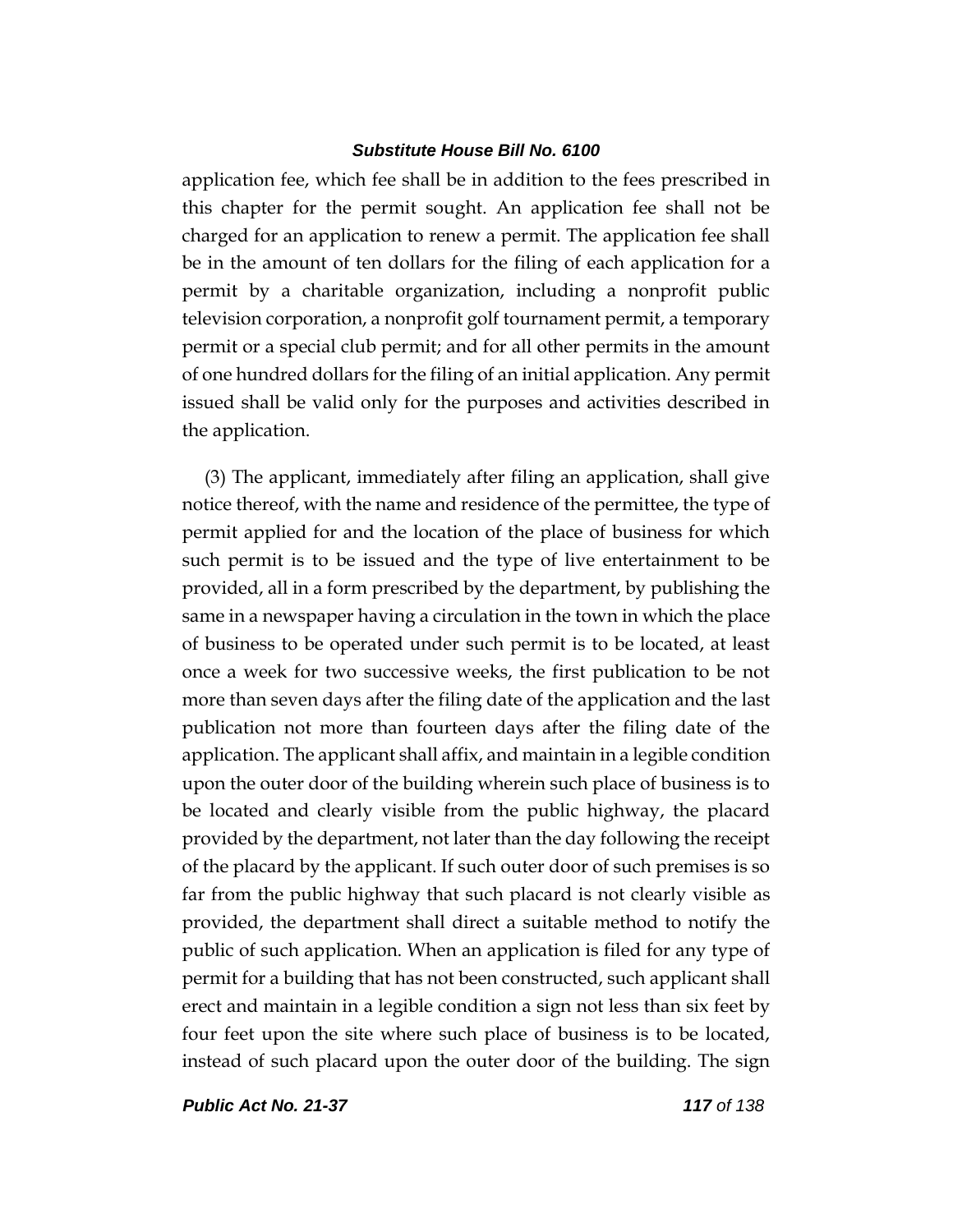shall set forth the type of permit applied for and the name of the proposed permittee, shall be clearly visible from the public highway and shall be so erected not later than the day following the receipt of the placard. Such applicant shall make a return to the department, under oath, of compliance with the foregoing requirements, in such form as the department may determine, but the department may require any additional proof of such compliance. Upon receipt of evidence of such compliance, the department may hold a hearing as to the suitability of the proposed location. The provisions of this subdivision shall not apply to applications for  $(A)$  airline permits,  $(B)$  charitable organization permits,  $(C)$  temporary permits,  $(D)$  special club permits,  $(E)$  concession permits, (F) military permits, **[**railroad permits, boat permits,**]** (G) cafe permits issued pursuant to subsection (j) or (k) of section  $30-22a$ , (H) warehouse permits, (I) brokers' permits, (J) out-of-state shippers' permits for alcoholic liquor and out-of-state shippers' permits for beer, (K) coliseum permits, **[**coliseum concession permits, special sporting facility restaurant permits, special sporting facility employee recreational permits, special sporting facility guest permits, special sporting facility concession permits, special sporting facility bar permits,**]** (L) nonprofit golf tournament permits, (M) nonprofit public television permits,  $(N)$  Connecticut craft cafe permits by permittees who held a manufacturer permit for a brew pub or a manufacturer permit for a beer and brew pub prior to July 1, 2020, and (O) renewals of any such permits. The provisions of this subdivision regarding publication and placard display shall also be required of any applicant who seeks to amend the type of entertainment either upon filing of a renewal application or upon requesting permission of the department in a form that requires the approval of the municipal zoning official.

(4) In any case in which a permit has been issued to a partnership, if one or more of the partners dies or retires, the remaining partner or partners need not file a new application for the unexpired portion of the current permit, and no additional fee for such unexpired portion shall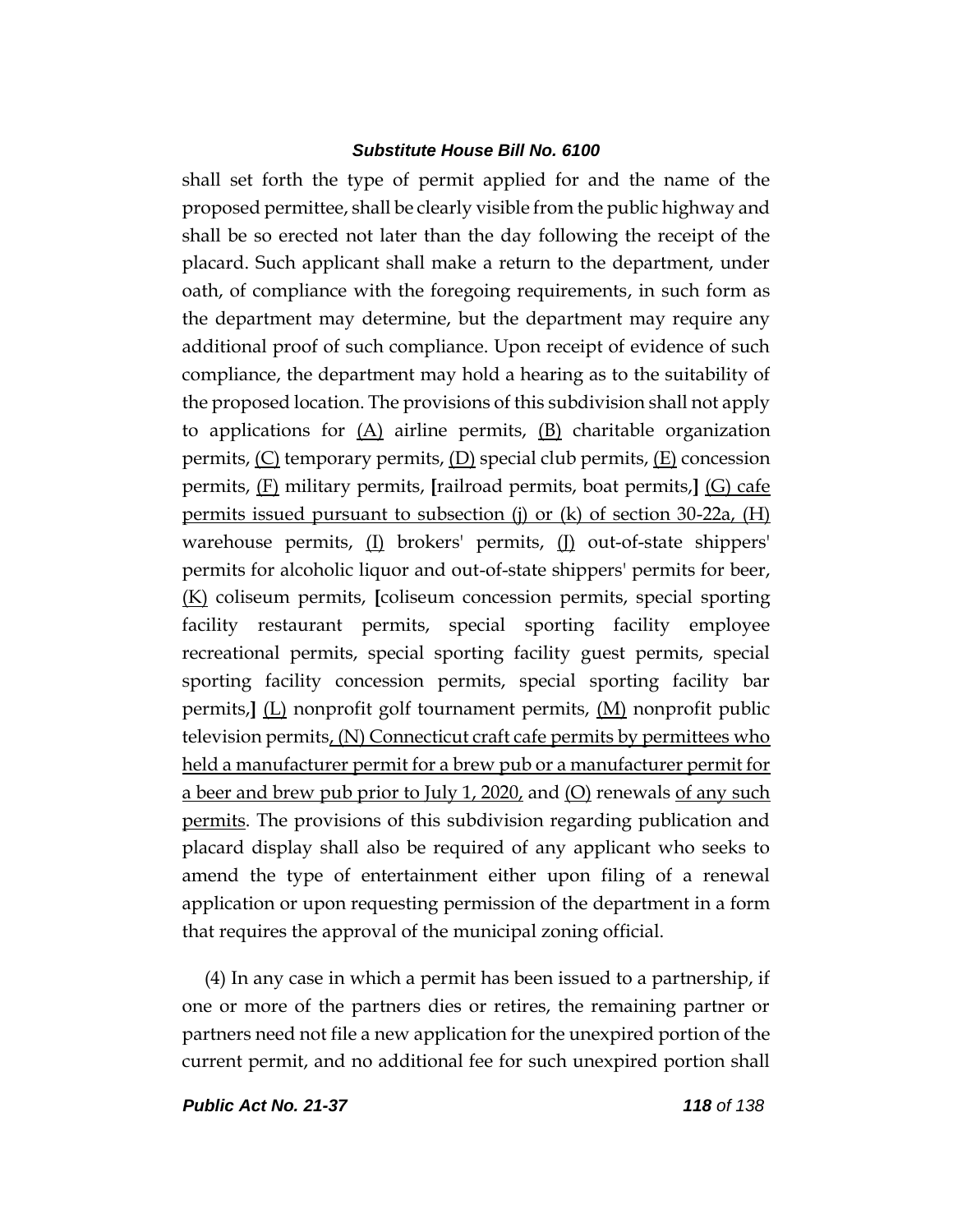be required. Notice of any such change shall be given to the department and the permit shall be endorsed to show correct ownership. When any partnership changes by reason of the addition of one or more persons, a new application with new fees shall be required.

(c) Any ten persons who are at least eighteen years of age, and are residents of the town within which the business for which the permit or renewal thereof has been applied for, is intended to be operated, or, in the case of a manufacturer's or a wholesaler's permit, any ten persons who are at least eighteen years of age and are residents of the state, may file with the department, within three weeks from the last date of publication of notice made pursuant to subdivision (3) of subsection (b) of this section for an initial permit, and in the case of renewal of an existing permit, at least twenty-one days before the renewal date of such permit, a remonstrance containing any objection to the suitability of such applicant or proposed place of business, provided any such issue is not controlled by local zoning. Upon the filing of such remonstrance, the department, upon written application, shall hold a hearing and shall give such notice as it deems reasonable of the time and place at least five days before such hearing is had. The remonstrants shall designate one or more agents for service, who shall serve as the recipient or recipients of all notices issued by the department. At any time prior to the issuance of a decision by the department, a remonstrance may be withdrawn by the remonstrants or by such agent or agents acting on behalf of such remonstrants and the department may cancel the hearing or withdraw the case. The decision of the department on such application shall be final with respect to the remonstrance.

(d) No new permit shall be issued until the foregoing provisions of subsections (a) and (b) of this section have been complied with. If no new permit is issued within twelve months of the filing date, as defined in subsection (a) of this section, the application may, in the discretion of the department, be deemed withdrawn and shall then be returned to the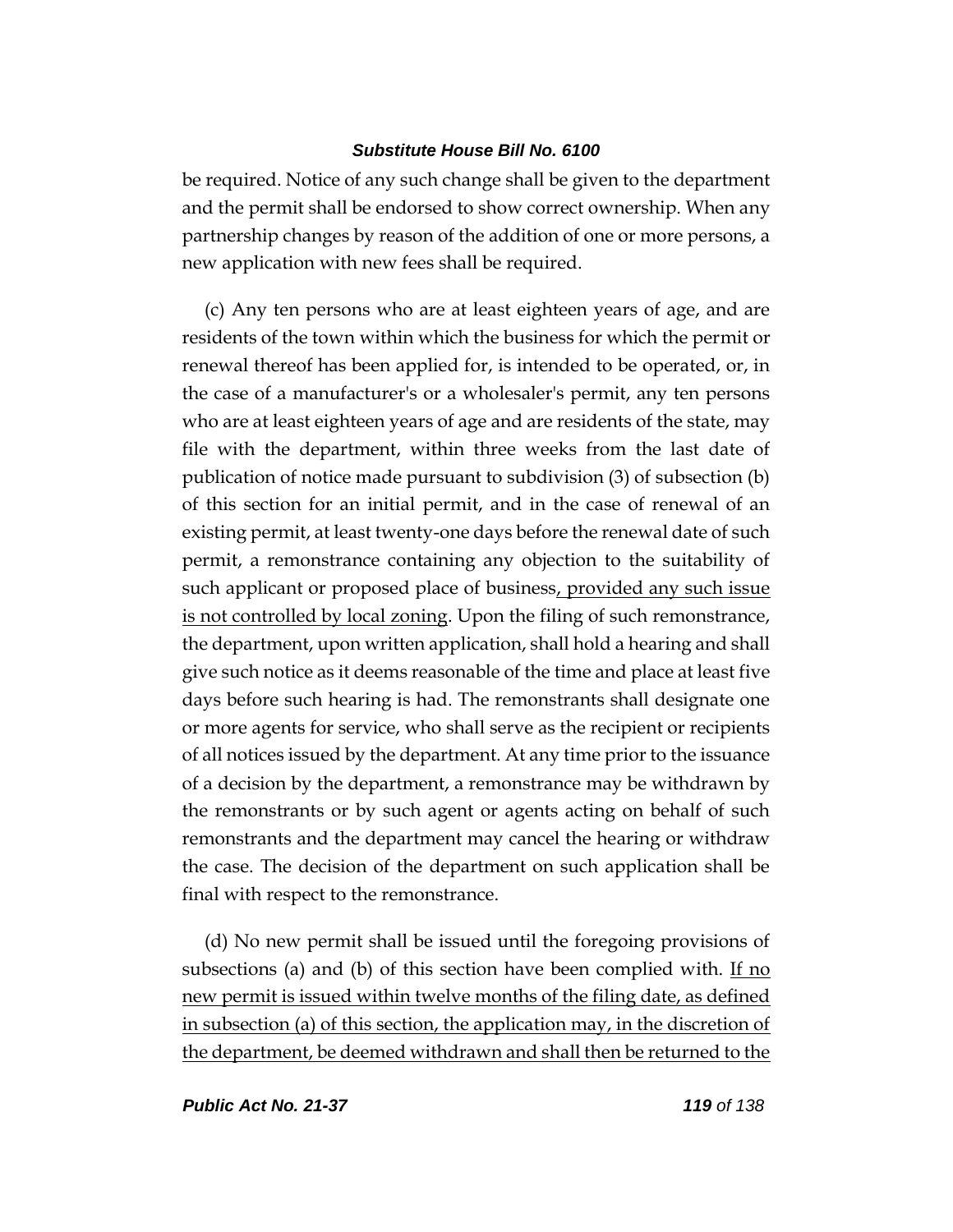applicant. Six months' or seasonal permits may be renewed, provided the renewal application and fee shall be filed at least twenty-one days before the reopening of the business, there is no change in the permittee, ownership or type of permit, and the permittee or backer did not receive a rebate of the permit fee with respect to the permit issued for the previous year.

(e) The department may renew a permit that has expired if the applicant pays to the department a nonrefundable late fee pursuant to subsection (c) of section 21a-4, which fee shall be in addition to the fees prescribed in this chapter for the permit applied for. The provisions of this subsection shall not apply to one-day permits, to any permit which is the subject of administrative or court proceedings, or where otherwise provided by law.

Sec. 87. Section 30-55 of the general statutes is repealed and the following is substituted in lieu thereof (*Effective July 1, 2021*):

(a) The Department of Consumer Protection may, in its discretion, revoke, suspend or place conditions on any permit or provisional permit or impose a fine of not greater than one thousand dollars per violation, upon cause found after hearing, provided ten days' written notice of such hearing has been given to the permittee setting forth, with the particulars required in civil pleadings, the charges upon which such proposed revocation, suspension, condition or fine is predicated. Any appeal from such order of revocation, suspension, condition or fine shall be taken in accordance with the provisions of section 4-183.

(b) The surrender of a permit or provisional permit for cancellation or the expiration of a permit shall not prevent the department from suspending or revoking any such permit pursuant to the provisions of this section.

Sec. 88. Section 30-56 of the general statutes is repealed and the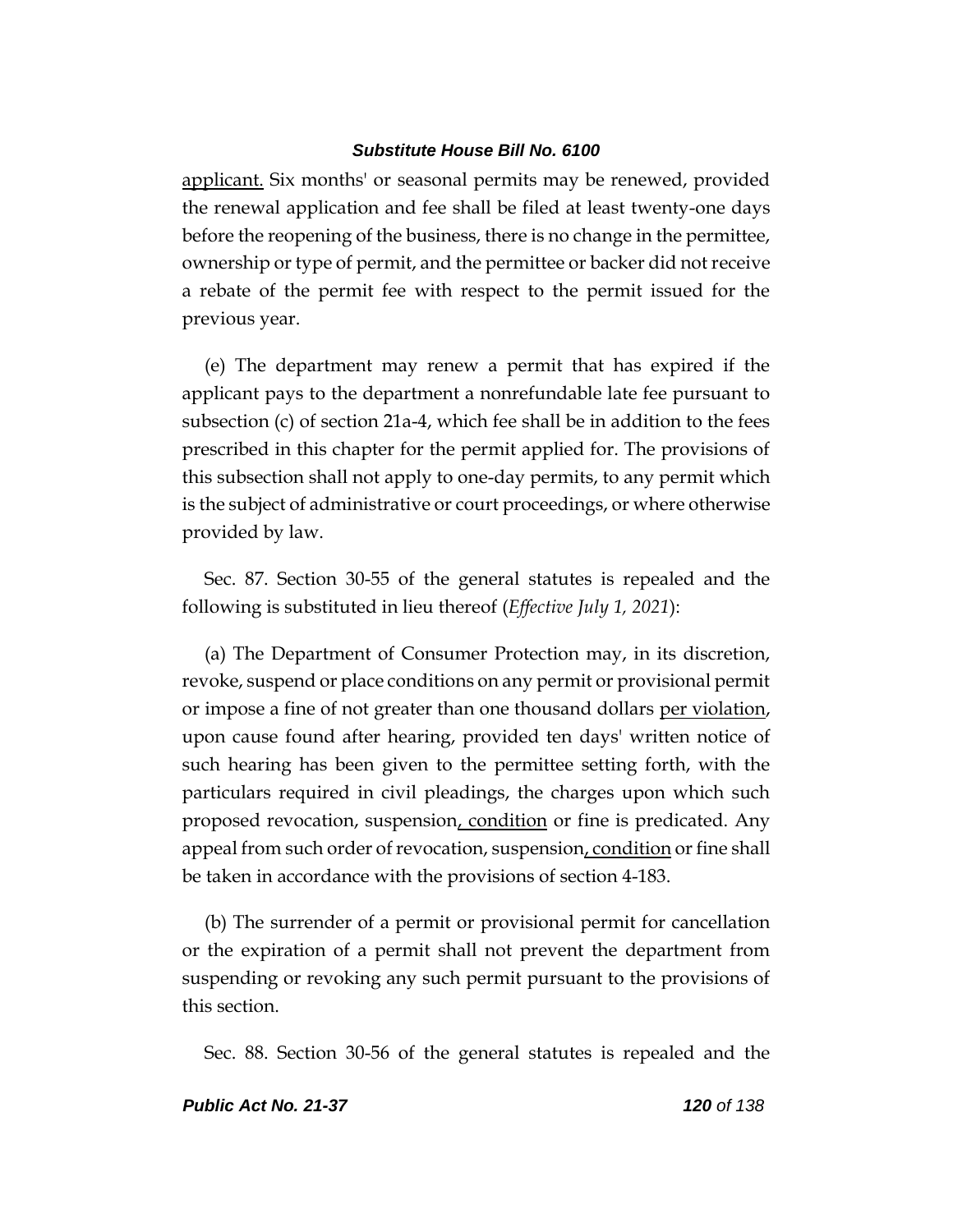following is substituted in lieu thereof (*Effective July 1, 2021*):

(a) When any permit is revoked or suspended after a final **[**conviction**]** decision pursuant to chapter 54 or upon forfeiture of bond under the provisions of section 30-57, an appeal therefrom shall not act as a stay of execution upon such revocation or suspension. Such revocation or suspension shall become effective immediately.

(b) When any permit is revoked or suspended for violation of the provisions of section 30-38a, an appeal therefrom, may, at the discretion of the court, act as a stay of execution upon such revocation or suspension.

Sec. 89. Section 30-59 of the general statutes is repealed and the following is substituted in lieu thereof (*Effective July 1, 2021*):

The Department of Consumer Protection shall **[**transmit a certificate of the revocation, suspension or reinstatement of any permit by it to the town clerk of the town within which the permittee is operating or has been operating, which clerk shall attach such certificate to the duplicate copy of such permit on file in his office**]** post notice of any revocation or suspension of any permit on the department's Internet web site.

Sec. 90. Section 30-61 of the general statutes is repealed and the following is substituted in lieu thereof (*Effective July 1, 2021*):

Service of process in any action in which the commission is a party shall be made upon any member of the commission. **[**or the secretary of the commission.**]**

Sec. 91. Section 30-64b of the general statutes is repealed and the following is substituted in lieu thereof (*Effective July 1, 2021*):

The sale of any alcoholic liquor by a wholesale or retail permittee for off-premises consumption at a price the intent of which is to destroy or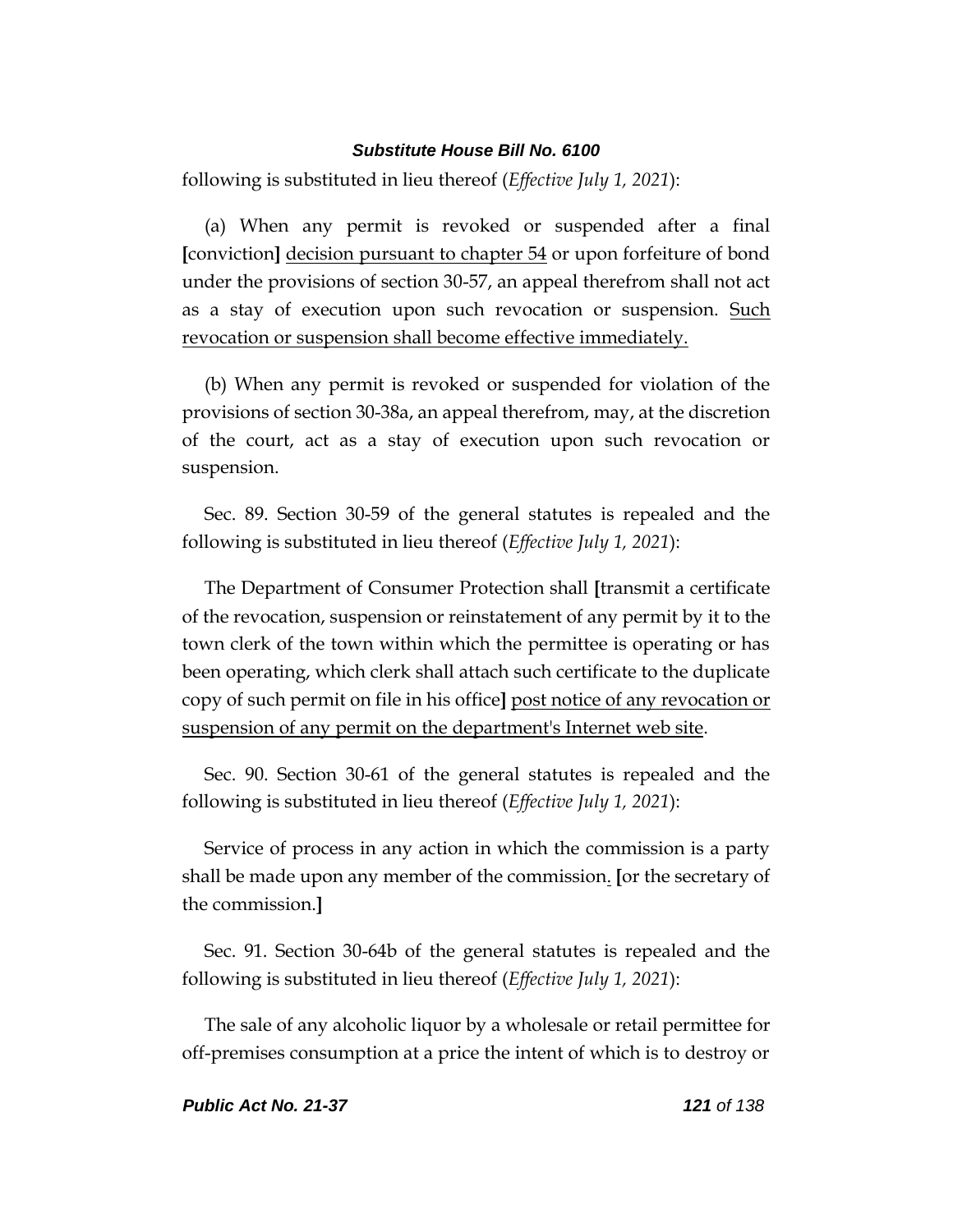prevent competition with any other permittee holding a like permit shall be deemed an unfair pricing practice and a violation of chapter 735a. The Department of Consumer Protection may suspend or revoke any permit upon a finding of an unfair pricing practice. In arriving at such finding, the Department of Consumer Protection shall consider, but not be limited to, the consideration of the following factors: Labor, including salaries of executives and officers, rent, interest on borrowed capital, depreciation, selling cost, maintenance of equipment, delivery costs, credit losses, insurance and warehouse costs.

Sec. 92. Section 30-67 of the general statutes is repealed and the following is substituted in lieu thereof (*Effective July 1, 2021*):

In addition to the penalties otherwise provided under this chapter, including those allowed pursuant to section 30-55, as amended by this act, the Department of Consumer Protection may, for any violation of any provision of section 30-64 or of any regulation adopted under subdivisions (1), (2), (3) and (4) of subsection (b) of section 30-6a, suspend, cancel or revoke any permit as follows: For a first offense, not exceeding ten days' suspension of permit; for a second offense, not exceeding thirty days' suspension of permit; and for a third offense, the department may suspend, cancel or revoke the permit.

Sec. 93. Section 30-68n of the general statutes is repealed and the following is substituted in lieu thereof (*Effective July 1, 2021*):

(a) For the purposes of this section: (1) "Advertise" means the making of any statement or representation in connection with the solicitation of business in any manner by a retail permittee and includes, but is not limited to, statements and representations published in any newspaper or other publication or statements or representations printed in any catalog, circular or other sales literature or brochure; (2) "manufacturer's rebate" means that amount due and payable in accordance with an offer by a permittee other than a retail permittee to refund to a consumer all

*Public Act No. 21-37 122 of 138*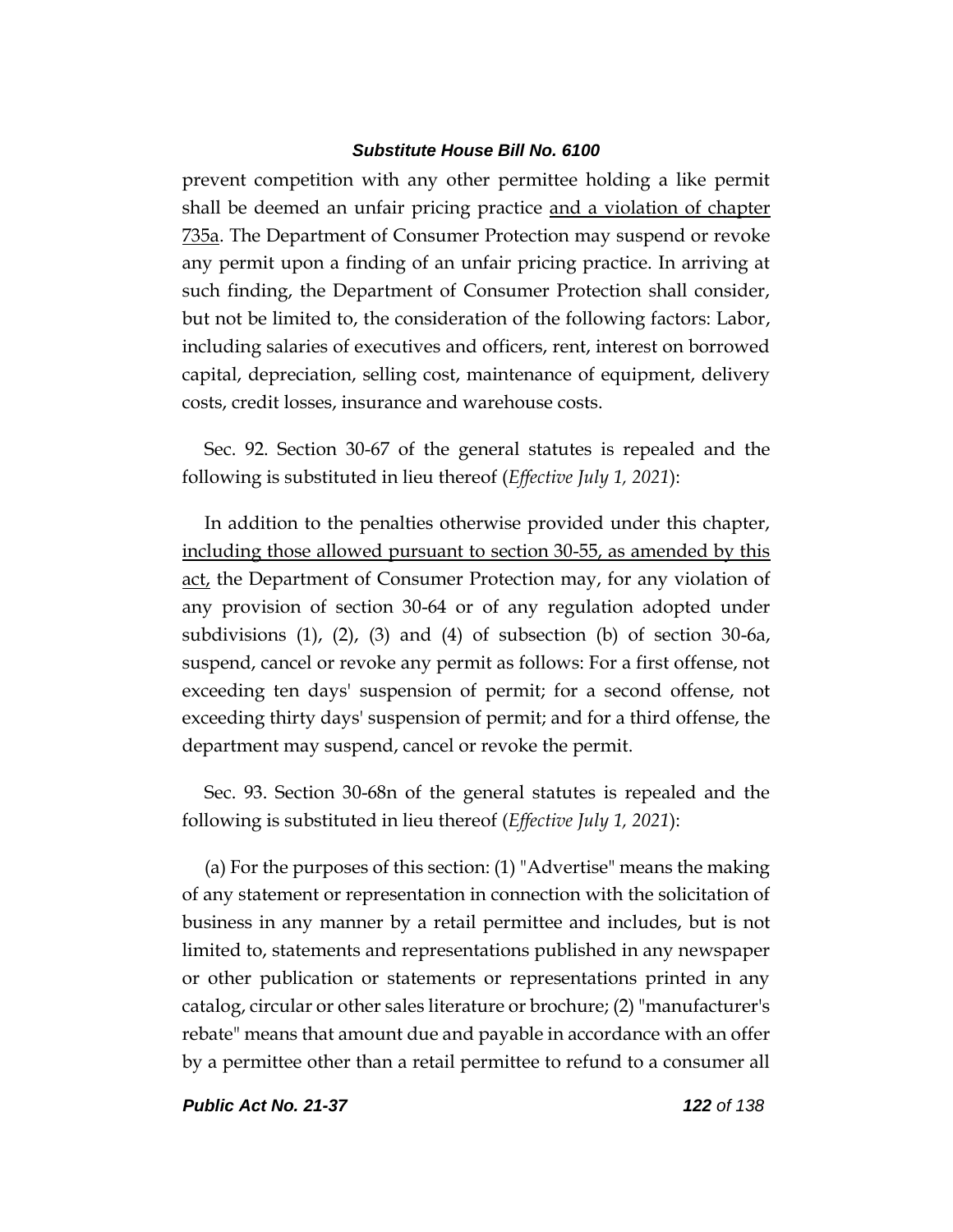or a portion of the purchase price of an alcoholic liquor product; and (3) "net price" means the ultimate price paid by a consumer for an alcoholic liquor product after the consumer has redeemed the manufacturer's rebate offered for the alcoholic liquor product. Merchandise, novelties or other items are not permissible manufacturer's rebates. No permittee shall require alcoholic liquor to be purchased in order for a consumer to receive access to any merchandise, novelty or other item.

(b) A retail permittee may advertise the existence of a manufacturer's rebate or the net price of an alcoholic liquor product provided such permittee makes all of the following disclosures in such advertisement in type that is the same color, style and size: (1) The sales price of the alcoholic liquor product before the manufacturer's rebate; (2) the amount and expiration date of the manufacturer's rebate; and (3) the net price of the alcoholic liquor product.

Sec. 94. Subsection (d) of section 30-86 of the general statutes is repealed and the following is substituted in lieu thereof (*Effective July 1, 2021*):

(d) (1) No permittee or permittee's agent or employee shall electronically or mechanically record or maintain any information derived from a transaction scan, except the following: (A) The name and date of birth of the person listed on the driver's license or identity card presented by a cardholder; <u>and</u> (B) the expiration date and identification number of the driver's license or identity card presented by a cardholder.

(2) No permittee or permittee's agent or employee shall use a transaction scan device for a purpose other than the purposes specified in subsection (c) of this section, subsection (d) of section 53-344 or subsection (e) of section 53-344b.

(3) No permittee or permittee's agent or employee shall sell or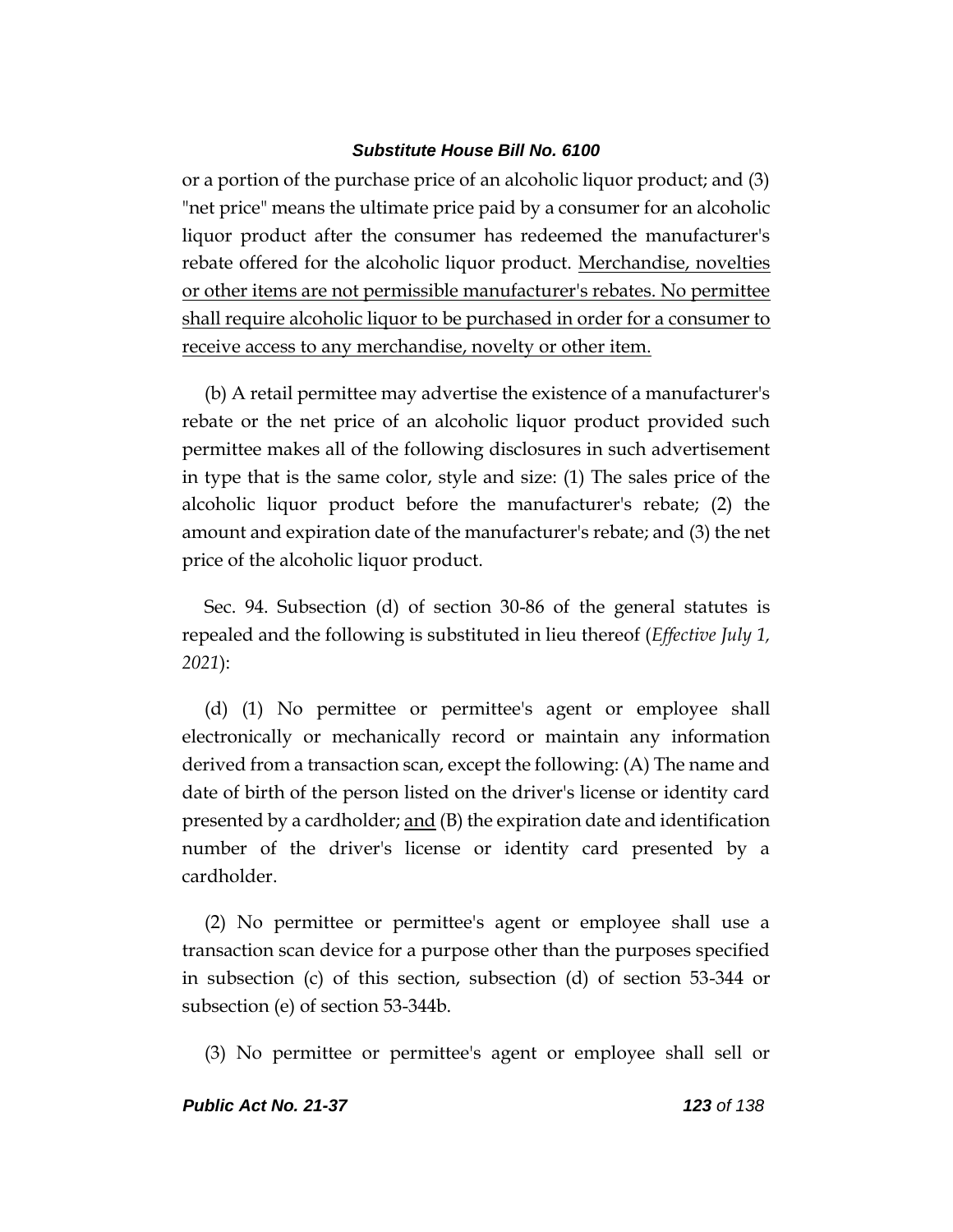otherwise disseminate the information derived from a transaction scan to any third party for any purpose, including, but not limited to, any marketing, advertising or promotional activities, except that a permittee or permittee's agent or employee may release that information pursuant to a court order.

(4) Nothing in subsection (c) of this section or this subsection relieves a permittee or permittee's agent or employee of any responsibility to comply with any other applicable state or federal laws or rules governing the sale, giving away or other distribution of alcoholic liquor.

(5) Any person who violates this subsection shall be subject to **[**a civil**]** any penalty **[**of not more than one thousand dollars**]** set forth in section 30-55, as amended by this act.

Sec. 95. Section 30-93a of the general statutes is repealed and the following is substituted in lieu thereof (*Effective July 1, 2021*):

Any person who ships into this state any package or carton containing alcoholic liquor shall, for each offense, be **[**fined not more than one thousand dollars or imprisoned not more than one year or both**]** subject to any penalty set forth in section 30-55, as amended by this act, unless (1) the contents of such package or carton are clearly marked on the outside of such package or carton, and (2) such person conditions delivery of such alcoholic liquor upon the signature of an individual who is (A) at least twenty-one years of age, or (B) legally authorized to receive such alcoholic liquor under the provisions of this chapter.

Sec. 96. Section 30-113 of the general statutes is repealed and the following is substituted in lieu thereof (*Effective July 1, 2021*):

Any person convicted of a violation of any provision of this chapter for which a specified penalty is not imposed, shall, for each offense, be **[**fined not more than one thousand dollars or imprisoned not more than

*Public Act No. 21-37 124 of 138*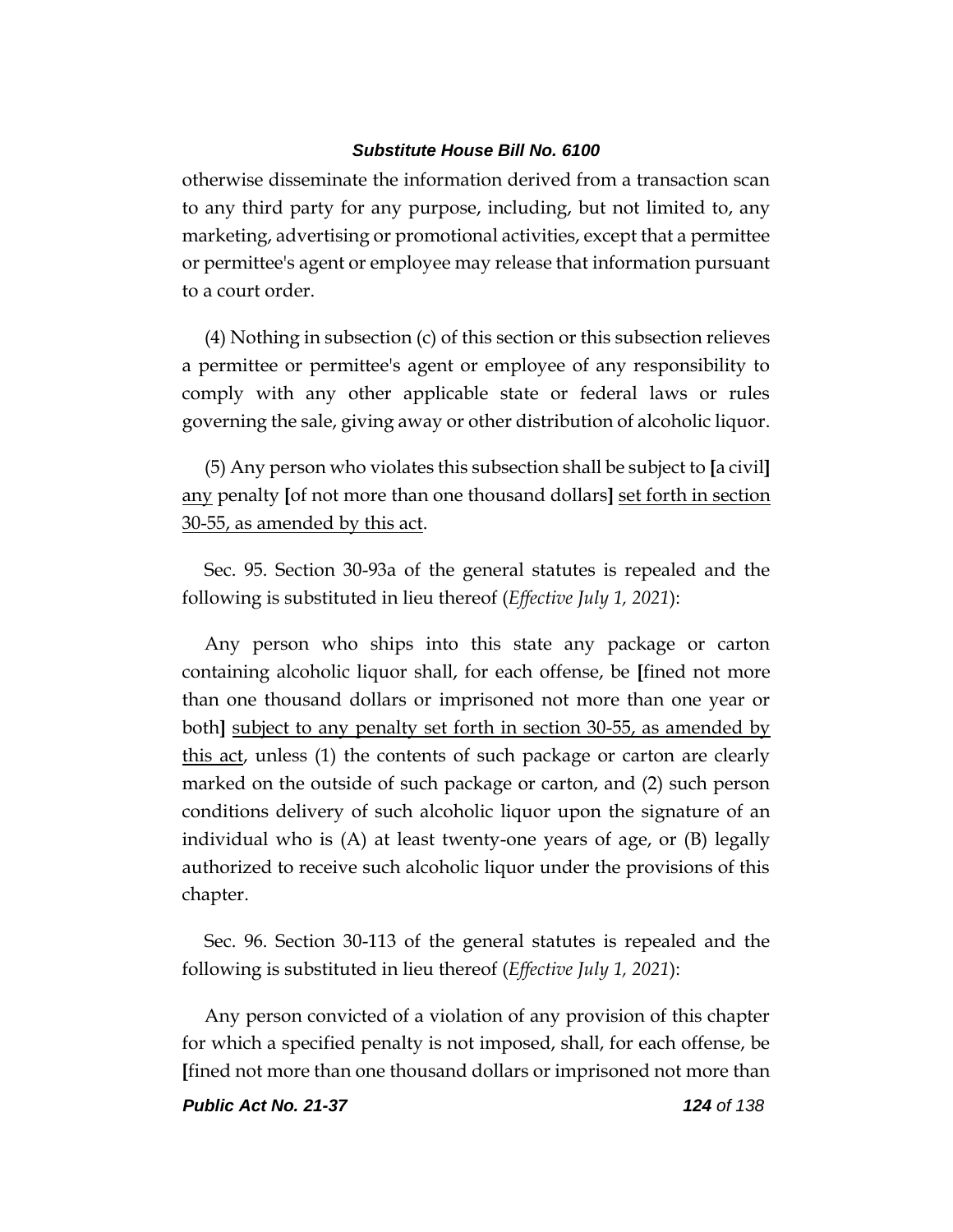one year or both**]** subject to any penalty set forth in section 30-55, as amended by this act.

Sec. 97. Subsection (m) of section 30-22a of the general statutes is repealed and the following is substituted in lieu thereof (*Effective July 1, 2021*):

(m) For purposes of compliance with this section, "cafe" **[**shall include a) includes:  $(1)$   $\triangle$  room or building that is subject to the care, custody and control of The University of Connecticut Board of Trustees; **[**, or**]** (2) land and buildings which are subject to the care, custody and control of an institution offering a program of higher learning, as defined in section 10a-34, which has been accredited by the Board of Regents for Higher Education or Office of Higher Education or otherwise is authorized to award a degree pursuant to section 10a-34; or (3) on land or in a building situated on or abutting a golf course which is subject to the care, custody and control of an institution offering a program of higher learning, as defined in section 10a-34, which has been accredited by the Board of Regents for Higher Education or Office of Higher Education or otherwise is authorized to award a degree pursuant to section 10a-34.

Sec. 98. Subsection (a) of section 30-18 of the general statutes is repealed and the following is substituted in lieu thereof (*Effective July 1, 2021*):

(a) An out-of-state shipper's permit for alcoholic liquor other than beer shall allow the sale of such alcoholic liquor to manufacturer and wholesaler permittees in this state and outside of this state as permitted by law and, as to any out-of-state shipper operating a farm winery who produces not more than one hundred thousand gallons of wine per year, the sale and shipment by the holder thereof to a retailer of wine manufactured by such permittee on the permitted premises in the original sealed containers of not more than fifteen gallons per container.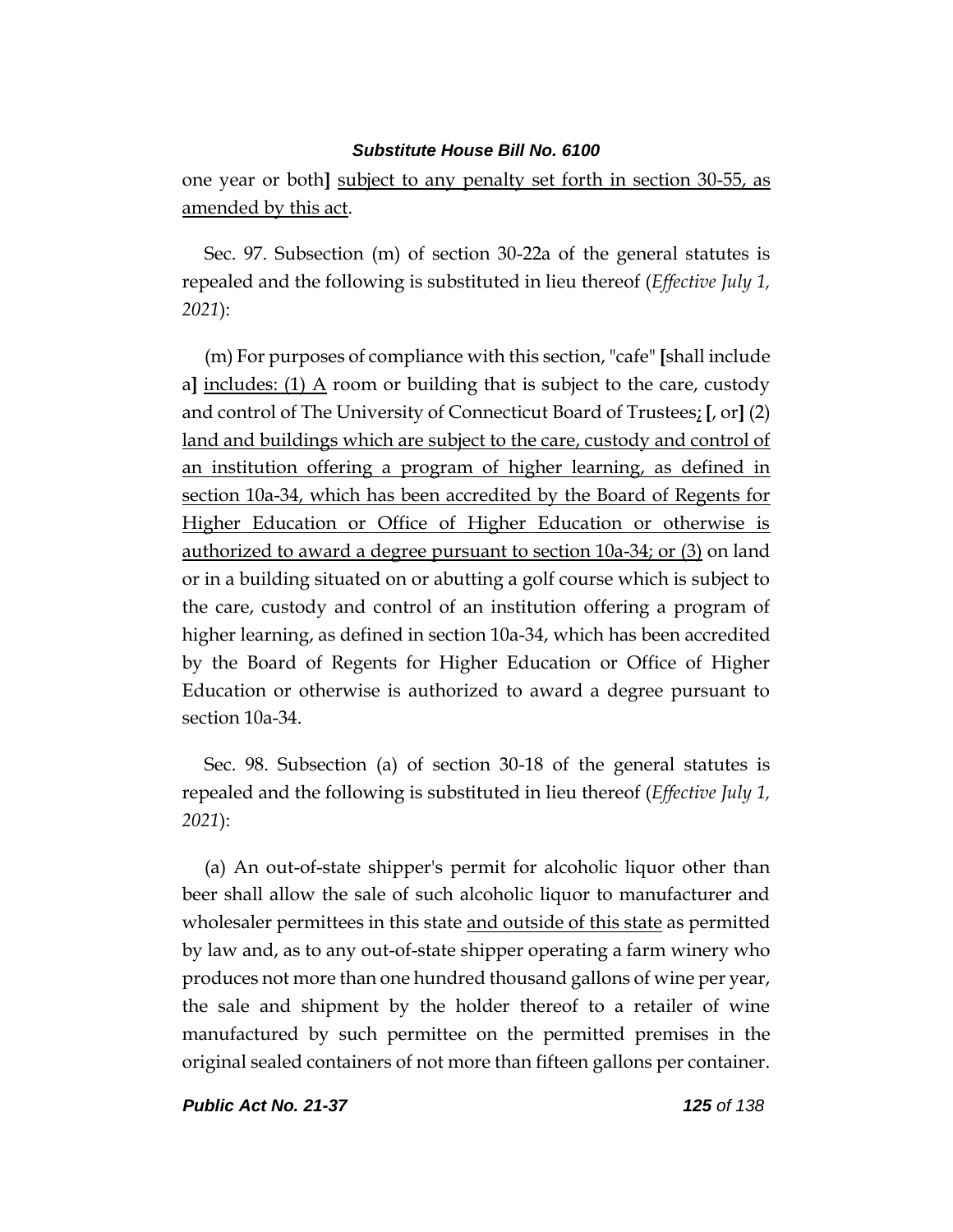The permit premises of an out-of-state shipper's permit for alcoholic liquor may be located within this state or outside this state. The annual fee for an out-of-state shipper's permit for alcoholic liquor other than beer shall be ninety dollars for a Connecticut manufacturer or wholesaler holding such a permit and shall be one thousand two hundred fifty dollars for any other person holding such a permit. For purposes of this subsection, "farm winery" means any place or premises, located on a farm in which wine is manufactured and sold provided not less than twenty-five per cent of the fruit used in the manufacture of such wine is produced on such farm.

Sec. 99. (NEW) (*Effective July 1, 2021*) Notwithstanding the provisions of section 30-68m of the general statutes, the holder of a package store permit issued pursuant to section 30-20 of the general statutes may ship alcoholic liquor to a consumer located out-of-state, subject to all applicable laws of the jurisdiction in which such consumer is located. As used in this section, "out-of-state" means any state other than Connecticut, any territory or possession of the United States, the District of Columbia or the Commonwealth of Puerto Rico, but does not include any foreign country.

Sec. 100. (NEW) (*Effective July 1, 2021*) (a) A permit issued pursuant to title 30 of the general statutes for any on-premises consumption of alcoholic liquor shall allow the retail sale of not more than two drinks to any one person at any one time.

(b) The Commissioner of Consumer Protection shall amend any existing regulations of Connecticut state agencies adopted under the provisions of title 30 of the general statutes, in accordance with chapter 54 of the general statutes, to implement the provisions of subsection (a) of this section.

Sec. 101. Section 9-1 of the general statutes is repealed and the following is substituted in lieu thereof (*Effective from passage*):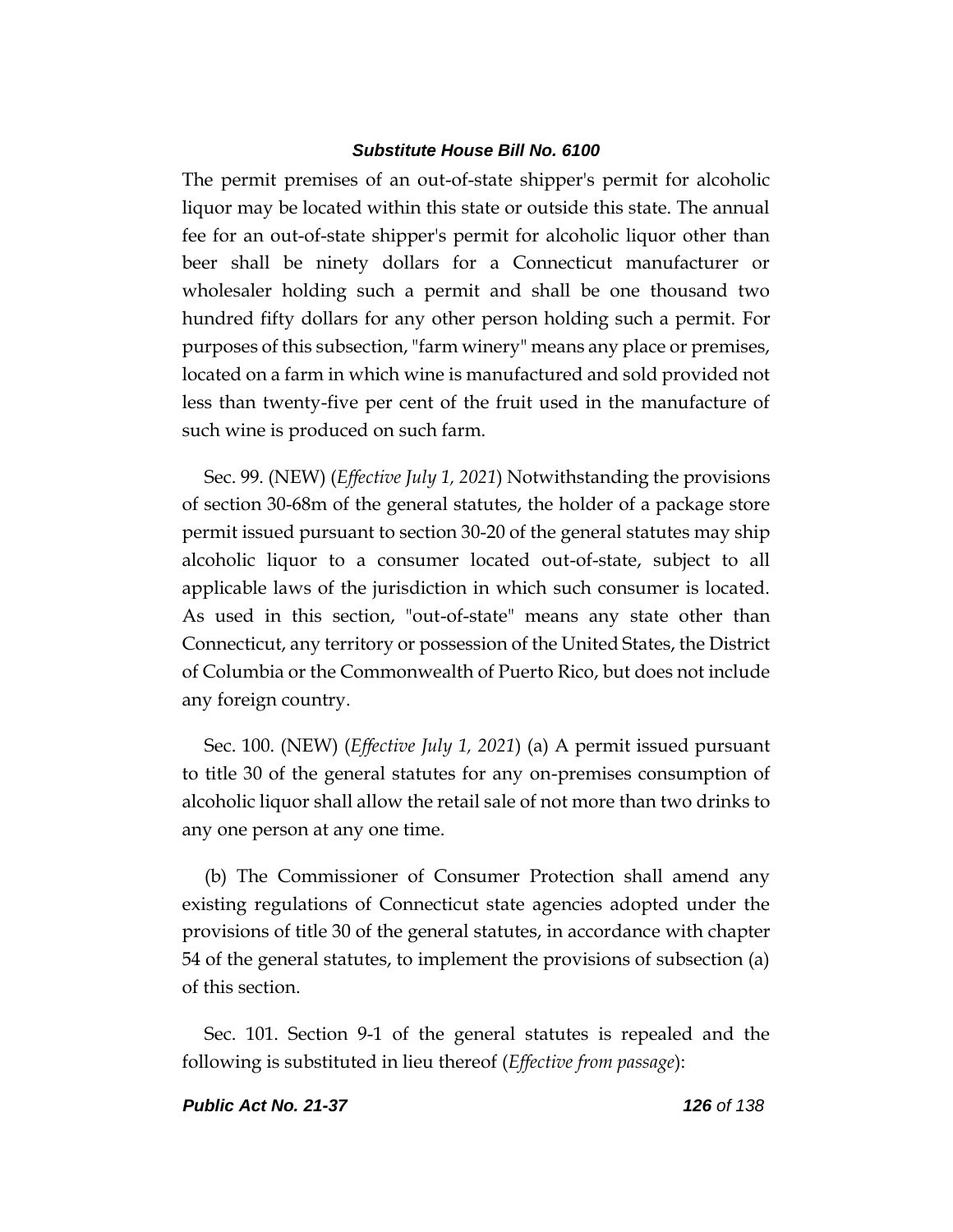Except as otherwise provided, the following terms, as used in this title and sections 3-124, 7-5, 7-6, 7-7, 7-17, 7-20, 7-39, 7-157, 7-214, 7-275, 7-295, 7-343, 7-407, 8-1, 8-5, 8-19, 10-219, 11-36, 13a-11, **[**30-10, 30-11,**]** 45a-18, 45a-19 and 51-95 have the following meanings:

(a) "Ballot" means paper or other material containing the names of the candidates or a statement of a proposed constitutional amendment or other question or proposition to be voted on;

(b) "Board for admission of electors" means the board as composed under subsection (a) of section 9-15a;

(c) "Clerical error" means any error in the registry list or enrollment list due to a mistake or an omission on the part of the printer or a mistake or omission made by the registrars or their assistants;

(d) "Election" means any electors' meeting at which the electors choose public officials by use of voting tabulators or by paper ballots as provided in section 9-272;

(e) "Elector" means any person possessing the qualifications prescribed by the Constitution and duly admitted to, and entitled to exercise, the privileges of an elector in a town;

(f) Repealed by P.A. 77-298, S. 14;

(g) "Municipal clerk" means the clerk of a municipality;

(h) "Municipal election" means the regularly recurring election held in a municipality at which the electors of the municipality choose public officials of such municipality;

(i) "Municipality" means any city, borough or town within the state;

(j) "Official ballot" means the official ballot to be used at an election, or the official ballot to be used thereat in accordance with the provisions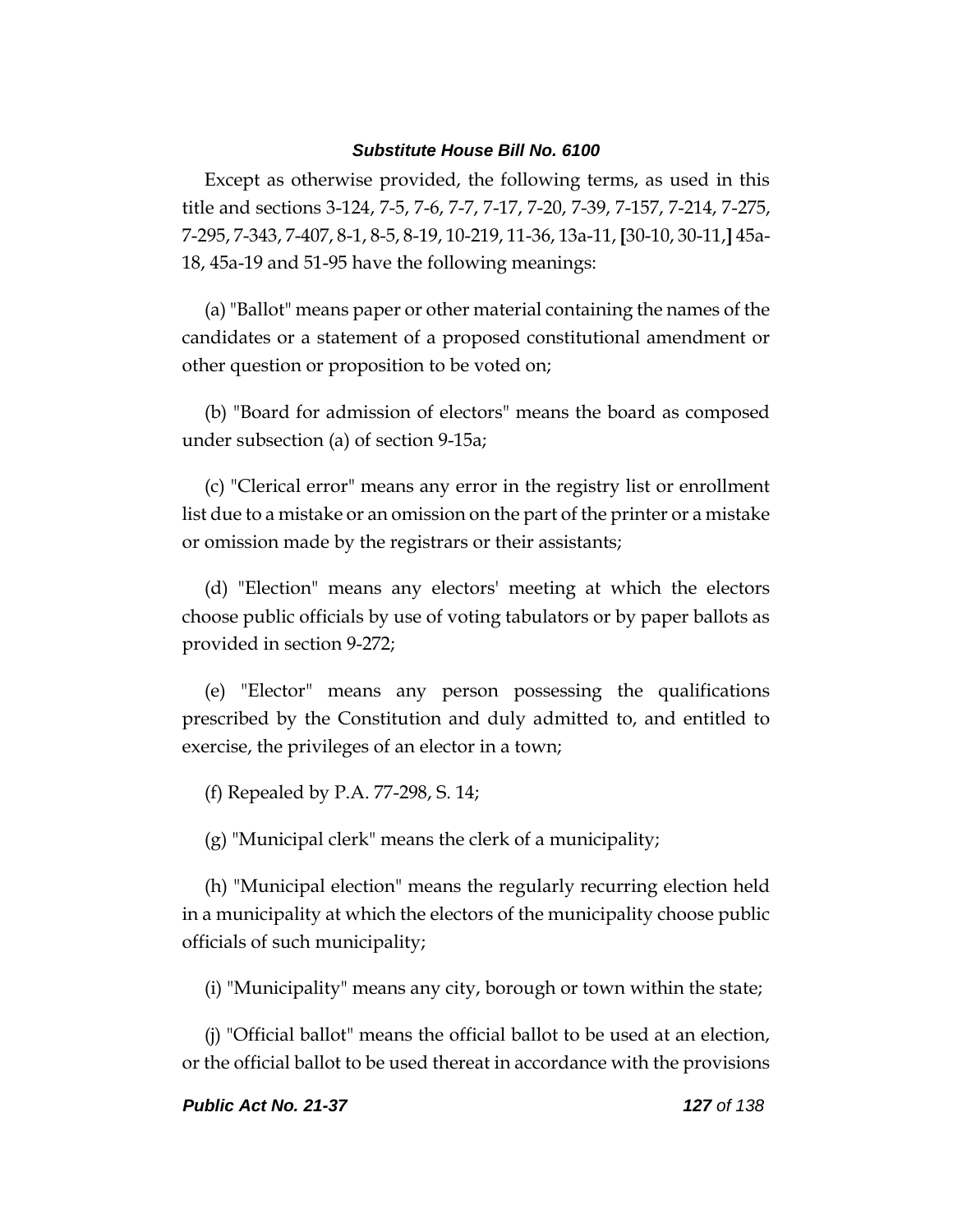of section 9-272;

(k) "Population" means the population according to the lastcompleted United States census;

(l) "Presidential electors" means persons elected to cast their ballots for President and Vice President of the United States;

(m) "Print" means methods of duplication of words by mechanical process, but shall not include typewriting;

(n) "Referendum" means (1) a question or proposal which is submitted to a vote of the electors or voters of a municipality at any regular or special state or municipal election, as defined in this section, (2) a question or proposal which is submitted to a vote of the electors or voters, as the case may be, of a municipality at a meeting of such electors or voters, which meeting is not an election, as defined in subsection (d) of this section, and is not a town meeting, or (3) a question or proposal which is submitted to a vote of the electors or voters, as the case may be, of a municipality at a meeting of such electors or voters pursuant to section 7-7 or pursuant to charter or special act;

(o) "Regular election" means any state or municipal election;

(p) "Registrars" means the registrars of voters of the municipality;

(q) "Registry list" means the list of electors of any municipality certified by the registrars;

(r) "Special election" means any election not a regular election;

(s) "State election" means the election held in the state on the first Tuesday after the first Monday in November in the even-numbered years in accordance with the provisions of the Constitution of Connecticut;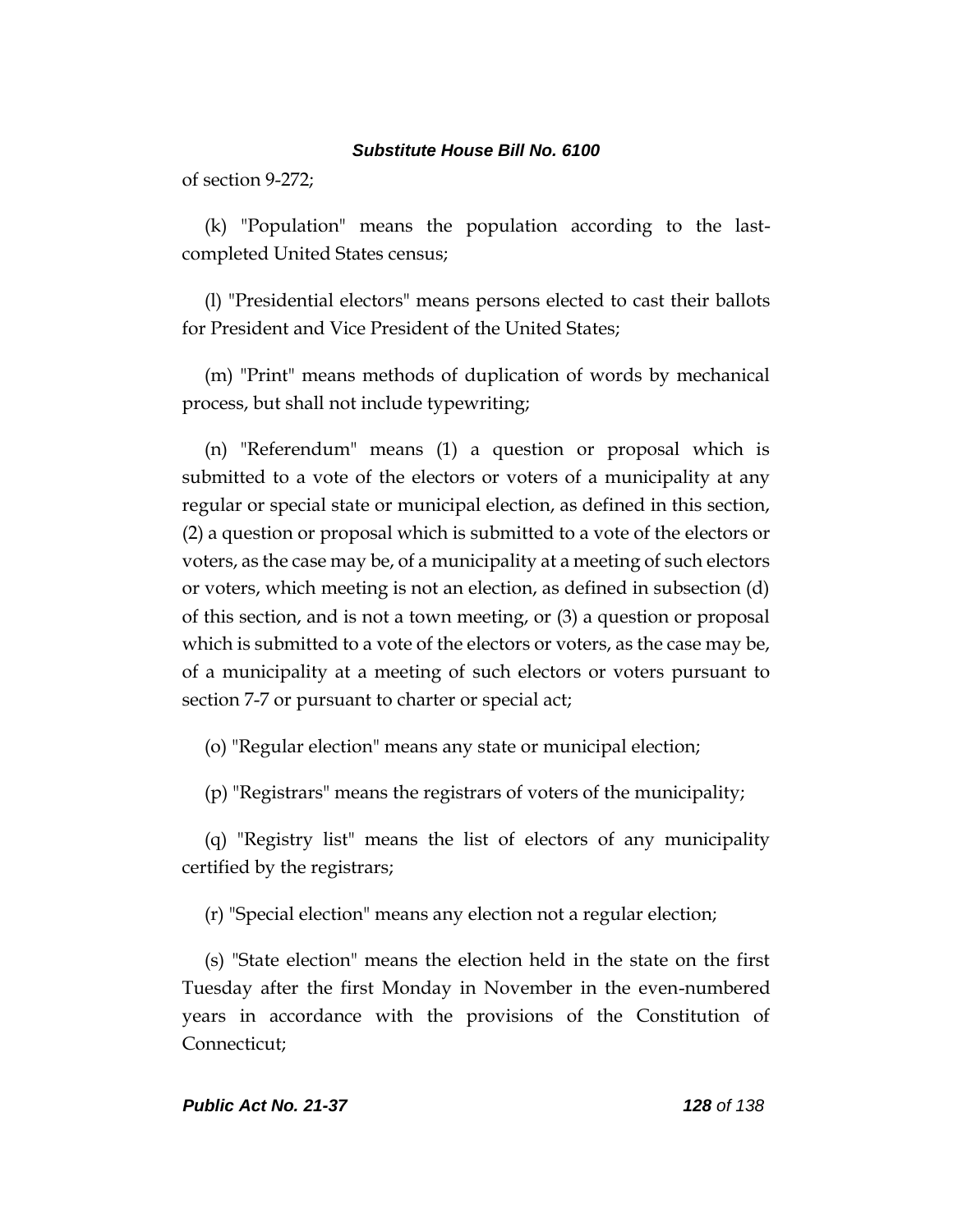(t) "State officers" means the Governor, Lieutenant Governor, Secretary of the State, Treasurer, Comptroller and Attorney General;

(u) "Voter" means a person qualified to vote at town and district meetings under the provisions of section 7-6;

(v) "Voting district" means any municipality, or any political subdivision thereof, having not more than one polling place in a regular election;

(w) "Voting tabulator" means a machine, including, but not limited to, a device which operates by electronic means, for the registering and recording of votes cast at elections, primaries and referenda;

(x) "Write-in ballot" means a vote cast for any person whose name does not appear on the official ballot as a candidate for the office for which the person's name is written in; and

(y) "The last session for admission of electors prior to an election" means the day which is the seventh day prior to an election.

Sec. 102. Section 30-9 of the general statutes is repealed and the following is substituted in lieu thereof (*Effective from passage*):

(a) The sale of alcoholic liquor or the sale of alcoholic liquor in one or more classes of permits under the provisions of this chapter shall be permitted in any town in the state until by vote of the town, taken **[**as provided in section 30-10**]** by vote of its legislative body or, in a town where the legislative body is a town meeting, by vote of the board of selectmen, a contrary preference has been indicated; and nothing contained in this chapter shall be construed to permit the sale of alcoholic liquor in any town which has voted to the contrary.

(b) In all cases in which a town acted on the sale of alcoholic liquor prior to the effective date of this section, such action shall remain in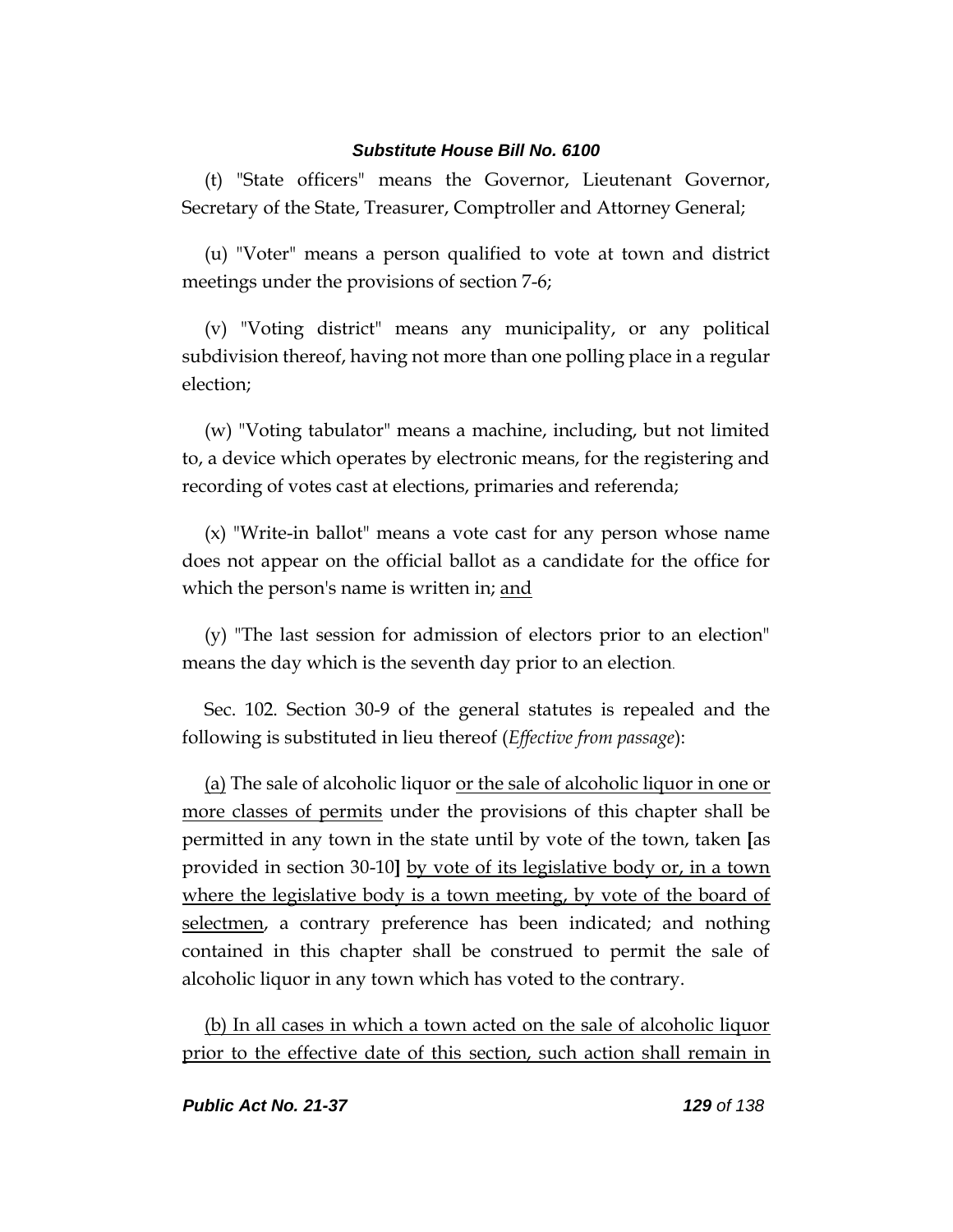#### effect until further action is taken in accordance with this chapter.

Sec. 103. (NEW) (*Effective from passage*) (a) A seasonal outdoor openair permit shall allow the retail sale of alcoholic liquor for consumption on a lot, yard, green or other outdoor open space, provided: (1) The retail sale and consumption of alcoholic liquor is allowed in such space by the applicable local zoning, health and fire marshal officials; (2) the permitted premises is not more than one square acre in size; (3) a temporary fence or a wall not less than thirty inches high encloses the permitted area; (4) restrooms or enclosed portable toilets are available either within the permitted area or nearby; and (5) food is available for sale to consumers for consumption on the permitted premises during all hours that the permittee is engaging in the retail sale of alcoholic liquor. Any such food may be prepared on the permitted premises, be provided by a food truck or a caterer, or consist of prepackaged items. The availability of area menus for delivery shall be deemed in compliance with the requirements of this subsection. Nothing in this section shall be construed to require that food be purchased with an alcoholic beverage.

(b) Tents, mobile units and other temporary fixtures may be included within the permitted premises. A permittee under this section shall maintain the permitted premises in a manner consistent with all applicable local zoning, health and fire requirements.

(c) The seasonal outdoor open-air permit shall be effective either April first to September thirtieth, inclusive, or May first to October thirty-first, inclusive, of the same year. Such permit shall be issued by the Department of Consumer Protection subject to the limitations on hours of operation for a restaurant permittee, as specified in section 30- 91 of the general statutes, as amended by this act. Any such permit shall not be renewable and the issuance of a provisional seasonal outdoor open-air permit is prohibited. Any backer of the permittee may only apply for one such permit per calendar year. The provisions of subsection (c) of section 30-39 of the general statutes, as amended by this

*Public Act No. 21-37 130 of 138*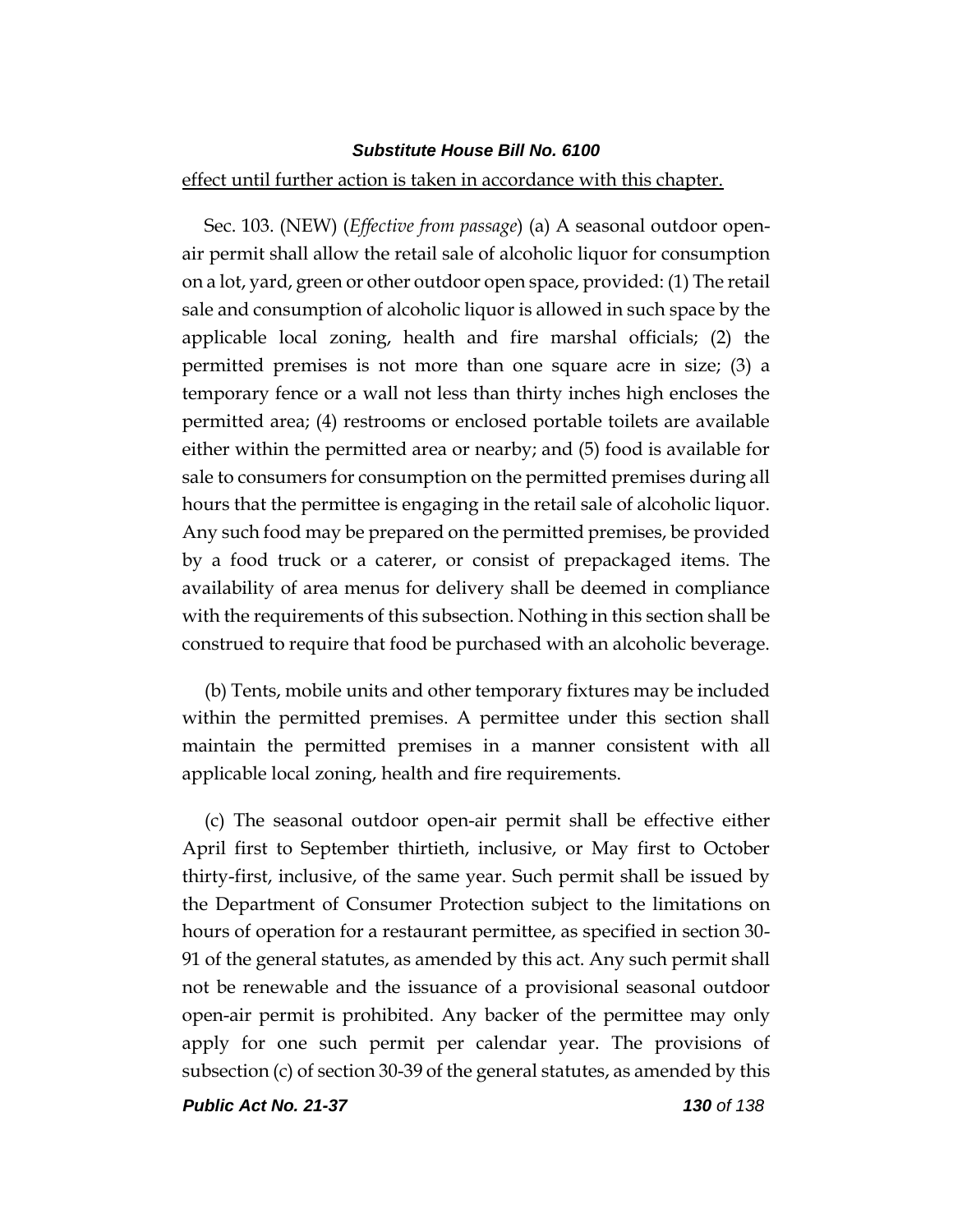act, do not apply to such permit. The annual fee for a seasonal outdoor open-air permit shall be two thousand dollars.

(d) The seasonal outdoor open-air permit shall allow the sale at retail of draught beer for off-premise consumption in sealed containers supplied by the permittee. Such sales shall be conducted only during the hours a package store is permitted to sell alcoholic liquor under the provisions of subsection (d) of section 30-91 of the general statutes, as amended by this act. Not more than four liters of such beer shall be sold to any person on any day on which the sale of alcoholic liquor is authorized under the provisions of subsection (d) of section 30-91 of the general statutes, as amended by this act.

Sec. 104. (NEW) (*Effective July 1, 2021*) Notwithstanding the provisions of sections 30-16, 30-18 and 30-18a of the general statutes, as amended by this act, no person shall repackage, relabel or sell wine manufactured outside of this state for the purpose of selling such wine as Connecticut made wine.

Sec. 105. Subsection (a) of section 30-20 of the general statutes is repealed and the following is substituted in lieu thereof (*Effective July 1, 2021*):

(a) A package store permit shall allow the retail sale of alcoholic liquor not to be consumed on the premises, such sales to be made only in sealed bottles or other containers. The holder of a package store permit may, in accordance with regulations adopted by the Department of Consumer Protection pursuant to the provisions of chapter 54, offer free samples of alcoholic liquor for tasting on the premises, conduct feebased wine education and tasting classes and demonstrations and conduct tastings or demonstrations provided by a permittee or backer of a package store for a nominal charge to charitable nonprofit organizations. Any offering, tasting, wine education and tasting class or demonstration held on permit premises shall be conducted only during

*Public Act No. 21-37 131 of 138*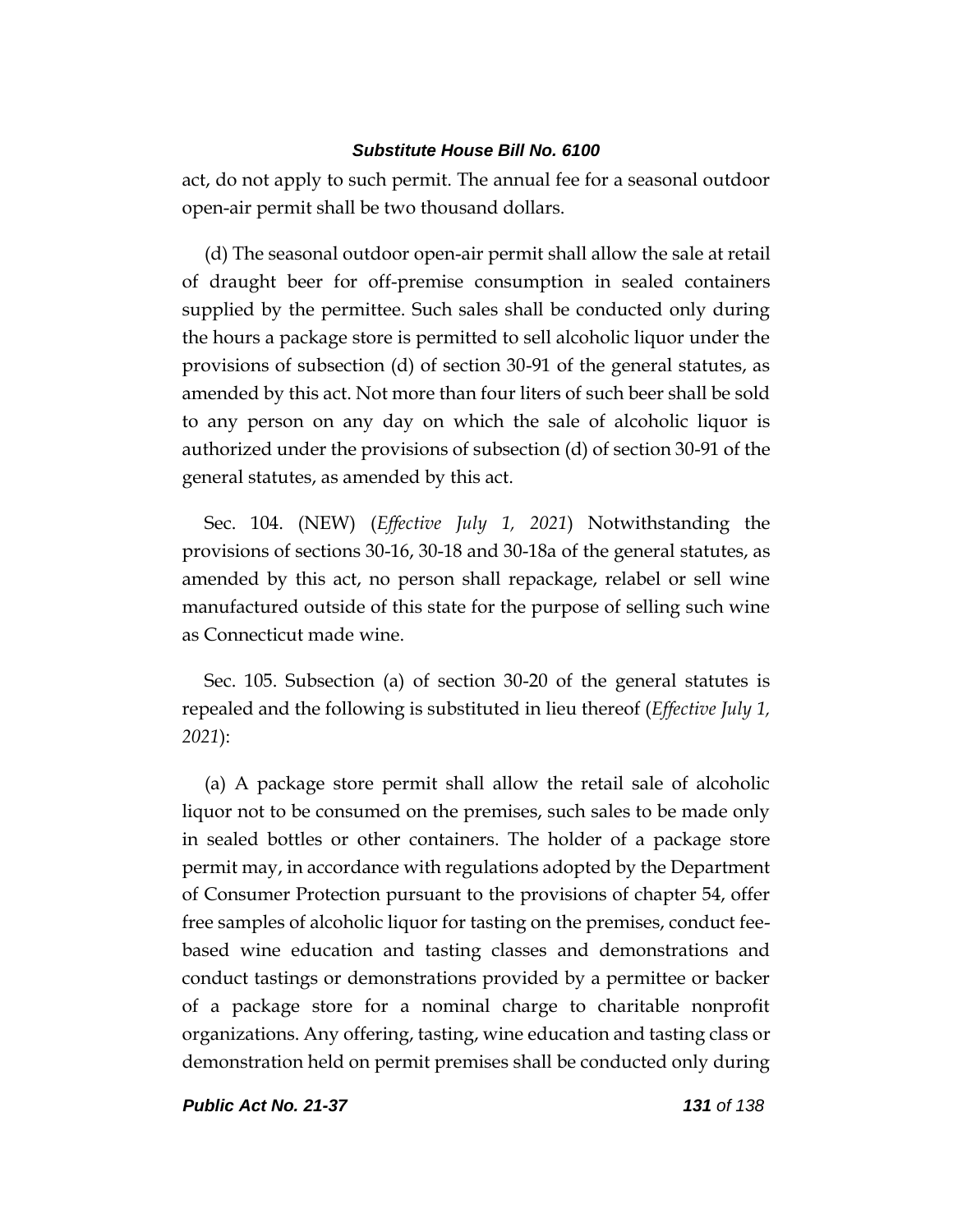the hours a package store is permitted to sell alcoholic liquor under section 30-91, as amended by this act. No tasting of wine on the premises shall be offered from more than ten uncorked bottles at any one time. No store operating under a package store permit shall sell any commodity other than alcoholic liquor except that, notwithstanding any other provision of law, such store may sell (1) cigarettes and cigars, (2) publications, (3) bar utensils, which shall include, but need not be limited to, corkscrews, beverage strainers, stirrers or other similar items used to consume or related to the consumption of alcoholic liquor, (4) gift packages of alcoholic liquor shipped into the state by a manufacturer or out-of-state shipper, which may include a nonalcoholic item in the gift package that may be any item, except food or tobacco products, provided the dollar value of the nonalcoholic items does not exceed the dollar value of the alcoholic items of the package, (5) complementary fresh fruits used in the preparation of mixed alcoholic beverages, (6) cheese or crackers, or both, (7) olives, (8) nonalcoholic beverages, (9) concentrates used in the preparation of mixed alcoholic beverages, (10) beer and wine-making kits and products related to beer and wine-making kits, (11) ice in any form, (12) articles of clothing imprinted with advertising related to the alcoholic liquor industry, (13) gift baskets or other containers of alcoholic liquor, (14) multiple packages of alcoholic liquors, as defined in subdivision (3) of section 30- 1, as amended by this act, provided in all such cases the minimum retail selling price for such alcoholic liquor shall apply, (15) lottery tickets authorized by the Department of Consumer Protection, if licensed as an agent to sell such tickets by said department, (16) devices and related accessories designed primarily for accessing and extracting a beverage containing alcohol from prepackaged containers, including pods, pouches or similar containers, but excluding devices that are not designed primarily for such purposes, including, but not limited to, household blenders, and **[**(16)**]** (17) gift baskets containing only containers of alcoholic liquor and commodities authorized for sale under subdivisions (1) to **[**(15)**]** (16), inclusive, of this subsection. A

*Public Act No. 21-37 132 of 138*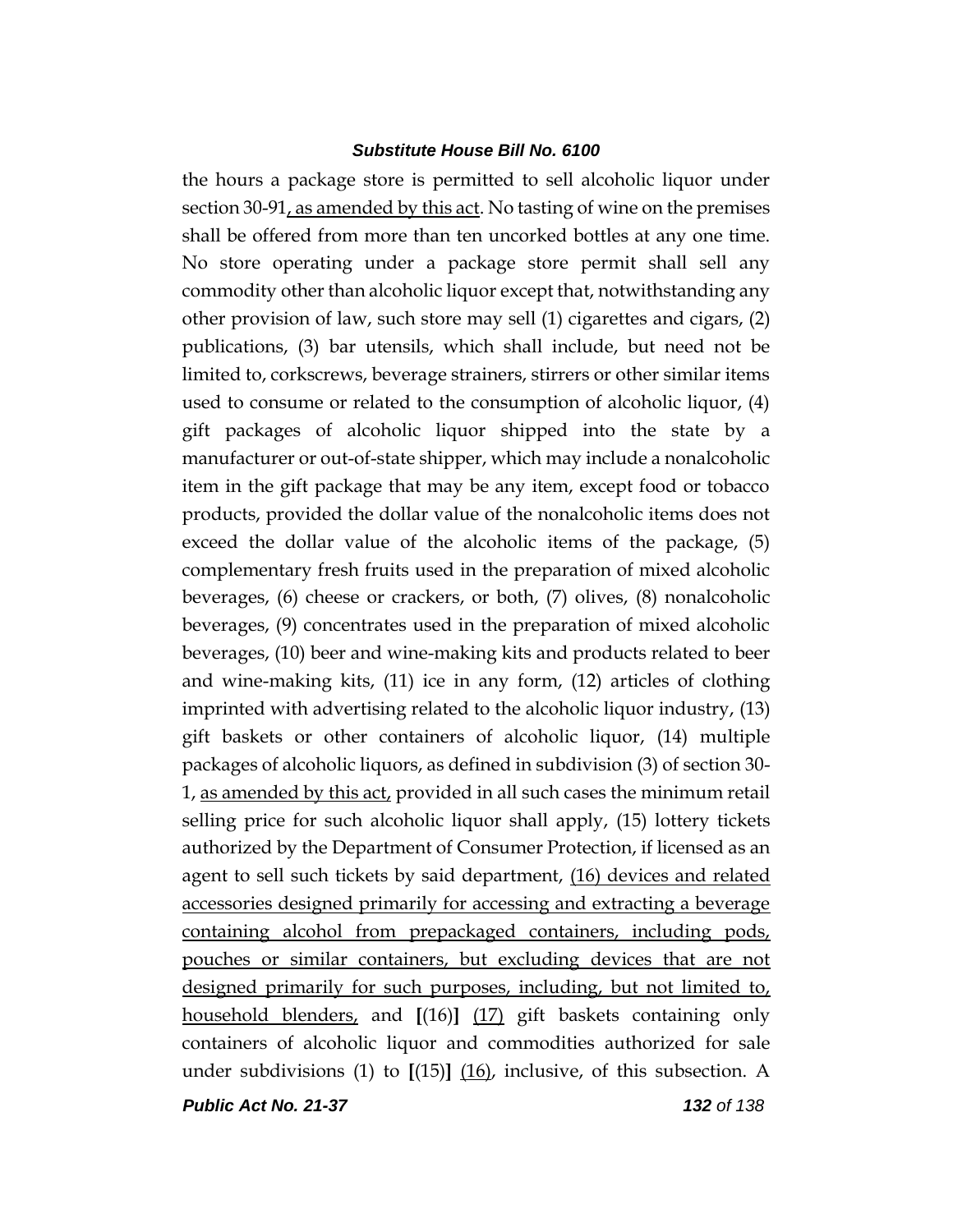package store permit shall also allow the taking and transmitting of orders for delivery of such merchandise in other states. Notwithstanding any other provision of law, a package store permit shall allow the participation in any lottery ticket promotion or giveaway sponsored by the Department of Consumer Protection. The annual fee for a package store permit shall be five hundred thirty-five dollars.

Sec. 106. Section 30-37p of the general statutes is repealed and the following is substituted in lieu thereof (*Effective from passage*):

(a) A gift basket retailer permit shall allow the retail sale of wine, mead or beer. Such wine, mead or beer shall be included in a gift basket sold at retail by the permit holder. Such wine, mead or beer shall not be consumed on the premises. The holder of a gift basket retailer permit shall be located in this state and such wine, mead or beer shall only be purchased by such permit holder from the holder of a package store permit issued pursuant to section 30-20, as amended by this act, the holder of a manufacturer permit for a farm winery issued pursuant to subsection (c) of section 30-16, the holder of a manufacturer permit for wine, cider and mead issued pursuant to subsection (d) of section 30-16, or the holder of a manufacturer permit for beer issued pursuant to subsection (b) of section 30-16.

(b) The holder of a gift basket retailer permit may sell gift baskets which may include (1) a maximum of four bottles of wine <u>or mead</u> per basket or a maximum of seventy-two ounces of beer per basket, (2) food items, (3) nonalcoholic beverages, (4) concentrates used in the preparation of mixed alcoholic beverages, (5) wine-making kits and beer-making kits and products related to such kits, (6) ice in any form, (7) articles of clothing imprinted with advertising related to the alcoholic liquor industry or the permittee's gift basket business, (8) flowers, plants and garden-related items, (9) drinking glasses, bottle opening devices and literature related to wine, mead or beer, or  $(10)$  gift certificates. The sale of such gift baskets shall only take place during the times permitted

*Public Act No. 21-37 133 of 138*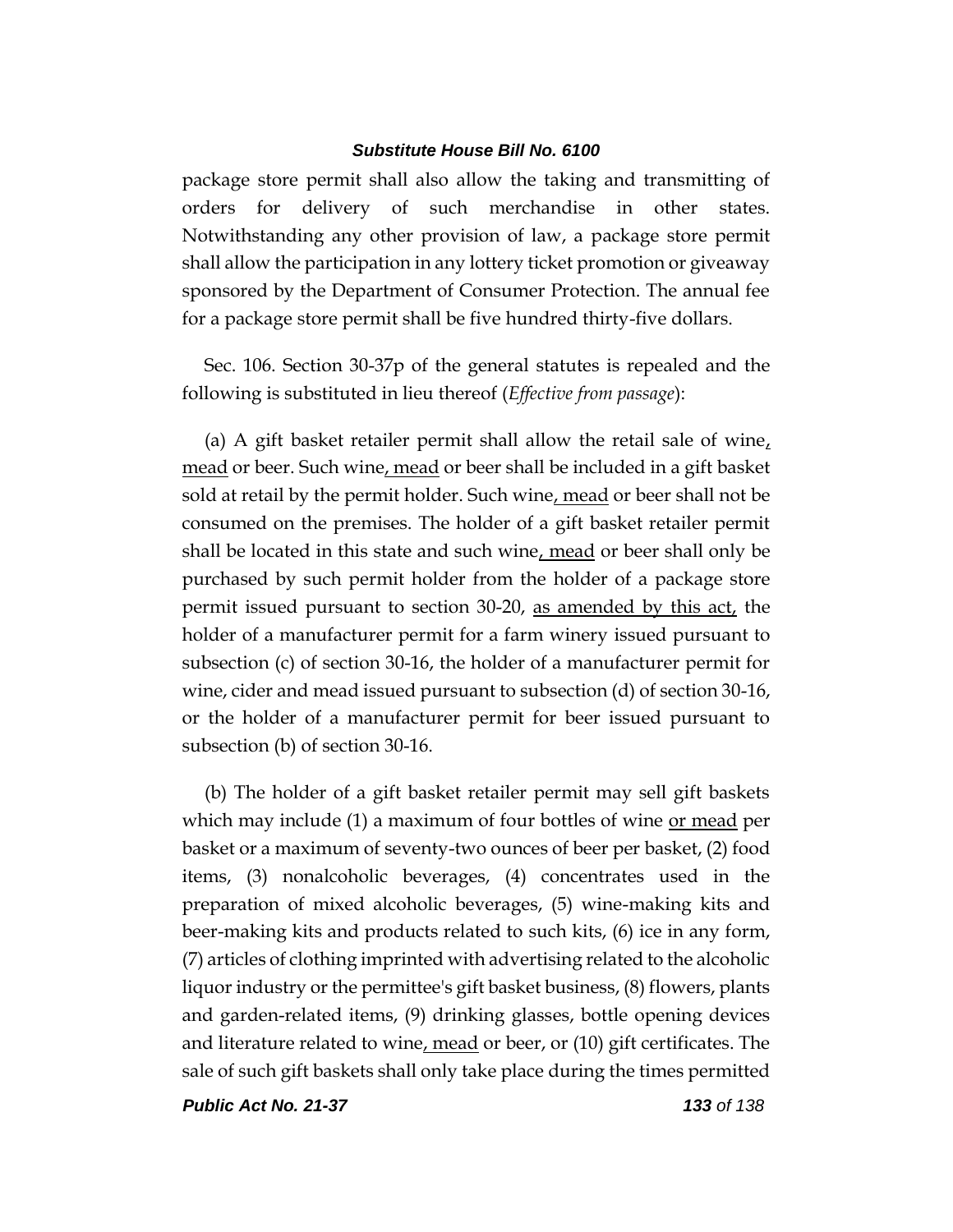for the sale of alcoholic liquor in places operating under package store permits pursuant to section 30-91, as amended by this act. The holder of a gift basket retailer permit shall not sell such gift baskets on premises operating under any other permit issued pursuant to this title. Nothing in this section shall prohibit the holder of a package store permit issued pursuant to section 30-20, as amended by this act, from selling any item permitted for sale by such permittee pursuant to said section.

(c) The annual fee for a gift basket retailer permit shall be two hundred dollars.

Sec. 107. Subsection (a) of section 30-16 of the general statutes is repealed and the following is substituted in lieu thereof (*Effective July 1, 2021*):

(a) As used in this subsection, "proof gallon" has the same meaning as provided in section 12-433. A manufacturer permit for spirits shall allow the manufacture of spirits and the storage, bottling and wholesale distribution and sale of spirits manufactured or bottled to permittees in this state and without the state as may be permitted by law; but no such permit shall be granted unless the place or the plan of the place of manufacture has received the approval of the Department of Consumer Protection. The holder of a manufacturer permit for spirits who produces less than fifty thousand <u>proof</u> gallons of spirits in a calendar year may sell at retail from the premises sealed bottles or other sealed containers of spirits manufactured on the premises for consumption off the premises, provided such holder shall not sell to any one consumer more than three liters of spirits per day nor more than five gallons of spirits in any two-month period. Retail sales by a holder of a manufacturer permit for spirits shall occur only on the days and times permitted under subsection (d) of section 30-91, as amended by this act. A holder of a manufacturer permit for spirits, alone or in combination with any parent or subsidiary business or related or affiliated party, who sells more than ten thousand gallons of spirits in any calendar year may

*Public Act No. 21-37 134 of 138*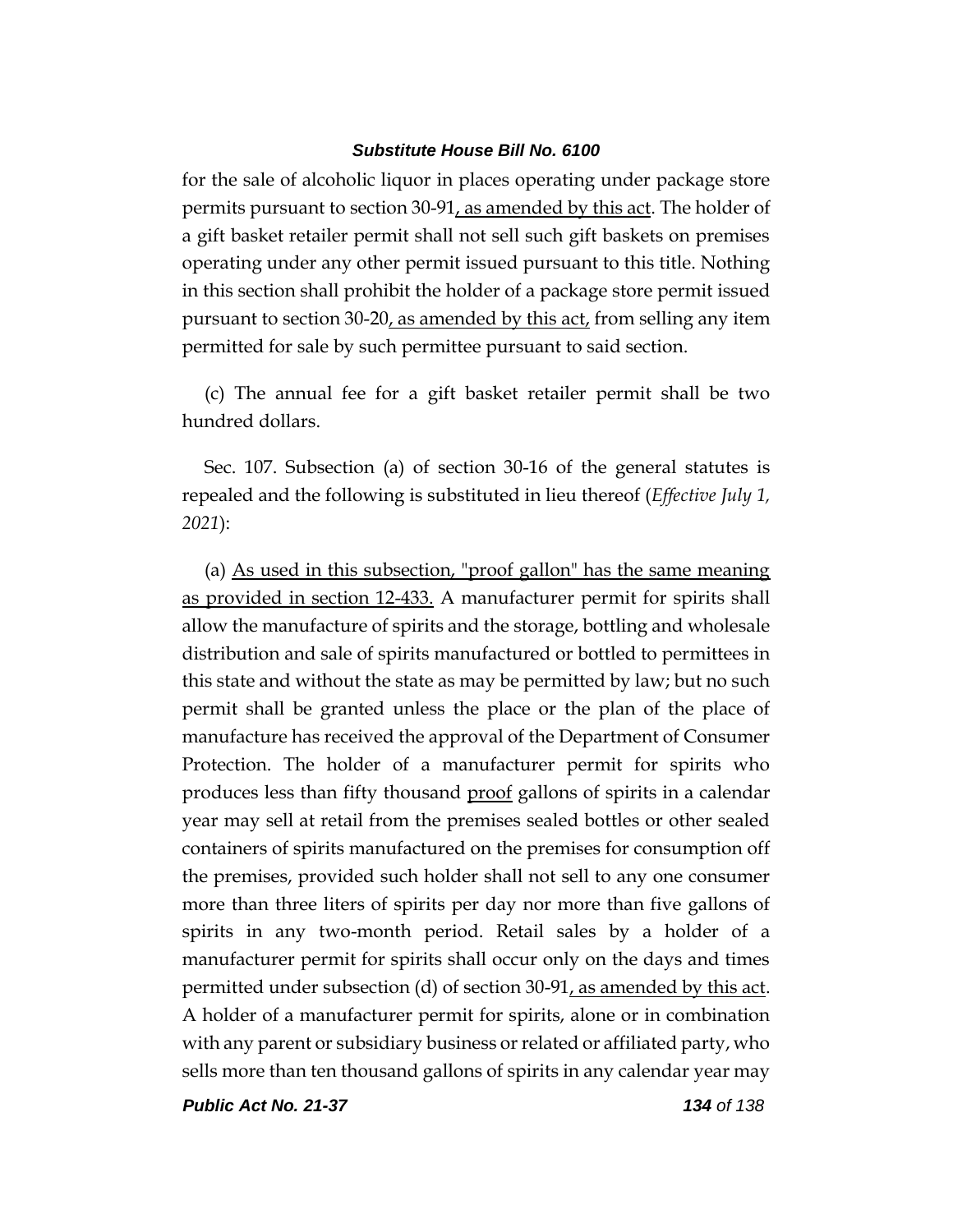not sell spirits at wholesale to retail permittees within this state. Such permit shall also authorize the offering and tasting, on the premises of the permittee, of free samples of spirits distilled on the premises. Such free samples of spirits distilled on the premises may be offered for consumption in combination with a nonalcoholic beverage. Tastings shall not exceed two ounces per patron per day and shall not be allowed on such premises on Sunday before eleven o'clock a.m. and after eight o'clock p.m. and on any other day before ten o'clock a.m. and after eight o'clock p.m. No tastings shall be offered to or allowed to be consumed by any minor or intoxicated person. A holder of a manufacturer permit for spirits may apply for and shall receive an out-of-state shipper's permit for manufacturing plants and warehouse locations outside the state owned by such manufacturer or a subsidiary corporation thereof, at least eighty-five per cent of the voting stock of which is owned by such manufacturer, to bring into any of its plants or warehouses in the state spirits for reprocessing, repackaging, reshipment or sale either (1) within the state to wholesaler permittees not owned or controlled by such manufacturer, or (2) outside the state. The annual fee for a manufacturer permit for spirits shall be one thousand eight hundred fifty dollars.

Sec. 108. (NEW) (*Effective from passage*) (a) From the effective date of this section until three years after the effective date of this section, the holder of a permit issued pursuant to section 30-16, 30-21 or 30-22 of the general statutes, as amended by this act, or subsection (a),  $(g)$ , (h) or (i) of section 30-22a of the general statutes, as amended by this act, may sell for off-premises consumption sealed containers of all such alcoholic liquor such permit holder is allowed to sell for on-premises consumption, subject to the requirements of this section and consistent with all local ordinances for the town in which the premises are located.

(b) Any alcoholic liquor sold for off-premises consumption pursuant to this section shall be accompanied by food prepared on the permit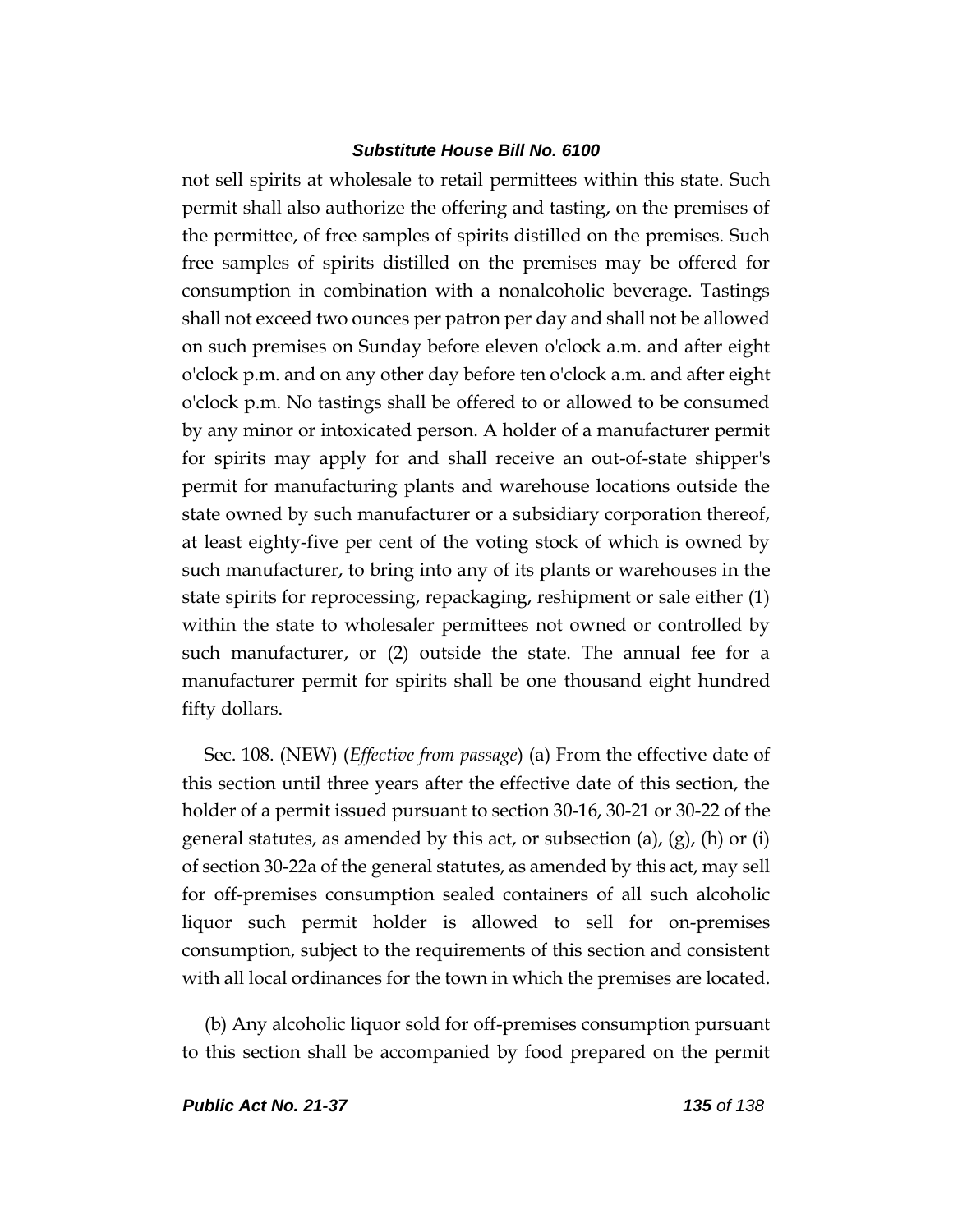premises for off-premises consumption.

(c) Alcoholic liquor sold for off-premises consumption pursuant to this section may be sold in a container other than the manufacturer's original sealed container, unless sold by a permittee under section 30-16 of the general statutes, as amended by this act. All such alcoholic liquor sold for off-premises consumption shall be given to a consumer in a securely sealed container that prevents consumption without the removal of a tamper-evident lid, cap or seal. A securely sealed container does not include a container with a lid with sipping holes or openings for straws. Each securely sealed container shall be placed in a bag by the permittee's agent or employee prior to removal from the permit premises.

(d) If a permittee is delivering alcoholic liquor and food, such delivery shall be made only by a direct employee of the permittee and not by a third-party vendor or entity, unless such third-party vendor or entity holds an in-state transporter's permit.

(e) The sale of alcoholic liquor for off-premises consumption pursuant to this section shall (1) be conducted only during the hours a package store is permitted to sell alcoholic liquor under the provisions of subsection (d) of section 30-91 of the general statutes, as amended by this act, and (2) if sold by a permittee under section 30-21 or 30-22 of the general statutes, comply with all applicable requirements of said sections and the limits imposed under subsection (g) of this section.

(f) A sealed container of alcoholic liquor sold pursuant to this section shall not be deemed an open container, provided the sealed container is unopened, the seal has not been tampered with, and the contents of the sealed container have not been partially removed.

(g) The sale of alcoholic liquor for off-premises consumption pursuant to this section by a permittee under section 30-21 or 30-22 of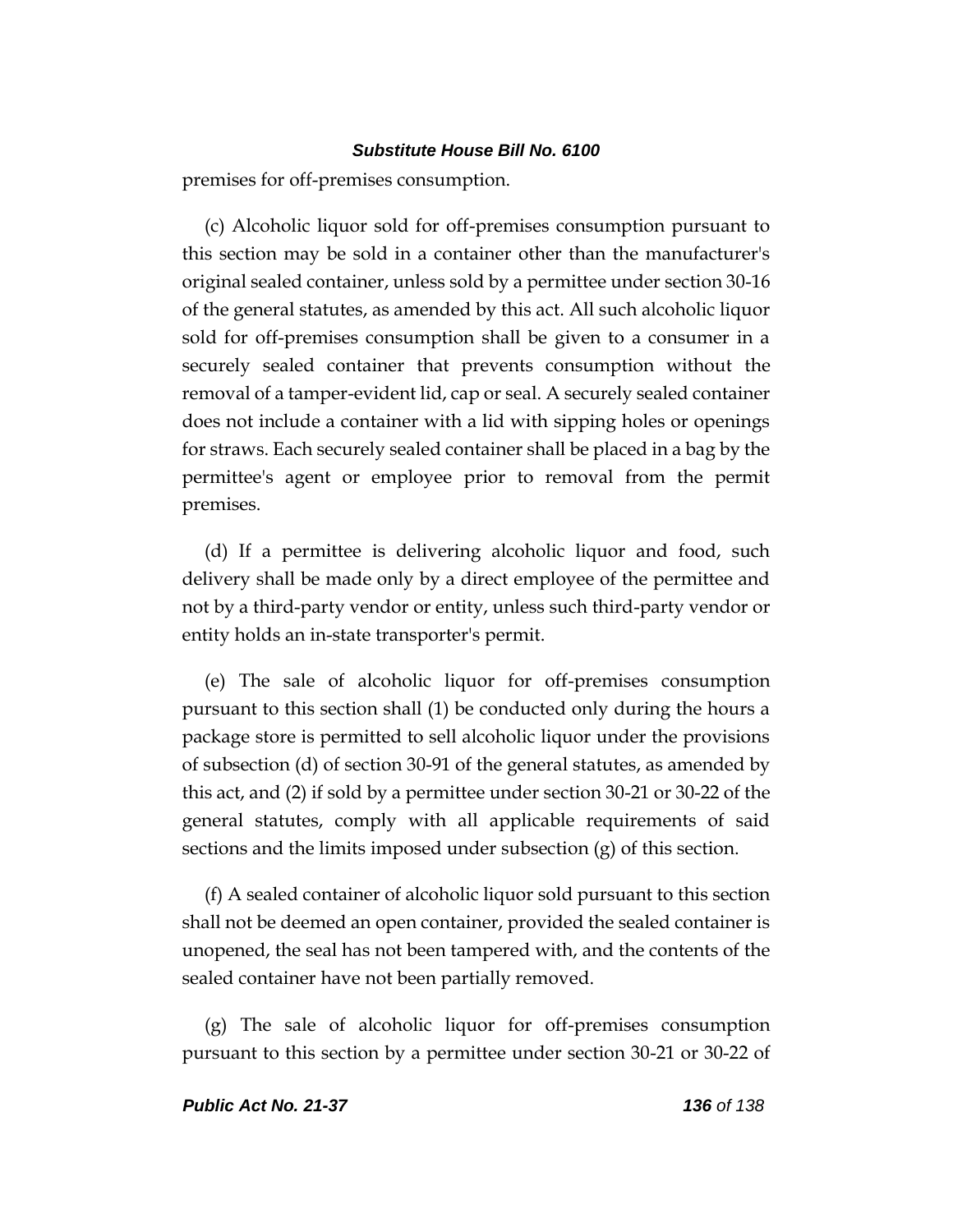the general statutes shall comply with the following limits for any one order, per customer: (1) One hundred ninety-six ounces, for beer, (2) one liter, for spirits, and (3) one and one-half liters, for wine.

(h) The provisions of this section shall not apply to the retail sale of any alcoholic liquor manufactured by a manufacturer permittee under section 30-16 of the general statutes, as amended by this act, on its permit premises for off-premises consumption, which shall be subject to the requirements of said section, including, but not limited to, the volume limits and hours of sale set forth in said section.

Sec. 109. (NEW) (*Effective from passage*) (a) From the effective date of this section until three years after the effective date of this section, the holder of any manufacturer permit issued pursuant to section 30-16 of the general statutes, as amended by this act, may deliver alcoholic liquor manufactured by such permittee, provided such delivery is made only by a direct employee of the permittee and not by a third-party vendor or entity, unless such third-party vendor or entity holds an in-state transporter's permit. Any alcoholic liquor delivered by a permittee under this section shall comply with all applicable limits of section 30- 16 of the general statutes, as amended by this act, allowing the permittee to sell at retail, from the permittee's premises, sealed bottles or other sealed containers of alcoholic liquor manufactured by the permittee on the premises for off-premises consumption.

(b) Any alcoholic liquor delivered by a permittee under section 30-16 of the general statutes, as amended by this act, for off-premises consumption pursuant to this section need not be accompanied by food.

(c) The delivery of alcoholic liquor by a permittee under section 30- 16 of the general statutes, as amended by this act, for off-premises consumption pursuant to this section shall (1) be conducted only during the hours a package store is permitted to sell alcoholic liquor under the provisions of subsection (d) of section 30-91 of the general statutes, as